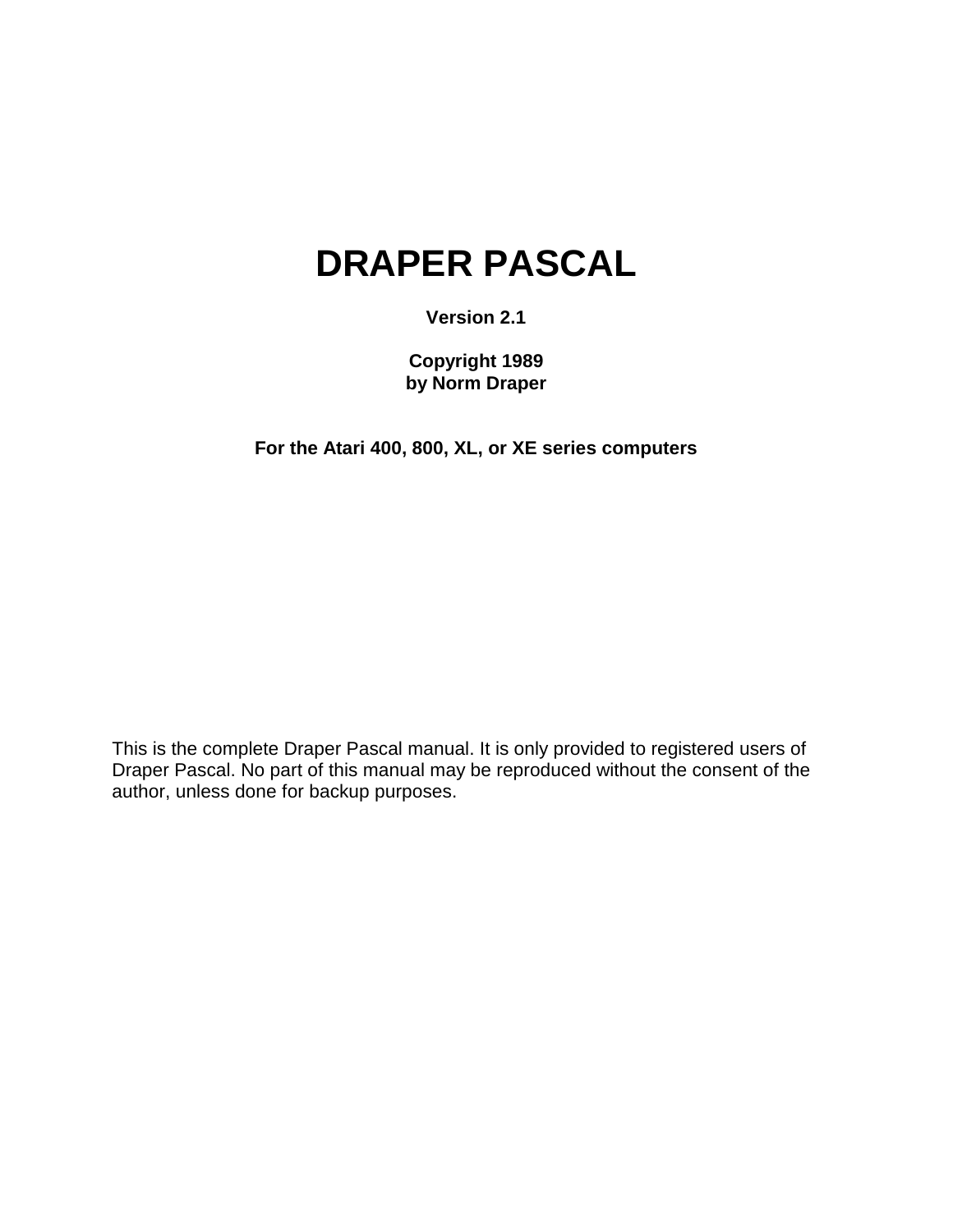## **Table of Contents**

Note: An asterisk (\*) following the page number indicates that the item was either not present, or only briefly explained, in the "Starter" version of the Draper Pascal manual.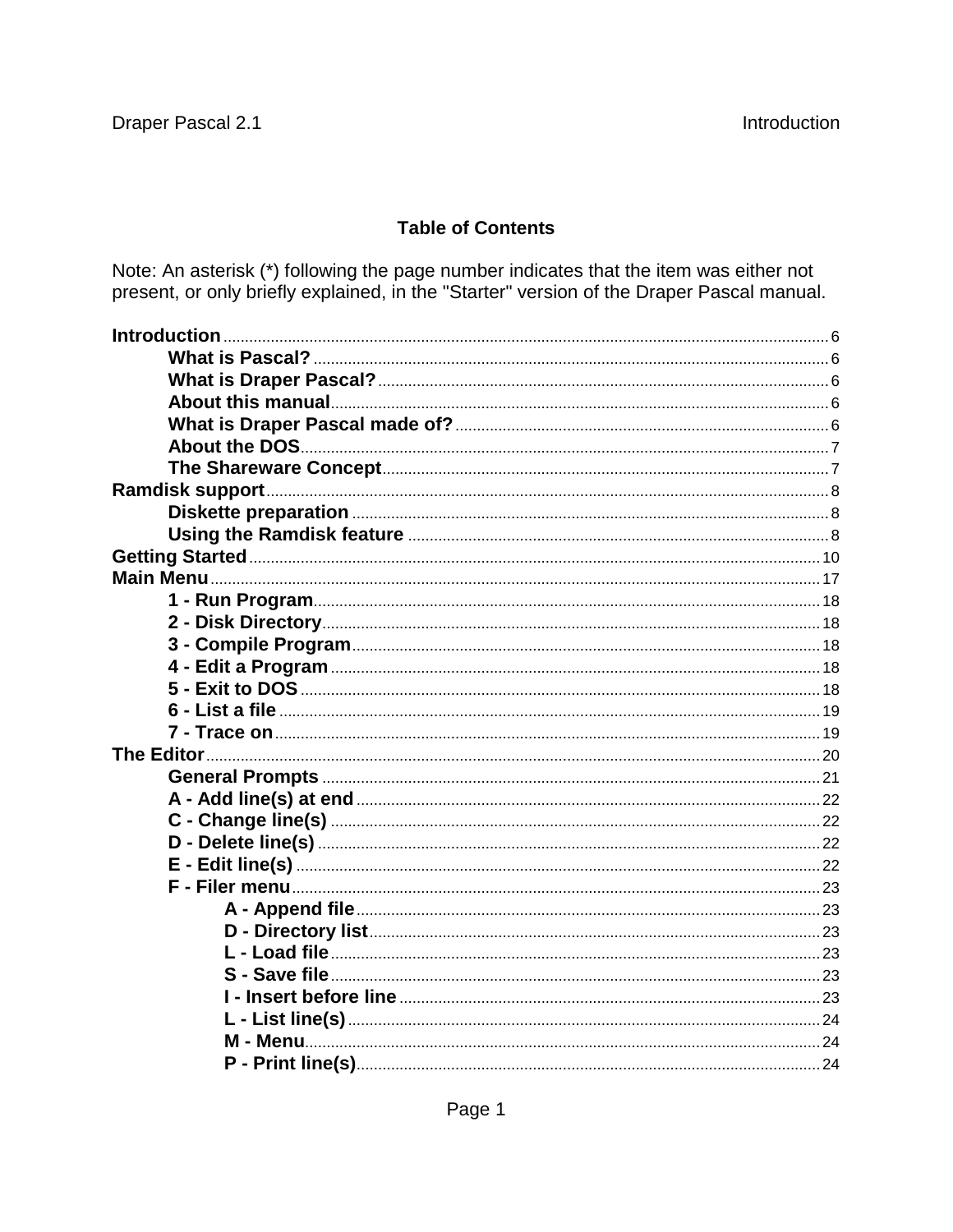| <b>ASC</b>  |  |
|-------------|--|
|             |  |
|             |  |
|             |  |
| <b>CALL</b> |  |
|             |  |
|             |  |
| <b>CHR</b>  |  |
|             |  |
|             |  |
|             |  |
|             |  |
|             |  |
|             |  |
|             |  |
| <b>DEG</b>  |  |
|             |  |
|             |  |
|             |  |
|             |  |
|             |  |
|             |  |
|             |  |
|             |  |
|             |  |
|             |  |
| EXP         |  |
|             |  |
|             |  |
| <b>FILE</b> |  |
|             |  |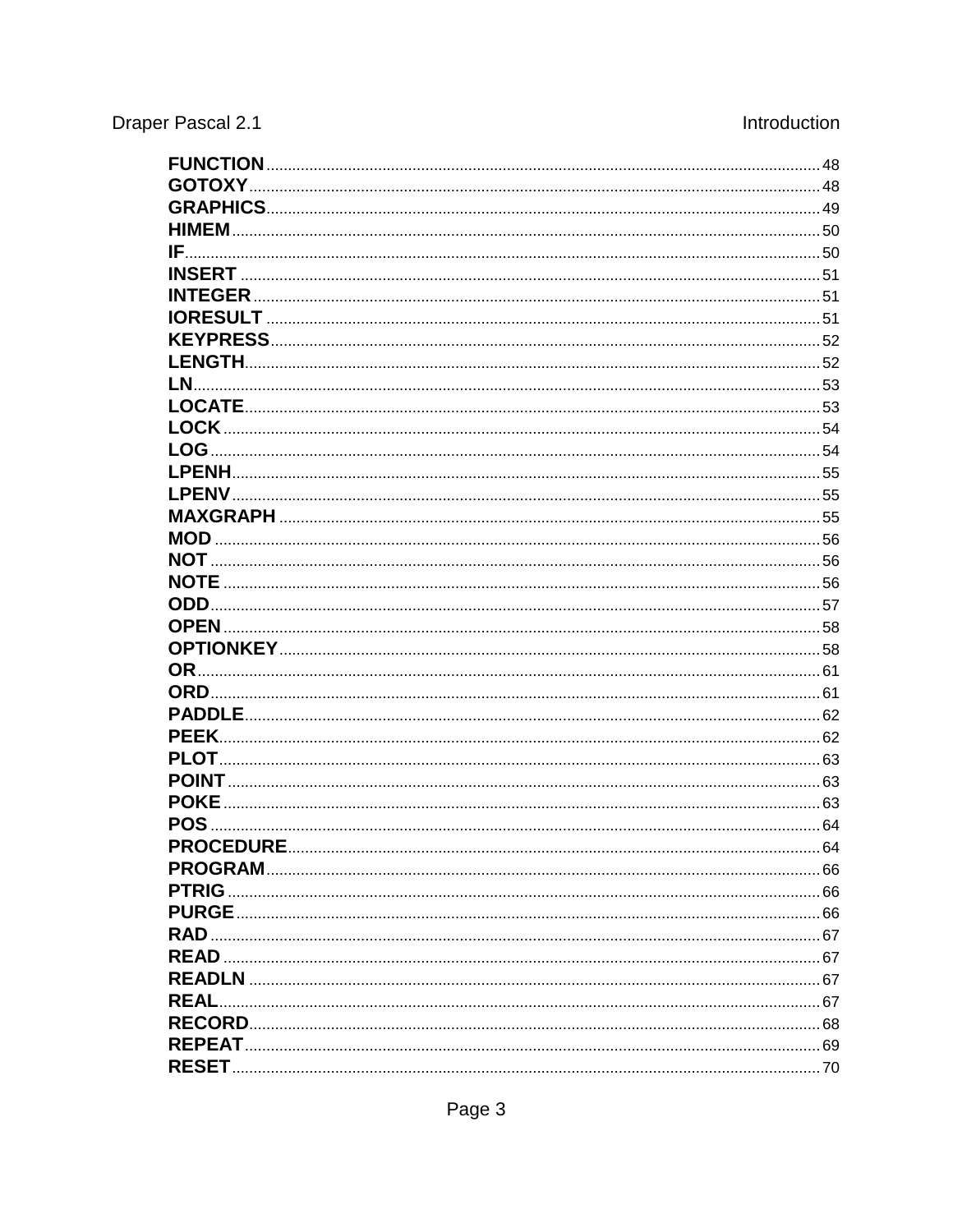| RND        |  |
|------------|--|
|            |  |
|            |  |
|            |  |
|            |  |
|            |  |
|            |  |
|            |  |
|            |  |
|            |  |
|            |  |
|            |  |
|            |  |
|            |  |
|            |  |
|            |  |
|            |  |
|            |  |
|            |  |
| <b>VAR</b> |  |
|            |  |
|            |  |
|            |  |
|            |  |
|            |  |
|            |  |
|            |  |
|            |  |
|            |  |
|            |  |
|            |  |
|            |  |
|            |  |
|            |  |
|            |  |
|            |  |
|            |  |
|            |  |
|            |  |
|            |  |
|            |  |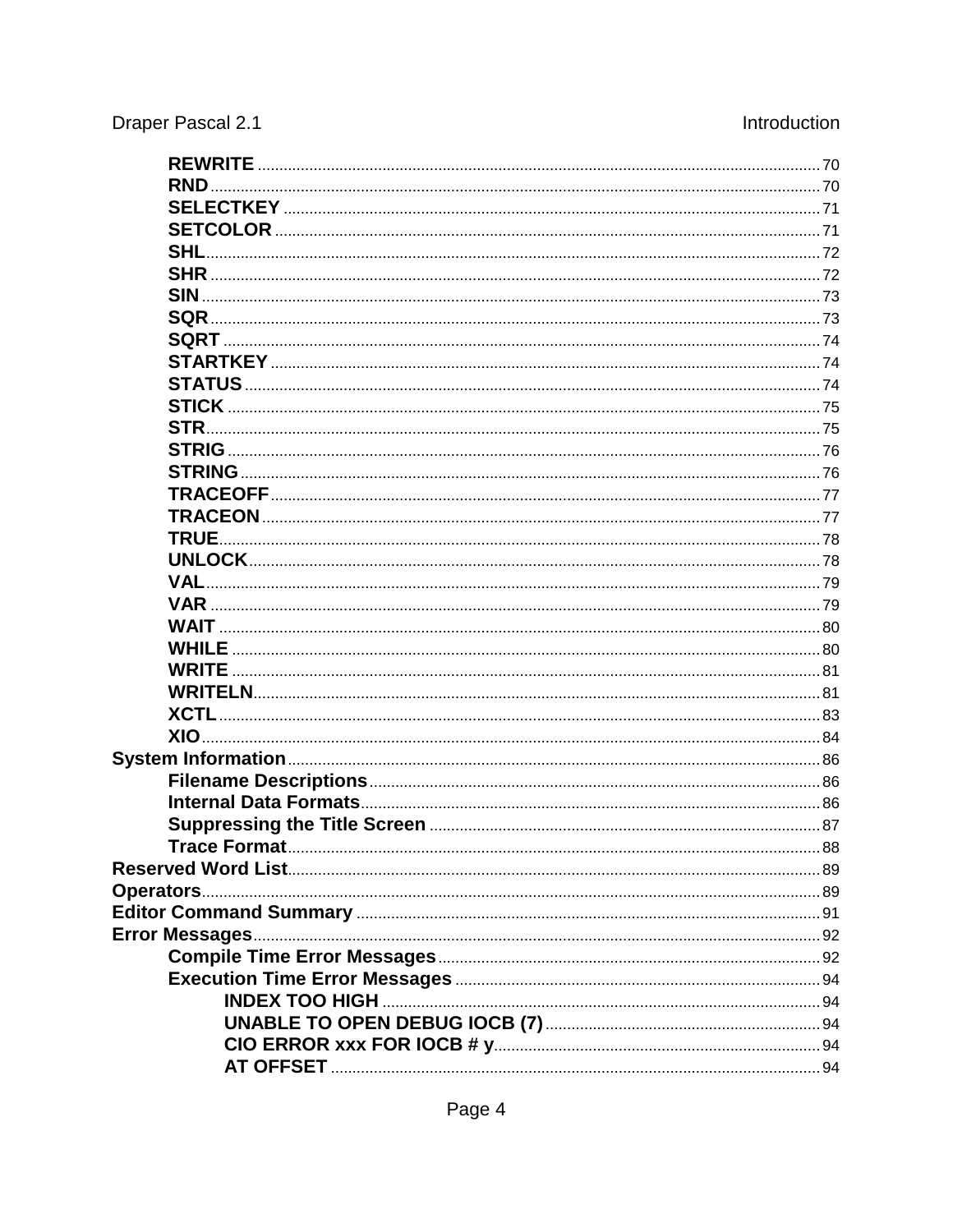| <b>Printer Usage.</b> |  |
|-----------------------|--|
|                       |  |
|                       |  |
|                       |  |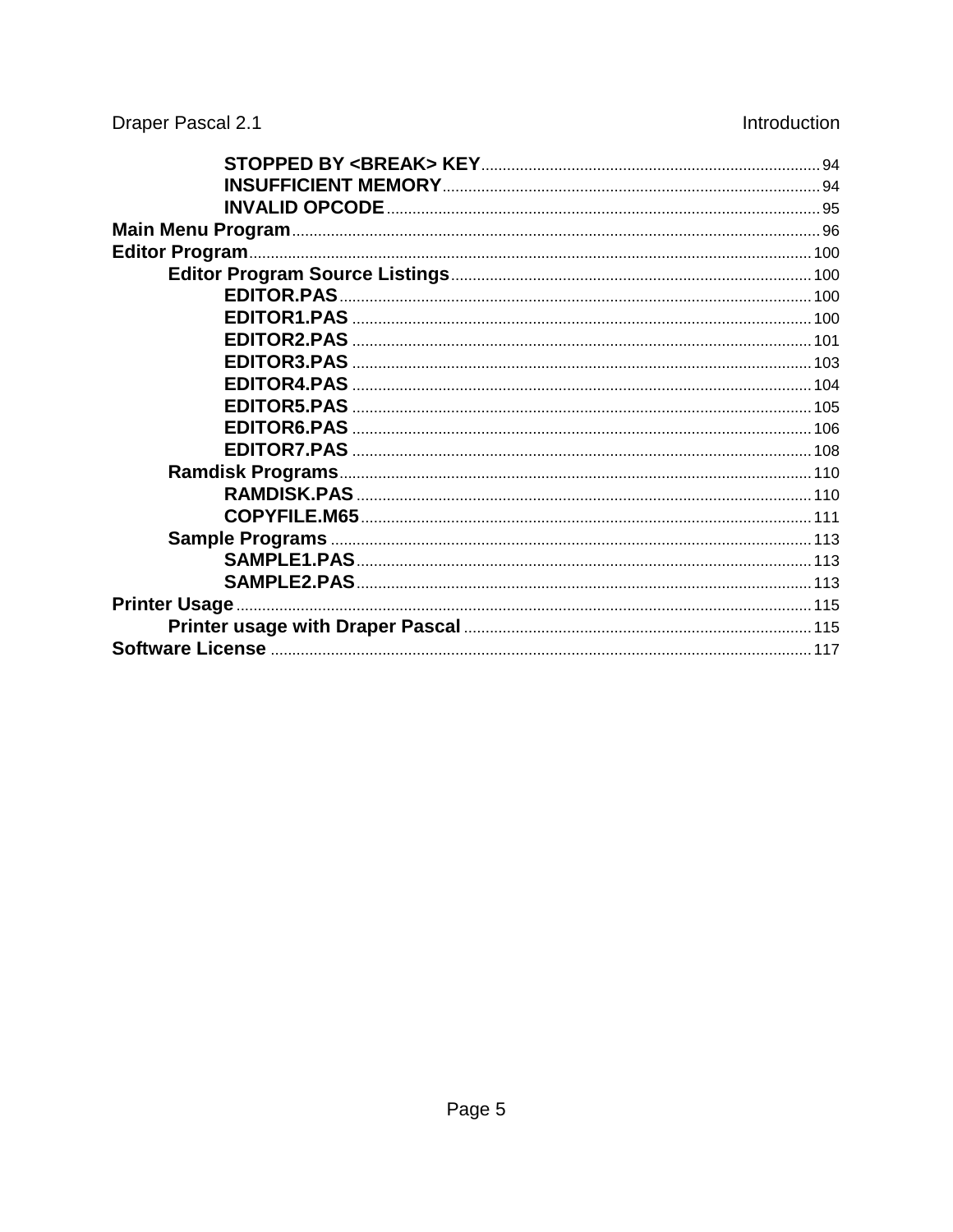Draper Software welcomes you to the world of Pascal for the Atari 400/800, XL, and XE series Computer systems.

## **What is Pascal?**

Pascal is a high-level structured programming language developed by Niklaus Wirth in 1971. It is easy to understand and well suited for program development and maintenance.

## **What is Draper Pascal?**

Draper Pascal is not a "standard" Pascal. It has a number of commands which are exactly like ISO and UCSD versions, some which are similar, and many "extensions" which bring out the true power of the Atari computer in an easy to use manner. It was designed to require only one disk drive for operation, but not be limited to only one. At this time, it has been shown to work with all hardware and software configurations where enough memory is provided. This implementation also has a number of commands which are familiar to Atari BASIC users, such as POKE, PEEK, SETCOLOR, NOTE, POINT, etc..

## **About this manual**

This manual is intended to familiarize you with all the features of Draper Pascal. It is not intended to teach you how to program in Pascal. However, if you already know Atari BASIC, then you can understand the Pascal statements more easily by referring to their BASIC equivalents shown after the definition of each Pascal reserved word. It is recommended that you read this manual completely to be familiarized with its features and restrictions.

## **What is Draper Pascal made of?**

This implementation of Pascal is made up of three main components. They are the Supervisor (sometimes referred to as runtime routines), the Compiler, and the Editor. The Supervisor is a high performance machine language program which simulates a 16-bit pseudo computer. The Compiler translates Pascal source code into pseudo-code instructions to be executed by the Supervisor. The Editor is used to enter and modify Pascal source programs. It may also be used to edit data files, or BASIC programs which have been LISTed to a disk or tape. These components are explained in detail within this manual.

For a description of the various files included on the supplied diskette, refer to the *"System Information"* section of this manual.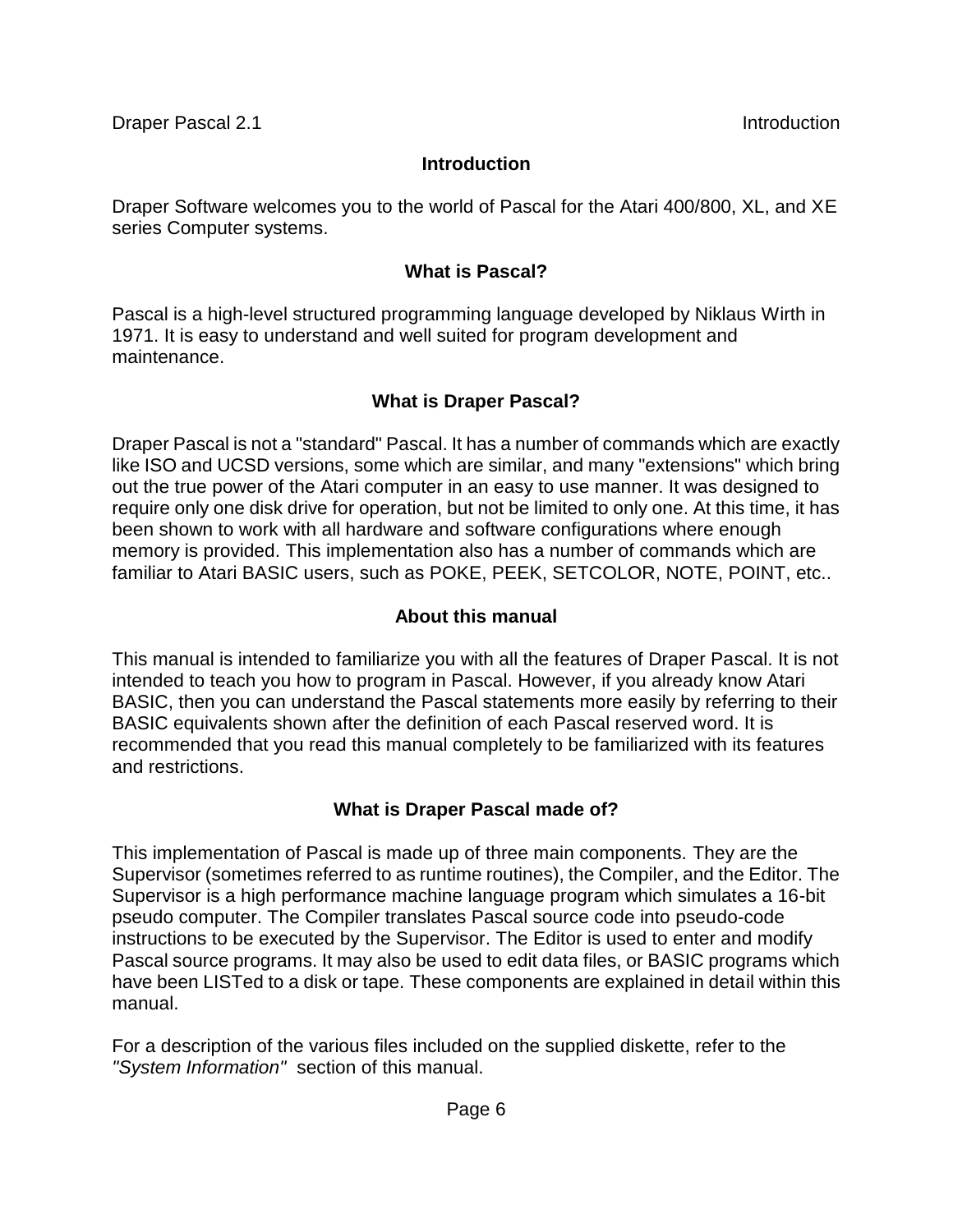## **About the DOS**

Draper Pascal can be used with most popular Disk Operating Systems. It has been tested with Atari DOS 2.5, SpartaDOS 3.2d, and MYDOS. You should format a diskette with DOS on it to contain the Draper Pascal system. Since the Draper Pascal Supervisor is named AUTORUN.SYS, it will execute immediately after the disk is booted. For XL and XE computers, you do not need to hold down the Option key while booting unless you are using SpartaDOS. If using SpartaDOS, you may want to rename AUTORUN.SYS to PASCAL.COM and create a STARTUP.BAT file containing the following two lines:

 BASIC OFF PASCAL

### **The Shareware Concept**

Draper Pascal is distributed on a Shareware basis.

You may freely copy Draper Pascal for distribution under the Shareware concept, without charge.

You may NOT charge any fee for the Draper Pascal program or documentation without our written approval.

You may NOT distribute Draper Pascal or it's documentation in connection with ANY commercial venture, product, publication or service unless you read, sign, and send in the royalty-free license included with this manual.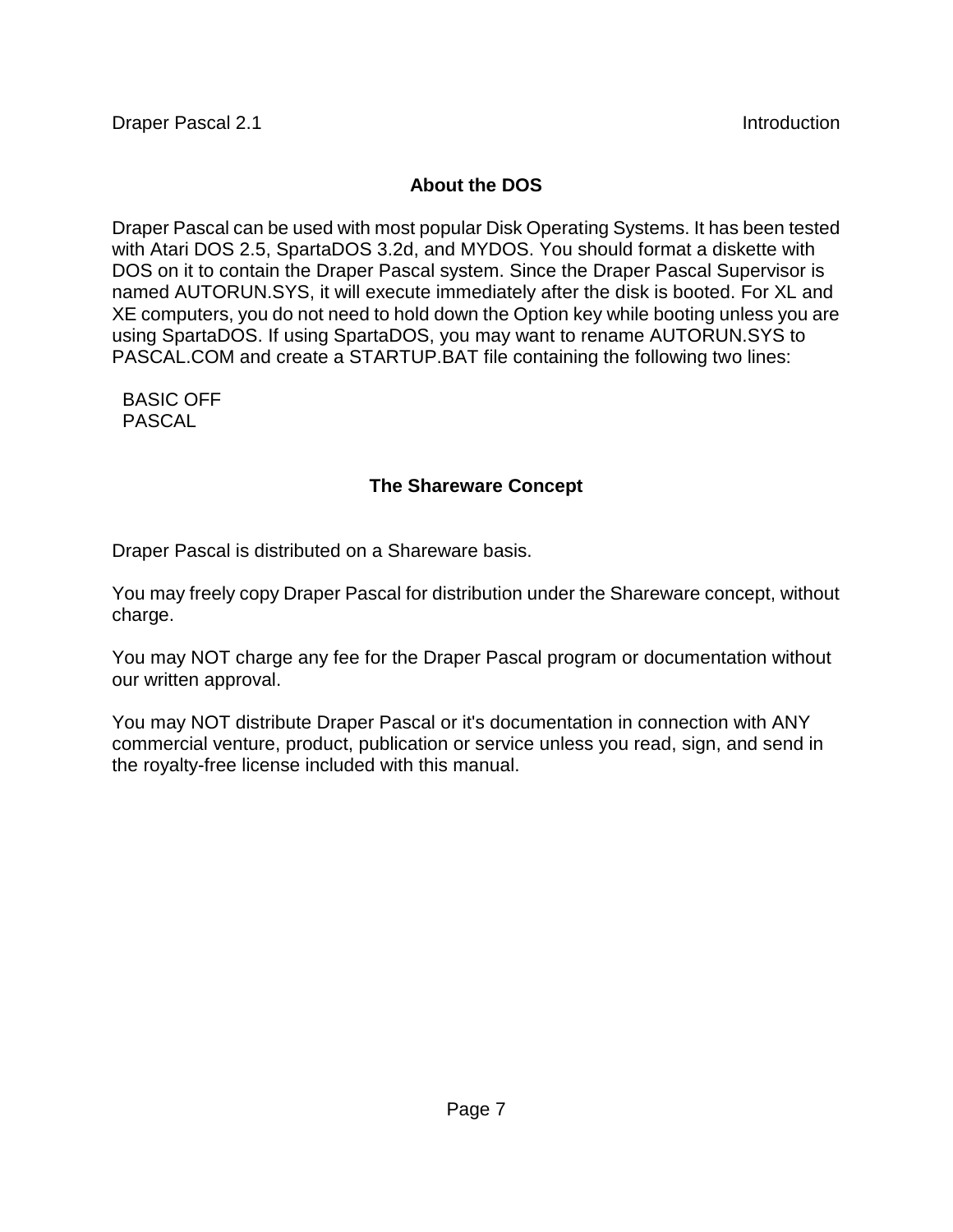## **Ramdisk support**

Draper Pascal supports the use of the "Ramdisk" capability provided by using a DOS that supports a ramdisk like Atari DOS 2.5 or SpartaDOS 3.x with an Atari computer system having sufficient memory to support the ramdisk. While using this feature, the Editor takes less than two seconds to load and the Compiler takes less than three seconds.

#### **Diskette preparation for Ramdisk support**

To utilize the ramdisk support, you must make sure the DOS on your Draper Pascal diskette has everything in place to create the ramdisk. For example, with Atari DOS 2.5 make sure the disk also contains RAMDISK.COM. For SpartaDOS 3.x, you will need RD.COM (or RD260.COM). These programs are provided with your Disk Operating System (DOS).

To activate the Ramdisk feature for Draper Pascal 2.1, use your version of DOS to rename the following three files. Consult your DOS manual if you need instruction on how to do the rename.

| To this name: |
|---------------|
|               |

| RAMDISK1.DAT | COPYFILE.OBJ |
|--------------|--------------|
| RAMDISK2.DAT | COPYLIST.TXT |
| RAMDISK3.DAT | RAMDISK.PCD  |

## **Using the Ramdisk feature**

To use the Ramdisk feature, do the following:

1 Boot your diskette and initialize the ramdisk. With Atari DOS 2.5, this would be done automatically if RAMDISK.COM is present on the diskette at boot time. With SpartaDOS 3.x, you must execute RD.COM (or RD260.COM) specifying D8: as the drive number for the ramdisk. If you wish to use a drive number other than 8, you must first edit COPYLIST.TXT and change the second line to contain the desired drive number. With SpartaDOS 3.x, ramdisk intialization could be done automatically by adding RD D8: to the batch file STARTUP.BAT mentioned above.

2 Start Draper Pascal.

3 Enter '1', for Run Program, followed by the name RAMDISK (since RAMDISK.PCD is to be executed). If an Error 138 occurs, it indicates that the ramdisk drive has not been properly initialized. An Error 170 might occur if one of the files being copied to the ramdisk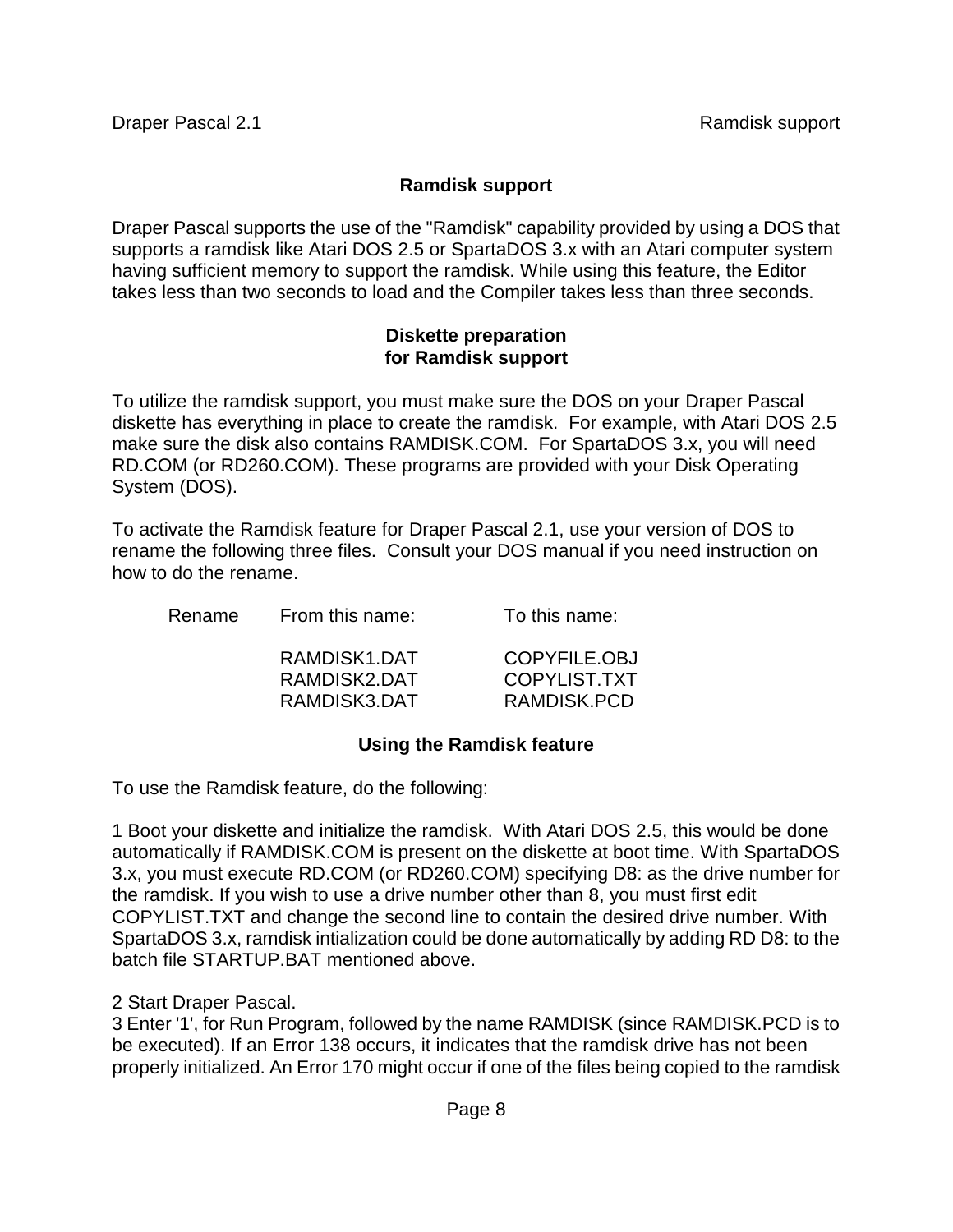Draper Pascal 2.1 Ramdisk support

is not found. This could happen if you renamed AUTORUN.SYS to PASCAL.COM as mentioned in *"About the DOS"* , above. If this is the case, verify that each file name contained within COPYLIST.TXT is spelled correctly.

That's all there is to it. Your default drive will be set to the ramdisk drive number. This means that if you edit, run, or compile a program and don't specify a particular drive number (Dx:), the default will be assumed.

The RAMDISK program works as follows:

- 1. The source (input) disk drive number is read from file COPYLIST.TXT.
- 2. The target (output) disk drive (ramdisk) number is read from file COPYLIST.TXT.
- 3. A check is made to see if the ramdisk already contains one of the programs to be copied. If so, processing continues with step 6, below.
- 4. A machine language fast file copying subroutine (COPYFILE.OBJ) is loaded into memory.
- 5. Each remaining record of file COPYLIST.TXT is read and the corresponding file is copied from the source drive to the target drive.
- 6. The default drive indicator is set to be the target drive number.

The source code for this program (RAMDISK.PAS) and the file copy subroutine (COPYFILE.M65) are printed with the other source code listings in this manual.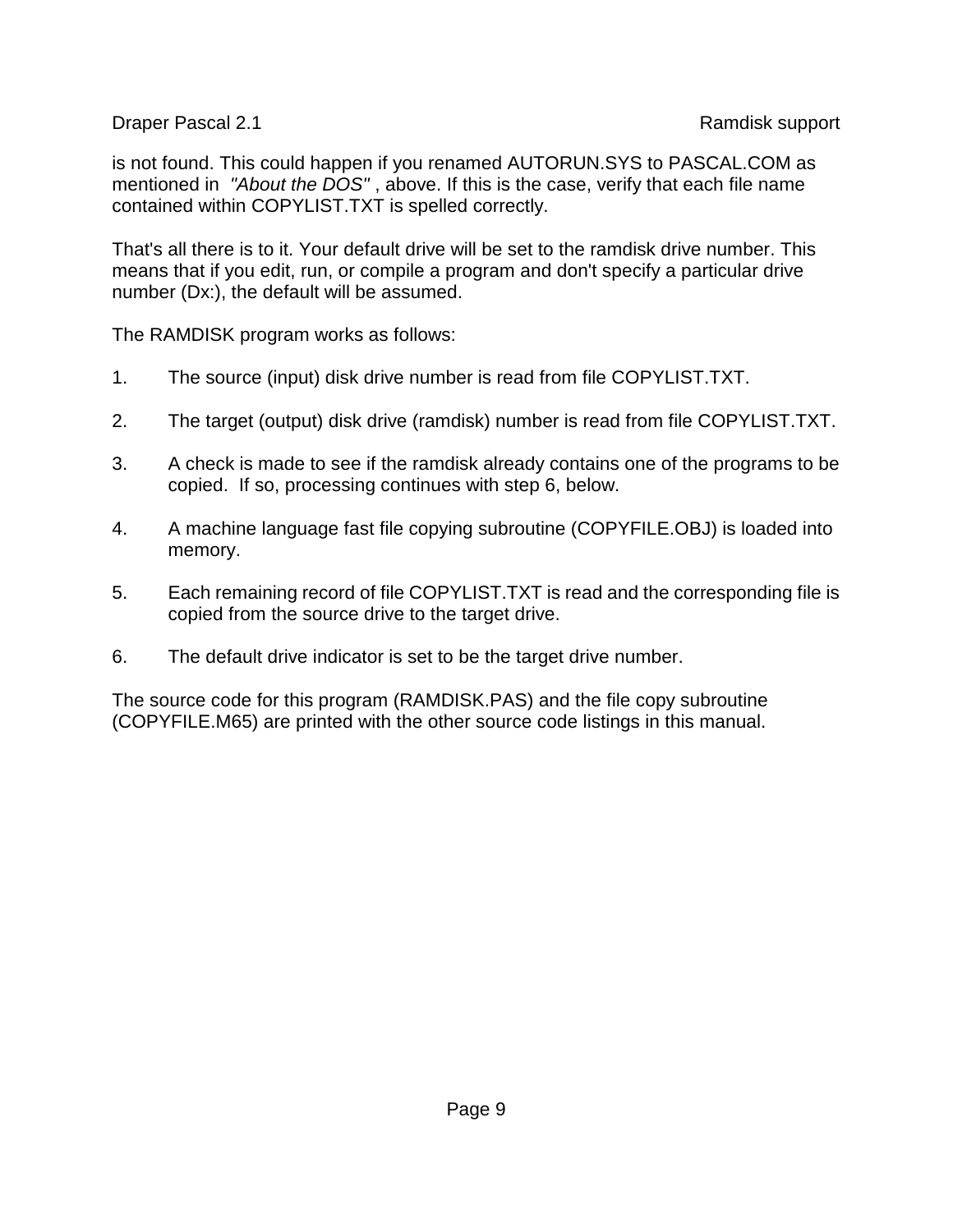#### **Getting Started**

This section is intended to show by example how to use the Draper Pascal system. You will edit, compile, and run a sample program. Information displayed by the computer is shown in normal type while responses to be entered by you are shown underlined with dashes (---). To begin with, make sure you have 48K RAM installed and no cartridge in place. Boot the disk now by placing it in disk drive 1 and turning on the power to the Atari computer. After the Supervisor has finished loading, you will see a screen that looks like this:

DRAPER PASCAL

VERSION 2.1

- 1 Run Program
- 2 Disk Directory
- 3 Compile Program
- 4 Edit a Program
- 5 Exit to DOS
- 6 List a file
- 7 Trace on

 Copyright 1989 by Norm Draper

4 Select the Editor

DRAPER SOFTWARE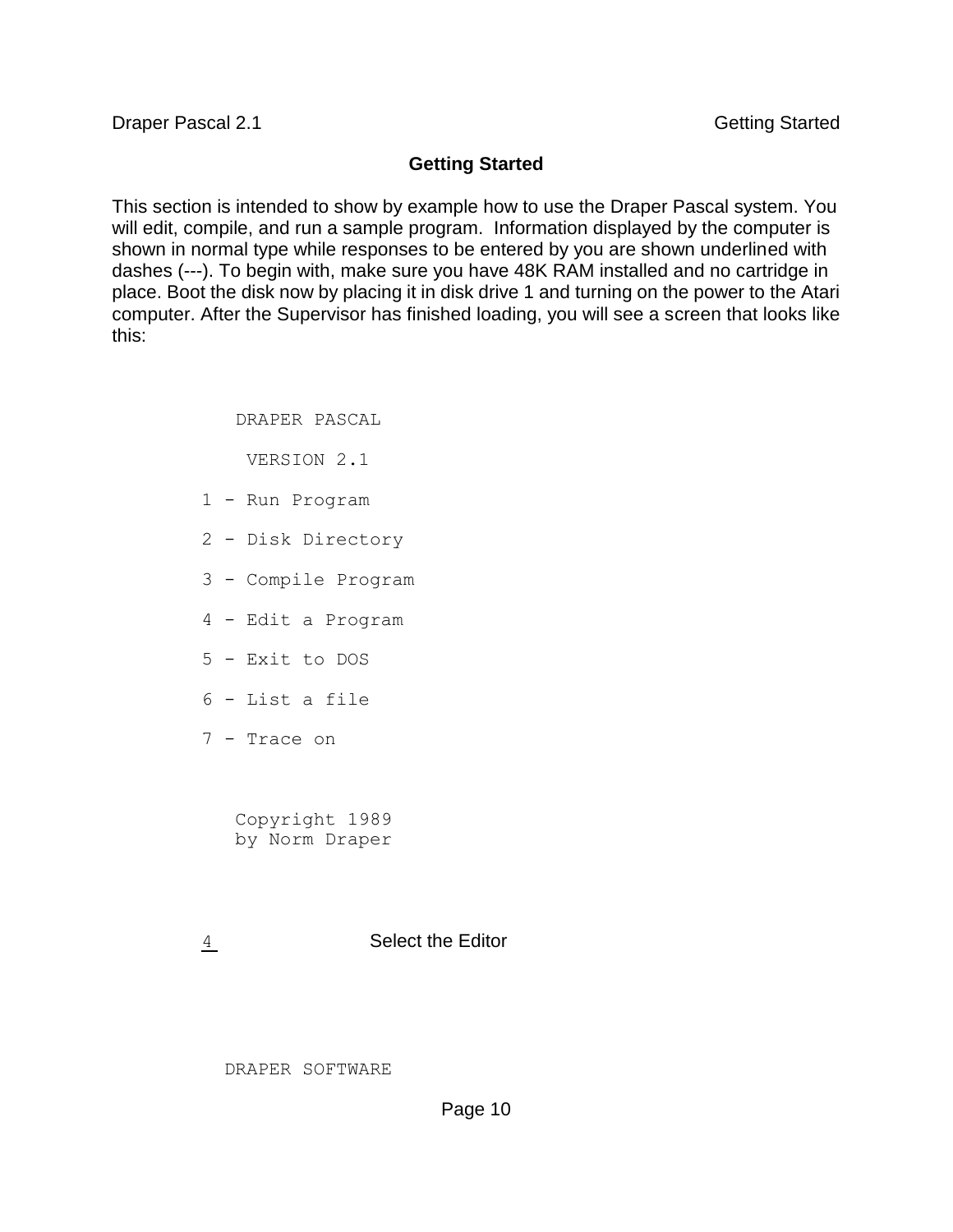EDITOR

```
 A - Add line(s) at end 
          C - Change line(s) 
          D - Delete line(s) 
          E - Edit a line 
          F - Filer menu 
          I - Insert before line 
         L - List line(s) M - Menu 
          P - Print line(s) 
          Q - Quit 
         S - Scan line(s)
          X - Exit to Compiler
A, C, D, E, F, I, L, M, P, Q, S, X, ?->F Select Filer menu
          A - Append file 
          D - Directory list 
          L - Load file 
          S - Save file 
         Load a file
 Enter filename \rightarrow SAMPLE1 Enter the name of the file to be loaded.
                                        The name of the last file edited, compiled, 
                                        or run will be filled in by the Editor. You 
                                        may have to overtype it with the name 
                                        shown. 
 A, C, D, E, F, I, L, M, P, Q, S, X, ?->L List the file on the screen
 Line from ->
 Line to \rightarrowJust press RETURN for 'Line from' and 
                                        'Line to'. This will give a list of the entire 
                                        program in memory.
```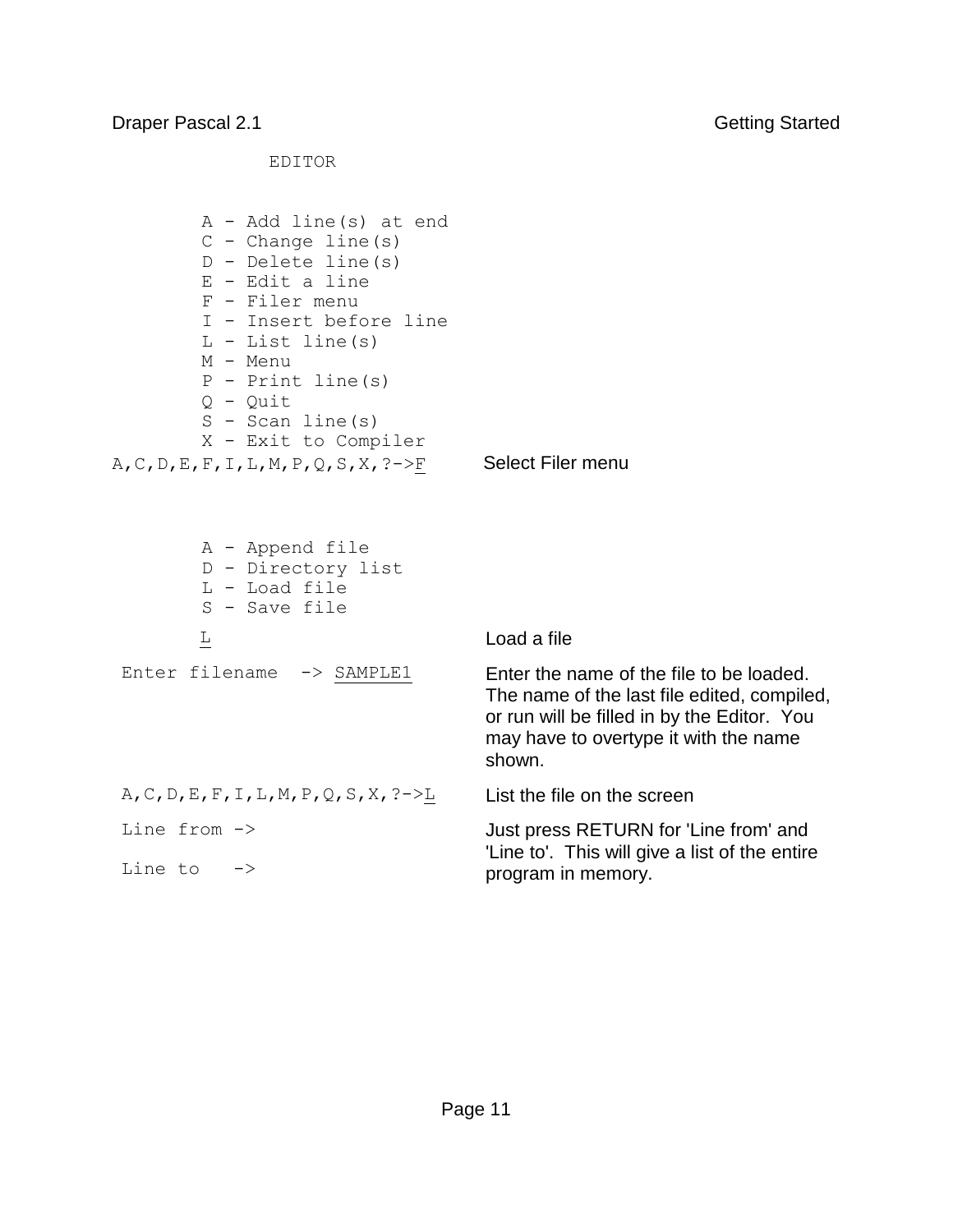```
 1:PROGRAM KALEIDOSCOPE; 
   2:VAR I,J,K,W,X:INTEGER; 
   3:BEGIN 
   4: MAXGRAPH(19); 
   5: GRAPHICS(19); 
  6: X := 0; 7: REPEAT 
   8: FOR W:=3 TO 50 DO 
   9: BEGIN 
 10: FOR I:=1 TO 10 DO 
 11: BEGIN 
 12: FOR J:=0 TO 10 DO 
 13: BEGIN 
 14: K:=I+J;
 15: COLOR(J*3/(I+3)+I*W/12);
 16: PLOT(I+8, K);
 17: PLOT(K+8, I);
 18: PLOT(32-I,24-K);
 19: PLOT(32-K, 24-I);
 20: PLOT(K+8,24-I); 
 21: PLOT(32-I,K); 
 22: PLOT(I+8,24-K); 
 23: PLOT(32-K,I) 
 24: END 
 25: END 
 26: END 
27: UNTIL X=99 (* UNENDING LOOP *) 
 28:END. 
A, C, D, E, F, I, L, M, P, Q, S, X, ?->I Let's insert a comment before line 15.
Line \rightarrow 15
15: (* MY FIRST EDIT *)
16: 
                                   Enter the data to be inserted when 
                                   prompted for line 15. Just press RETURN 
                                   when prompted for line 16. This will 
                                   terminate insert mode.
A, C, D, E, F, I, L, M, P, Q, S, X, ?->L List again to verify that the change was
                                   made correctly.
```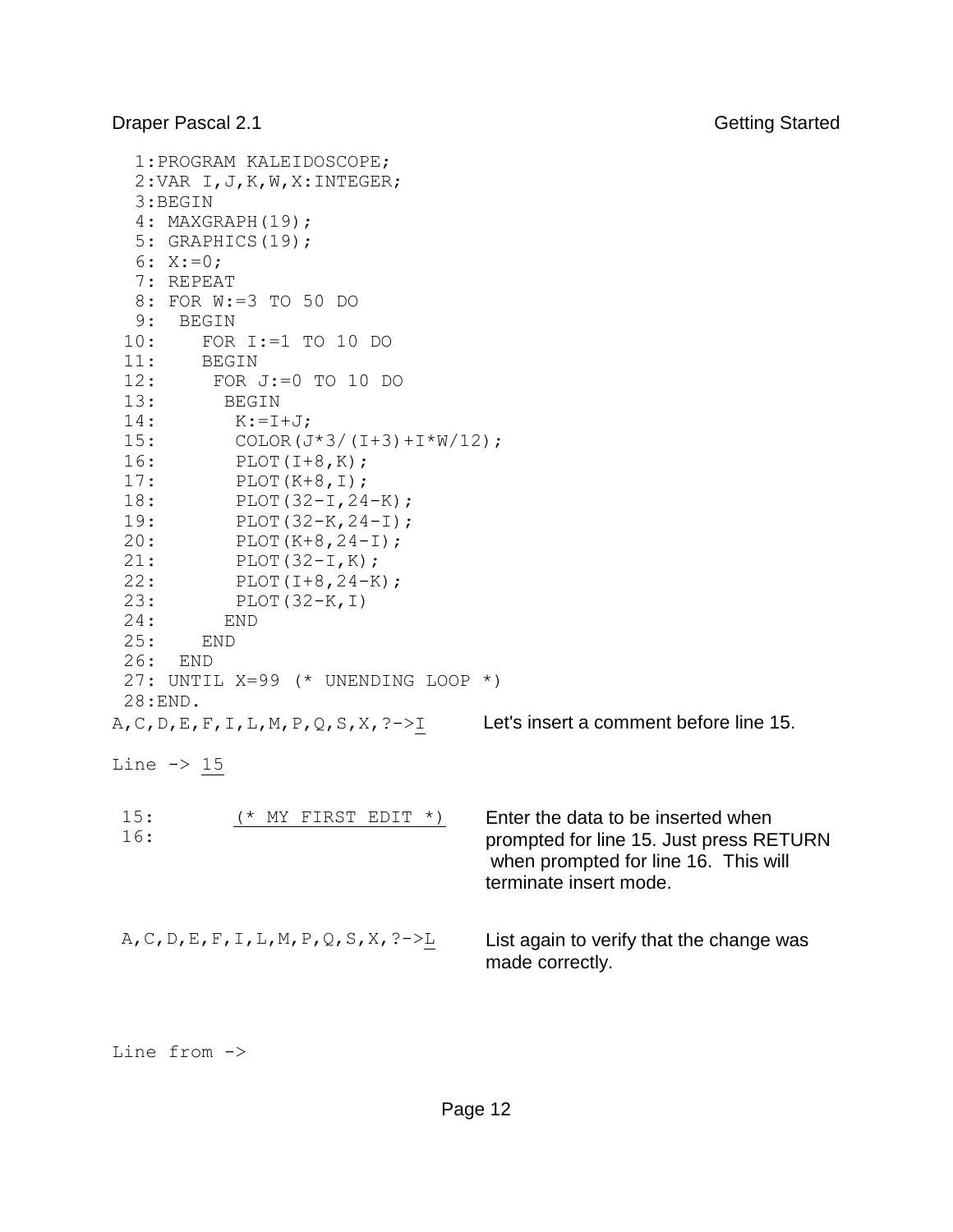Line to -> 1:PROGRAM KALEIDOSCOPE; 2:VAR I,J,K,W,X:INTEGER; 3:BEGIN 4: MAXGRAPH(19); 5: GRAPHICS(19); 6: X:=0; 7: REPEAT 8: FOR W:=3 TO 50 DO 9: BEGIN 10: FOR I:=1 TO 10 DO 11: BEGIN 12: FOR J:=0 TO 10 DO 13: BEGIN  $14:$  K:=I+J; 15: (\* MY FIRST EDIT \*)  $16:$  COLOR(J\*3/(I+3)+I\*W/12); 17: PLOT(I+8, K); 18: PLOT(K+8, I); 19: PLOT(32-I,24-K); 20: PLOT(32-K,24-I); 21: PLOT(K+8,24-I);<br>22: PLOT(32-I,K); PLOT(32-I,K); 23: PLOT(I+8,24-K); 24: PLOT(32-K,I) 25: END 26: END 27: END 28: UNTIL X=99 (\* UNENDING LOOP \*) 29:END. A, C, D, E, F, I, L, M, P, Q, S, X,  $?->E$  Let's save the program back to disk drive 1 under the same name. A - Append file D - Directory list L - Load file S - Save file  $\overline{S}$ Enter filename -> SAMPLE1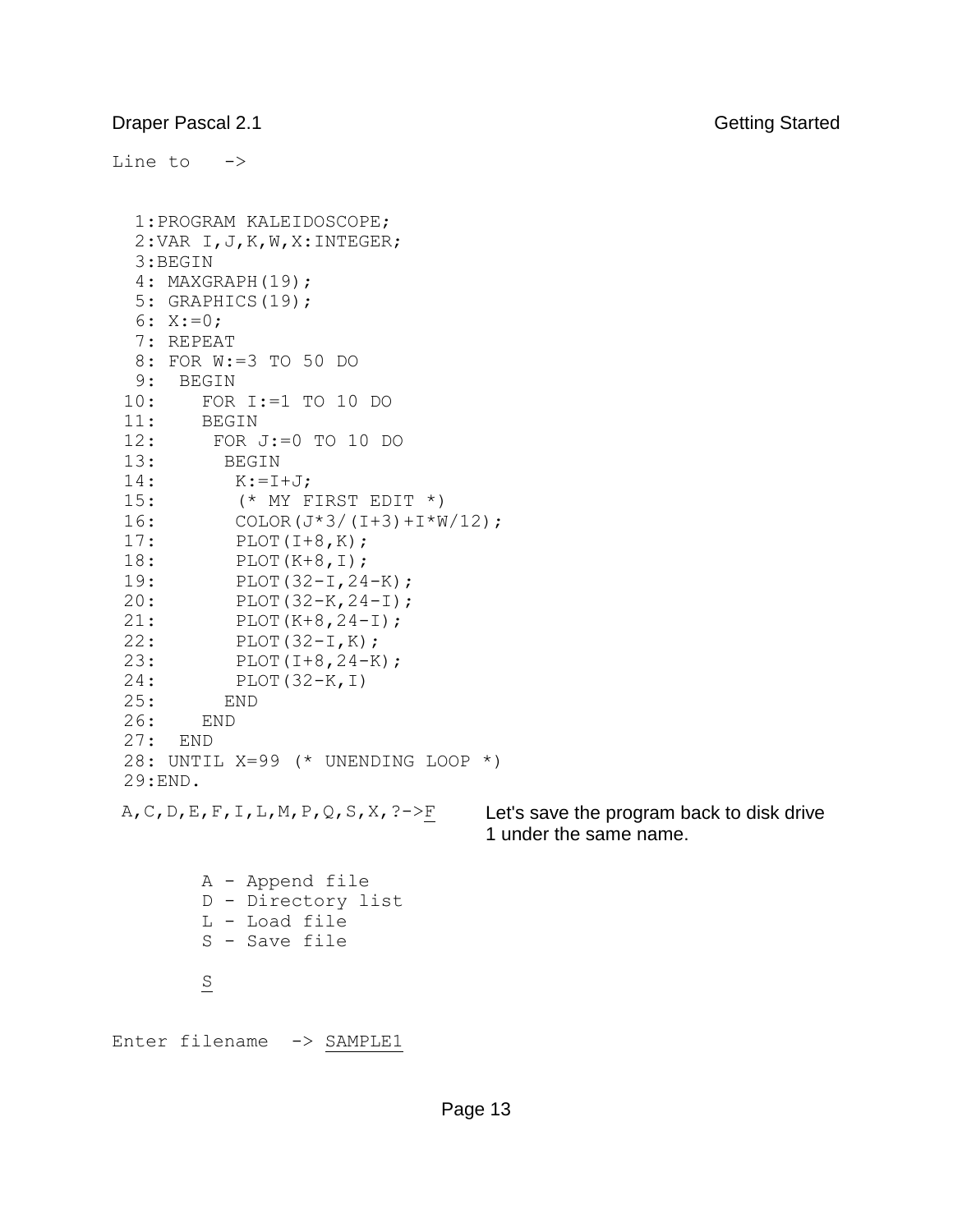#### Draper Pascal 2.1 Getting Started

A, C, D, E, F, I, L, M, P, Q, S, X,  $?->X$  Now let's exit directly to the Compiler. Draper Software Pascal Compiler Version 2.1 Copyright 1989 by Norm Draper Enter Filename: SAMPLE1 Enter name of program to be compiled. The name of the last program edited, compiled, or run will be filled in by the Compiler. Enter List Output Filespec Default is E: Just press RETURN at this point to have the compile list directed to the screen. 0000 PROGRAM KALEIDOSCOPE; 0000 VAR I,J,K,W,X:INTEGER; 0003 BEGIN 0003 MAXGRAPH(19); 0017 GRAPHICS(19); 001B X:=0; 001E REPEAT 0022 FOR W:=3 TO 50 DO 002A BEGIN 0035 FOR I:=1 TO 10 DO 003D BEGIN 0048 FOR J:=0 TO 10 DO 004F BEGIN 005A K:=I+J; 0062 COLOR(J\*3/(I+3)+I\*W/12); 008A PLOT(I+8,K); 0098 PLOT(K+8,I); 00A6 PLOT(32-I,24-K);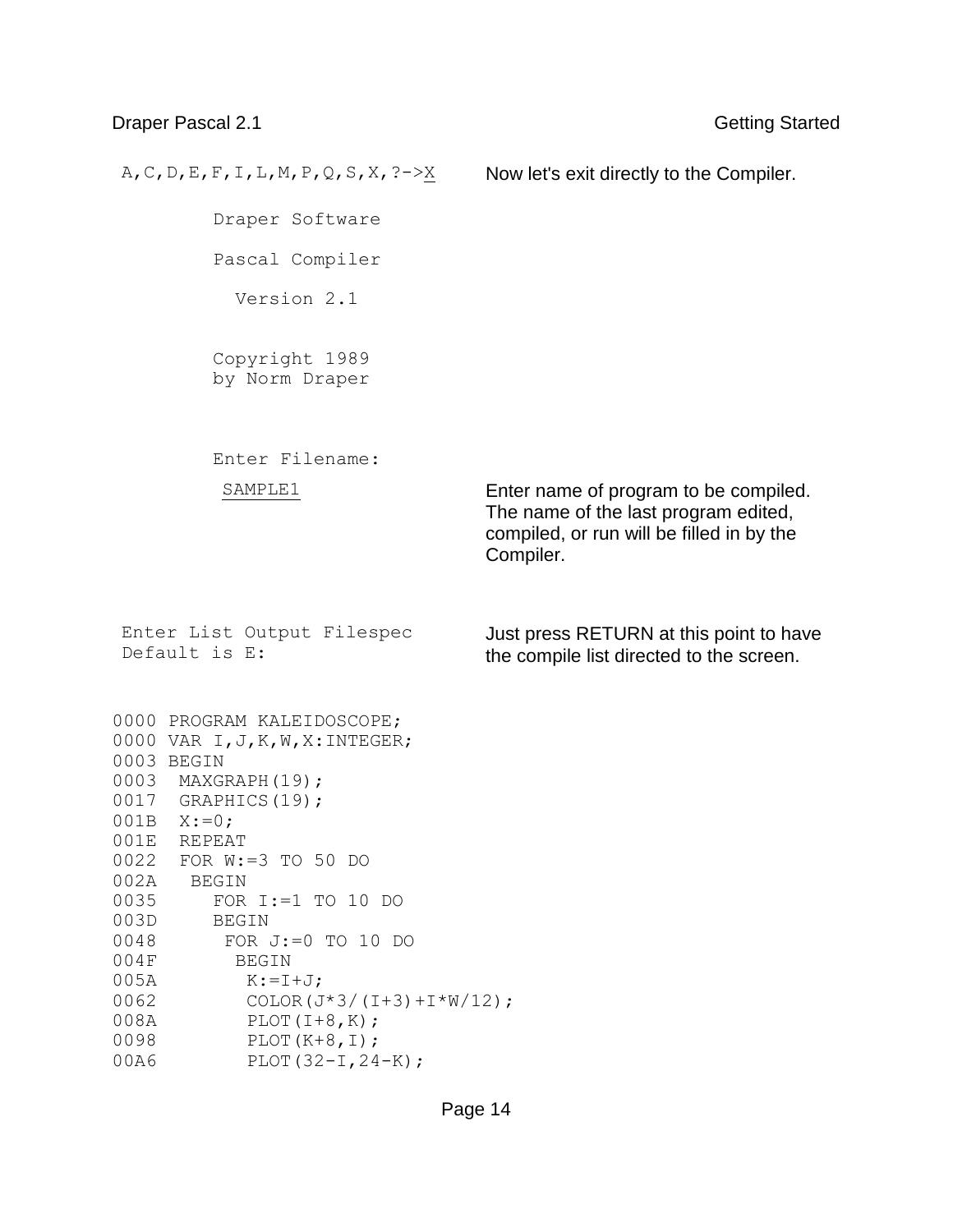#### **Draper Pascal 2.1** Getting Started

```
00B8 PLOT(32-K, 24-I);<br>00CA PLOT(K+8, 24-I);
00CA PLOT(K+8,24-I);<br>00DC PLOT(32-I,K);
           PLOT(32-I,K);
00EA PLOT(I+8,24-K);
00FC PLOT(32-K,I) 
010A END 
010A END 
010C END 
011C UNTIL X=99 (* UNENDING LOOP *) 
0142 END. 
0147 
ADDR NAME 
---- --------
0003 I 
0004 J 
0005 K 
0006 W 
0007 X 
5 Compiler table entries used 
*** Program Execution Completed ***
Highest Stack Address Used = $AFF8
 <START>Repeat,<SELECT>Menu,<ESC>Exit Press the SELECT key at this 
                                            point to take us to the main
```
menu.

#### DRAPER PASCAL

VERSION 2.1

- 1 Run Program
- 2 Disk Directory
- 3 Compile Program
- 4 Edit a Program
- 5 Exit to DOS
- 6 List a file
- 7 Trace on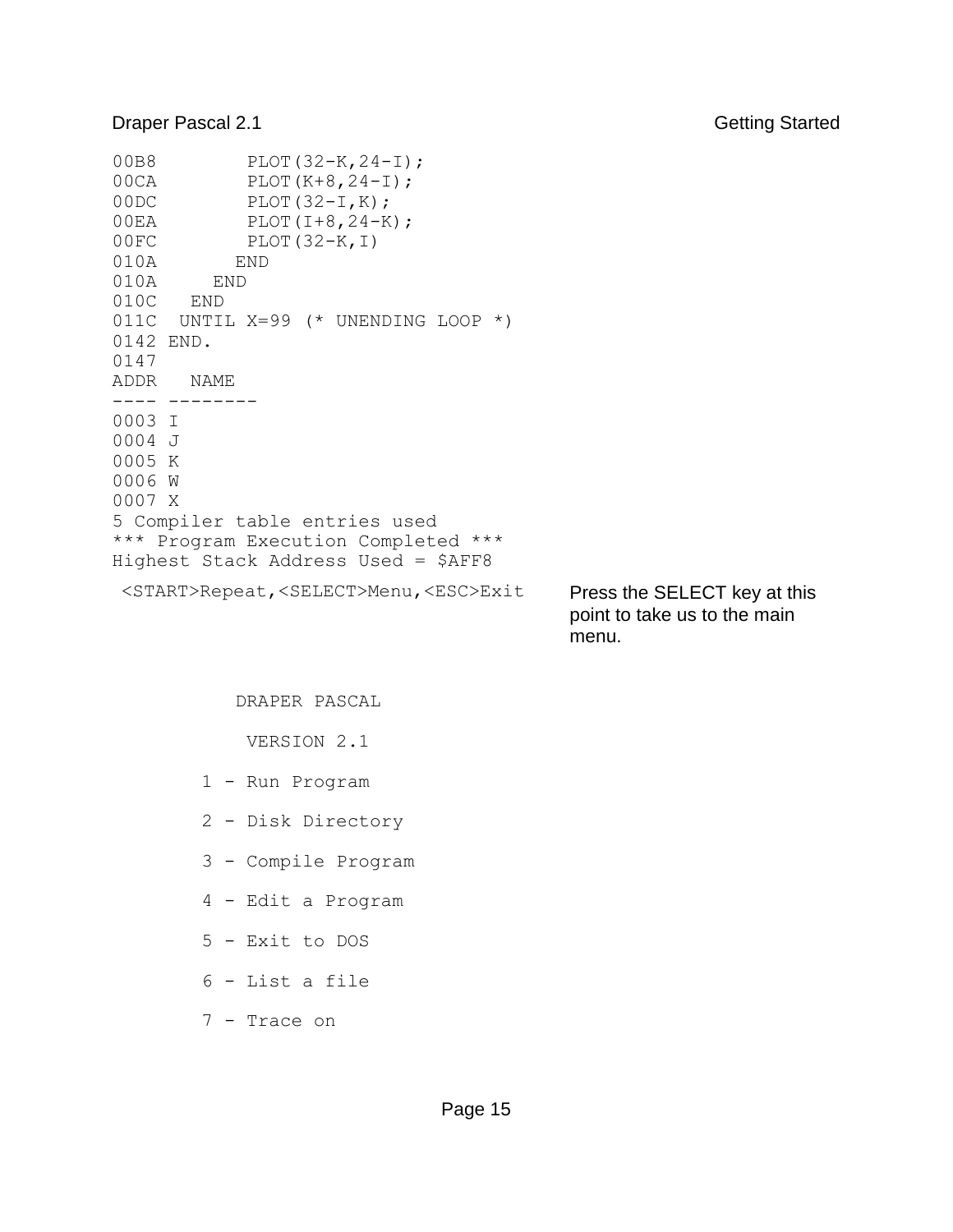| Draper Pascal 2.1                | <b>Getting Started</b>                                                                                                                                               |
|----------------------------------|----------------------------------------------------------------------------------------------------------------------------------------------------------------------|
| Copyright 1989<br>by Norm Draper |                                                                                                                                                                      |
| $\overline{\perp}$               | Select '1' to run the program that was just<br>compiled.                                                                                                             |
| Enter name of program to be run  |                                                                                                                                                                      |
| SAMPLE1                          | The name of the last program edited,<br>compiled, or run will be filled in by the<br>main menu program. Overtype the name<br>if you want to run a different program. |

At this point you should have a nice kaleidoscope pattern being displayed on your television screen. To stop it, press the BREAK key. To repeat execution, press the START key. To return to the main menu, press the SELECT key. To exit to DOS, press the ESC key.

=================================================================

Another program, SAMPLE2, is also provided for you to practice with. It will display Roman numerals for powers of two between 1 and 4096. Compile it, turn on the trace via the main menu, and run it. After it is finished, press CTRL-T to display the trace table, and CTRL-S to display the stack contents. When prompted for 'Where? Filespec', enter 'E:'. For a description of the stack display line, refer to the 'DUMPSTK' command in the 'Pascal Definitions' section of the manual provided to registered users.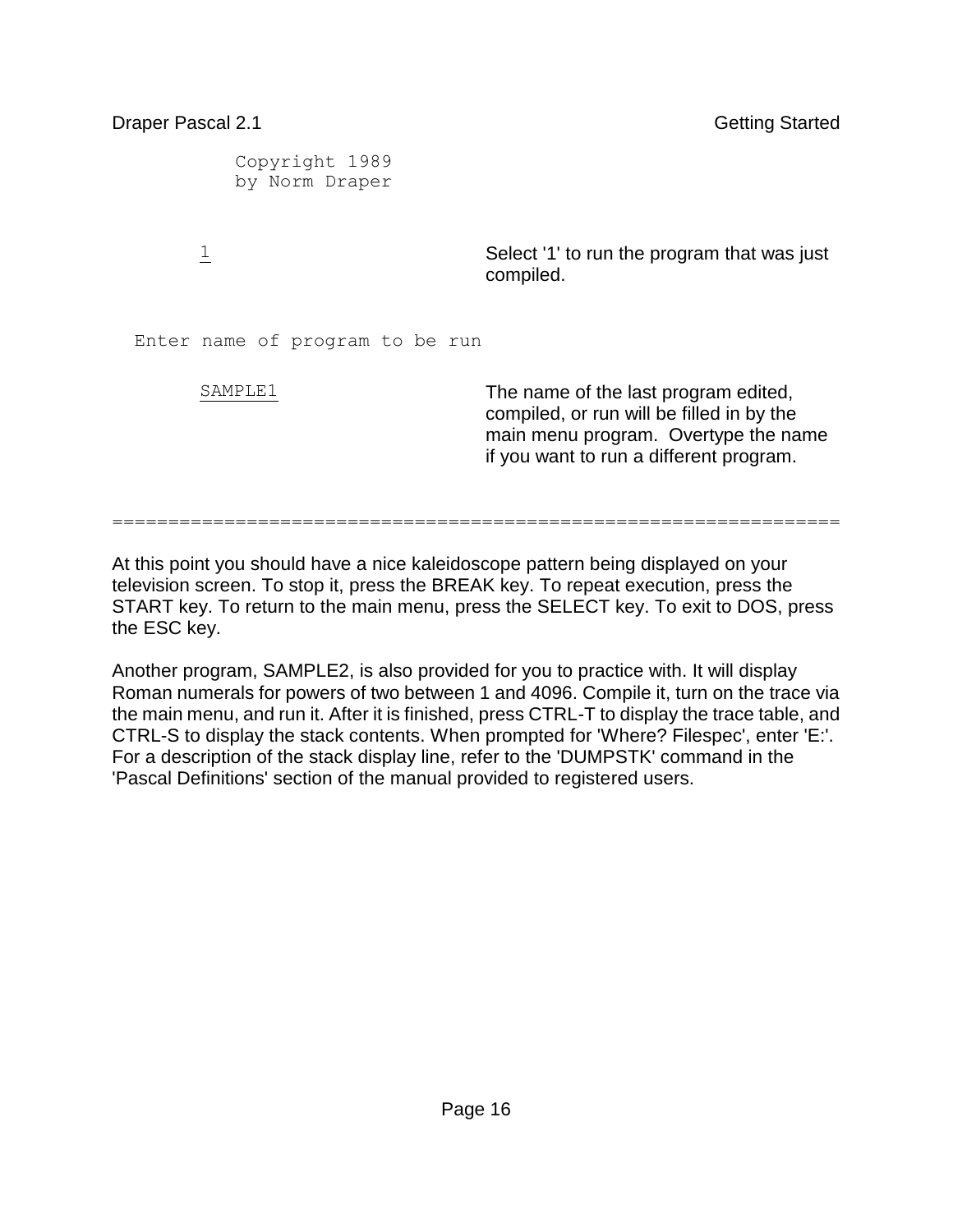### **Main Menu**

The Main Menu is the initial program to be run by the Supervisor. It is written in Pascal. The source code is provided for it and you may customize it as you see fit. The disk filename for the source is 'INIT.PAS'. The pseudo code program that is initially executed is 'INIT.PCD'. It would be wise to copy 'INIT.PCD' to another name to be used in case your compile of the menu program is not successful. Or, you could rename INIT.PAS to something else, like NEWINIT.PAS, and compile it to produce NEWINIT.PCD. Then you can use the 'run' option (mentioned below) to test your modified program.

The Main Menu appears as follows:

 DRAPER PASCAL VERSION 2.1 1 - Run Program 2 - Disk Directory 3 - Compile Program 4 - Edit a Program 5 - Exit to DOS 6 - List a file 7 - Trace on Copyright 1989

by Norm Draper

Each of the menu options will now be explained: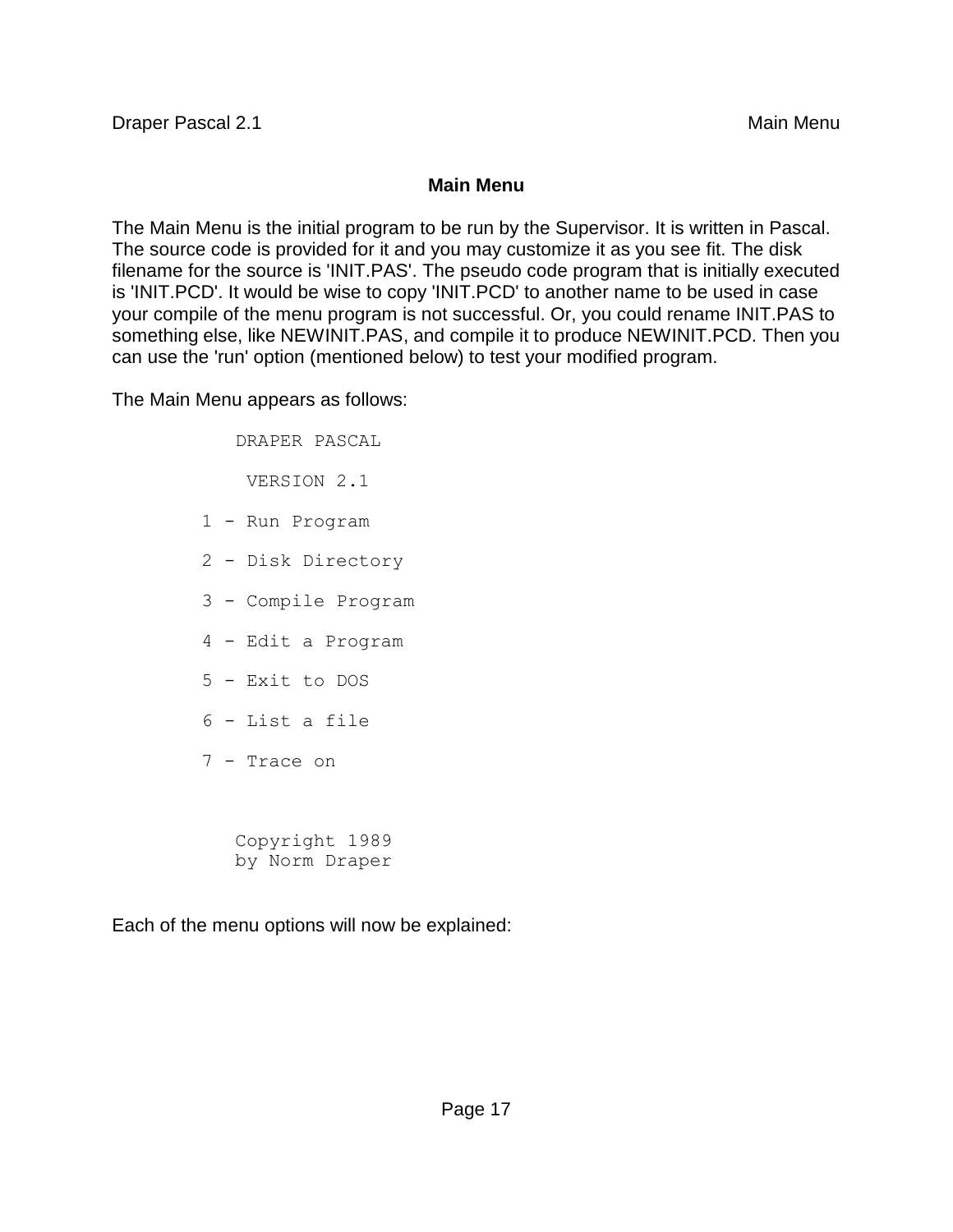## **1 - Run Program**

Use this option to execute a program that has previously been successfully compiled. You will see the following prompt:

Enter name of program to be run

The Main Menu program will fill in the name of the last program edited, compiled, or run. If this is the one you want, all you have to do is press RETURN. If it is not the one you want, just overtype the name shown with the one you want.

## **2 - Disk Directory**

This option will provide you with a list of all, or selected, files on one of your disk drives. You will receive the prompt 'Filespec?'. If you just press RETURN at this point, you will see a list of all files on the default drive. If you enter 'D2:', you will see all files on drive 2. To show only selected files, use wildcards in the normal manner. For example, enter 'D1:INIT.\*' to show only files named INIT with any suffix from drive one. At the end of the list, you will be prompted to press any key to continue. After pressing any key, the Main Menu will be re-displayed.

## **3 - Compile Program**

This option sends you directly to the Pascal compiler. You will be prompted for the name of the program to be compiled, after the Compiler is loaded. If you have already edited, compiled, or run a program, the name will be shown and may be used by just pressing the RETURN key. For more information, refer to the section of this manual on 'The Compiler'.

## **4 - Edit a Program**

Control is transfered to the Draper Pascal Editor when this option is chosen. For more information, refer to the section of this manual on *"The Editor"* .

## **5 - Exit to DOS**

Pascal execution is terminated by this option. Control is passed to the Disk Operating System.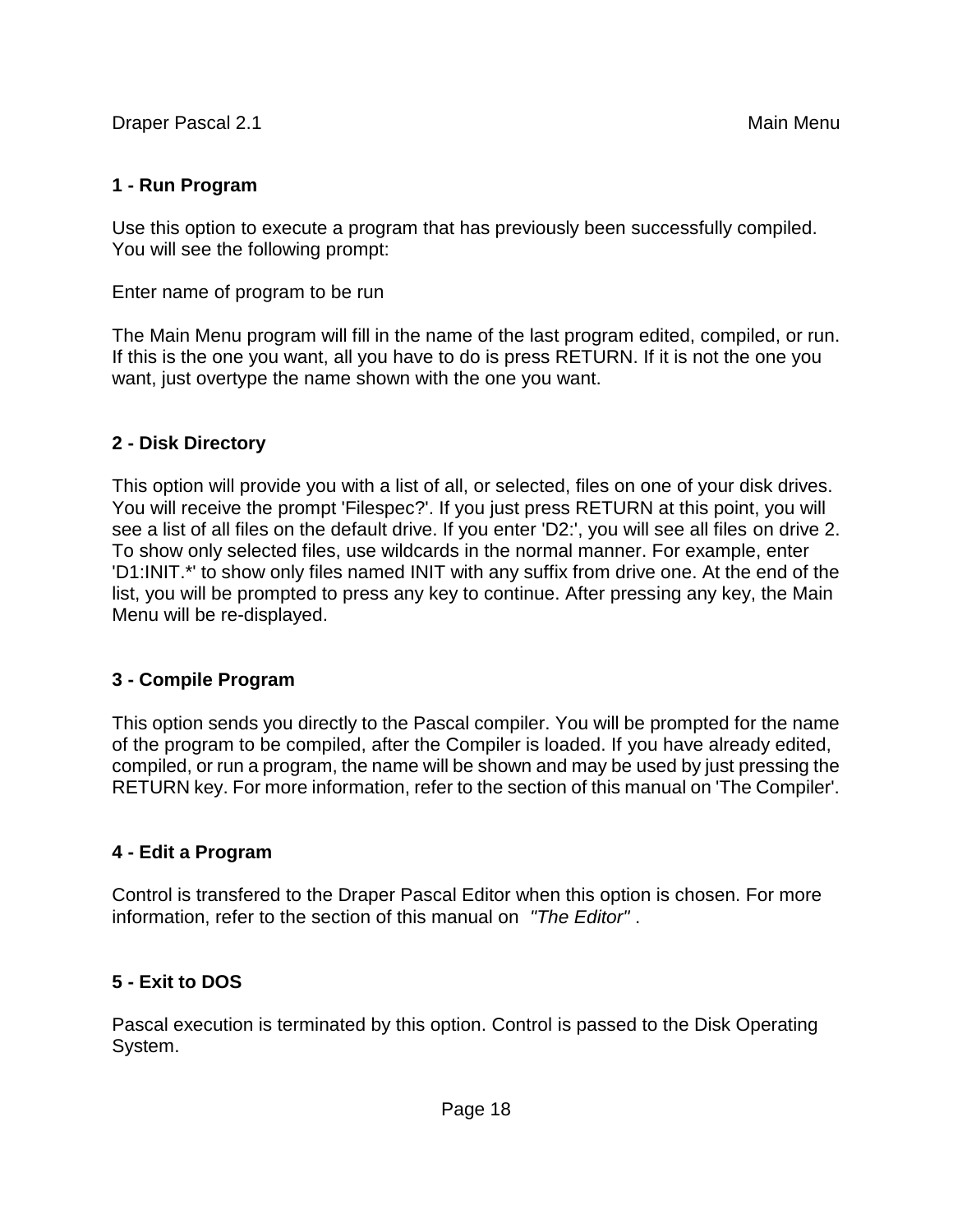## **6 - List a file**

This convenience entry is provided to allow you to view, on the screen, any text file on disk or tape. You are prompted to enter the name of the file to be listed. The file is assumed to reside on the default drive if a colon (:) is not found within the name you specify. At the end of the list, you will be prompted to press any key to continue. After pressing a key, the Main Menu will appear again.

## **7 - Trace on**

The wraparound internal trace may be turned on (or off) with this option. The trace is used only for debugging purposes and may be viewed at program termination time by pressing CTRL-T. Program execution speed is slightly degraded while the trace is active. You will be prompted to enter the number of trace entries to be maintained by the system. Each trace entry requires 10 bytes of storage at the high end of memory. The trace may not be used during graphics displays because screen memory is also at the high end of memory. To turn the trace off and remove the memory allocation of the trace table, enter zero when prompted for the number of entries to maintain. The trace format is described in the *"System Information"* section of this manual.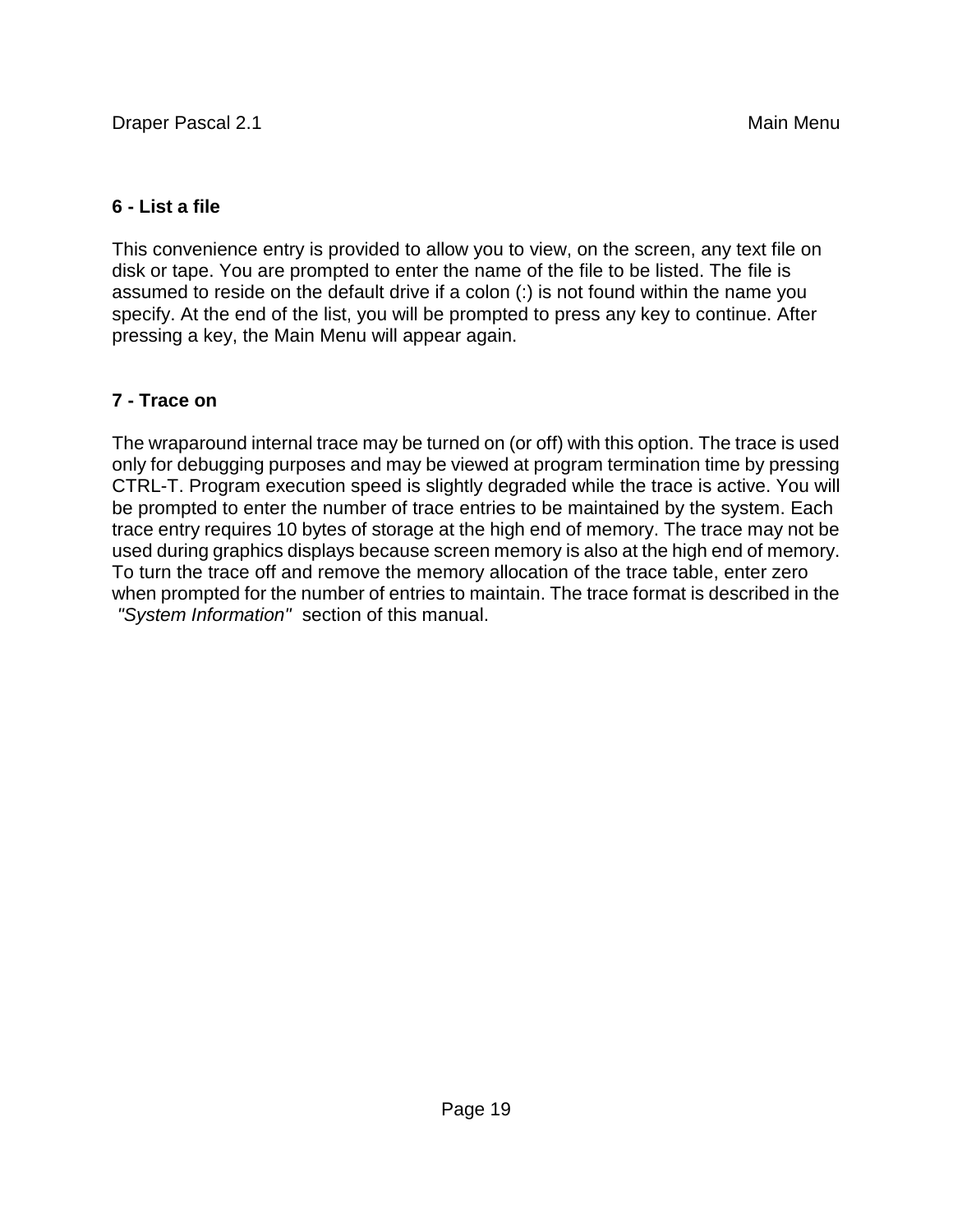### **The Editor**

The Editor is used to create, modify, and save Pascal source files. It may also be used to process other text type files, like BASIC programs which have been LISTed to disk or tape. It is a line oriented editor. Combined with some type of formatting program, it may be used for word processing applications. The entire source to be edited must be in memory at one time. If your Pascal program will not fit within the limits of the Editor, then you can use the INCLUDE feature of the Compiler to allow segments of a program to be edited separately. Refer to the section on *"The Compiler"* for more information on the INCLUDE feature. Source code for the Editor is listed under *"Editor Program Source Listing"* in this manual. Some key points to be noted about this editor are as follows:

1 Each line is referred to by line number, however, no line numbers are stored either internally or on the disk or tape.

2 Each line may contain up to 80 characters. This may be changed by altering the constant called MAXLENGTH and re-compiling the Editor. A source listing of the Editor is provided to registered users.

3 A maximum of 250 lines of text may be edited at one time. This may be changed by altering the constant called MAXLINES and re-compiling the Editor. An increase in MAXLINES should correspond with a decrease in MAXLENGTH, and vice versa. A source listing of the Editor is provided to registered users.

4 When entering or editing a line, the line must be terminated by pressing the RETURN key.

5 As lines are inserted into, or deleted from, the source file, the remaining lines are automatically renumbered.

6 A line of source may extend onto more than one screen line.

7 Due to operation of the Atari operating system, a blank line may not be directly entered. To enter a blank line, you must first enter a non-blank character (like a period), then use the Editor Change command to change the character to a space.

8 Input operations (Append and Insert) are terminated by entering a null line (just pressing the RETURN key).

9 The BREAK key is disabled by the Editor to prevent loss of data. It is enabled again at termination of the Editor.

10 If you enter or change data then try to Quit or exit to the Compiler without first saving the data onto disk, you will receive an option to either save the data or ignore it and continue.

11 Cassette tape files may be loaded, edited, and saved by the Editor. The Compiler does not support tape input, though. You would first have to load the file from tape, with the Editor, then save it to disk.

## **EDITOR COMMANDS**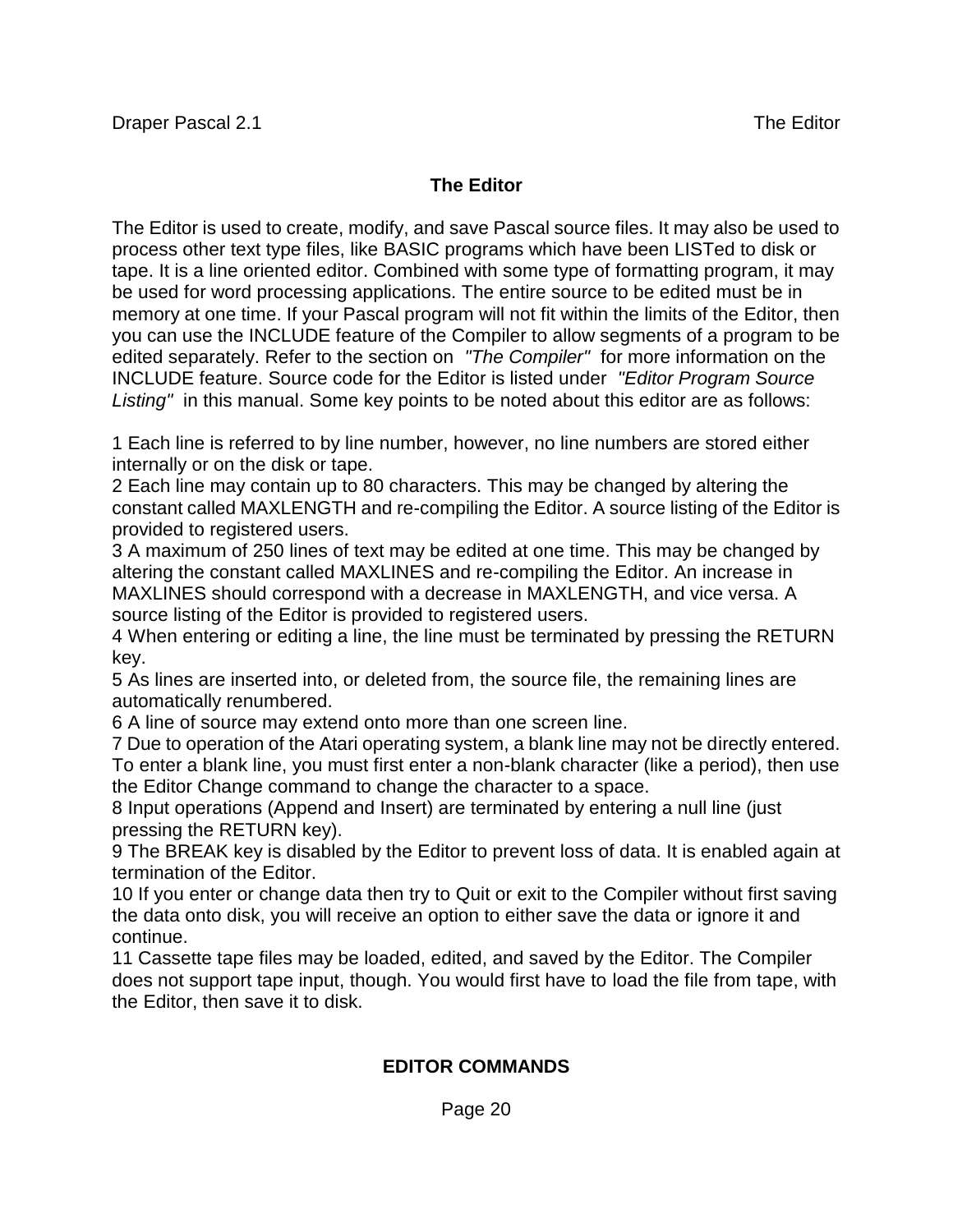## **General Prompts**

The following prompts are general in nature and are common among many of the editor commands to be described below.

Line ->

You are prompted to enter one line number, as opposed to a range of line numbers. It is used by the INSERT Editor command and refers to the line before which the inserted line(s) will be placed.

Line from ->

This is the first prompt for a range of line numbers. Enter the low number of the range. If you just press RETURN, line number 1 is assumed.

Line to  $\rightarrow$ 

Enter the high line number in the range desired. If only one line is to be acted upon, that number must be entered in both this prompt and the one mentioned above. If you just press RETURN, the highest line number in the buffer will be assumed. If the number you enter is less than the 'Line from' value, the 'Line from' value will be used here.

Enter filename ->

This prompt is shown when loading, appending, and saving files. The last filename used is filled in after the arrow. If this is the file you wish to use now, then all you have to do is press RETURN. A full filespec may be entered, but is not required. If a colon (:) is not found within the filename specified, then the default drive is assumed. If the filename given does not contain a period (.), then a suffix of .PAS is assumed.

#### **The Commands**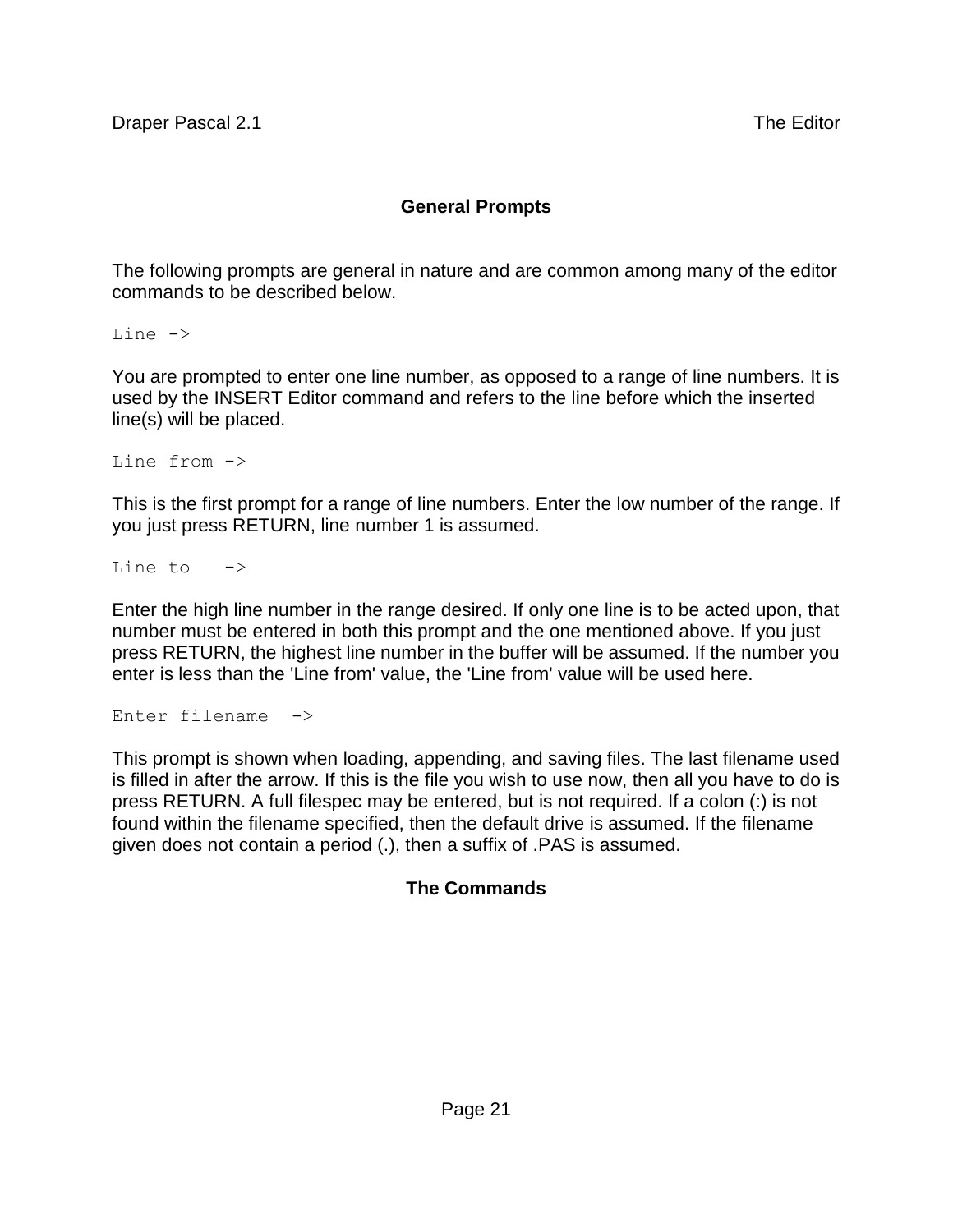**Draper Pascal 2.1** The Editor

## **A - Add line(s) at end**

This command is used to add lines after the last line currently in the buffer. If the buffer is currently empty, then line 1 will be assumed as the starting point. In this manner, you can create a new file if one has not been loaded. You can append as many lines as you like. When you are finished entering lines, just press RETURN without entering any data on the line (null line).

Prompts used: None

## **C - Change line(s)**

The Change command allows you to change one specified string pattern to another for the first occurance in each line within the range of lines specified. After being prompted for the line number range, you are asked for the data to 'Change from ->' and 'Change to ->'. Enter any string of characters at each prompt. Imbedded blanks are allowed. If you just press RETURN for the 'Change to' prompt, the first occurance of the 'Change from' data within each line will be deleted.

Prompts used: 'Line from', 'Line to', 'Change from', 'Change to'

## **D - Delete line(s)**

This command allows you to delete a line or a range of lines from the file in memory. The whole file in memory will be deleted if you just press RETURN when prompted for both 'Line from' and 'Line to'. Be aware that all lines following the range deleted will be renumbered, to fill the gap just made. If you desire to delete a number of line ranges, delete those with the highest numbers first and proceed toward the beginning of the file. That way, you won't have to do a LIST after each range delete to find out what the new line numbers for the following lines are.

Prompts used: 'Line from', 'Line to'

## **E - Edit line(s)**

The Edit command is used to edit (or make individual changes to) a line or range of lines that already exist in memory. If a range is specified, the lines are presented to you one at a time. As each line is presented, you may use any of the normal Atari editing keys (like right and left cursor, insert, delete), to alter the data. Just press RETURN when you are finished with each change. If you don't want to make a change to a line shown, just press RETURN.

Prompts used: 'Line from', 'Line to'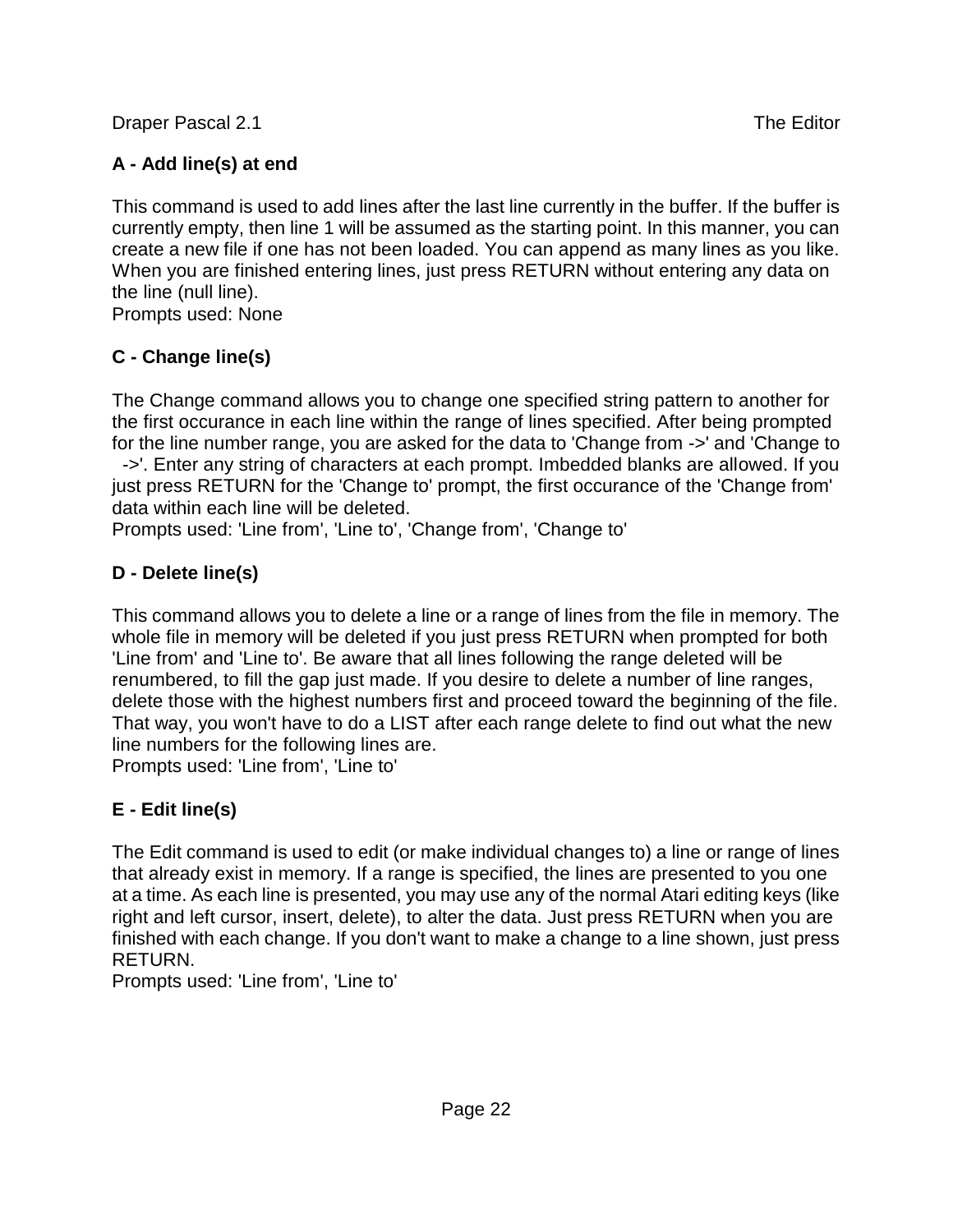**Draper Pascal 2.1** The Editor

The Filer is a subsystem which handles communication with an external device (disk or tape). The features provided are as follows:

## **A - Append file**

A file is read from disk or tape and added to the end of the file currently in memory. The data in memory prior to the append remains unchanged. Prompts used: 'Enter filename'

## **D - Directory list**

This command is used to provide a directory list of the different files on a diskette. You are prompted for 'Filespec?'. Enter the disk drive number and selection criteria for the directory list. If you just press RETURN you will see a directory list of all files on the default drive. To see all files on drive two, enter 'D2:' or 'D2:\*.\*'. To see only files with a suffix of PAS on drive one, enter 'D1:\*.PAS'. Prompts used: 'Filespec?'

## **L - Load file**

This is the way to load a file into memory from disk or tape. If any data was currently in memory, it is deleted and replaced by the file read in. Prompts used: 'Enter filename'

## **S - Save file**

Data is copied from memory to disk or tape with this command. The data currently in memory remains unchanged. You are prompted for filename and may use whatever name you wish. It is not necessary to save a file under the same name as was used to load the file. You should save data to disk frequently if you are making extensive changes. That way you won't have to re-do as much if something goes wrong. Prompts used: 'Enter filename'

## **I - Insert before line**

This command allows you to insert one or more lines at any point within the file in memory. The inserted data is placed before the line number you specify. To terminate insert mode, just press RETURN without entering any data on the same line (null line). Note that all lines after the point of insertion will automatically be renumbered. Prompts used: 'Line ->'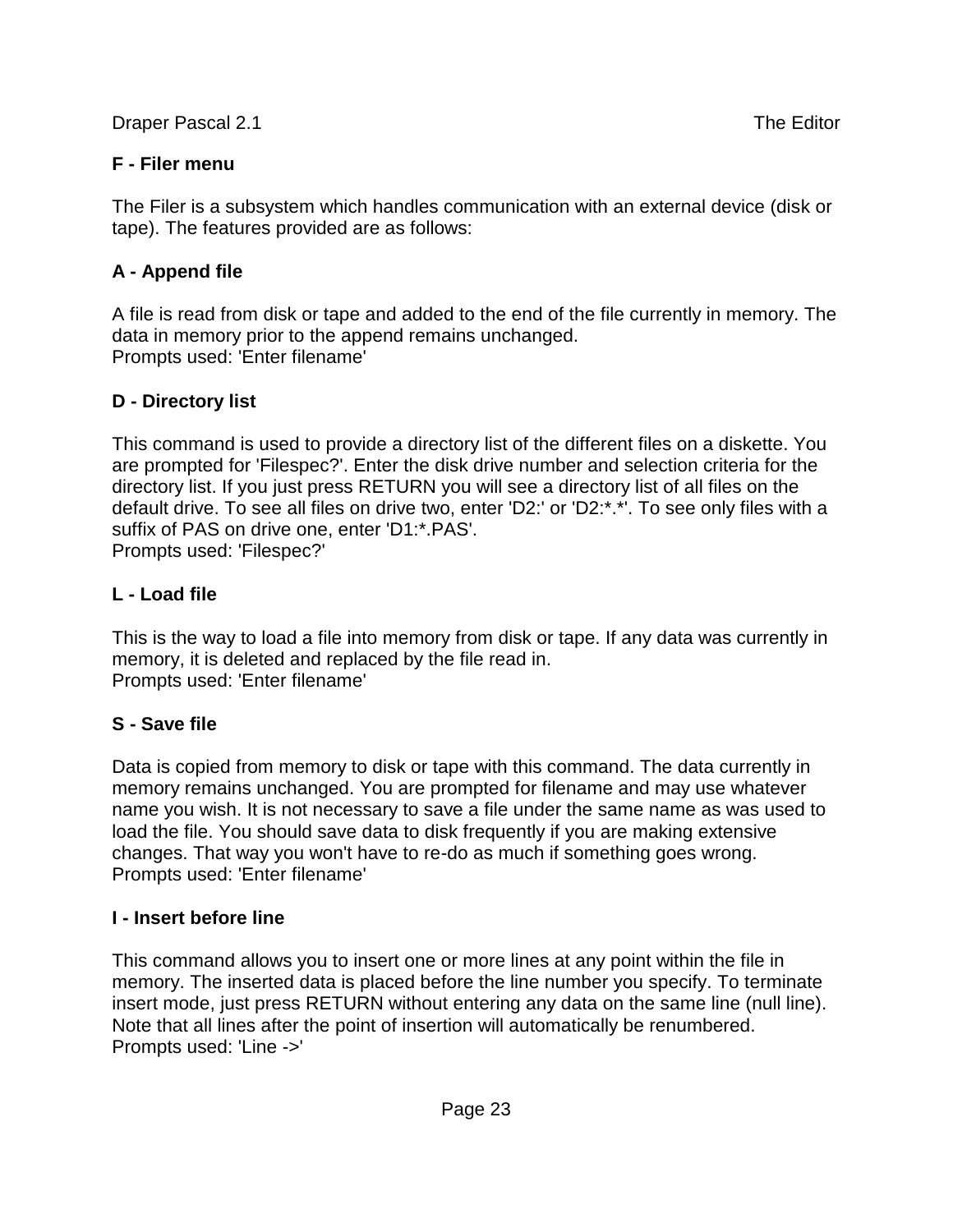Draper Pascal 2.1 The Editor Contract and the Editor Contract and the Editor Contract and The Editor

## **L - List line(s)**

One or more lines of data from memory are listed on the screen with this command. During the list, you may stop the scrolling by pressing either the space bar or RETURN. To resume scrolling, press any other key other than ESC. The ESC key may be pressed to prematurely terminate the listing.

Prompts used: 'Line from', 'Line to'

## **M - Menu**

The main Editor menu is presented in response to this command. A question mark (?) may also be used to display the main menu. Prompts used: None

## **P - Print line(s)**

This command is used to create a list of data in memory on a printer attached to the Atari parallel port (P:). Internal line numbers are also directed to the printer although they do not actually exist within the file on disk or tape. Prompts used: 'Line from', 'Line to'

## **Q - Quit**

This command is used to exit from the Editor when you are finished editing your data. Control is given to the Main Menu program. If you have changed the data in memory and have not saved it prior to quitting, you will be given the option of saving the data or ignoring the changes and exiting. If you are going to compile a Pascal program immediately after quitting the Editor, you may use the 'X' command described below. Prompts used: None

## **S - Scan line(s)**

This command allows you to display all lines within a specified range which contain a specified character string. The character string may contain any characters, including imbedded blanks. To temporarily stop the listing, press either the space bar or RETURN. To abort the listing, press ESC. Press any other key to continue as normal. Prompts used: 'Line from', 'Line to', 'Scan for'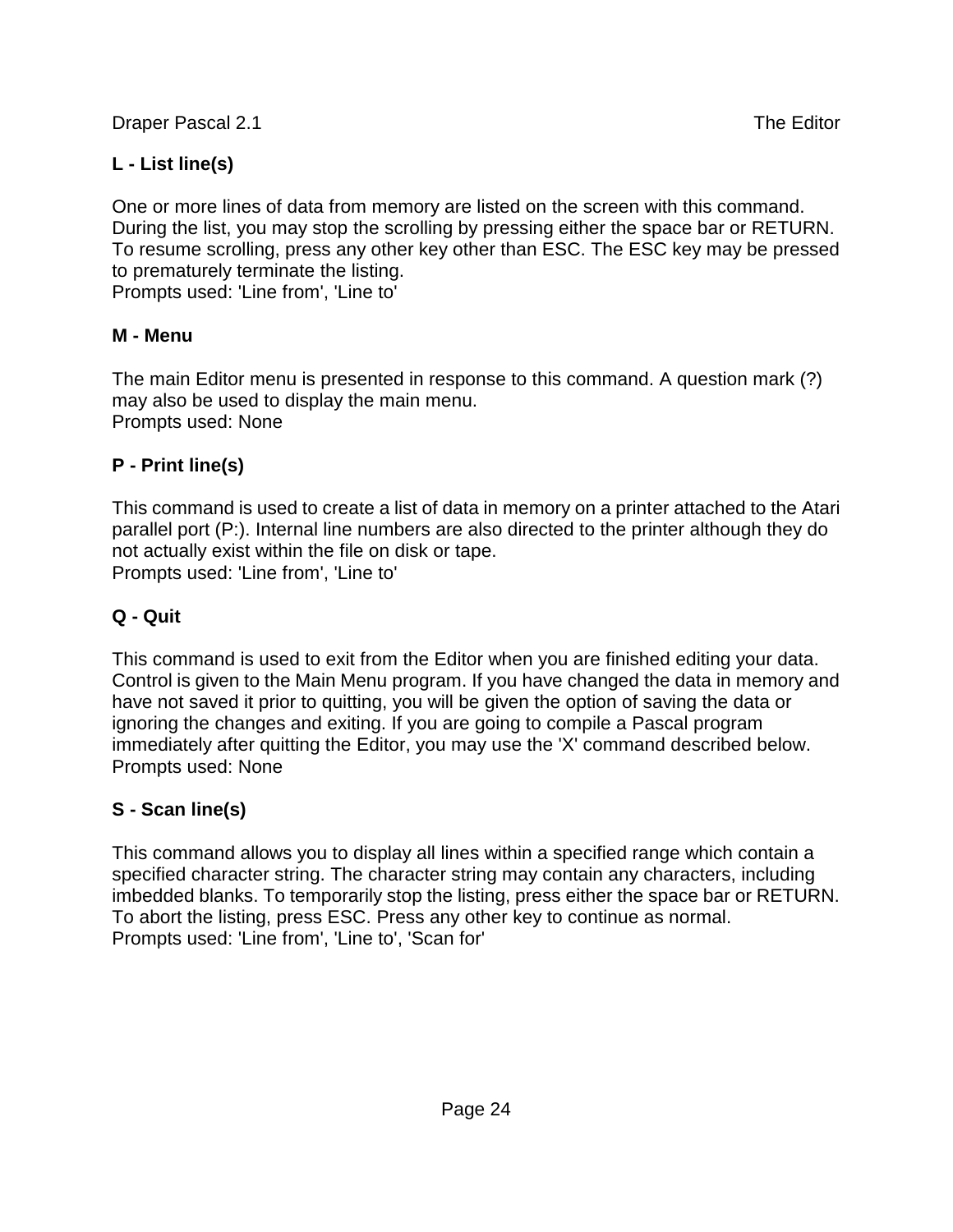Draper Pascal 2.1 The Compiler in the Compiler of the Compiler

## **X - Exit to Compiler**

This command terminates the Editor and transfers control directly to the Compiler. If the file in memory has been changed but not saved prior to the Exit command, you will be prompted to either save the file or ignore the changes and proceed to the Compiler. Prompts used: None

## **The Compiler**

The Compiler is used to translate words that we humans understand into "words" that the computer can understand. The computer words are referred to as pseudo-code, or p-code for short. These pseudo-code instructions are understood and executed by the Supervisor.

This is a single pass goal oriented compiler. It expects the proper syntax for a statement. If correct syntax is not found, the compilation stops, and an error number with associated text description is displayed. At this point, you are given the option of quitting or returning to the Editor to correct the problem and do the compile again.

The Compiler itself is written in Draper Pascal and occupies about 28K of RAM memory space.

The first prompt from the Compiler is 'Enter filename:'. The name of the last program edited, run, or compiled is filled in for your convenience. If this is the one you want, just press RETURN. If it is not the one you want, just overtype it with the name you desire. The name you provide will become the new default name for the Editor, Compiler, and Main Menu 'Run' option. No suffix is allowed when specifying filename. The Compiler will add the standard '.PAS' to it for you. If the source does not reside on the default disk drive, then you must prefix the filename with 'Dn:' where 'n' is the disk drive number where the source resides. The default disk drive is normally disk drive number one, but is changed to the Ramdisk drive number if you are taking advantage of the Ramdisk feature of a Disk Operating System that supports it. Ramdisk initialization is explained in the manual provided to registered users.

The next prompt is 'Enter List Output Filespec'. The default (if you just press RETURN) is the screen (E:). The list output may go to any normal output device, such as printer (P:) or disk (D:LISTNAME.PRN).

A number of additional points are mentioned below:

7. Comments are delimited by '(\*' on the left end and '\*)' on the right end. Any characters may appear within comments. Comments may appear anywhere within the program.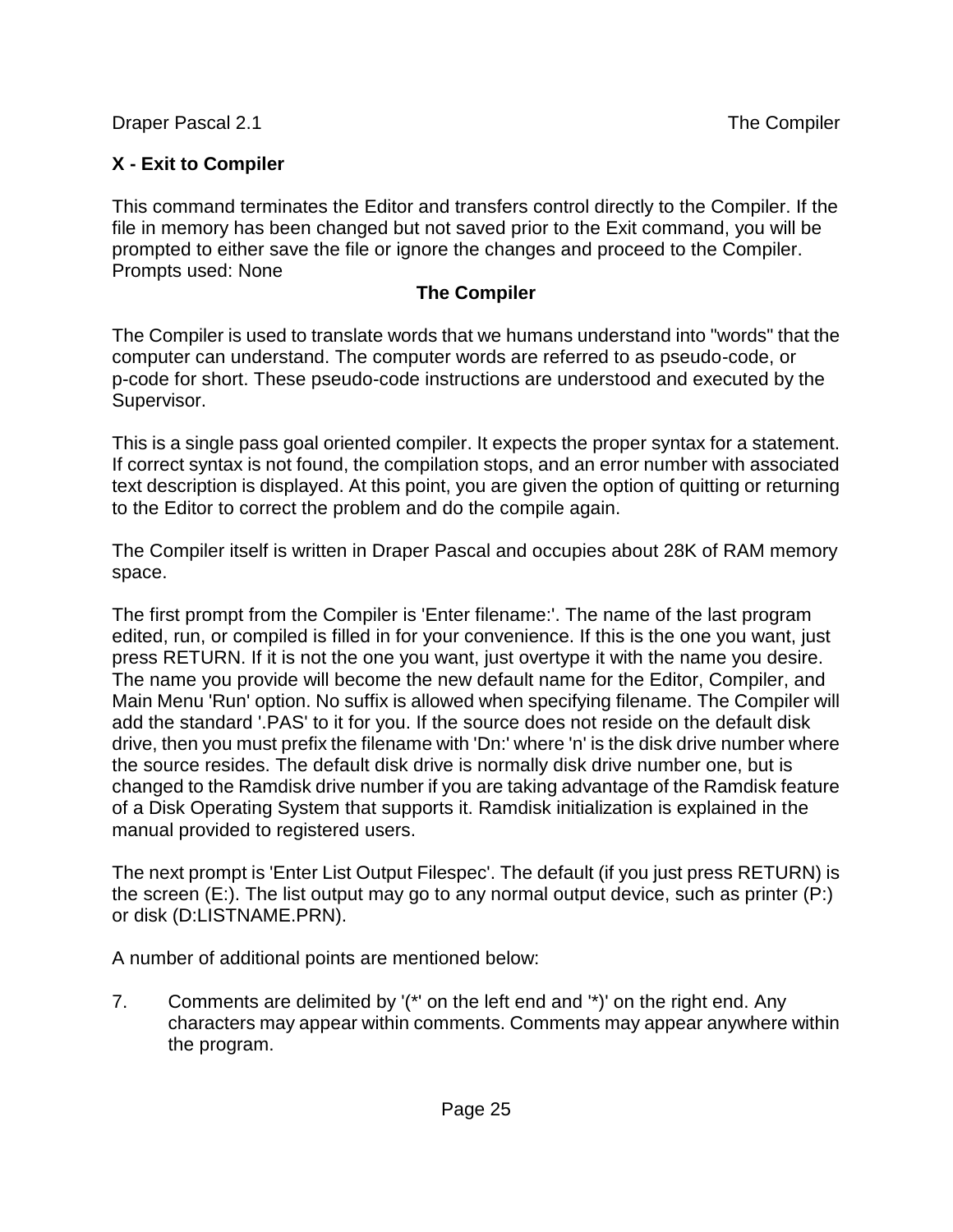Draper Pascal 2.1 The Compiler

8. 'Include' files are supported. You may have procedures, functions, or any part of a program included in a compile, even though it is not actually part of the file being compiled. It is a variation of a comment which allows you to do this. The format is as follows:

(\*\$I XXXXXXXX \*) or (\*\$I D1:XXXXXXXX \*)

The dollar sign and 'I' must be right next to '(\*' and must be followed by one space. Then you may mention the 'D' for disk and drive number (if other than the default drive is to be used). Follow it with a colon (:) and the filename. A suffix of '.PAS' will be automatically added to the file name. Then have at least one space and '\*)'.

- 9. Pascal source files must reside on disk.
- 10. The output pseudo-code from the compile will be directed to the same disk drive that the Pascal source resides on. It will be created with a filename suffix of '.PCD'. If you have multiple disk drives and the source and pcode will not both fit on one disk, have a small file on the output disk with an 'include' for the source which resides on the other disk.
- 11. The hexadecimal offset of the pseudo instructions generated is given at the left side of the output listing. This offset may be useful for debugging purposes. It may be referred to when looking at a program trace (see TRACEON in the Pascal Definitions section of the manual provided to registered users). It also may be referred to in case of an error message or termination caused by pressing the BREAK key. The offset shown may not always be accurate. If not exact, the values are very close.
- 12. The name and stack offset of each variable defined is shown at the end of the compile listing. The offset value is shown in hexadecimal. Each stack entry is two bytes wide. The first three stack entries are reserved for system use. Therefore, the offset of the first variable will be 0003, which is actually six bytes into the stack. If a variable is defined within a procedure or function, the offset shown is relative the beginning of that procedure or function.
- 13. The program is ready to run immediately after the compile is finished. No linking is required. (Some Pascal systems require linking of output code after the compile and before execution).
- 14. Nested procedures are supported. You may define one procedure within another.
- 15. Recursive procedures are supported. A procedure may call itself. If variables are defined within the procedure, they are cleared with each entry into the procedure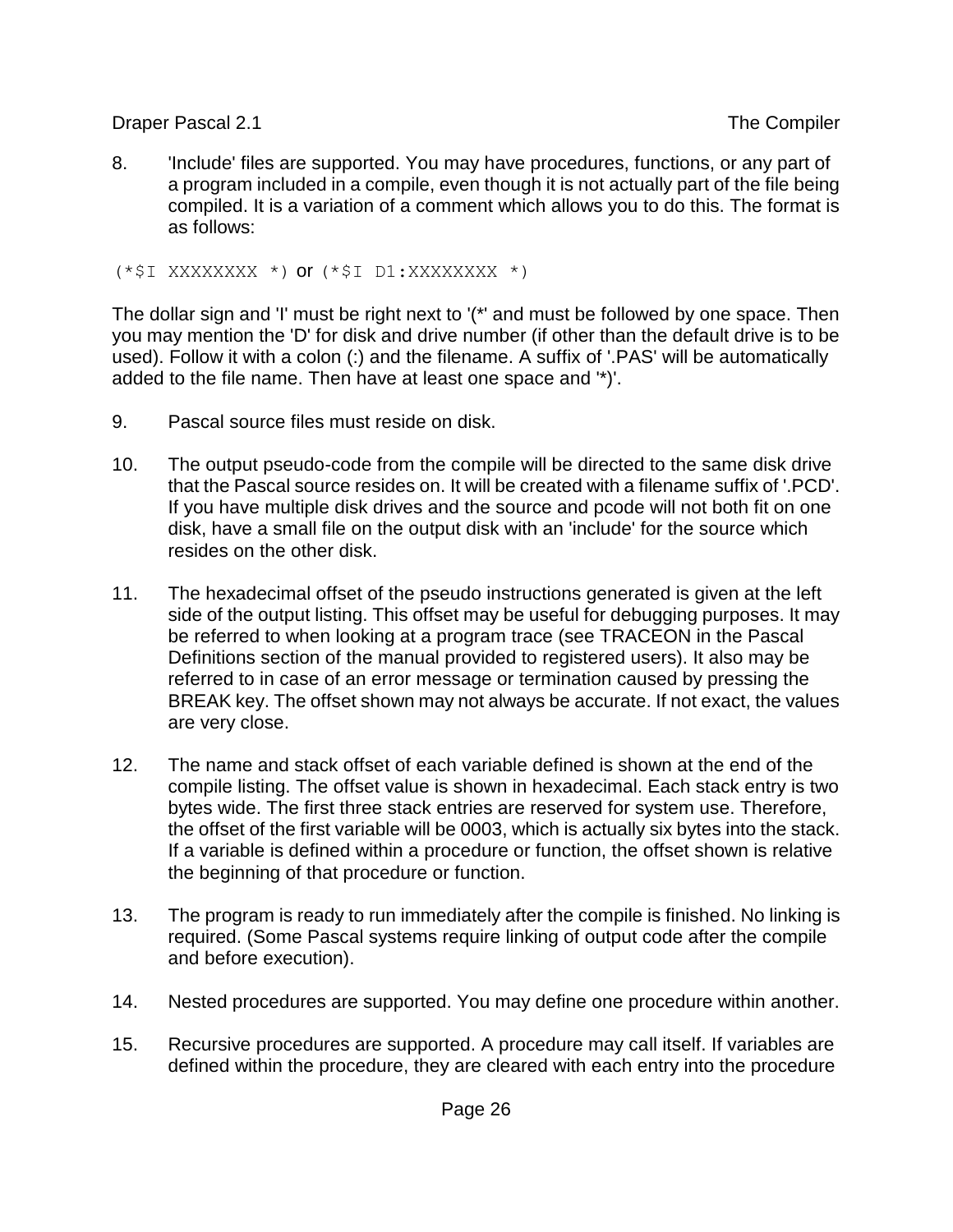Draper Pascal 2.1 The Compiler in the Compiler in the Compiler

and refreshed upon exit from the recursive procedure call.

- 16. No forward references are allowed. A procedure may not be referenced before it is defined. In most cases, nesting the procedures will take care of this problem.
- 17. Double density disk drives are supported for both source and pcode files. The pcode will be written to the same drive that the initial source is taken from.
- 18. Only integer type parameters may be passed to procedures and functions. Other types of data may be passed by using global type variables setup at the beginning of the program (not within a procedure or function).
- 19. A function may only return an integer type value. Procedures do not return values.
- 20. Hexadecimal constants and literals are prefixed by dollar signs (\$).
- 21. To write out an integer in hexadecimal format, precede the variable name with a percent sign (%).
- 22. A total of 170 compiler table entries may be used. One table entry is used for each variable definition, procedure name, function name, and parameter name used with procedures and functions. Table entries for variables defined within procedures are re-used following the 'END' for that procedure. The number of table entries used within a compile is displayed at the end of the output list from the Compiler.
- 23. The time needed to compile a program can be reduced by turning off the ANTIC chip within the computer. This turns off the display to the screen yet gives a fairly significant increase to the Atari's internal speed. In a normal Pascal program, you can have POKE(559,0) to turn it off and POKE(559,34) to turn it back on. But a special compile time option is provided to make use of this feature to speed up compiles. It is as follows. Have a statement (\*\$S+\*) to turn the ANTIC off (increase speed), and use (\*\$S-\*) to turn the ANTIC on (resume normal speed). These options may appear anywhere within a program. The ANTIC is automatically turned back on at compile termination and at time of error (if any).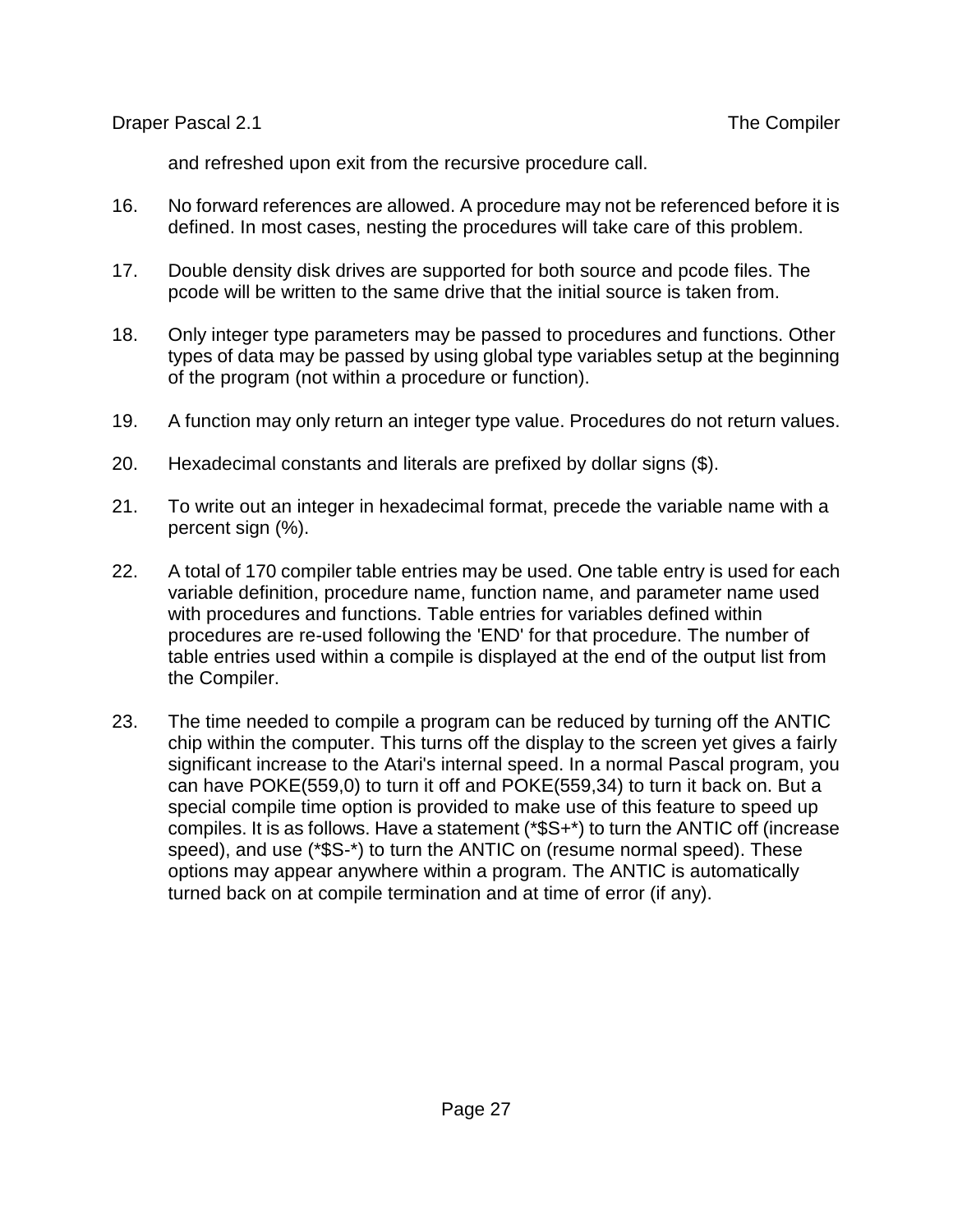## **The Supervisor**

The Supervisor is a high performance machine language program which simulates a pseudo 16-bit stack oriented computer. It executes the pseudo code that is generated by the Compiler.

It is loaded into memory by disk operating system at the hex location \$1D7C, which is just above DOS in memory. It should work with any DOS that allows a program to load at that address, such as Atari DOS 2.1S, Atari DOS 2.5, or SpartaDOS version 2.x or higher. A message will be displayed if the Supervisor cannot be loaded at the proper location.

The disk filename for the Supervisor's object code is 'AUTORUN.SYS'. It may be renamed to anything you desire, such as 'PASCAL.COM', but will not be automatically loaded when the disk is booted if the name is other than 'AUTORUN.SYS'. To start the Pascal system from the DOS menu, use the 'L', binary load, option to load 'AUTORUN.SYS' into memory. Execution will begin automatically.

The Supervisor begins execution by loading and executing the Pascal program 'INIT.PCD' from the default drive, which is always disk drive 1 immediately after loading the Supervisor. 'INIT.PCD' is the name of the main menu program. You may substitute any compiled Pascal program of your own by naming it 'INIT.PCD'. In this manner, you can have a true turnkey system where your program begins execution after booting the disk.

After termination of each Pascal program, the Supervisor gives you a choice of what to do next. You are prompted with the following line:

## <START>Repeat,<SELECT>Menu,<ESC>Exit

If you press the START key, your Pascal program will execute again from the beginning. If you press the SELECT key, control will be transfered to the main menu program (INIT.PCD). If you press the ESC key, you will exit to the DOS utility menu. You also have two other options at this point. They are both used for debugging purposes. If you press CTRL-S (the 'S' key while holding down the CTRL key), the stack values, at termination time, will be displayed. If you press CTRL-T, the internal trace table, if active, will be displayed. With either of these two debugging options, you will be asked where the display should be sent by the prompt 'WHERE? (FILESPEC)'. To see it on the screen, enter 'E:'. It also may be sent to printer or disk by following normal filespec naming conventions. If the display is sent to the screen, you may stop the scrolling by use of the space bar. Press the ESC key if you have seen enough and wish to return to the Supervisor termination prompt. Any other key causes scrolling to continue as normal.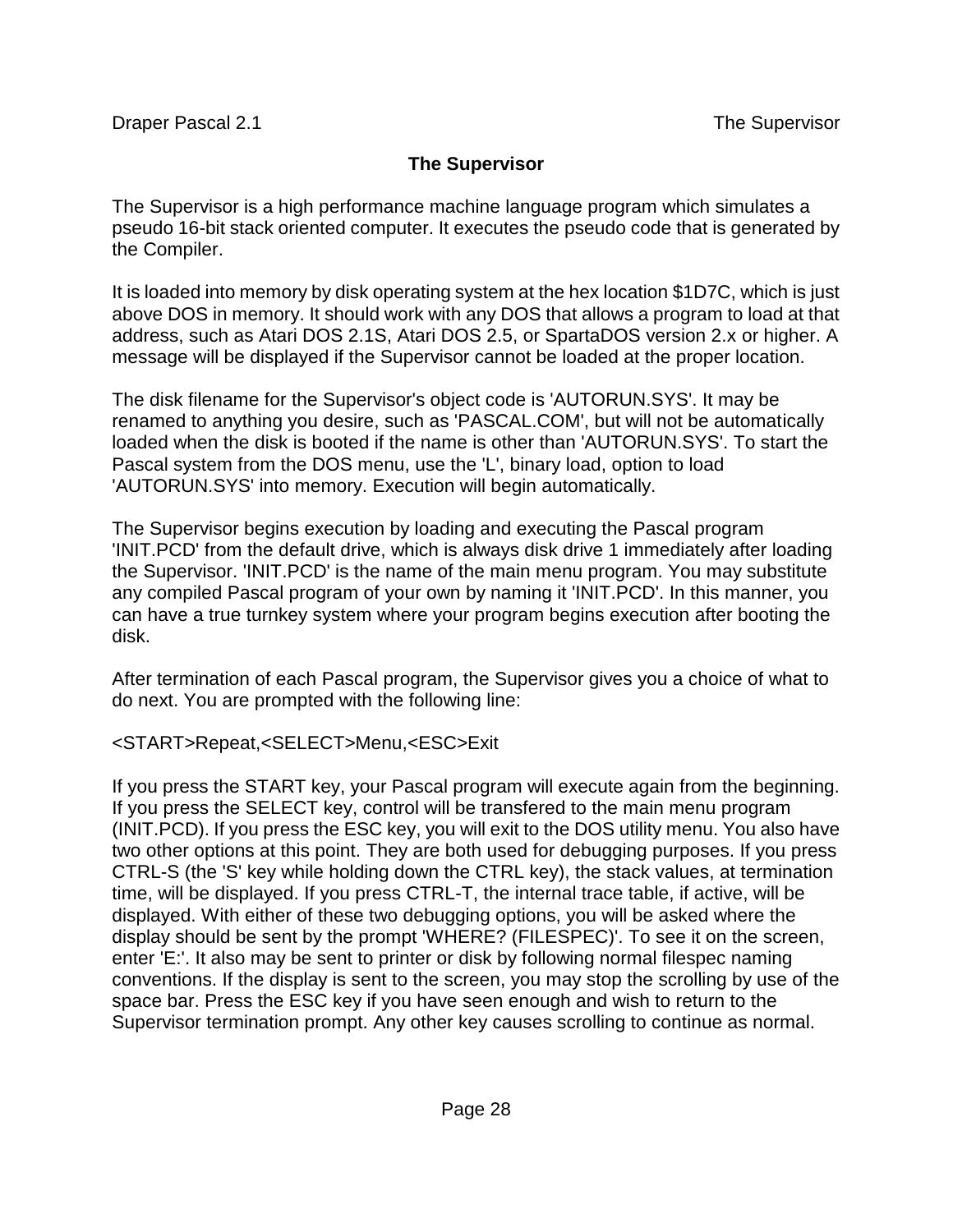**Draper Pascal 2.1** Pascal 2.1 **Pascal Definitions** 

#### **Pascal Definitions**

#### **ABS FUNCTION ABS(Number):INTEGER;**

This function returns the absolute value of 'Number'. In effect, all it does is return the value of 'Number' with a positive sign. 'Number' may be any integer expression.

#### Example:

```
 PROGRAM ABS_DEMO; 
 VAR AJ,J:INTEGER; 
 BEGIN 
  J:=-7;AJ := ABS(J);WRITELN('ABS OF -7 IS ', AJ)
```
END.

**BASIC Equivalent:**  $AJ = ABS(J)$ 

## **ADDR FUNCTION ADDR(Var):INTEGER;**

This function returns the integer absolute address of the specified variable. The variable may be of any type. If it is an element of an array, the address returned is that of the particular element specified. For a description of the data formats, see the item titled 'Internal Data Formats' in the 'System Information' section of this manual.

#### Example:

```
 PROGRAM ADDR_DEMO; 
VAR A, B: INTEGER;
  BEGIN 
   A := ADDR(B); WRITELN('ADDRESS OF B IS ',A) 
  END.
```
BASIC Equivalent:  $A = ADR(J\$ ) (Applies only to string variable in Atari BASIC)

**AND**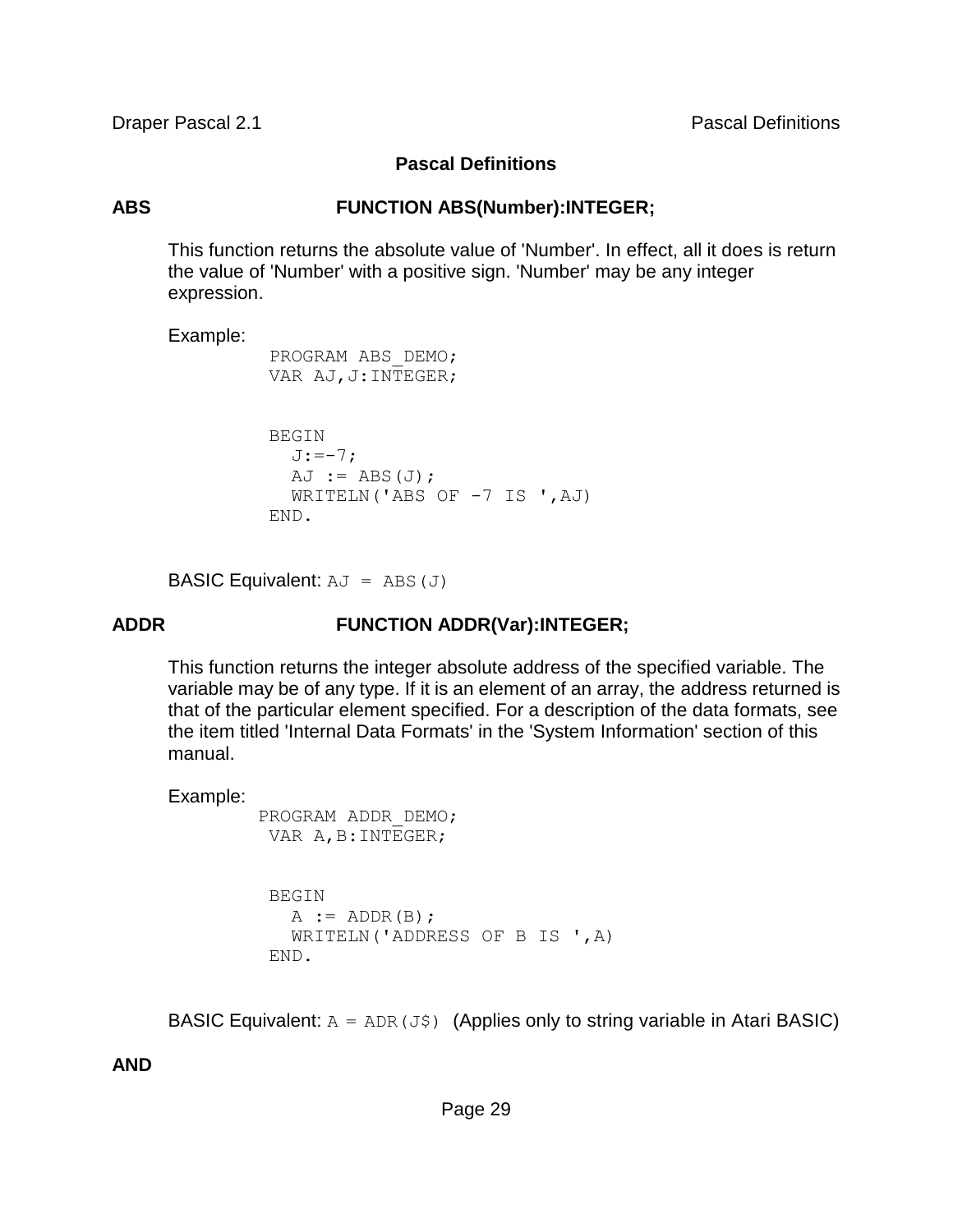This operator sets the resulting condition as true if both the left and right factors around it are true, otherwise, the condition is set to false. Parentheses should surround the factors on each side.

Example:

```
 PROGRAM AND_DEMO; 
 VAR A:INTEGER; 
 BEGIN 
  IF (A>0) AND (A<7) THEN
     WRITELN('VALUE WITHIN RANGE') 
 END.
```
BASIC Equivalent: Same as Pascal

## **ARCTAN FUNCTION ARCTAN(Var):REAL;**

ARCTAN is a REAL built-in function that returns the value of an angle whose tangent is equal to the value of the variable specified. 'Var' may be either a REAL variable or an INTEGER variable, but the value returned is always REAL.

Example:

```
 PROGRAM ARCTAN_DEMO; 
VAR R1, R2:REAL;
```

```
 BEGIN 
   WRITELN('Enter a number'); 
   READ(R1); 
  R2: = ARCTAN(R1);
  WRITELN('The ARCTAN of ',R1,' is ',R2) END.
```
BASIC equivalent: R2=ATN(R1)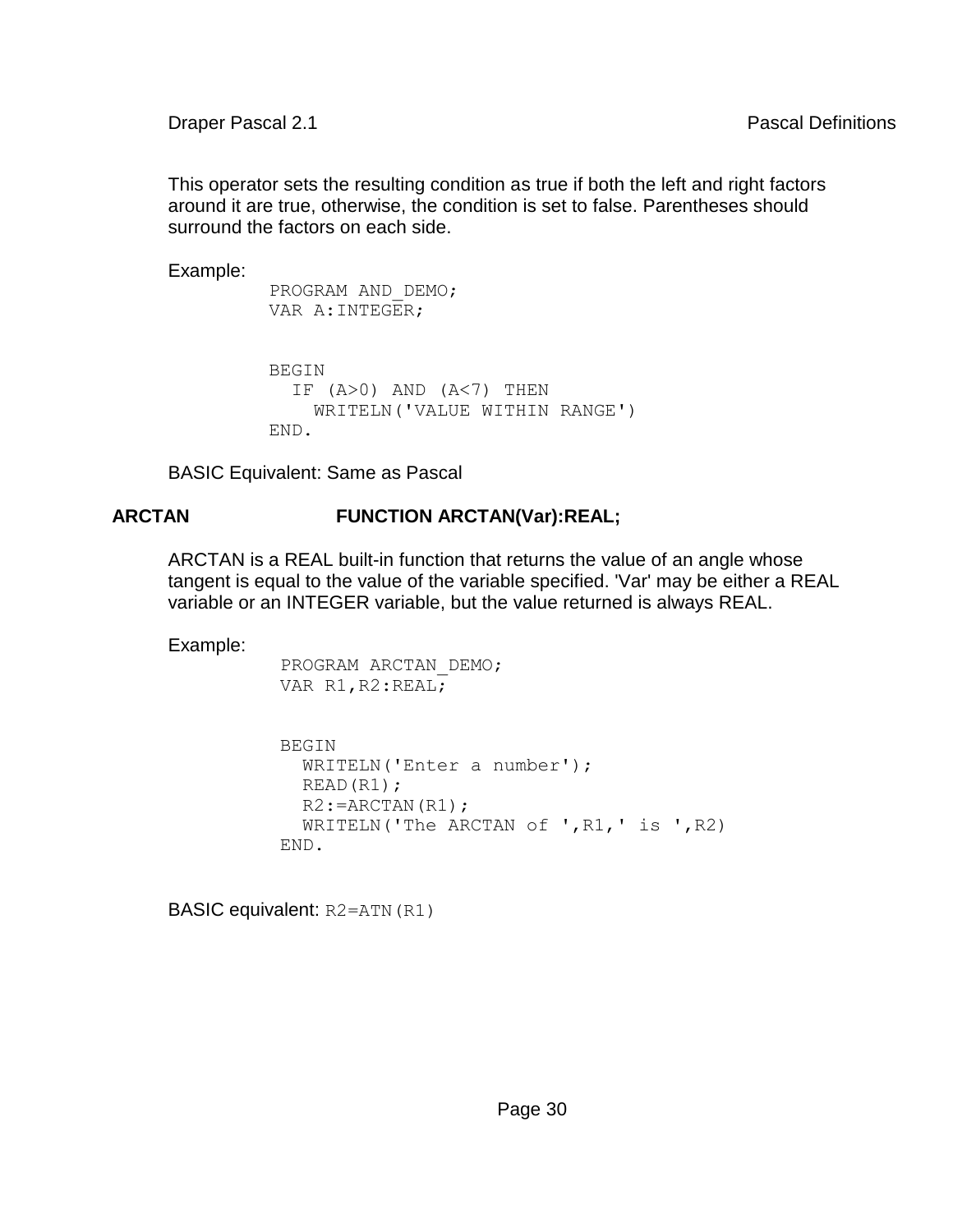## **ARRAY ARRAY[Number1] OF Type ARRAY[Number1,Number2] OF Type**

ARRAY specifies that multiple occurances of a variable are to be defined. Either one or two dimension arrays may be defined. For single dimension arrays, 'Number2' and the comma that precedes it must be omitted. 'Number1' and 'Number2' may be either integer numbers or previously defined integer constants. They specify the number of elements to be dimensioned. For two dimension arrays, 'Number1' represents the number of rows, while 'Number2' represents the number of columns within each row. Space is reserved for 'Number'+1 entries because occurance numbers of zero through 'Number' are allocated. This means that ARRAY[2] defines space for three entries, numbered 0, 1, and 2. ARRAY[2,3] defines space for twelve entries; rows 0 through 3 with four columns (0 through 3) in each row. While using an array, note that the index for the element in the array, which is specified within parentheses '()', must either be an integer number or an integer type variable.

#### Examples:

 PROGRAM ARRAY\_DEMO; CONST SIZE=4; VAR I,ROW,COL:INTEGER; A1: ARRAY[3] OF INTEGER; A2: ARRAY[SIZE] OF STRING; A3: ARRAY[2,3] OF INTEGER;

```
BEGIN
   FOR I:=0 TO 3 DO 
    A1(I):=I; FOR I:=0 TO SIZE DO 
    A2(I) := ';
   FOR ROW:=0 TO 2 DO 
     FOR COL:=0 TO 3 DO 
       A3(ROW,COL):=ROW+COL; 
 END.
```
BASIC Equivalent: DIM A(3) No equivalent for BASIC string variables.

## **ASC FUNCTION ASC(Cvar):INTEGER;**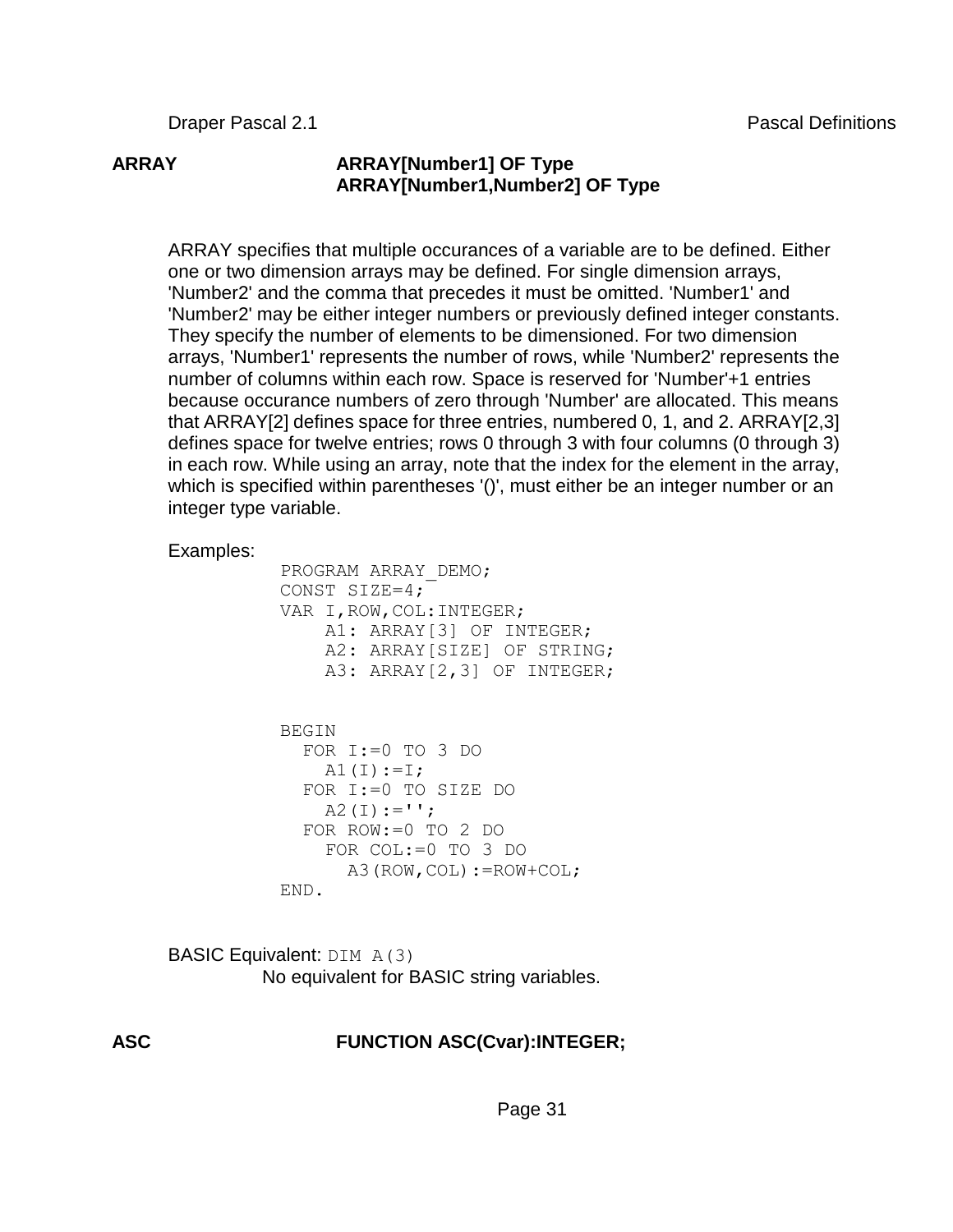**Draper Pascal 2.1** Pascal 2.1 **Pascal Definitions** 

This function returns the ASCII value (integer) of the specified character variable.

```
Example:
           PROGRAM ASC_DEMO; 
           VAR I:INTEGER; 
                CH:CHAR; 
           BEGIN 
             CH:='A<sup>'</sup>;
             I := ASC(CH);
              WRITELN('THE ASCII VALUE OF ',CH,' IS ',I) 
           END.
```

```
BASIC Equivalent: I = ASC (CH)
```
#### **BEGIN**

BEGIN marks the start of a block or compound statement within a Pascal program. END marks the termination of the block or compound statement. Each statement between the BEGIN and the END, except for the last one, should be followed by a semicolon (;).

Example:

```
 PROGRAM BEGIN_DEMO; 
 BEGIN 
   WRITELN('My name is Fred'); 
   WRITELN; 
   WRITELN 
 END.
```
BASIC Equivalent: None

## **BLOAD PROCEDURE BLOAD(Program);**

This exclusive built-in procedure loads the specified program (or data) from disk into memory. The program to be loaded should be in the standard DOS load format as generated by an appropriate assembler or the binary save function of DOS. 'Program' should be specified in the normal filespec format, including extension, if any. The object loaded will not automatically begin execution after completion of the load, as some programs do. The machine language program will be executed by use of the CALL built-in procedure. Refer to the CALL description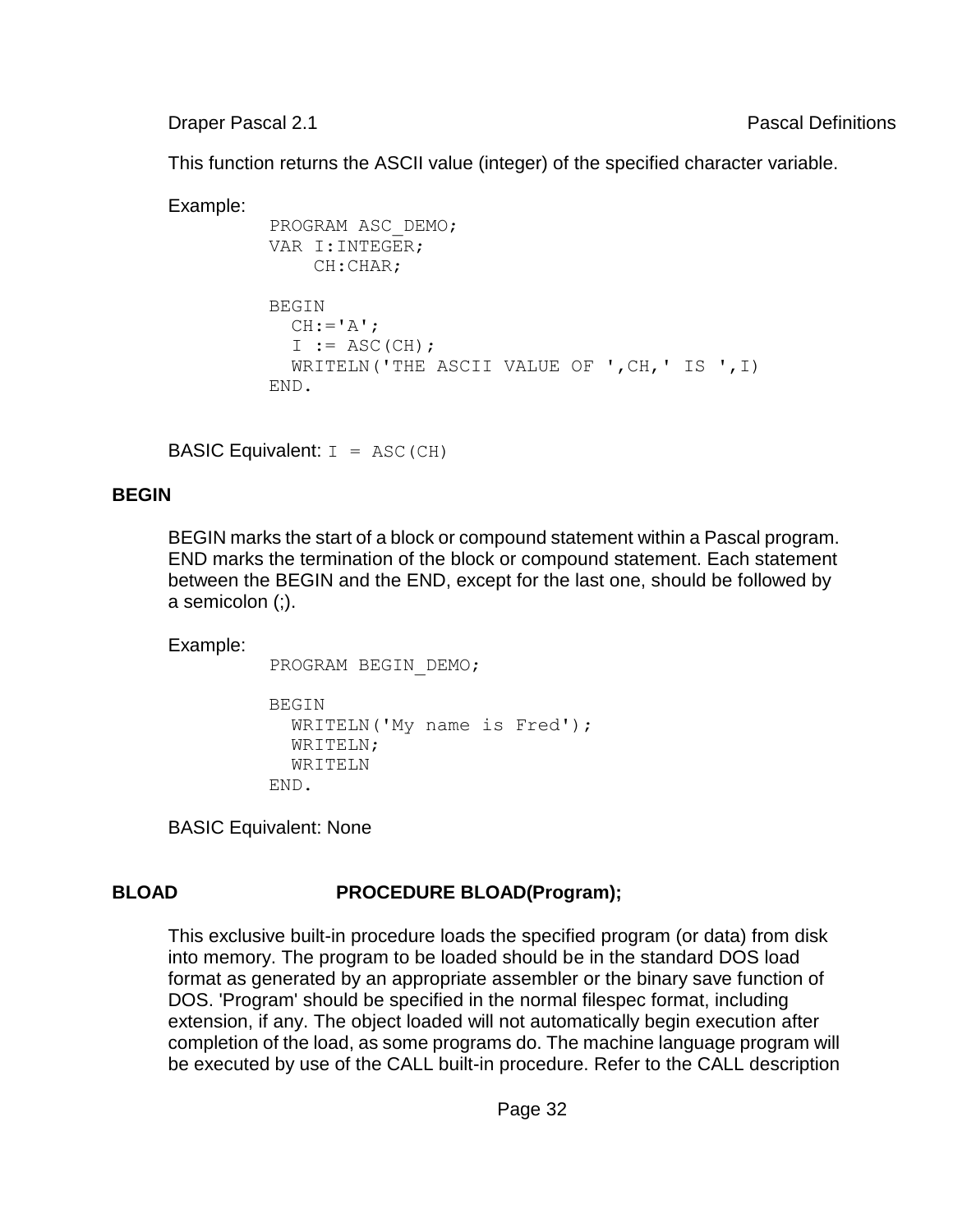**Draper Pascal 2.1** Pascal Definitions **Pascal Definitions** 

for further information. The IORESULT value should be checked after the BLOAD to verify that the program did, in fact, exist on the disk.

Explanation for example:

The Pascal program below sends the ASCII value of each of the upper case letters to the 6502 assembler subroutine. The subroutine changes the character to inverse and then changes it into a lower case character before returning control to the Pascal program. The Pascal program then retrieves the character from the subroutine, prints it on the screen, and repeats until the alphabet is complete.

Example:

```
 PROGRAM BLOAD_DEMO_1; 
          VAR I:INTEGER; 
              CH:CHAR; 
         BEGIN
            OPTIONS(0); 
            BLOAD('D:TEST.OBJ'); 
            OPTIONS(1); 
            IF IORESULT <> 0 THEN 
              WRITELN('TEST.OBJ NOT ON DISK'); 
            FOR I:=ASC('A') TO ASC('Z') DO 
              BEGIN 
                POKE($600,I); 
                CALL($601); 
               CH: = PEEK(S600); WRITE(CH) 
              END; 
            WRITELN 
          END. 
*** 6502 Assembler subroutine used in above demo 
10 * = $60020 ADDR1 .BYTE 0 
30 LDA ADDR1 Get character from Pascal 
40 ORA #$80 Make character inverse 
50 CLC Prepare for add instruction 
60 ADC #32 Make character lower case 
70 STA ADDR1 Put back character for Pascal 
80 RTS Return to Pascal program 
90 .END
```
The capability is also provided for the accumulator, the X register, and the Y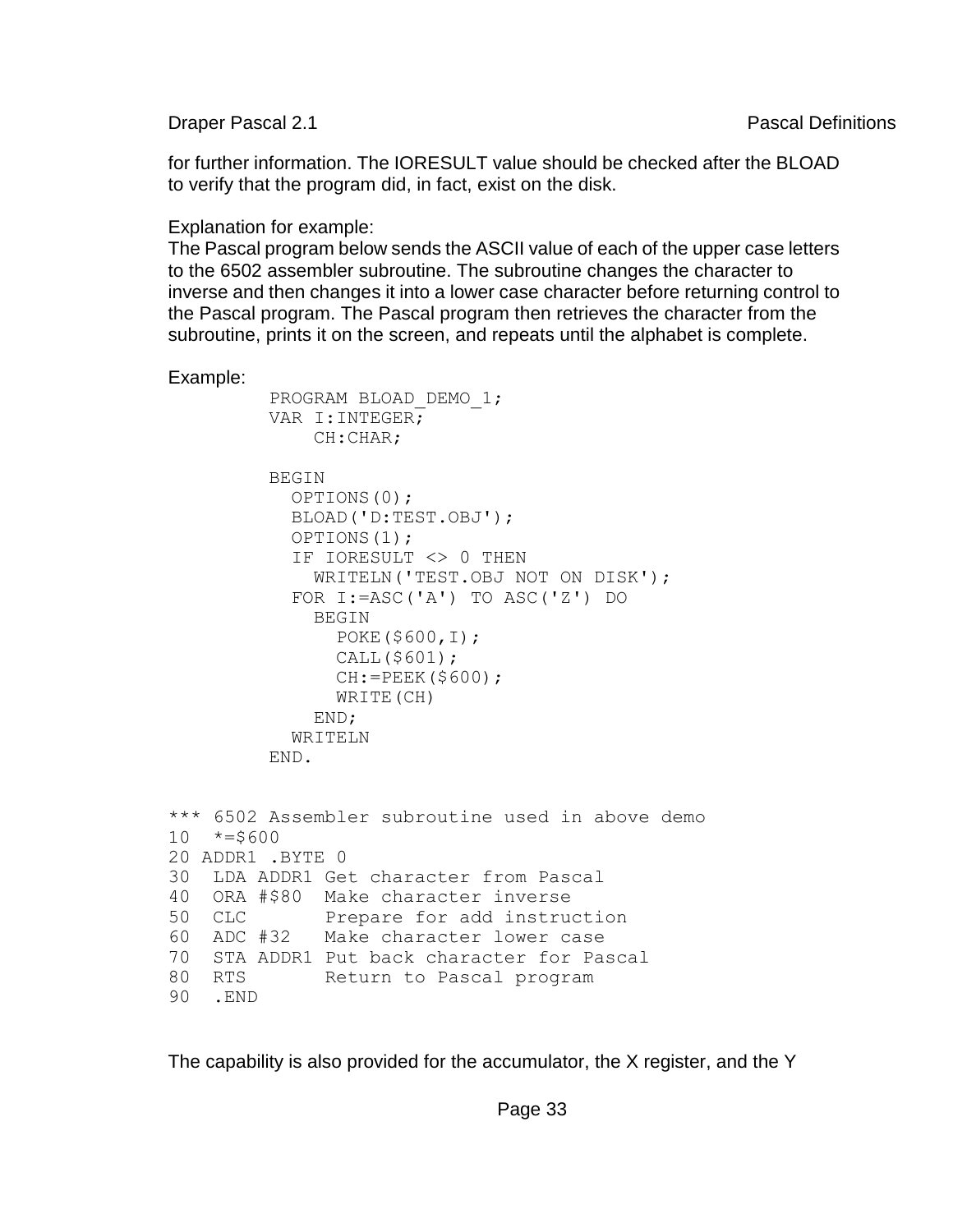register to be initialized for the machine language programs use. The value for the accumulator should be stored into memory location 166 (\$A6). The initial values for the X and Y registers go into locations 167 and 168 (\$A7 and \$A8) respectively. When control is returned to the Pascal program, the ending values of the accumulator, X register, and Y register may be found in these same locations. Using this technique, the same demo program could be made up as follows:

```
Example:
```

```
 PROGRAM BLOAD_DEMO_2; 
          VAR I:INTEGER; 
              CH:CHAR; 
          BEGIN 
            OPTIONS(0); 
            BLOAD('D:TEST.OBJ'); 
            OPTIONS(1); 
            IF IORESULT <> 0 THEN 
              WRITELN('TEST.OBJ NOT ON DISK'); 
            FOR I:=ASC('A') TO ASC('Z') DO 
              BEGIN 
               POKE(§A6, I); CALL($600); 
               CH:=PEEK(SA6); WRITE(CH) 
              END; 
            WRITELN 
          END. 
*** 6502 Assembler subroutine used in above demo 
10 * = $60020 ORA #$80 Make character inverse 
30 CLC Prepare for add instruction 
40 ADC #32 Make character lower case 
50 RTS Return to Pascal program 
60 .END
```
BASIC Equivalent: None, however some BASIC programs POKE machine language programs into memory after READing the ASCII values for each byte of the program as contained in DATA statements.

## **BOOLEAN**

BOOLEAN is a type code which can represent one of two states, TRUE of FALSE. The actual value is either zero for FALSE or one for TRUE. A BOOLEAN variable can be used to save the result of a condition.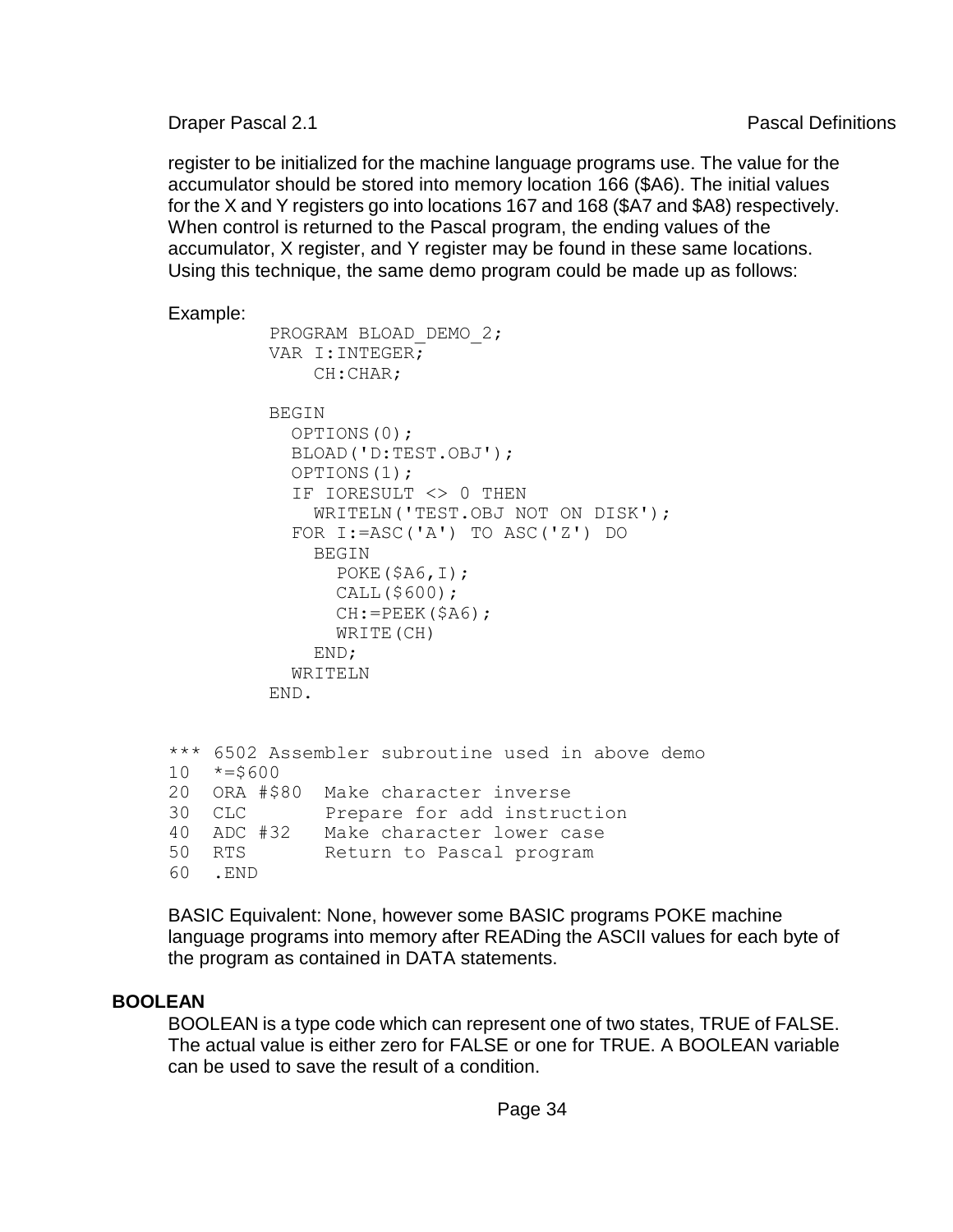Example:

 PROGRAM BOOLEAN\_DEMO; VAR ANSWER:BOOLEAN;

```
 BEGIN 
   ANSWER:=TRUE; 
   ANSWER:=FALSE; 
  ANSWER:= X < 0:
  ANSWER:= (X < 0) OR (X > 99) END.
```
BASIC Equivalent: None

## **CALL PROCEDURE CALL(Address);**

The CALL procedure transfers execution to a machine language program at the specified address. 'Address' is any integer expression, which includes hex constants. It is equivalent to the assembler operation JSR (jump to subroutine). The subroutine should return control to the Pascal program by using the RTS (return from subroutine) operation. No parameters are passed to the subroutine directly, so the 6502 stack will not be loaded with a number of parameters, as is done by Atari BASIC. This simply means that the machine language subroutine should not have a PLA (pull accumulator) instruction at its start as is customary with machine language subroutines called from an Atari BASIC USR instruction. If the subroutine does begin with PLA and no parameters are being passed, you can just have the call refer to the address of the byte after the PLA instruction. However, the accumulator, the X register, and the Y register may be initialized before a call to the subroutine and inspected after returning from the subroutine. Refer to the explanation under BLOAD for more details.

Example: Refer to BLOAD example

BASIC Equivalent: None, but quite similar to the USR instruction, as mentioned above.

**CASE CASE expr1 OF const1 : stmt1; const2 : stmt2; ... constn : stmtn END;**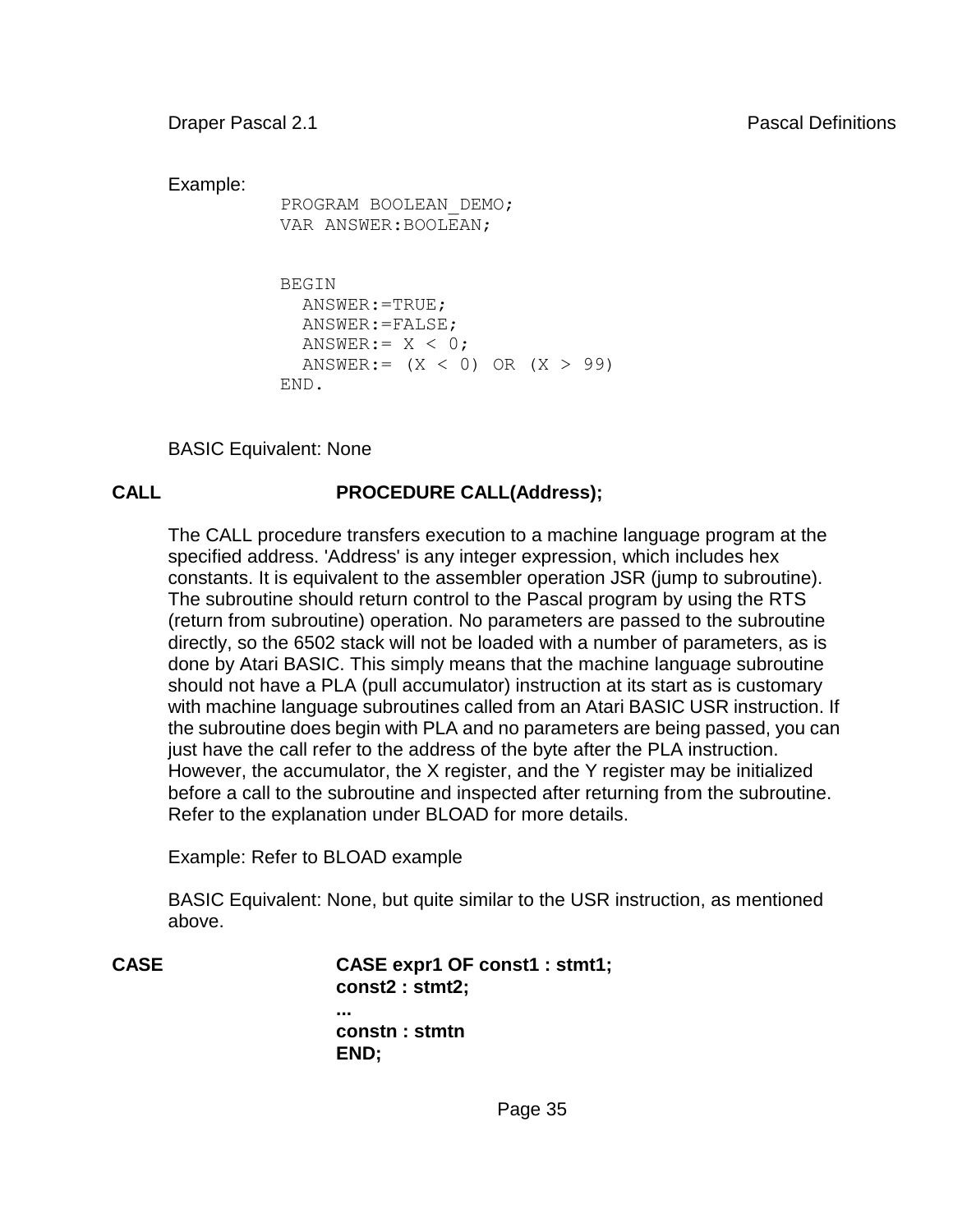```
CASE expr1 OF const1 : stmt1;
const2 : stmt2;
...
constn : stmtn
ELSE stmtx
END;
```
The CASE statement compares the result of an expression with several constants to determine the appropriate statement to be executed.

Example:

```
 PROGRAM CASE_DEMO; 
 VAR DAY:INTEGER; 
 BEGIN 
   WRITE('Enter day number '); 
   READ(DAY); 
   CASE DAY OF 
     1 : WRITELN('Monday'); 
     2 : WRITELN('Tuesday'); 
     3 : WRITELN('Wednesday'); 
     4 : WRITELN('Thursday'); 
     5 : WRITELN('Friday'); 
     6 : WRITELN('Saturday'); 
     7 : WRITELN('Sunday') 
    ELSE 
     WRITELN('Invalid day number') 
   END 
 END.
```
BASIC Equivalent: None

### **CHAR**

This is a type code assigned to variables to be used in character format. For the reading of character type variables, one character of data is transfered from the input device to the variable. No carriage return (RETURN) is required to terminate the input.

Example:

 PROGRAM CHAR\_DEMO; VAR CH:CHAR;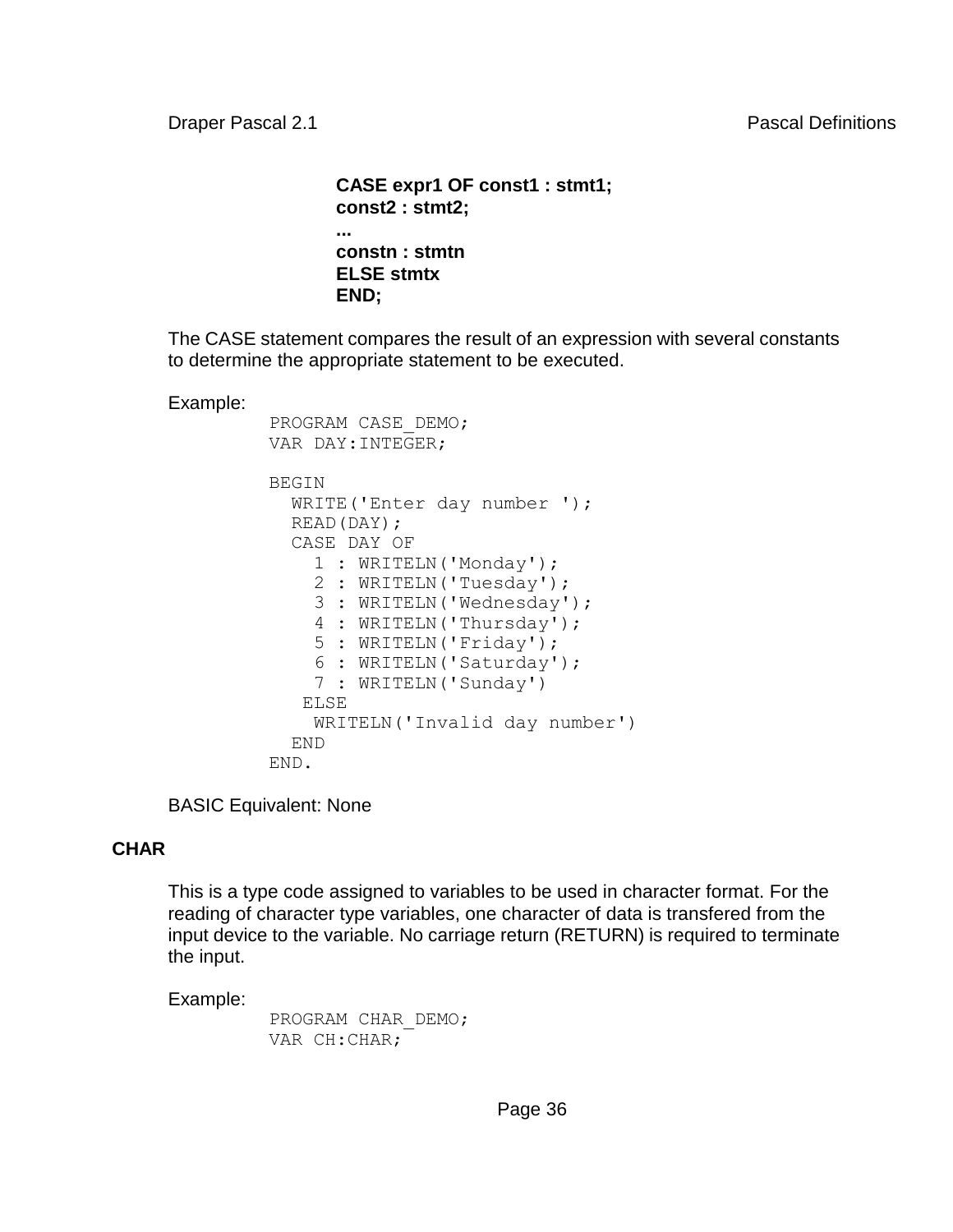```
 BEGIN 
   READ(CH); 
   CASE CH OF 
     'A' : WRITELN('First letter');
     'B' : WRITELN('Last letter') 
   END 
 END.
```
BASIC Equivalent: None.

# **CHR FUNCTION CHR(expr1):CHAR;**

This function changes an integer value into a character format. 'expr1' may be any integer expression. If the value of 'expr1' is greater than 255, then the ASCII value of the character value returned will be 'expr1' modulo 256. CHR must be used if it is desired to write a character which is not a normal letter or number, such as sending control codes to a printer or clearing the screen. The CHR(125) in the following example is the proper code for clearing the screen.

Example:

```
 PROGRAM CHR_DEMO; 
 VAR CH:CHAR; 
     I:INTEGER; 
 BEGIN 
  WRITE('Enter a number between 0 and 255 ');
   READ(I); 
  CH: = CHR(I); WRITELN(CHR(125),'Character equivalent is ',CH)
```
END.

BASIC Equivalent: CH=CHR\$(I)

# **CLOSE PROCEDURE CLOSE(File);**

This built-in procedure closes a previously opened file. 'File' may either be a variable of type FILE, or an absolute IOCB number, such as #1. It does not hurt to close a file which is already closed. Multiple files may be specified if separated by commas.

Example: Refer to examples for EOF and EOLN

BASIC Equivalent: CLOSE #2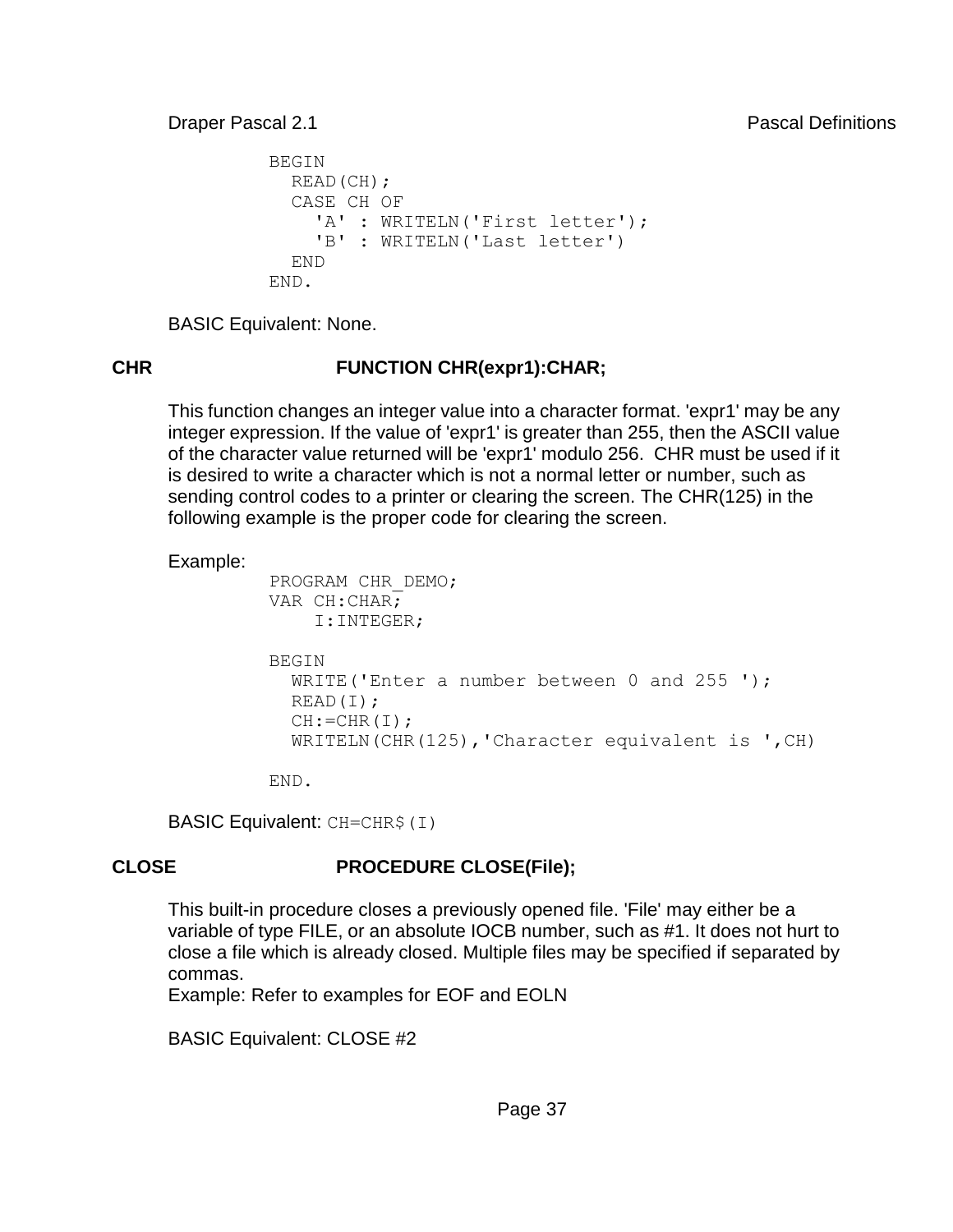#### **COLOR PROCEDURE COLOR(Number);**

This built-in procedure determines the data to be stored in the display memory for all subsequent PLOT and DRAWTO built-in procedures. It's purpose is identical to that of the COLOR command in BASIC. Please refer to your Atari BASIC manual for further information. 'Number' may be any integer expression.

Example: Refer to example for GRAPHICS

BASIC Equivalent: COLOR 2

### **CONCAT PROCEDURE CONCAT(Parm1,Parm2,...):STRING;**

This built-in function returns a string value equal to the concatenation of all parameters specified in the CONCAT function. These parameters may be of type string constant, string variable, or character variable.

#### Example:

```
 PROGRAM CONCAT_DEMO; 
 VAR PGMNAME:STRING; 
 BEGIN 
  WRITE('Enter file name ');
   READLN(PGMNAME); 
   PGMNAME := CONCAT(PGMNAME,'.TXT'); 
 END.
```
BASIC Equivalent: PGMNAME\$(LEN(PGMNAME\$+1))='.TXT'

### **CONST CONST name1=value1; name2=value2; ...**

CONST is used to declare constants to be used within a program. The value of a constant cannot be changed. The values may be of type integer or real. String constants are not permitted. The most efficient method for simulating string constants is to declare space for them with the VAR declarative, then read in the values from a disk file. Hexadecimal integers may be defined by preceding the value with a dollar sign (\$).

```
 PROGRAM CONST_DEMO; 
CONST NUMTIMES = 4; PI = 3.1416;
      \text{ACCUM} = \text{SAG} VAR I:INTEGER;
```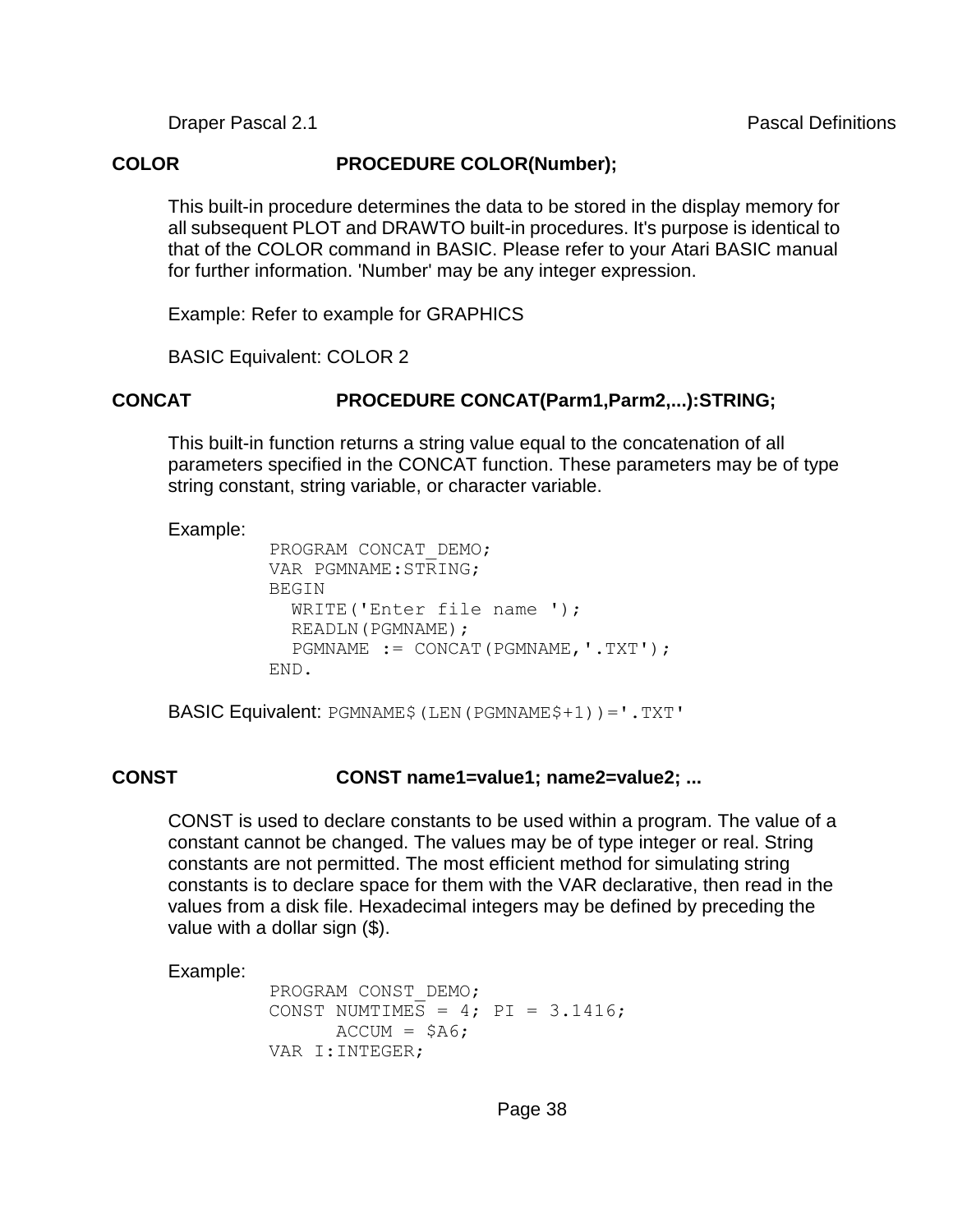```
 RADIUS,ANSWER:REAL; 
BEGIN
   FOR I:=1 TO NUMTIMES DO 
     BEGIN 
       WRITE('Enter radius '); 
       READ(RADIUS); 
      ANSWER := PI * (RADIUS * RADIUS);
       WRITELN('Circumference is ',ANSWER) 
     END 
 END.
```
BASIC Equivalent: None

## **COPY FUNCTION COPY(Source,Index,Length) : STRING;**

This built-in function returns a string value composed of a portion of the string named by 'Source'. The portion consists of 'Length' characters starting at offset 'Index' into 'Source'. The first position of a string has the index value of 1. 'Index' and 'Length' are integer expressions, while 'Source' must be of type string. 'Length' must not be negative and must have a value in the range 1-255. The same is true for 'Index'. If the value of 'Index' plus 'Length' is greater than the length of 'Source', then 'Length' assumes the value of the length of 'Source' minus 'Index'.

Example:

```
 PROGRAM COPY_DEMO; 
VAR FULL NAME, LAST NAME:STRING;
     I:INTEGER; 
 BEGIN 
  FULL NAME := 'SMITH, JOHN B';
  I := POS(', ', FULL NAME);LAST NAME := COPY(FULL NAME, 1, I-1);
  WRITELN('The last name of ', FULL NAME,
           ' is ', LAST NAME)
 END.
```
**BASIC Equivalent:**  $A\$  =  $B\$  (4,7)

# **COS FUNCTION COS(Var):REAL;**

COS is a built-in function which returns the cosine of the value of the variable 'Var'. 'Var' may be either an INTEGER variable or a REAL variable. The value returned will always be a REAL value.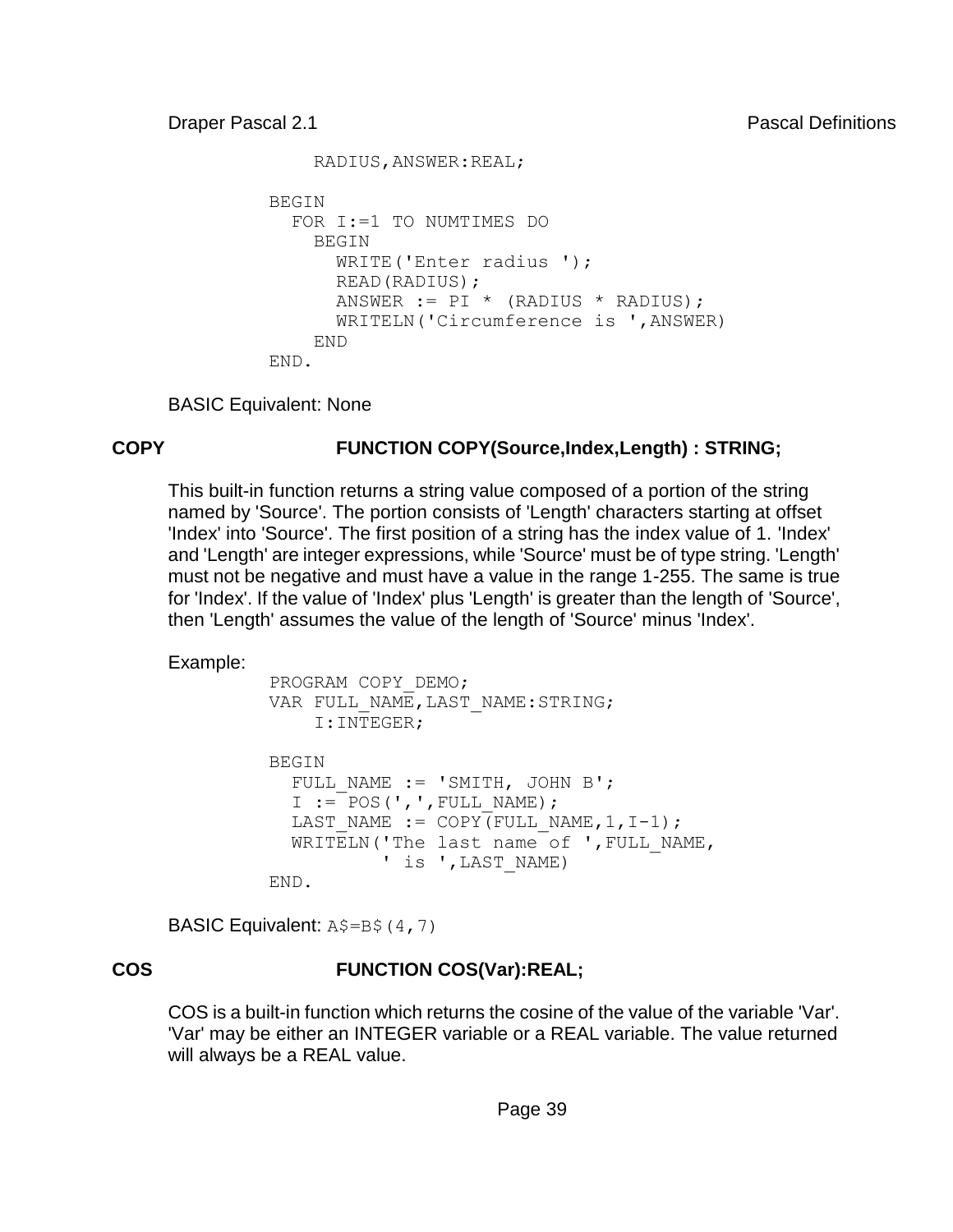Example:

```
 PROGRAM COS_DEMO; 
VAR R1, R2:REAL;
 BEGIN 
   WRITELN('Enter a real number'); 
   READ(R1); 
  R2: = COS(R1); WRITELN('The cosine of ',R1,' is ',R2) 
 END.
```
BASIC equivalent: R2=COS(R1)

## **CVTREAL FUNCTION CVTREAL(Ivar):REAL**

This built-in function can be used to copy the value of an INTEGER variable into a REAL variable. 'Ivar' must be an INTEGER type variable.

Example: PROGRAM CVTREAL\_DEMO; VAR I1:INTEGER; R1:REAL;

> BEGIN WRITELN('Enter an integer number');  $READ(11);$  R1:=CVTREAL(I1); WRITELN(R1,' is now a real number') END.

BASIC Equivalent: None

# **DEG PROCEDURE DEG;**

DEG is used to specify that the output values from ARCTAN, COS, and SIN are to be expressed in degrees, as opposed to radians. The system defaults to radians unless DEG is specified. Once specified, all output is in degrees until RAD is specified for radians, or the computer is turned off and back on. Example:

> PROGRAM DEG\_RAD\_DEMO; VAR R1, R2:REAL;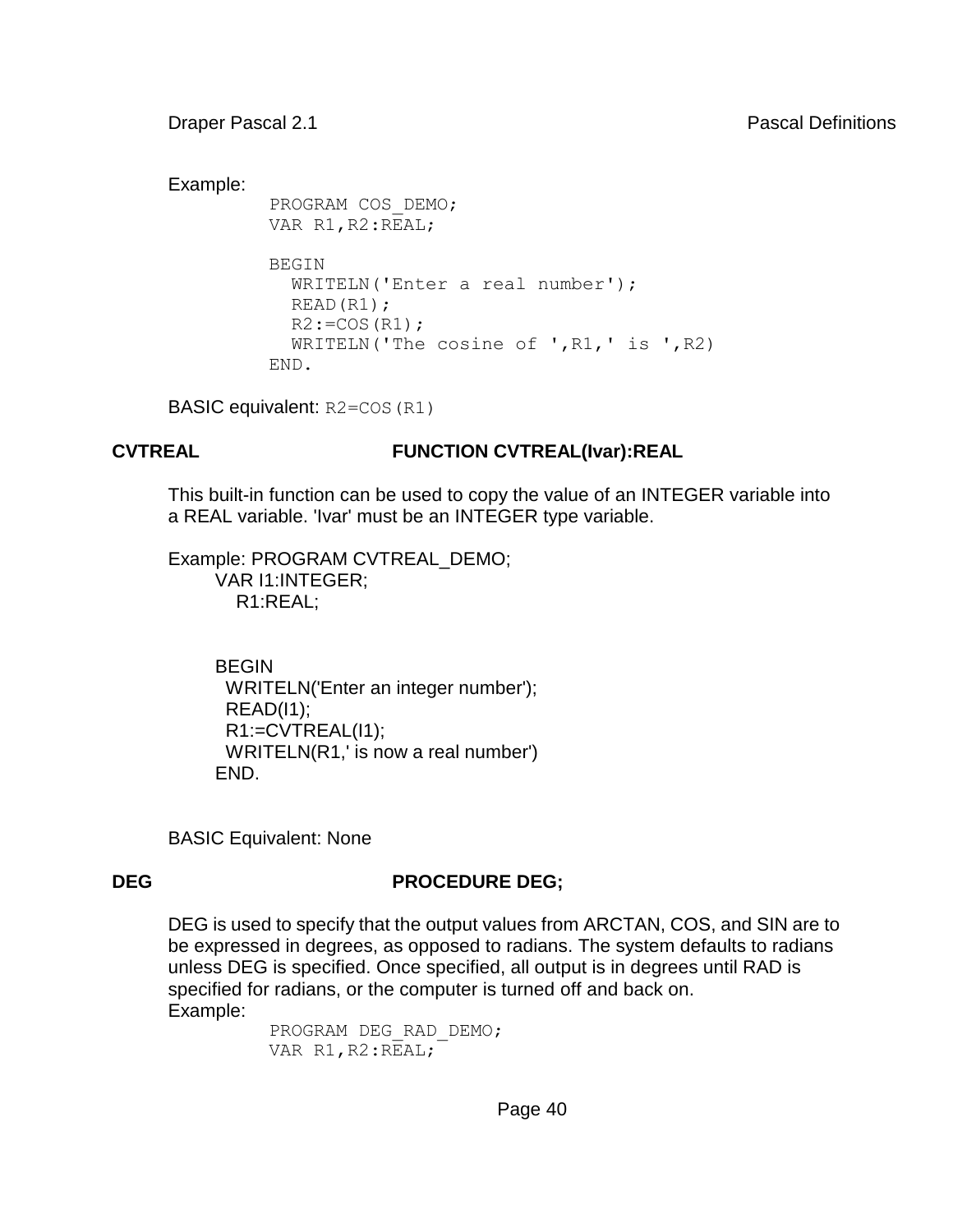REPLY:CHAR;

```
 BEGIN 
   WRITELN('Enter a D for output in degrees'); 
  WRITELN(' or R for output in radians');
   READ(REPLY); 
   CASE REPLY OF 
     'D': DEG; 
     'R': RAD 
   ELSE 
     WRITELN('That was not one of the choices') 
   END; 
   WRITELN('Enter a real number'); 
   READ(R1); 
  R2:=SIN(R1); WRITELN('The sine of ',R1,' is ',R2) 
 END.
```
**BASIC Equivalent: DEG** 

# **DELETE PROCEDURE DELETE(Source,Index,Size);**

The DELETE built-in procedure removes a specified number of characters from a string. 'Size' characters are removed from the string, 'Source', starting at offset 'Index'.

Example:

```
 PROGRAM DELETE_DEMO; 
 VAR ALPHABET:STRING;
```

```
 BEGIN 
   ALPHABET:='ABCDEFG'; 
   DELETE(ALPHABET,3,2); 
   WRITELN(ALPHABET) 
 END.
```
The resulting value of ALPHABET will be 'ABEFG'. BASIC Equivalent: None

# **DIV**

This operator computes the quotient of the two factors surrounding it. The factors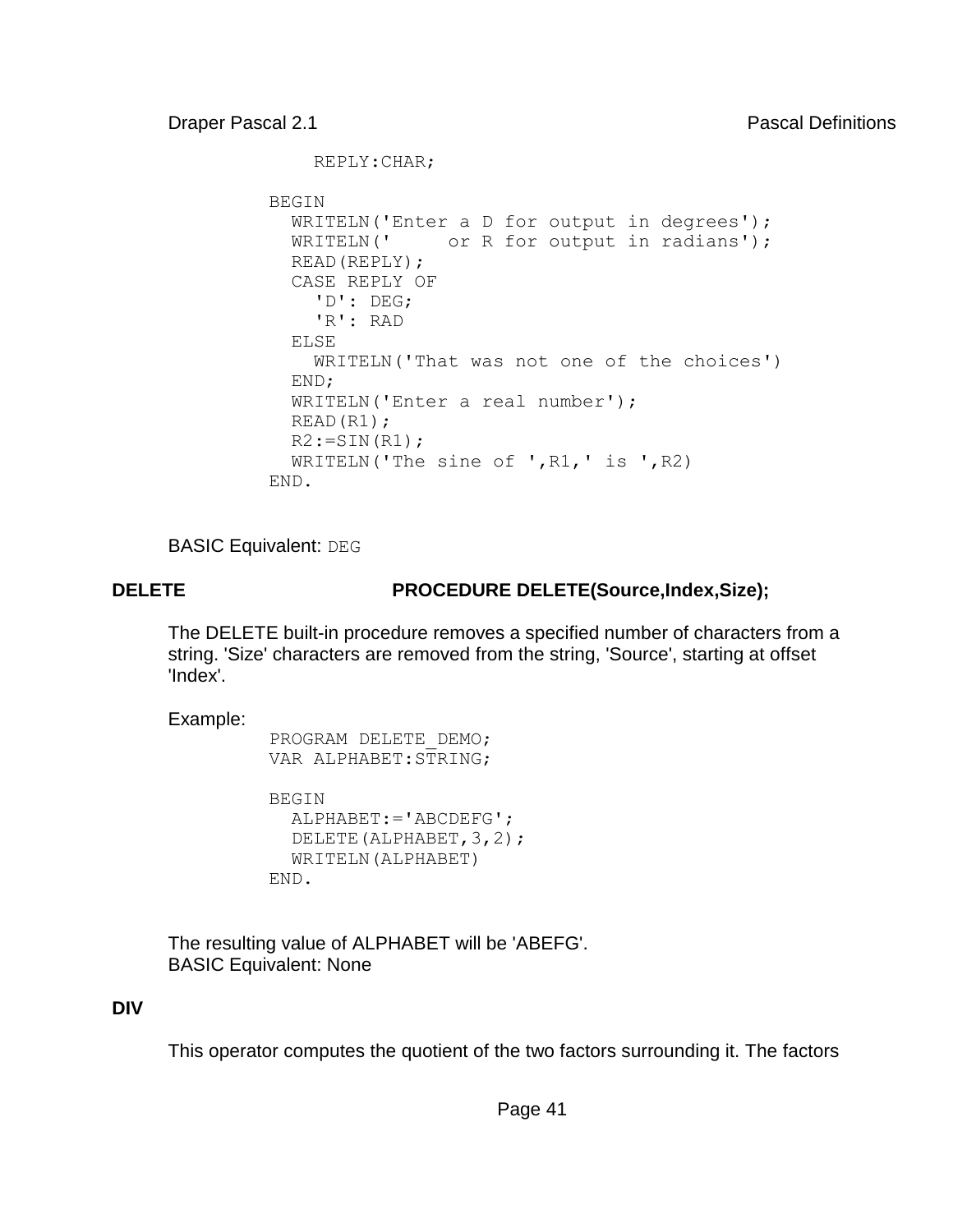may be either of type REAL or type INTEGER. DIV is equivalent to '/' in this implementation of Pascal.

Example:

```
 PROGRAM DIV_DEMO; 
VAR I1, I2: INTEGER;
     R1,R2,R3:REAL; 
 BEGIN 
  I1:=20;I2:=I1 DIV 2;
  R1:=20.0;R2:=5.2; R3:=R1 DIV R2 
 END.
```
BASIC Equivalent: R3=R1/R2

## **DOS PROCEDURE DOS;**

This built-in procedure terminates execution of the Pascal supervisor and transfers control to the Atari Disk Operating System. For more information on the use of DOS, refer to the DOS Manual.

Example:

PROGRAM DOS\_DEMO

 BEGIN DOS END.

BASIC Equivalent: DOS

# **DRAWTO PROCEDURE DRAWTO(X,Y);**

The DRAWTO built-in procedure causes a graphic line to be drawn from the last coordinate refered to in a PLOT or DRAWTO built-in procedure. The color of the line is determined by the most recent setting of the COLOR procedure. 'X' and 'Y' may be any valid integer expressions.

Example:

PROGRAM DRAWTO;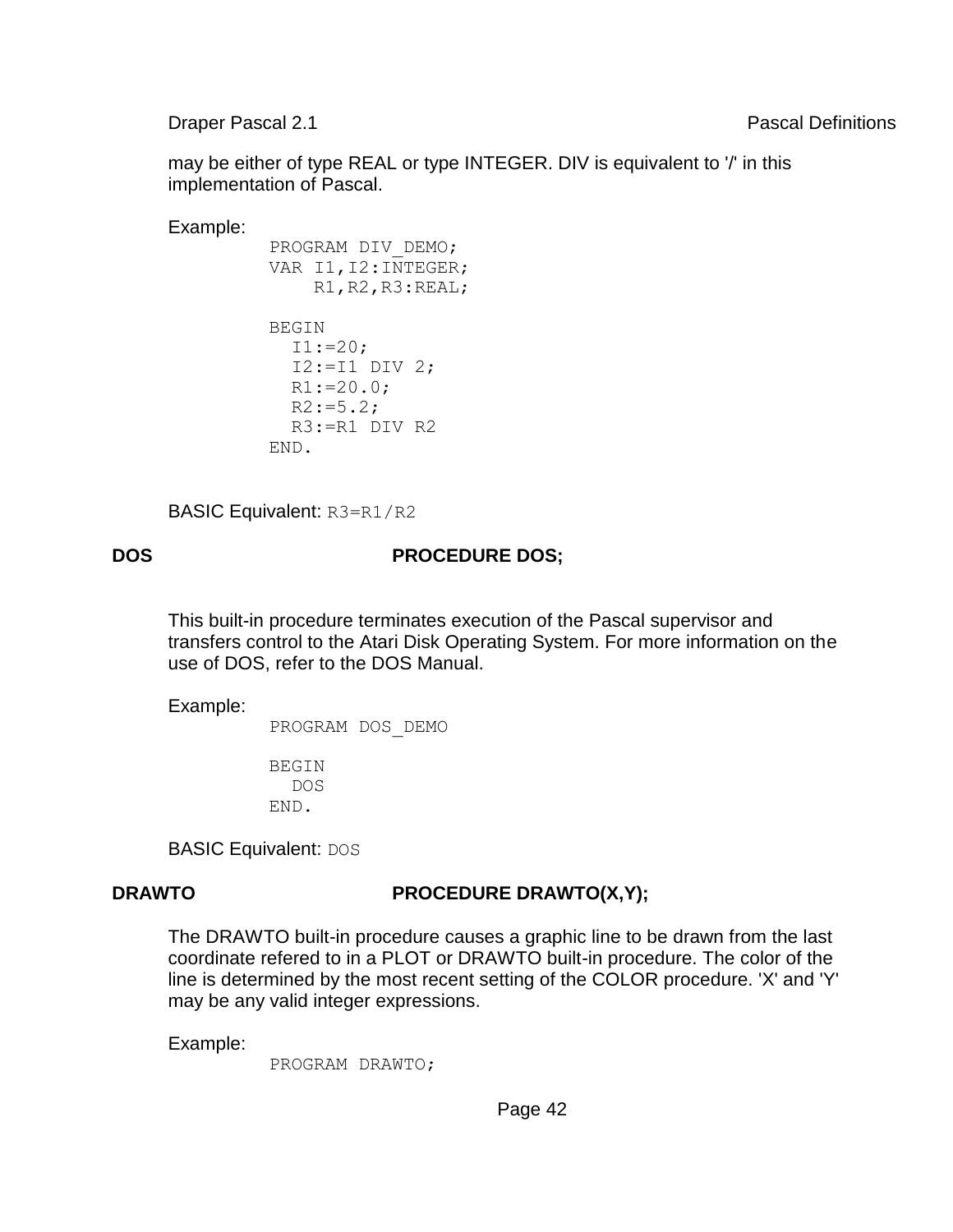```
VAR X, Y: INTEGER;
```

```
 BEGIN 
  COLOR(1); 
  PLOT(10,10); 
 X: = 20;Y:=30; DRAWTO(X,Y) 
 END;
```
BASIC Equivalent: DRAWTO X, Y

## **DUMPSTK PROCEDURE DUMPSTK;**

This exclusive built-in procedure dumps the values of the Pascal stack to the output device of your choice. The output is sent to IOCB #7. If it is already open, then it will be used as is. If it is not open, the following prompt will be displayed on the screen: 'WHERE? (FILESPEC)'. Enter with a normal device specification, such as E:. Each stack entry is two bytes wide. It is displayed in the following format:

STACK ADDR=aaaa HEX=hhhh CHAR=cc

'aaaa' is the absolute address of this stack entry, shown in hexadecimal format. 'hhhh' is the value of this stack entry shown in hex. 'cc' is the same stack entry value shown in character format if the value is determined to be printable. Refer to the 'System Information' section of this manual for a description of internal variable formats.

Example:

PROGRAM DUMPSTK\_DEMO;

**BEGIN**  DUMPSTK END.

BASIC Equivalent: None

# **DVSTAT PROCEDURE DVSTAT(A,B,C,D);**

This exclusive built-in procedure reads the device status information as requested from the STATUS command and stores the values into variables 'A', 'B', 'C', and 'D'. These variables may have any names, but must be predefined as integer variables. The values stored into the named variables are taken from locations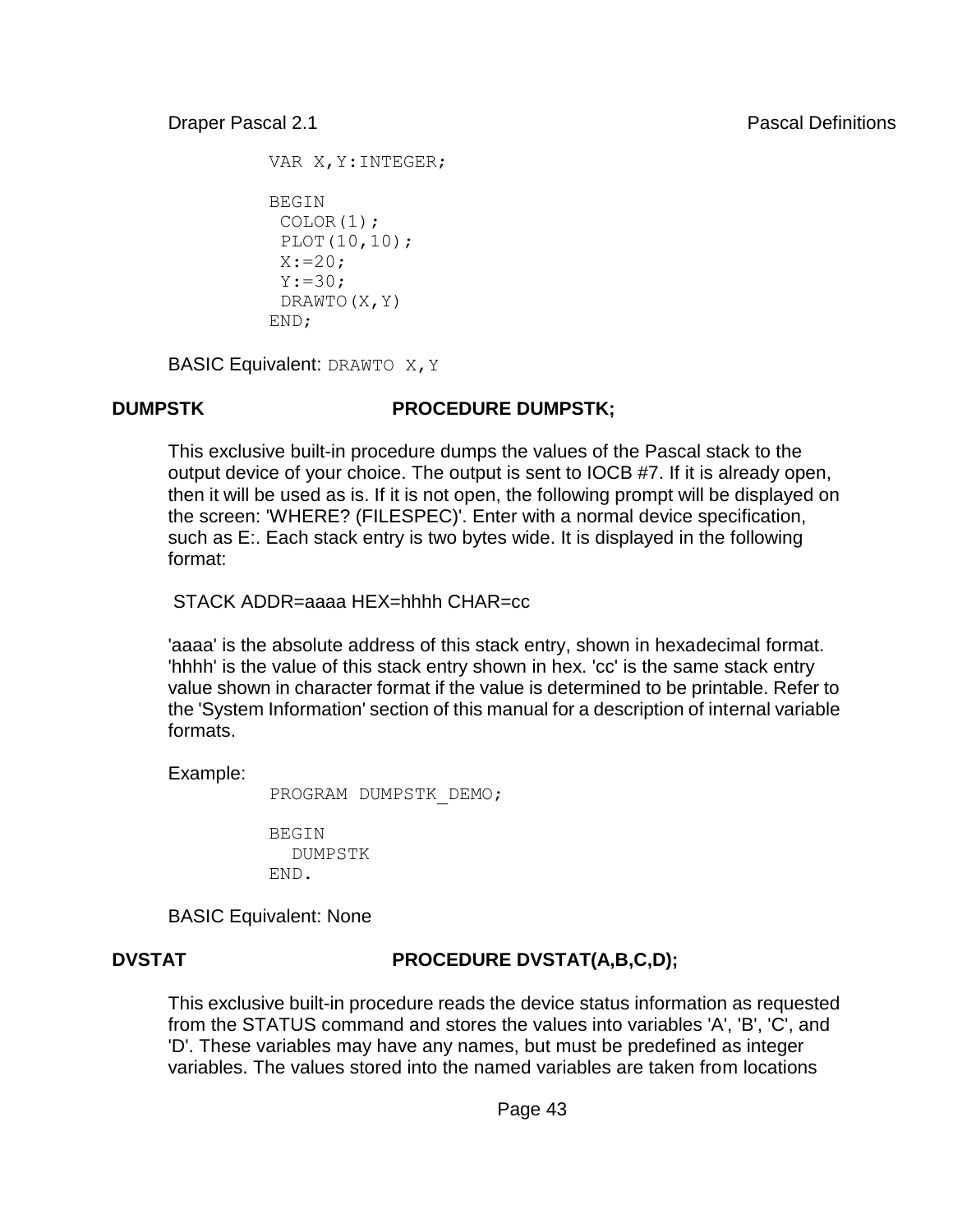746 through 749, decimal, within the operating system. The most common usage for DVSTAT would be in checking the status of RS232 ports. Consult your Atari 850 Interface Module Operator's Manual for the meanings associated with these different status bytes.

Example:

```
 PROGRAM DVSTAT_DEMO; 
VAR BYTE1, BYTE2, BYTE3, BYTE4: INTEGER;
 BEGIN 
   STATUS(#1); 
   DVSTAT(BYTE1,BYTE2,BYTE3,BYTE4); 
   WRITELN('Status values are ', 
    BYTE1, ',
    BYTE2, ' ' BYTE3,' ', 
     BYTE4) 
 END.
```

```
BASIC Equivalent: A=PEEK(746)
                    B=PEEK(747) 
                    C=PEEK(748) 
                    D=PEEK(749)
```
### **END**

END marks the termination of a block or compound statement within a Pascal program. BEGIN marks the start of the block or compound statement. Each statement between the BEGIN and the END, except for the last one, should be followed by a semicolon (;). END is also required as termination for a CASE statement.

Example: Refer to example for BEGIN. BASIC Equivalent: None

# **EOF EOF(File);**

This reserved word checks for end of file of an input device. It returns a true value if the most recent read of the file has detected an end of file mark. 'File' may be either a variable of type FILE, or an absolute IOCB number preceded by a '#'.

Example:

PROGRAM EOF\_DEMO;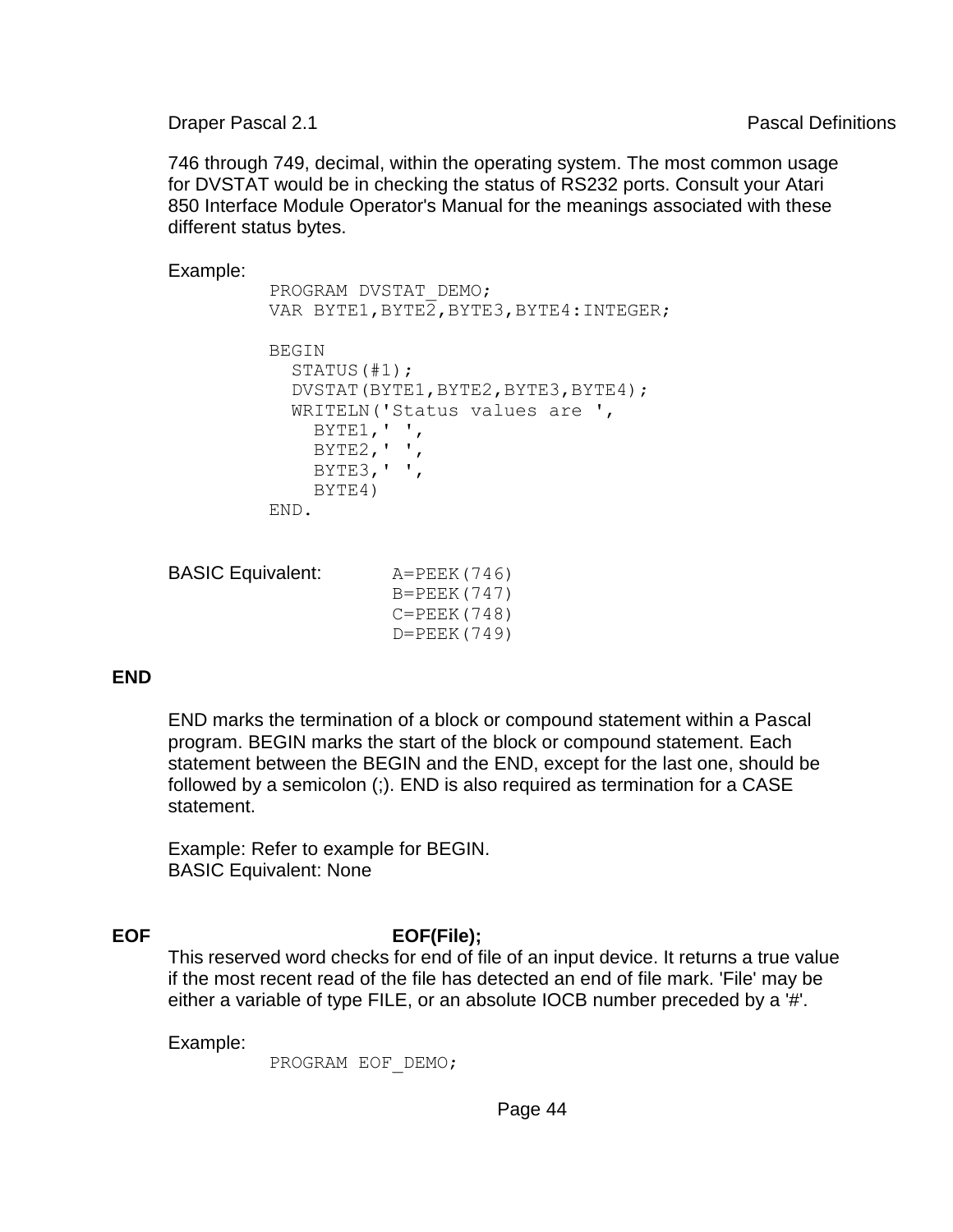```
VAR INPUT, OUTPUT: FILE;
     DATA:STRING; 
 BEGIN 
   RESET(INPUT,'D:TEST.TXT'); 
   REWRITE(OUTPUT,'D:TEST.NEW'); 
   REPEAT 
    READLN(INPUT, DATA);
    WRITELN(OUTPUT, DATA)
   UNTIL EOF(INPUT); 
   CLOSE(INPUT,OUTPUT) 
 END.
```

| <b>BASIC Equivalent:</b> | 100 TRAP 2000                                   |
|--------------------------|-------------------------------------------------|
|                          | $\cdots$<br>2000 IF PEEK(195)=136 THEN $\ldots$ |

# **EOLN EOLN(File);**

This reserved word checks for end of line of an input device. It returns a true value if the most recent read of the file has detected an end of line condition (\$9B character). 'File' may be either a variable of type FILE, or an absolute IOCB number preceded by a '#'.

```
 PROGRAM EOLN_DEMO; 
 VAR DATA:CHAR; 
 BEGIN 
   OPEN(#1,4,0,'D:TEST.TXT'); 
   OPEN(#2,8,0,'D:TEST.NEW'); 
   REPEAT 
     READ(#1,DATA); 
     WRITE(#2,DATA); 
     IF EOLN(#1) THEN WRITELN(#2); 
   UNTIL EOF(#1); 
   CLOSE(#1,#2) 
 END.
```

| <b>BASIC Equivalent:</b> | 100 GET $#1, A$            |  |
|--------------------------|----------------------------|--|
|                          | 200 IF A=155 THEN $\ldots$ |  |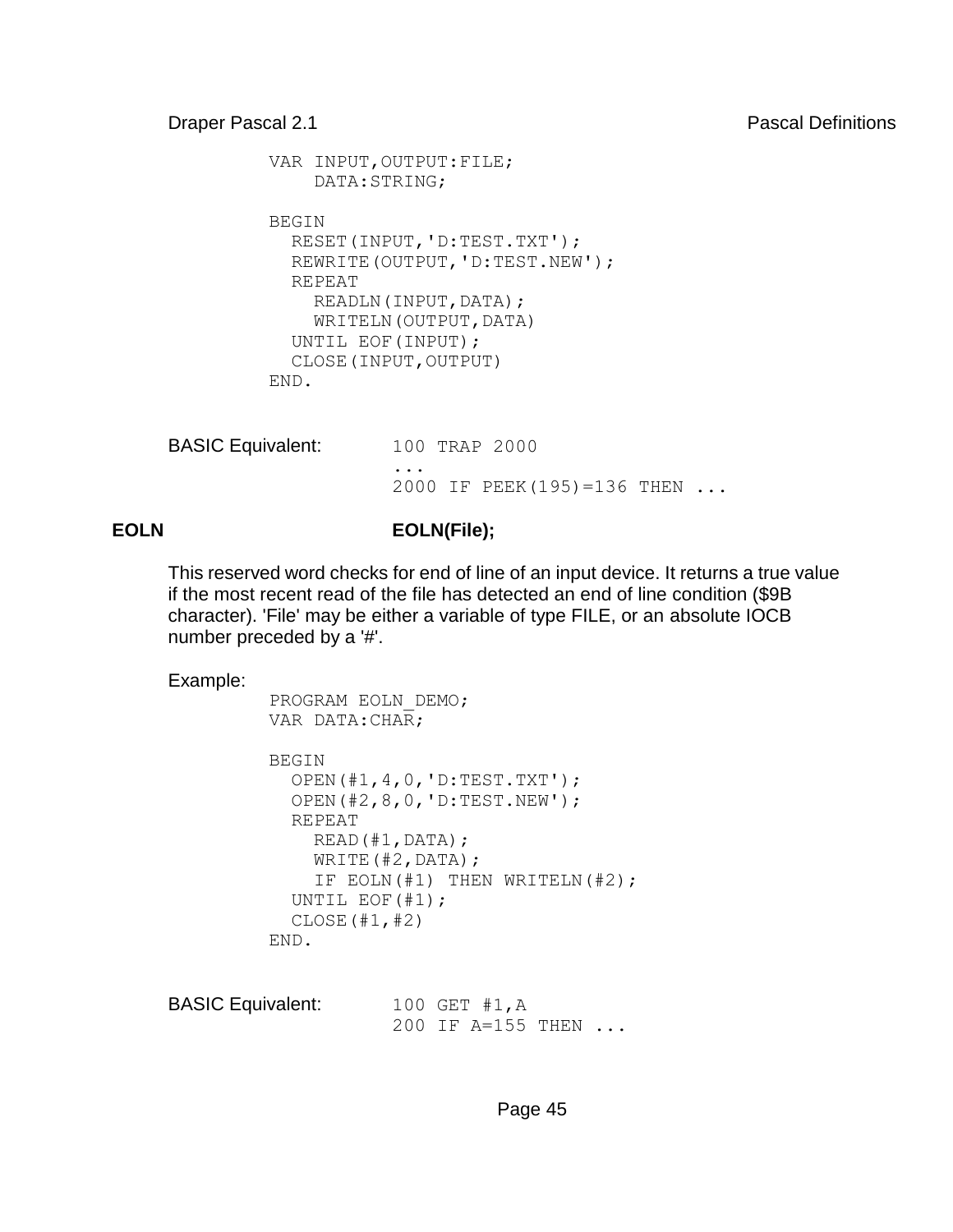**EXIT PROCEDURE EXIT;** 

This built-in procedure causes immediate termination of the currently executing Pascal program. Control is transfered to the Pascal Supervisor. No files are closed.

Example:

PROGRAM EXIT\_DEMO;

 BEGIN EXIT END.

BASIC Equivalent: END

### **EXP FUNCTION EXP(Var):REAL;**

The function EXP(Var) computes the value of e to the 'Var' power. 'Var' may be either an INTEGER variable or a REAL variable. The value returned is always a REAL number. e is the base of the natural logarithm. The exponential function (EXP) and the natural logarithmic function (LN) are inverse functions.

Example:

 PROGRAM EXP\_DEMO; VAR R1, R2:REAL;

 BEGIN  $R1:=3.0;$  $R2:=EXP(R1)$ END.

BASIC equivalent: R2=EXP(R1)

## **EXP10 FUNCTION EXP10(Var):REAL;**

The function EXP10(Var) computes the value of 10 to the 'Var' power. 'Var' may be either an INTEGER variable or a REAL variable. The value returned is always a REAL number. The exponential function (EXP10) and the decimal logarithmic function (LOG) are inverse functions.

Example:

PROGRAM EXP10 DEMO;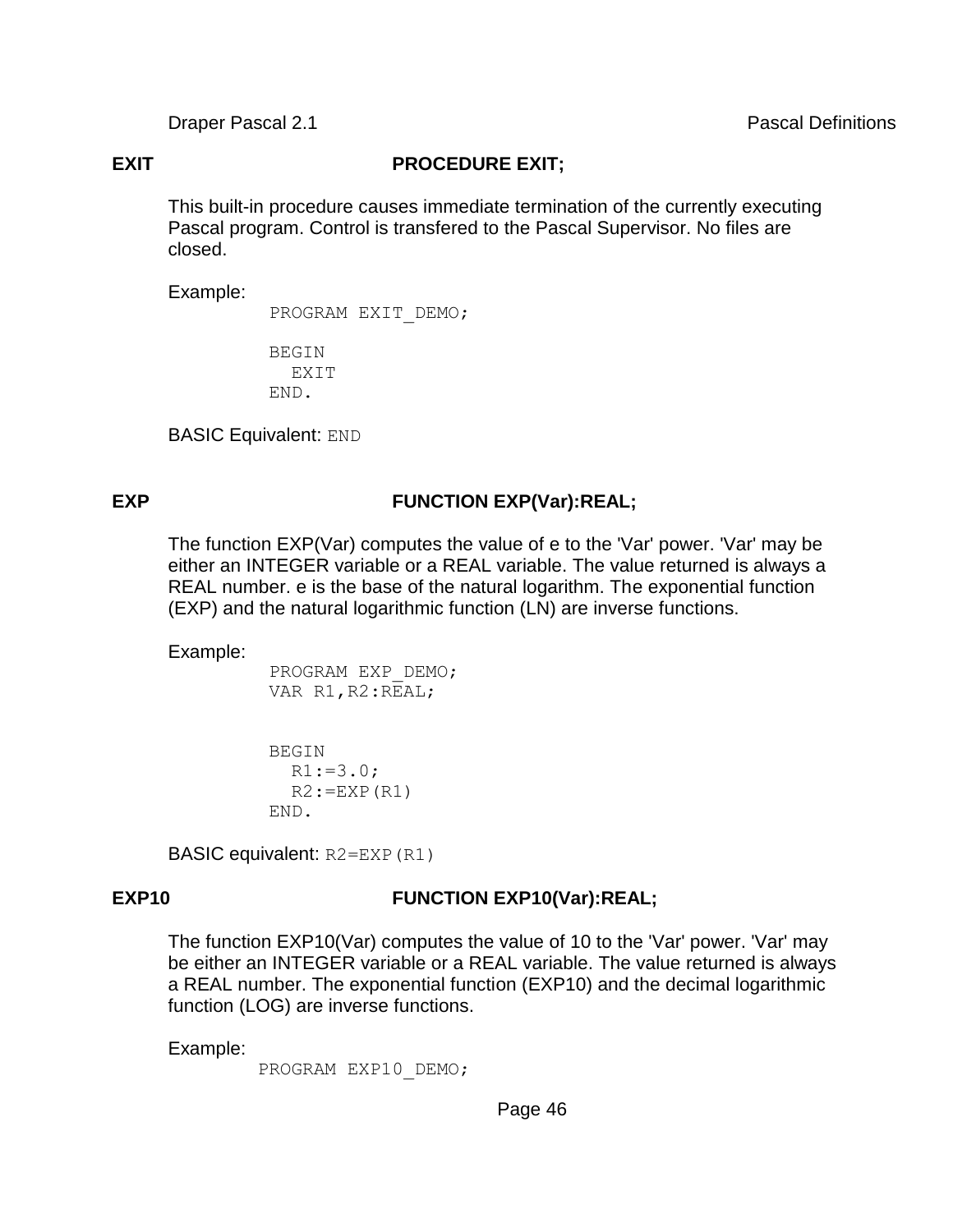VAR R1, R2:REAL; **BEGIN**  $R1:=3.0;$  $R2:=EXP10(R1)$ END.

**BASIC equivalent:**  $R2=10$  ^ R1

# **FALSE**

FALSE is a BOOLEAN constant representing the untrue state. It is internally equal to an integer value of zero.

Example: Refer to the example under BOOLEAN BASIC Equivalent: None

# **FILE**

This is a type code used in a VAR declaration. Each file defined is internally assigned an IOCB number. These numbers start at one, for the first file defined, and increment up to a maximum value of seven. The FILE type variables may only be used in input-output type commands such as OPEN, CLOSE, READ, READLN, WRITE, WRITELN, EOF, EOLN, RESET, and REWRITE.

Example: (Refer to example under EOF)

BASIC Equivalent: None

### **FOR FOR var := expr1 TO expr2 DO statement; FOR var := expr1 DOWNTO expr2 DO statement;**

The FOR statement is used to repeat execution of a statement for a predefined number of times. 'var' and 'expr1' and 'expr2' must be of the same type. The types allowed are INTEGER and REAL. Execution is as follows:

- 1. 'var' is set to 'expr1'.
- 2. 'var' is compared with 'expr2'. If 'var' is greater than or equal to 'expr2' (for TO) or 'var' is less than or equal to 'expr2' (for DOWNTO) proceed to step 6.
- 3. 'statement' is executed.
- 4. 'var' is incremented by 1 (for TO) or decremented by 1 (for DOWNTO).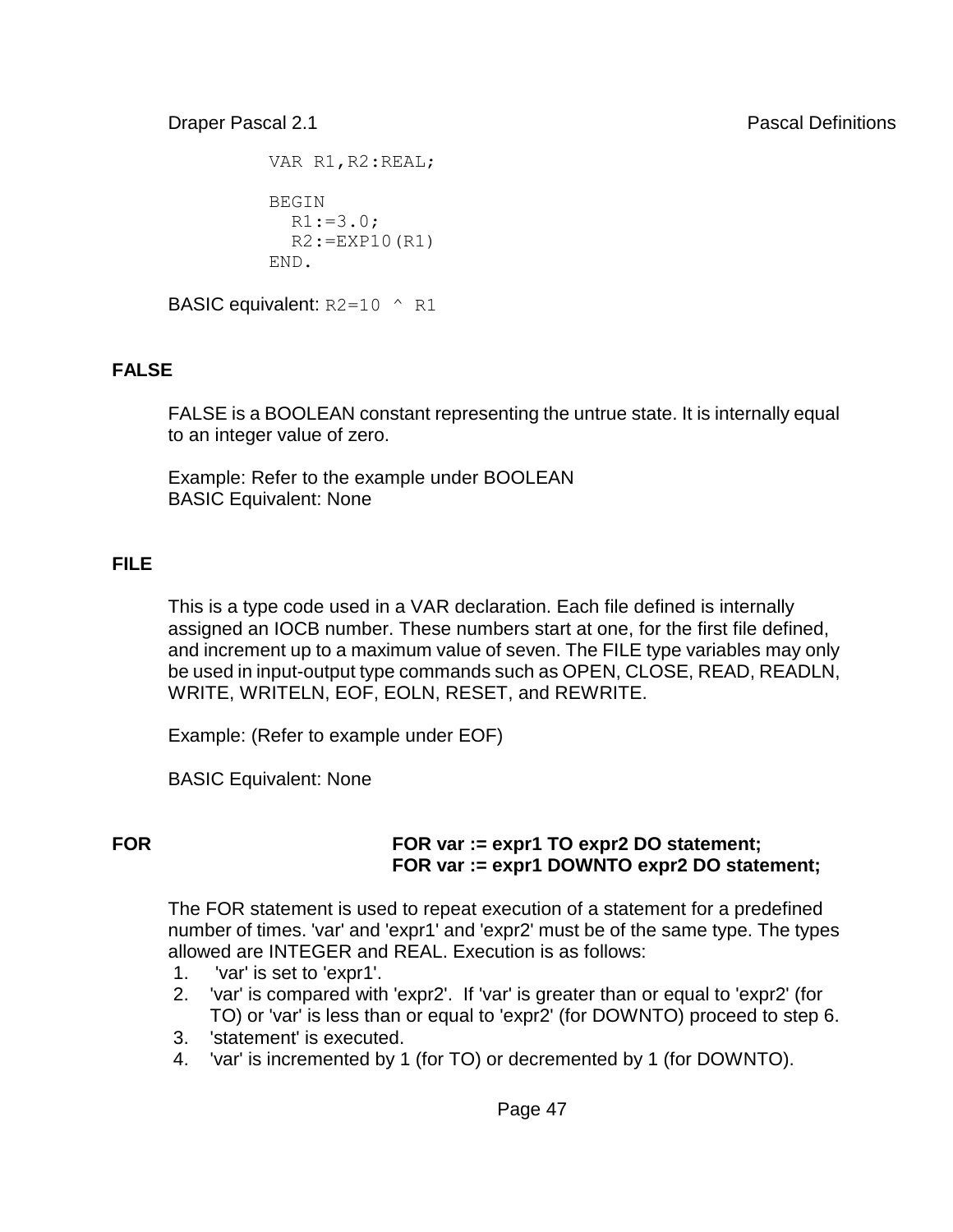5. go to step 2.

6. exit

Example:

PROGRAM FOR TEST; VAR I:INTEGER;

 BEGIN FOR I:=1 TO 5 DO WRITELN('TEST') END.

BASIC Equivalent: FOR I=1 TO 5

# **FUNCTION**

A FUNCTION is a group of statements that has a name and executes a certain task or algorithm. The identifier name for the FUNCTION may be used as a variable of type INTEGER. Parameters may be passed to the FUNCTION. These parameters must also be of type INTEGER. In this implementation of Pascal, FUNCTION may be abbreviated as FUNC.

Example:

```
PROGRAM FUNCTION TEST;
VAR A, B: INTEGER;
FUNCTION SQUARE(NUMBER);
 BEGIN 
    SQUARE:=NUMBER*NUMBER 
 END; 
 BEGIN (*MAIN*) 
    FOR A:=1 TO 5 DO 
      BEGIN 
        B:=SQUARE(A); 
        WRITELN('THE SQUARE OF ',A,' IS ',B) 
      END 
  END.
```
BASIC Equivalent: None

### **GOTOXY PROCEDURE GOTOXY(X,Y);**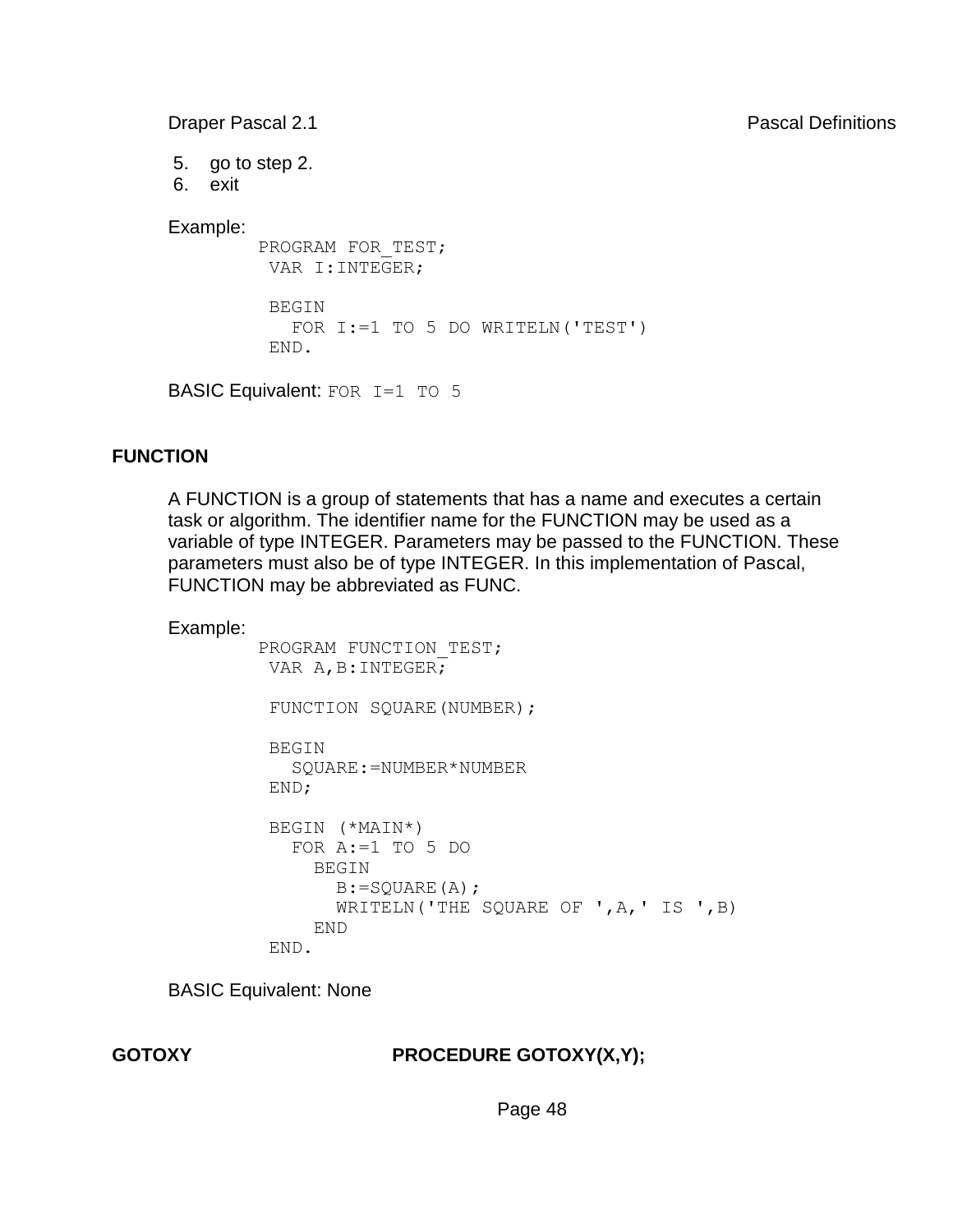This built-in procedure is used to set the position of the cursor. The next WRITE will have it's output begin at x-coordinate 'X' and y-coordinate 'Y'. The cursor will not actually be moved until the next WRITE occurs. 'X' and 'Y' can be any integer expressions.

Example:

PROGRAM GOTOXY TEST;

```
 BEGIN 
   GOTOXY(12,12); 
   WRITELN('MIDDLE OF SCREEN') 
 END.
```
BASIC Equivalent: POSITION 12,12

#### **GRAPHICS PROCEDURE GRAPHICS(Number);**

The GRAPHICS command is used to select one of the many graphics modes available on the Atari computer. For a complete description of the command and the modes available, please refer to your Atari BASIC manual. 'Number' may be any integer expression. Note that before using the GRAPHICS command, you should execute the MAXGRAPH command to reserve screen memory for the mode desired. If you don't, the Pascal stack may overlay part of the screen memory and the results would be unpredictable.

```
 PROGRAM KALEIDOSCOPE; 
 VAR I,J,K,W:INTEGER; 
BEGIN
   MAXGRAPH(19); 
   GRAPHICS(19); 
  X:=0:
   REPEAT 
     FOR W:=3 TO 50 DO 
        BEGIN 
          FOR I:=1 TO 10 DO 
            BEGIN 
              FOR J:=0 TO 10 DO
                 BEGIN 
                  K: = I + J:
                  COLOR(J*3/(I+3)+I*W/12);
                  PLOT(I+8,K);
```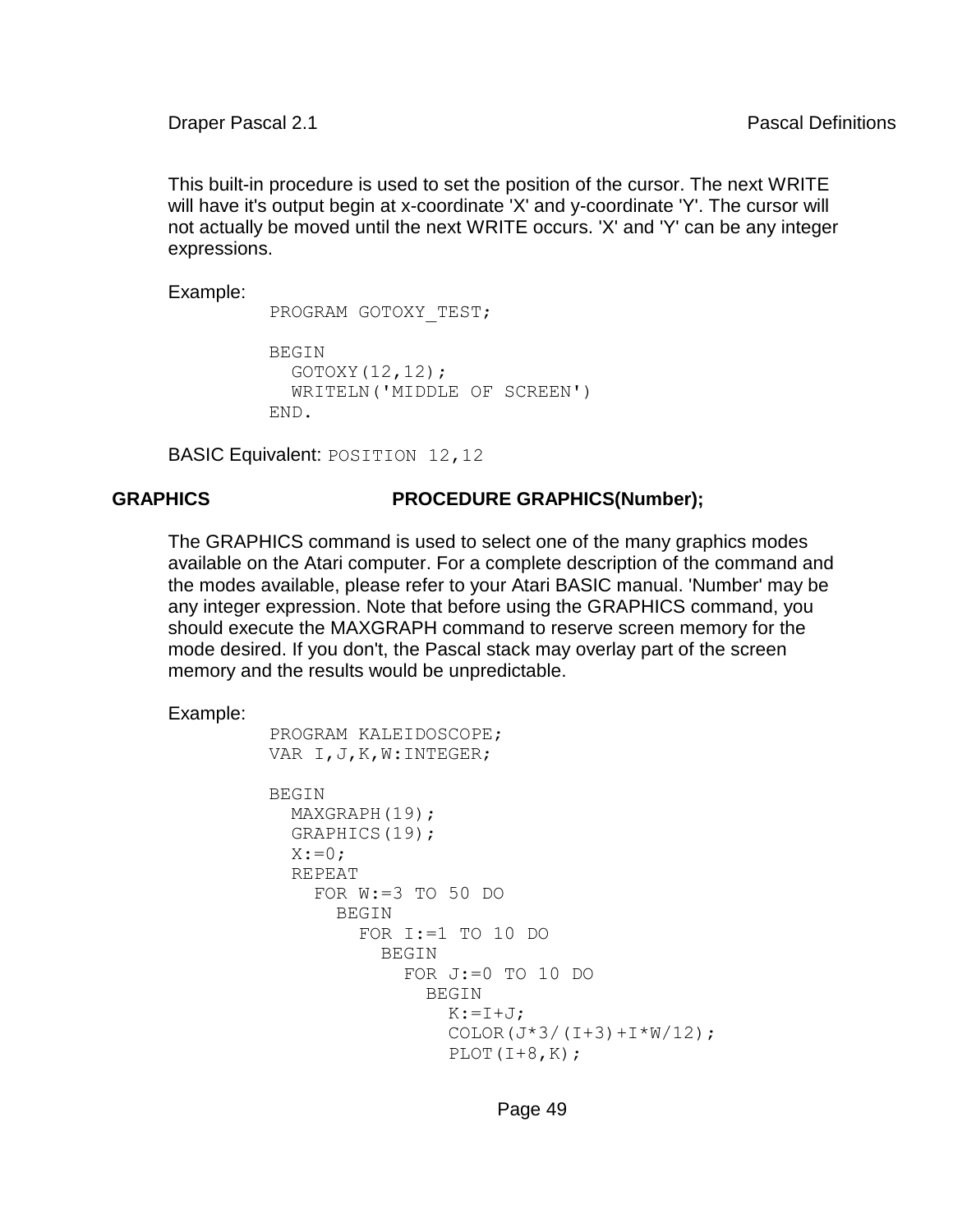```
PLOT(K+8, I);
                     PLOT(32-I,24-K);
                     PLOT(32-K, 24-I);
                     PLOT(K+8, 24-I);PLOT(32-I,K);PLOT(I+8, 24-K);PLOT(32-K,I) 
 END 
END END
             END 
          UNTIL KEYPRESS 
          END.
```
BASIC Equivalent: GRAPHICS 8

## **HIMEM PROCEDURE HIMEM(Value);**

This built-in procedure is used to set the upper boundary of memory to be used by the Pascal supervisor during execution. 'Value' may be any integer expression. HIMEM may be used to protect a machine language subroutine in upper memory, or to protect an area of memory where you may store data.

Example:

PROGRAM HIMEM\_DEMO;

```
 BEGIN 
   HIMEM($5FFF); 
   BLOAD('D:TEST.OBJ'); 
   CALL($6000) 
 END.
```
BASIC Equivalent: POKES into locations 144 and 145 (decimal) **IF IF expr1 THEN stmt1; IF expr1 THEN stmt1 ELSE stmt2;**

The IF statement evaluates expressions to see if they are true or false. 'expr1' is any kind of expression. If the expression is true, then 'stmt1' will be executed. If the expression is false, then 'stmt1' is not executed. If ELSE is used then 'stmt2' is executed when the expression is false.

Example:

 PROGRAM IF\_DEMO; VAR I:INTEGER;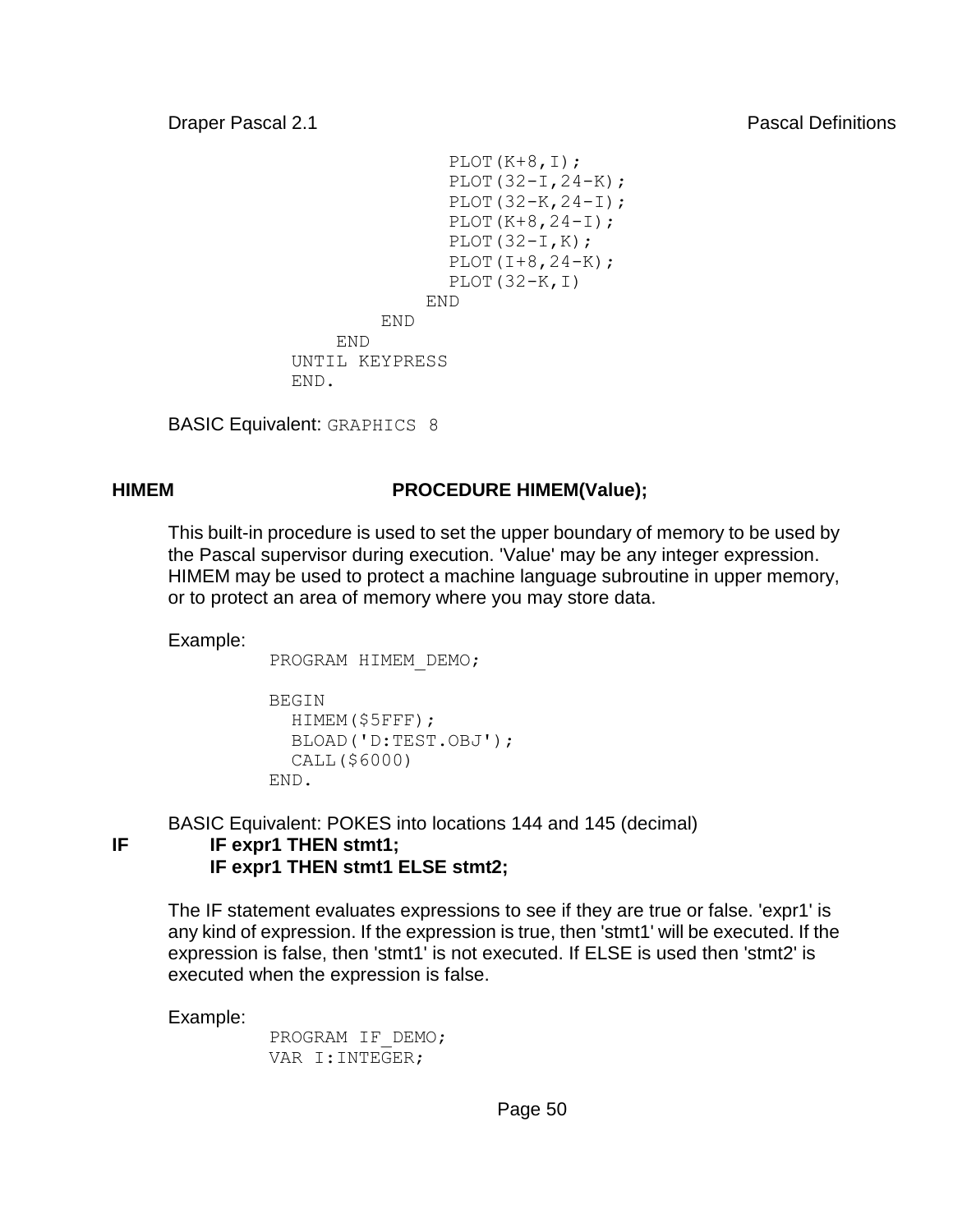BEGIN  $I:=5$ : IF I=5 THEN WRITELN('FIVE') ELSE WRITELN('NOT FIVE') END.

BASIC Equivalent: IF I=5 THEN ... (No ELSE)

# **INSERT PROCEDURE INSERT(Source,Destination,Index);**

This built-in procedure inserts a string, or string literal, into another string at a specified position. 'Source' may be either a string variable, a string literal (within quotes), or a character type variable. 'Destination' must be a variable of type string. 'Index' may be any integer expression having a value in the range 1-255.

#### Example:

```
 PROGRAM INSERT_DEMO; 
 VAR PGMNAME:STRING[20]; 
 BEGIN 
  WRITE('Enter filename '); 
  READLN(PGMNAME);
  IF POS('::', PGMNAME = 0 THEN
     INSERT('D1:',PGMNAME,1); 
   WRITELN('New filename is ',PGMNAME) 
 END.
```
BASIC Equivalent: None

### **INTEGER**

INTEGER is a type code assigned to integer variables. Integer variables contain values which are whole numbers in the range -32768 to +32767.

Example: Refer to ASC example

BASIC Equivalent: None

# **IORESULT FUNCTION IORESULT:INTEGER;**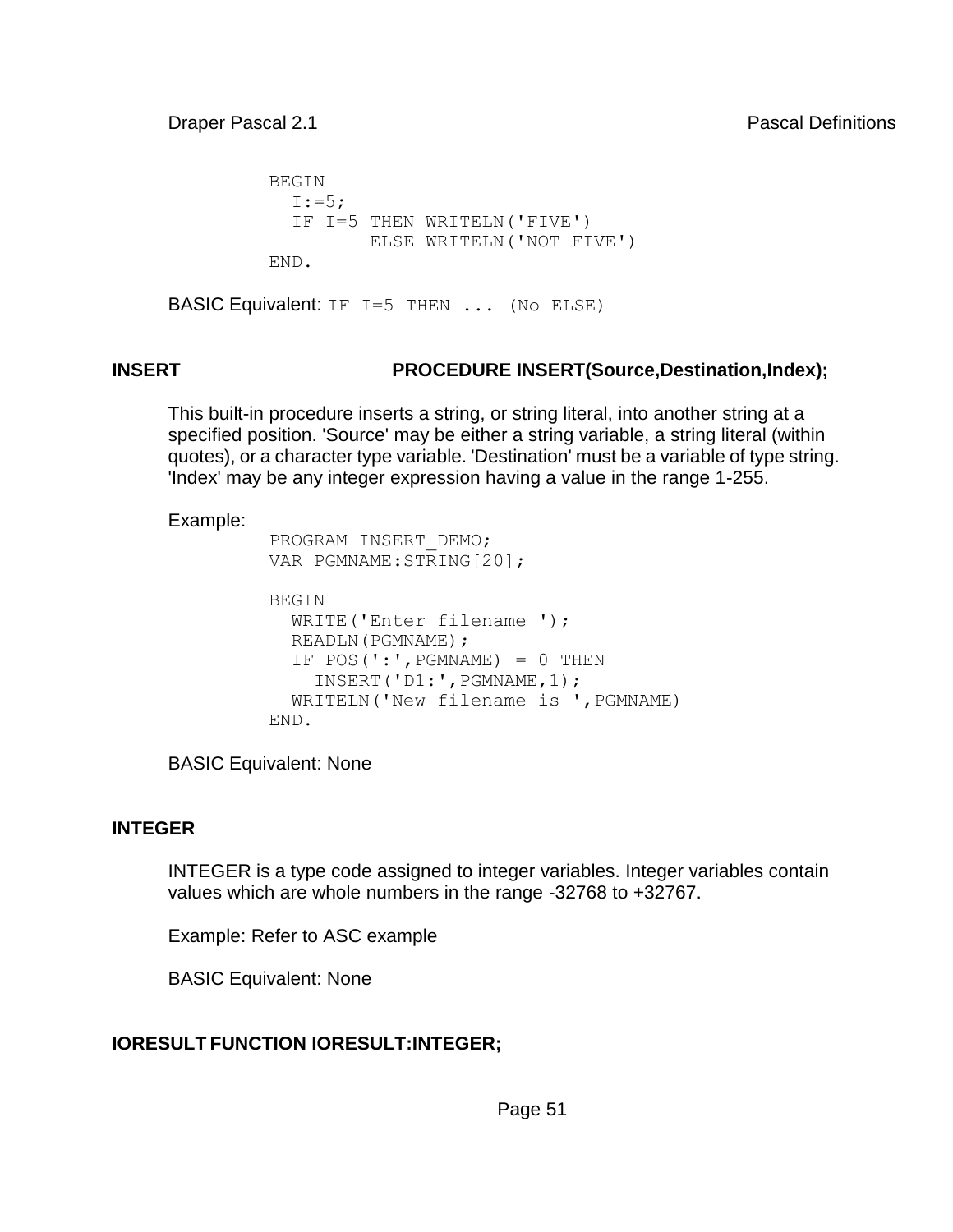The IORESULT built-in function returns the value of the return code from the most recent input-output operation. It is normally used after disk operations to verify that the requested action successfully completed. If the value of IORESULT is zero, then the operation was successful. If it is other than zero, some kind of error has occurred. End-of-file and end-of-line are not considered errors and are handled by the EOF and EOLN built-in functions. An integer variable may be assigned the value of IORESULT if the value is to be saved. Remember that WRITE and WRITELN cause input-output operations to occur and set the value of IORESULT. Refer to the BASIC or ASSEMBLER manuals for a list of the error codes and their meanings. The error numbers above 127 are the ones you should be concerned with. The value of 137 (truncated record) may pertain to some of the built-in string functions and not actually be caused by an input-output request.

Example: Refer to BLOAD example

BASIC Equivalent: The TRAP instruction is used to provide a line number to branch to on error conditions.

# **KEYPRESS FUNCTION KEYPRESS:INTEGER;**

This built-in function returns a one (true value) if any key on the keyboard has been pressed. Otherwise the value returned is a zero (false value). It allows a program to continue executing until interrupted by someone pressing a key on the keyboard.

Example: Refer to example under GRAPHICS

BASIC Equivalent: IF PEEK(764)<>255 THEN ...

### **LENGTH FUNCTION LENGTH(svar):INTEGER;**

The LENGTH built-in function returns the length of a string. 'svar' must be a string type variable.

```
 PROGRAM LENGTH_DEMO; 
 VAR I:INTEGER; 
     S:STRING; 
 BEGIN 
  S := 'ABCDEFG';
  I:=LENGTH(S);
```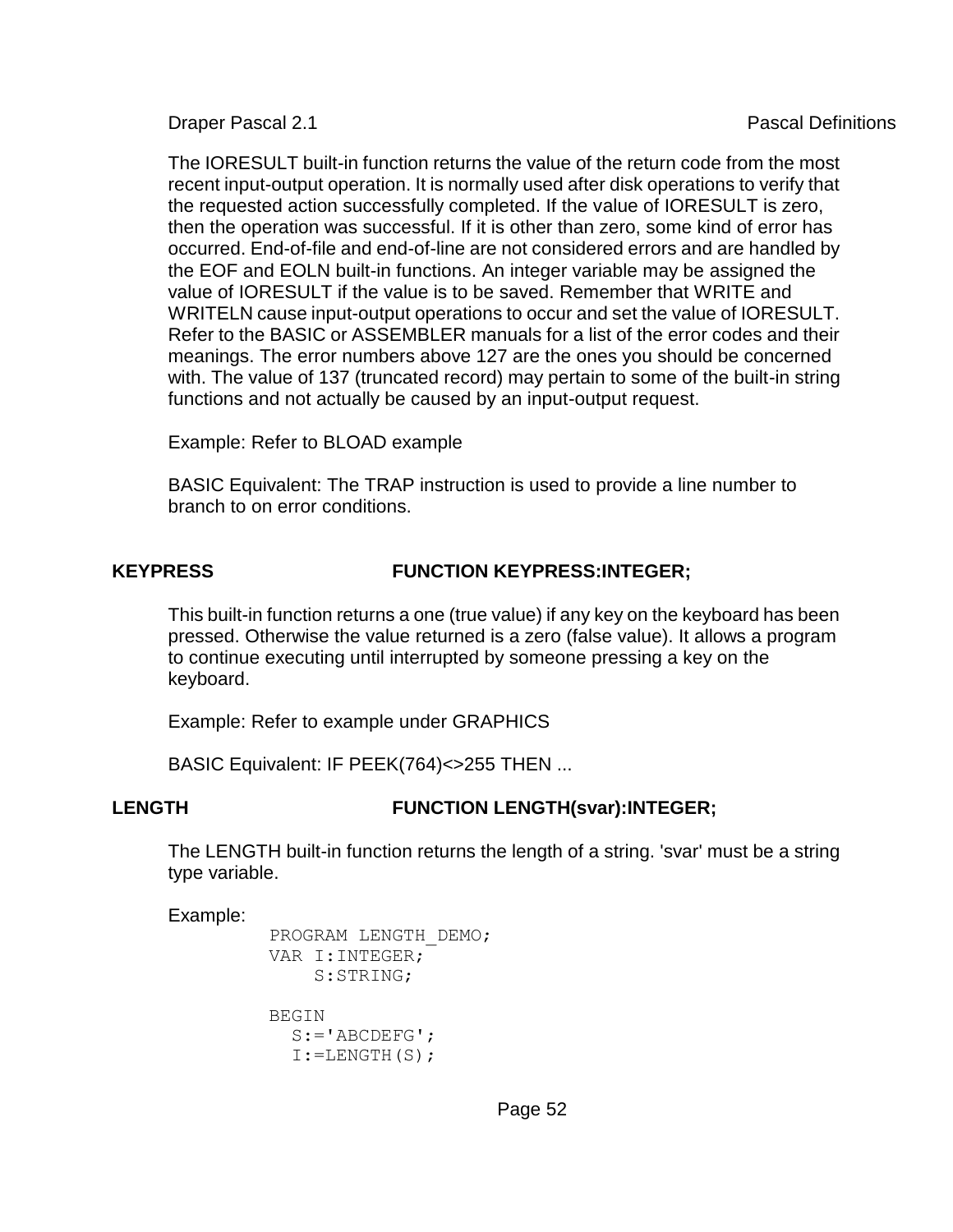```
WRITELN('The length of ', S, ' is ', I)
 END.
```

```
BASIC Equivalent: I = LEN(S$)
```
#### **LN FUNCTION LN(Var):REAL;**

The LN function returns the natural logarithm of the value of 'Var'. 'Var' mey either be an INTEGER variable or a REAL variable, but must be positive and greater than zero. The value returned will always be REAL.

Example:

```
 PROGRAM LN_DEMO; 
VAR R1, R2: REAL;
```

```
 BEGIN 
  R1:=3.0;R2:=LN(R1) END.
```
BASIC Equivalent: R2=LOG(R1)

### **LOCATE FUNCTION LOCATE(X,Y):INTEGER;**

The LOCATE function positions the invisible graphics cursor at the specified location in the graphics window and returns a value equal to the data at that pixel. Graphics modes 0 through 2 will return a value of 0-255. The 2-color graphics modes will return a value of 0 or 1. The four color modes will return a value in the range 0-3. You should reposition the cursor using GOTOXY prior to doing a WRITE after LOCATE.

```
 PROGRAM LOCATE_DEMO; 
VAR I, X, Y: INTEGER;
 BEGIN 
   MAXGRAPH(19); 
   GRAPHICS(19); 
   SETCOLOR(2,8,10); 
   PLOT(8,12); 
   DRAWTO(12,12); 
  I:=LOCATE(10,12);
```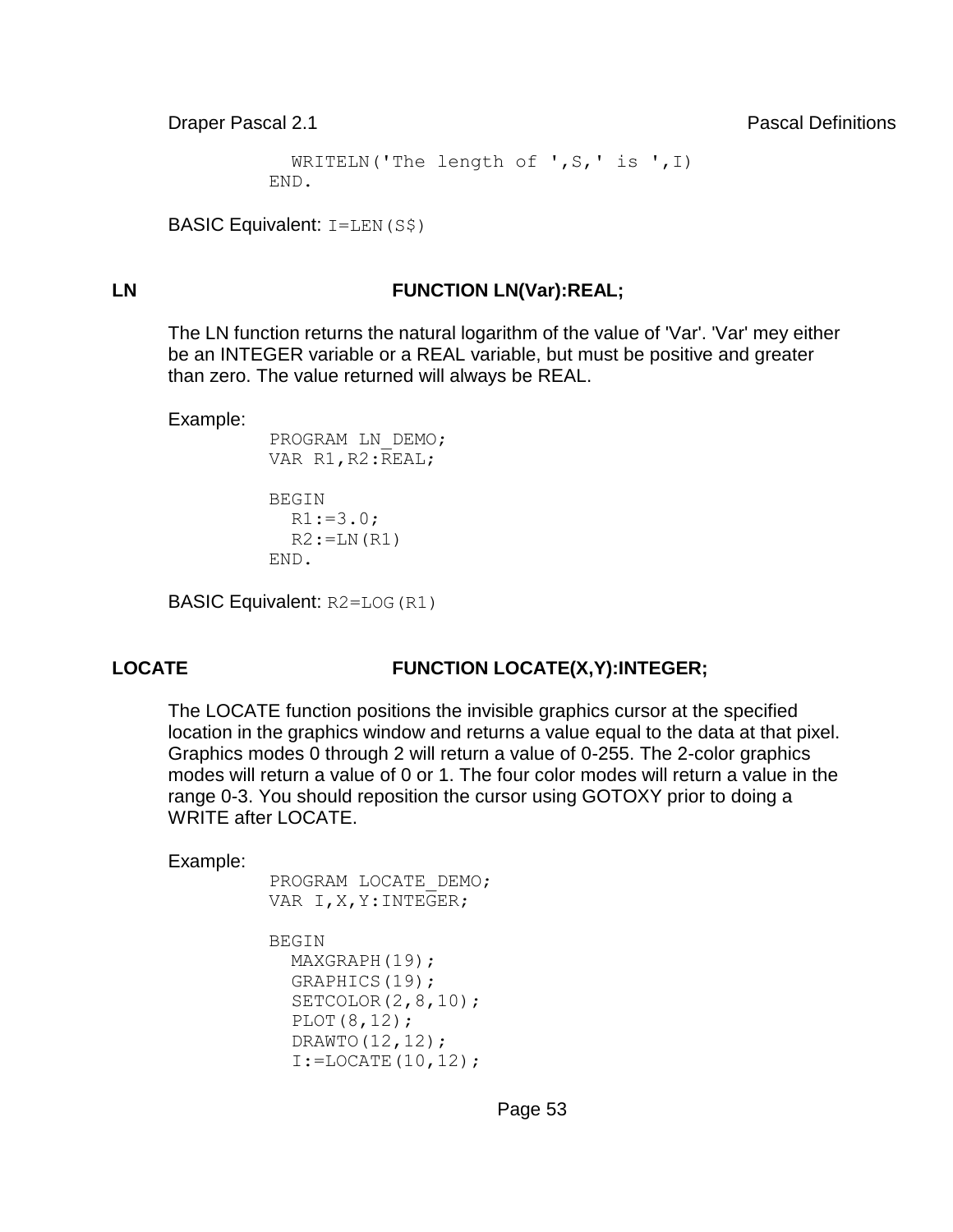```
 GRAPHICS(0); 
  WRITELN('The data was ', I)
 END.
```

```
BASIC Equivalent: LOCATE 10, 12, I
```
# **LOCK PROCEDURE LOCK(Filename);**

LOCK is used to lock a file on disk. After a file is locked, it is protected from being accidentally deleted or renamed. 'Filename' may either be a string literal (in quotes) or a string type variable.

Example:

 PROGRAM LOCK\_DEMO; VAR FILENAME: STRING;

```
 BEGIN 
  FILENAME:='D:TEST.TXT'; 
   LOCK(FILENAME); 
   LOCK('D:TEST.TXT') 
 END.
```
BASIC Equivalent: XIO 35, #1, 0, 0, "D: TEST. TXT"

# **LOG FUNCTION LOG(Var):REAL;**

The LOG function returns the decimal logarithm (to the base 10) of the value of 'Var'. 'Var' may be either an INTEGER variable or a REAL variable. The value of 'Var' must be positive. The value returned will always be REAL.

Example:

```
 PROGRAM LOG_DEMO; 
VAR R1, R2:REAL;
```

```
 BEGIN 
  R1:=3.0;
  R2:=LOG(R1)
 END.
```
BASIC Equivalent: R2=LOG(R1)/LOG(10)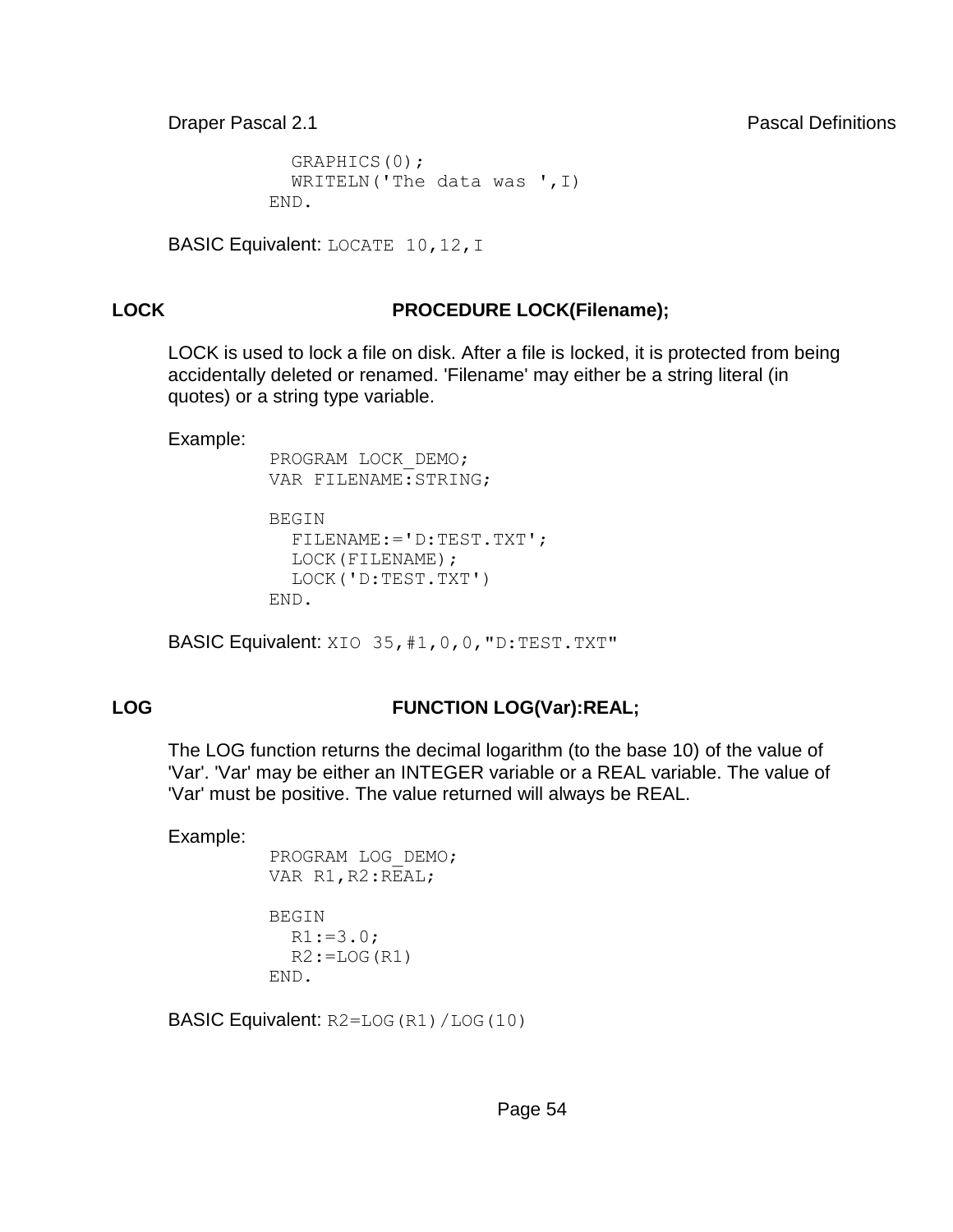### **LPENH, LPENV FUNCTION LPENH:INTEGER; FUNCTION LPENV:INTEGER;**

These two functions are used for light pen support. LPENH returns the horizontal (X-coordinate) of the light pens position, while LPENV returns the vertical (Y-coordinate) position.

#### Example:

```
 PROGRAM LPEN_DEMO; 
 VAR A,X,Y:INTEGER; 
 BEGIN 
  MAXGRAPH(8); 
   GRAPHICS(8); 
   COLOR(1); 
   REPEAT 
    IF SELECTKEY THEN GRAPHICS(8);
     WHILE STICK(0)=15 DO 
       BEGIN 
         X:=LPENH; 
         Y:=LPENV; 
        PLOT(X,Y); 
        IF IORESULT<>0 THEN EXIT 
       END 
   UNTIL KEYPRESS 
 END.
```
BASIC Equivalent: X=PEEK(564):Y=PEEK(565)

### **MAXGRAPH PROCEDURE MAXGRAPH(Mode);**

The MAXGRAPH procedure is used to inform Pascal of the maximum graphics mode to be used within the program. Internal pointers are adjusted to allow for the required amount of screen memory to be reserved. If MAXGRAPH is not used, you may get undesirable results if the internal stack overlays part of the screen memory. 'Mode' may be any valid graphics mode, including those with 16 or 32 added to them. If the internal trace (see TRACEON) is active, it is forced off by the MAXGRAPH command.

Example: Refer to example under **LPENH**

BASIC Equivalent: None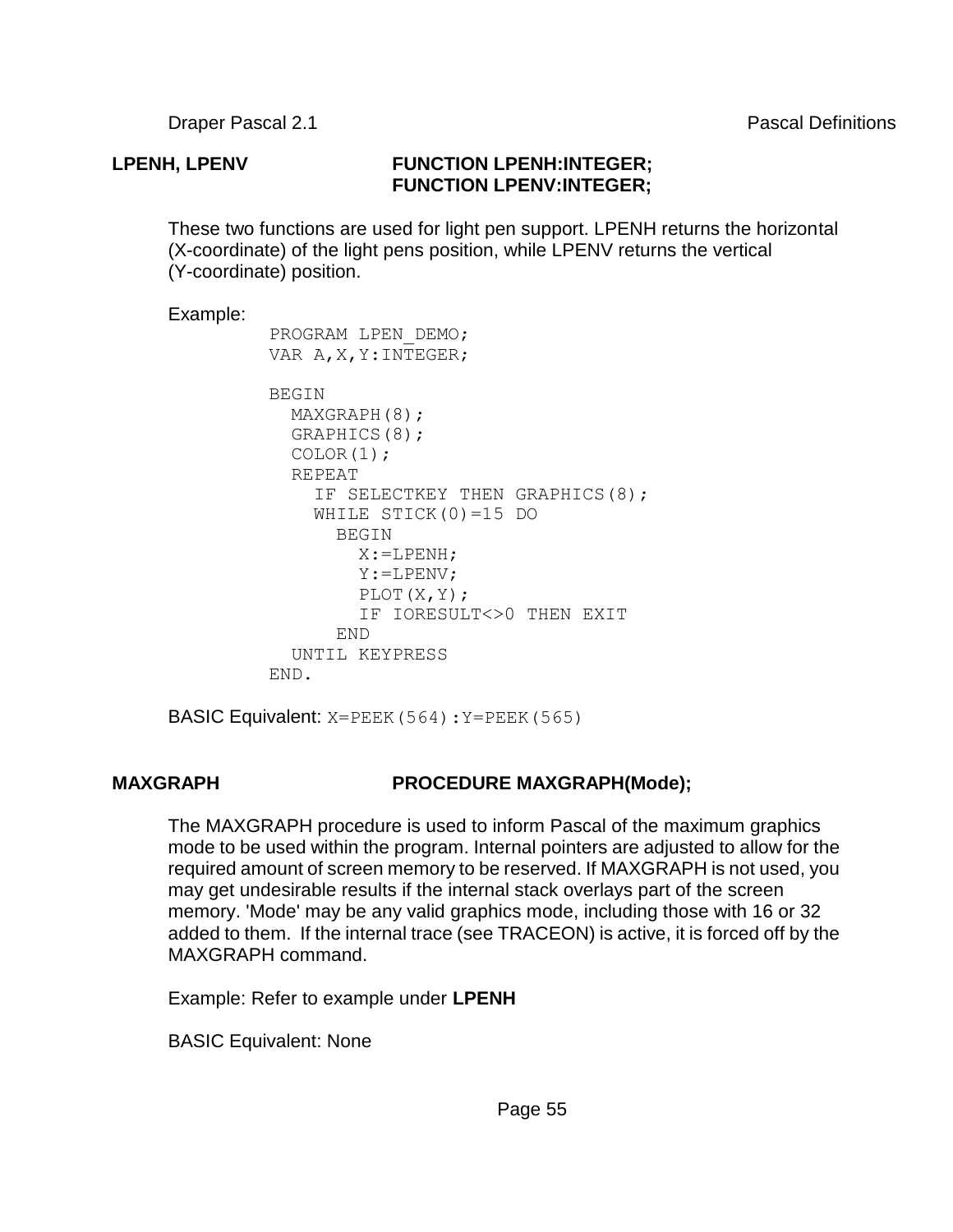#### **MOD**

MOD is an operator used to compute the remainder after the division of two integer factors. The left factor is divided by the right factor with the value returned being the remainder of the division.

```
Example:
           PROGRAM MOD_DEMO; 
           VAR I,YEAR:INTEGER; 
           BEGIN 
            WRITELN('Enter year ');
             READ(YEAR); 
            I:=YEAR MOD 4; IF I=0 THEN 
               WRITELN('Leapyear') 
             ELSE 
               WRITELN('Not leapyear') 
           END.
```
BASIC Equivalent: None

### **NOT**

This is an operator used to complement the factor which follows it. It is most commonly used to determine when to stop reading input (WHILE NOT EOF DO ...).

Example: Refer to example under **EOF**

BASIC Equivalent: NOT

### **NOTE PROCEDURE NOTE(Iocbno,Sector,Byte);**

The NOTE procedure is used to retrieve and save the current access location of a disk file. 'Iocbno' may be any valid IOCB number which refers to an open disk file. The IOCB number should be preceded by a #. 'Byte' and 'Sector' refer to previously defined integer type variables. NOTE and POINT are used together to provide random access to disk files.

Example:

PROGRAM NOTE POINT DEMO;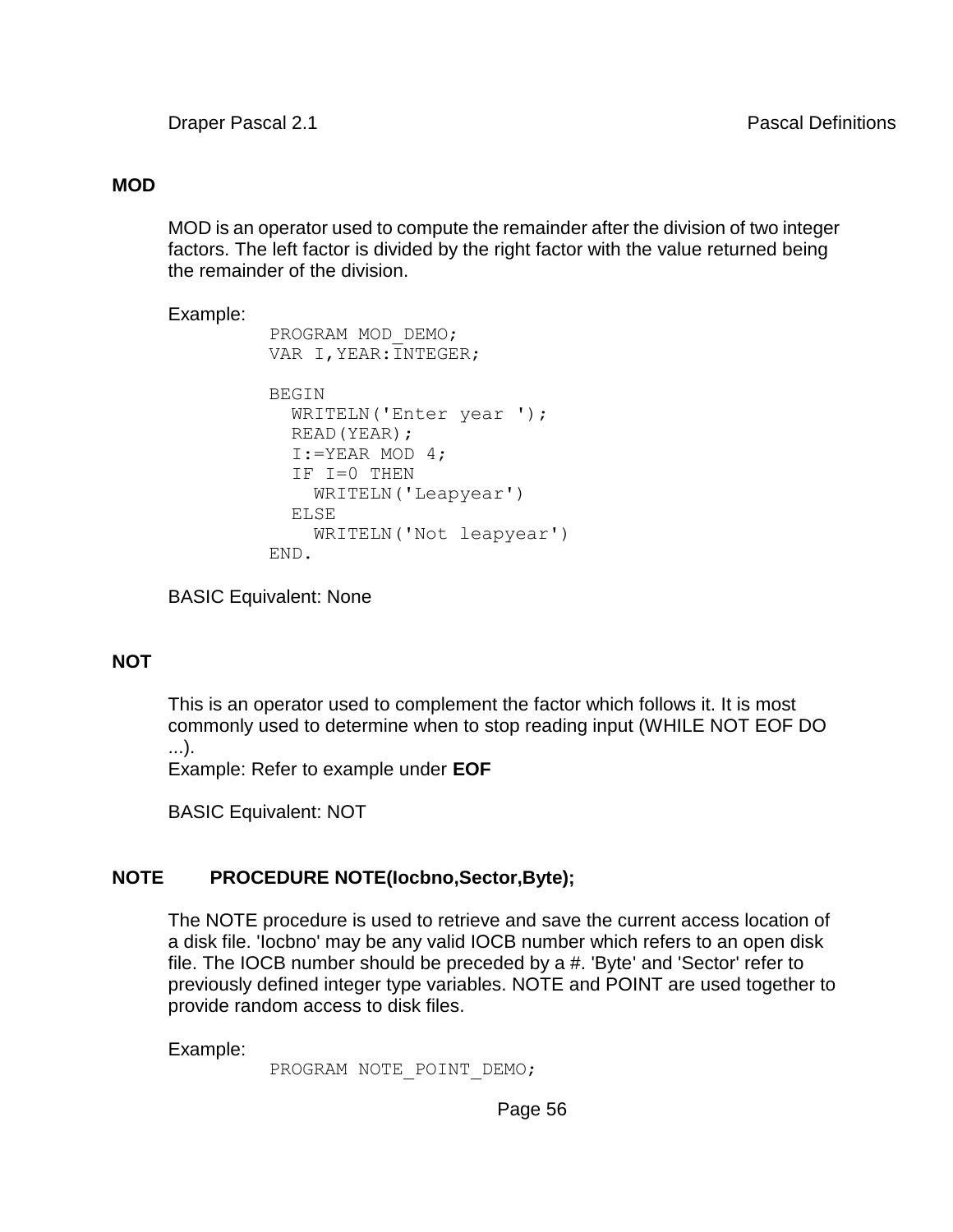```
 VAR SECTOR,BYTE,I,REPLY:INTEGER; 
    S_TABLE,B_TABLE:ARRAY[5] OF INTEGER;
     DATA:STRING; 
 BEGIN 
   (* CREATE THE FILE *) 
   OPEN(#1,8,0,'D:TEST.TXT'); 
  FOR I:=1 TO 5 DO
     BEGIN 
        WRITELN('Enter record number ',I);
        READLN(DATA); 
        NOTE(#1,SECTOR,BYTE); 
       S TABLE(I):=SECTOR;
       B<sup>TABLE</sup>(I):=BYTE;
        WRITELN(#1,DATA) 
     END; 
   CLOSE(#1); 
   (* RANDOMLY ACCESS THE FILE *) 
   OPEN(#1,4,0,'D:TEST.TXT'); 
  FOR I:=1 TO 5 DO
     BEGIN 
        REPEAT 
         WRITE('Enter a record number ');
         READ(REPLY) 
        UNTIL (REPLY>0) AND (REPLY<6); 
       SECTOR: = S_TABLE(REPLY);
       BYTE: = B_TABLE(REPLY);
       POINT (\sqrt{41}, \text{SECTION}, \text{BYTE});
        READLN(#1,DATA); 
        WRITELN('Record ',REPLY,' is '); 
        WRITELN(DATA) 
     END; 
   CLOSE(#1) 
 END.
```
BASIC Equivalent: NOTE

#### **ODD FUNCTION ODD(iexp);**

The ODD function returns a true value if the value of the specified integer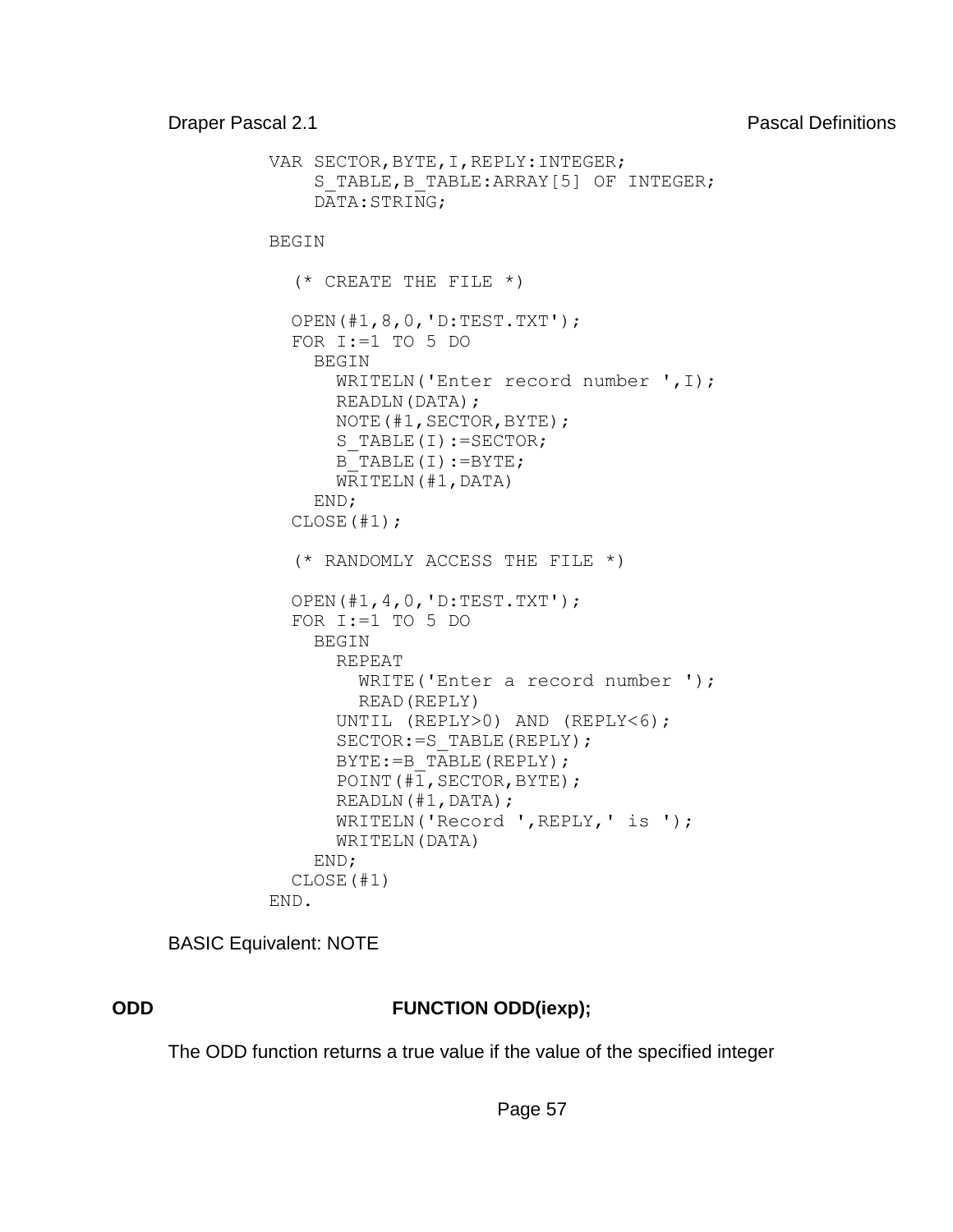expression is odd. 'iexp' may be any integer type expression.

Example:

```
 PROGRAM ODD_DEMO; 
 VAR I:INTEGER; 
BEGIN
   WRITE('Enter an integer number '); 
   READ(I); 
   IF ODD(I) THEN 
     WRITELN('Odd') 
   ELSE 
     WRITELN('Even') 
 END.
```
BASIC Equivalent: None

# **OPEN PROCEDURE OPEN(Fileno,Aux1,Aux2,Filename);**

The OPEN is used to connect a program to a device. Each device or file must be opened before it may be accessed. The RESET and REWRITE commands may also be used to open files. 'Fileno' may either be a variable of type FILE, or an absolute IOCB number preceded by a #. 'Filename' may be either a variable of type string, or a string literal (within quotes). 'Aux1' specifies the type of open to be performed. Valid values for 'Aux1' are as follows:

- 4: Input operation
- 6: Disk directory input operation
- 8: Output operation
- 9: End of file append operation
- 12: Input and output operation

'Aux2' is a device dependant value but is normally zero. Refer to the appropriate manuals for information on specific control codes.

Example: Refer to the example for NOTE

BASIC Equivalent: OPEN #1,4,0,"D:TEST.TXT"

# **OPTIONKEY**

This special built-in function returns a true value if the OPTION key on the Atari keyboard is being pressed at the time the instruction is executed.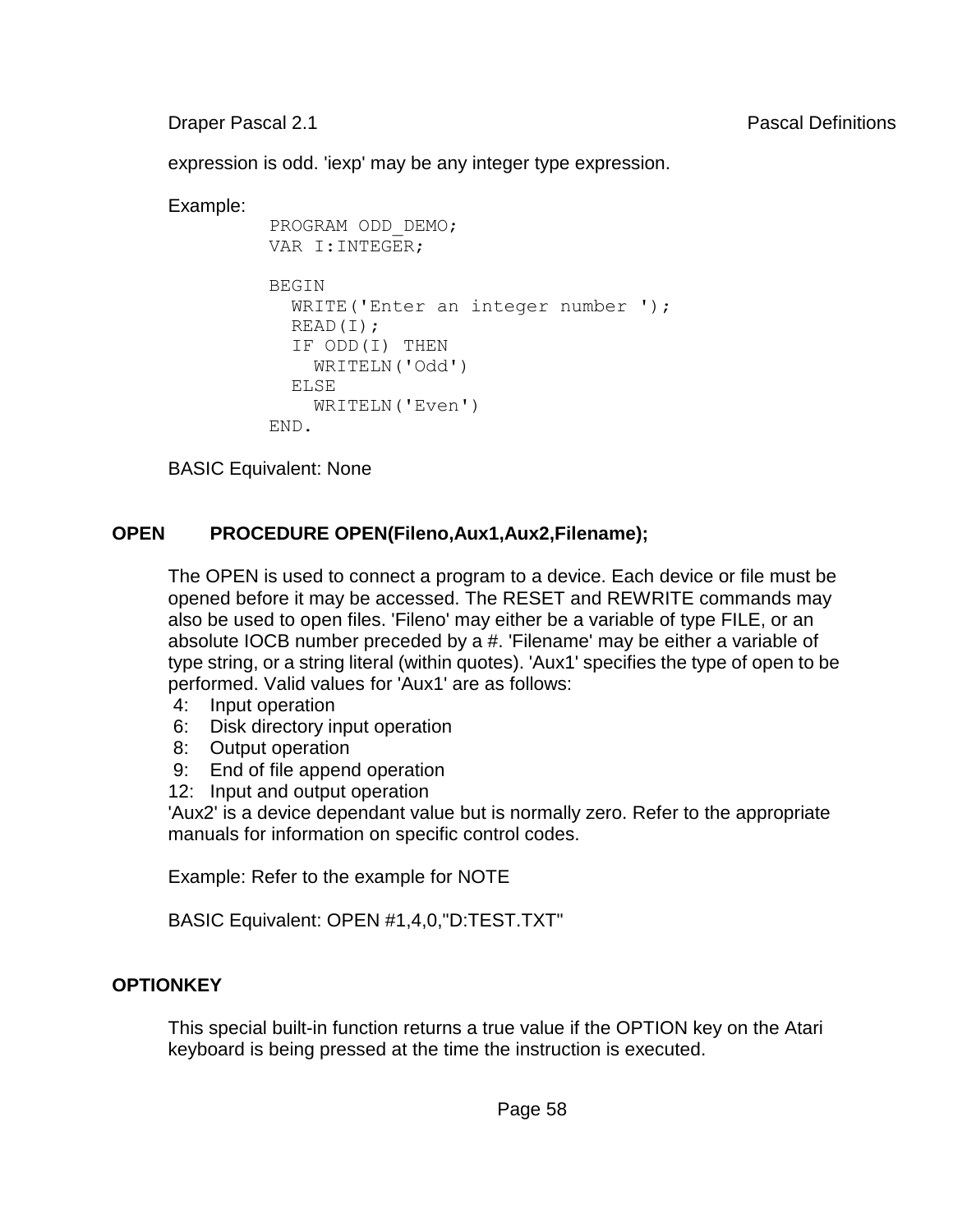```
Example:
          PROGRAM OPTIONKEY_DEMO; 
          VAR I:INTEGER; 
          BEGIN 
            WRITELN('Press BREAK key to stop'); 
            REPEAT 
              IF OPTIONKEY THEN WRITELN('Option key'); 
               IF SELECTKEY THEN WRITELN('Select key'); 
              IF STARTKEY THEN WRITELN('Start key') 
            UNTIL I=99 (* UNENDING LOOP *) 
          END. 
BASIC Equivalent: IF PEEK(53279)=4 THEN ... :REM OPTION KEY 
                IF PEEK(53279)=2 THEN ... :REM SELECT KEY 
                 IF PEEK(53279)=1 THEN ... :REM START KEY
```
**OPTIONS OPTIONS(Opt1,Opt2,...,Optn);**

This special built-in procedure allows you to control certain events at program execution time. The options specified are always integer numbers. They are defined in pairs so that one number can set an option while the other number of the pair can reset the same option. An option remains in effect until reset by the other option in the pair, or the Pascal Supervisor is reloaded. The 'S' on the end of the word OPTIONS is required, even if only one option number is specified. If an invalid option number is given, it will be ignored and execution will continue as normal. The available options are shown below with defaults shown:

0 - TURN OFF ERROR DISPLAY

The display of CIO error messages is suppressed with this option. Error conditions can be checked for by looking at the value of IORESULT after each input-output operation.

1 - TURN ON ERROR DISPLAY (Default)

This option allows CIO error messages to be displayed when they occur.

2 - TURN OFF PROMPT DISPLAY

This option suppresses the printing of the 'Execution Completed' message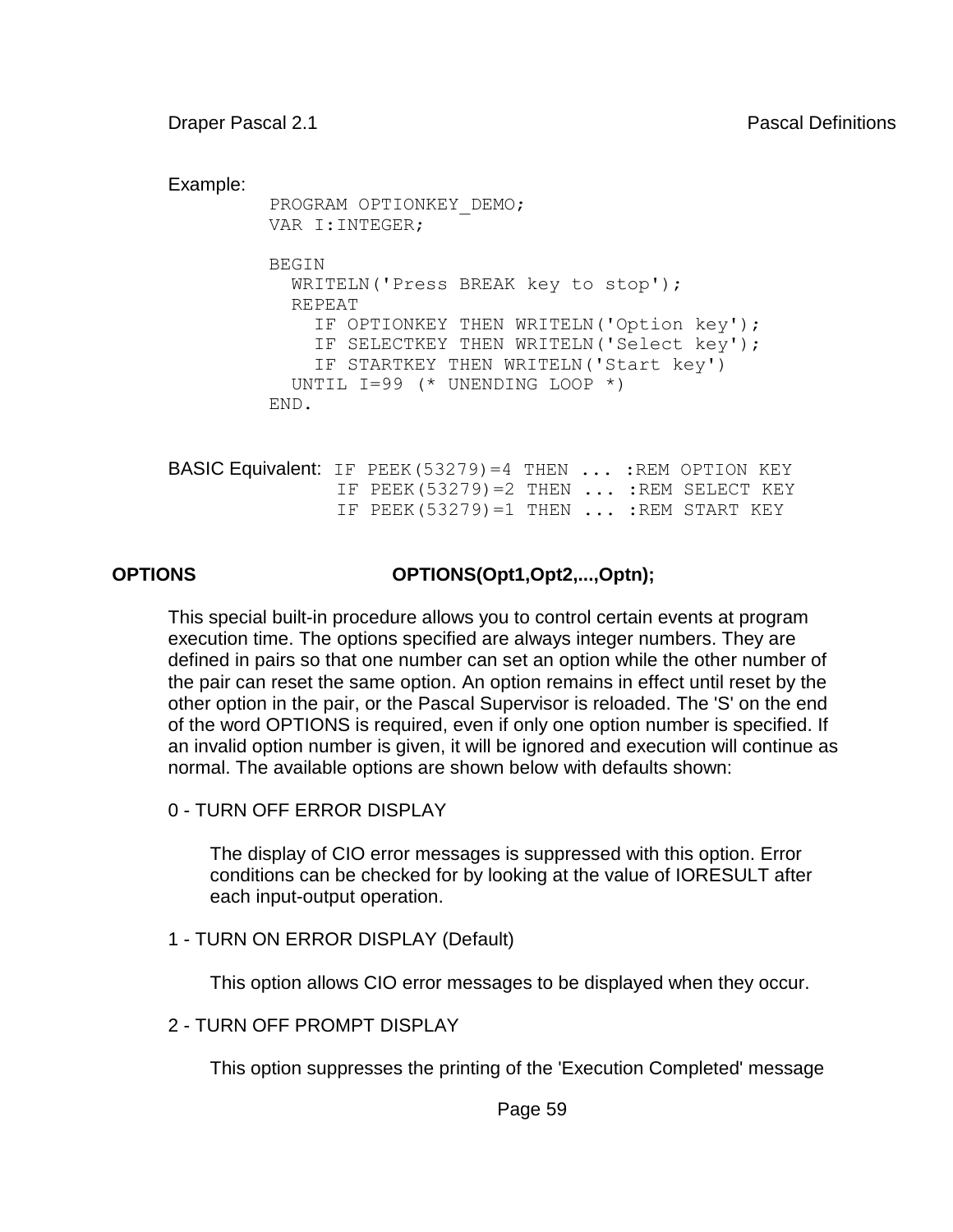and the 'Highest Stack Address Used' message.

3 - TURN ON PROMPT DISPLAY (Default)

This option allows the above mentioned messages to be once again displayed at program termination.

```
4 - DISABLE BREAK KEY
```
This option prevents the BREAK key on the Atari keyboard from interrupting execution of a program. In order to keep the BREAK key disabled, it may be necessary to have OPTIONS(4) specified after the first WRITE or WRITELN that goes to the screen or any OPEN, RESET, or REWRITE that addresses the screen (E: or S:). It should also be reissued after the GRAPHICS command.

5 - ENABLE BREAK KEY (Default)

The BREAK key may once again be used to stop execution of a program after this option is put into effect.

6 - ONLY POSITIVE INTEGERS (0 TO 65535)

This option sets the range of integer values to be from zero through 65535. Reads, writes, and compares are affected by the setting of this option.

```
7 - POSITIVE AND NEGATIVE INTEGERS (-32768 TO +32767)
```
This option sets the range of integer values to be from -32768 through +32767. Reads, writes, and compares are affected by the setting of this option.

```
 PROGRAM OPTION_DEMO; 
 VAR REPLY:CHAR; 
 BEGIN 
   WRITELN('Enter D to disable break key'); 
   WRITELN('Enter E to enable break key'); 
   READ(REPLY); 
   CASE REPLY OF 
  'D' : OPTIONS(4);
  'E' : OPTIONS(5)
```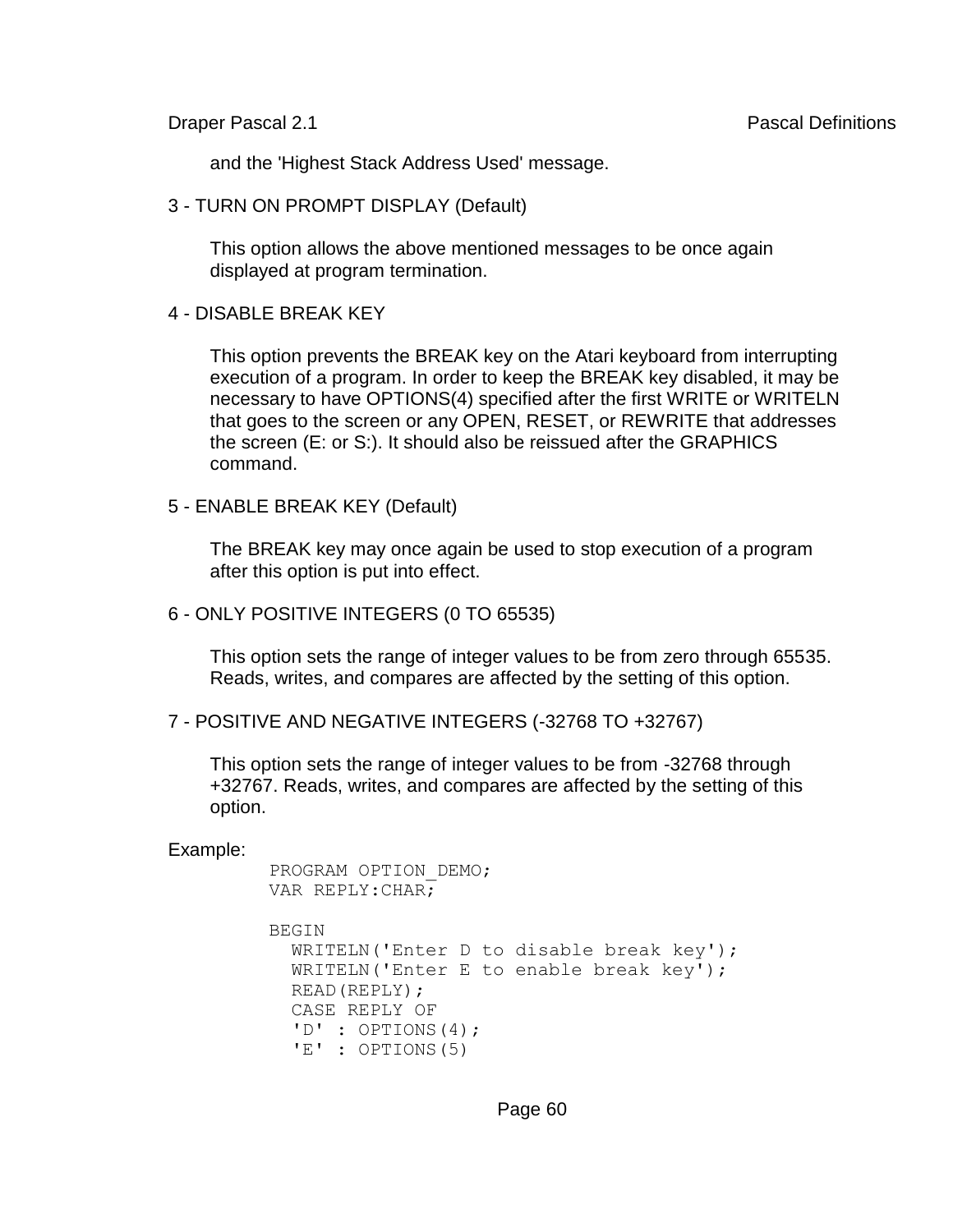END.

BASIC Equivalent: None

#### **OR**

This operator sets the resulting condition as true if either the left or the right factors around it are true, otherwise, the condition is set to false. Parentheses should surround the factors on each side.

#### Example:

```
 PROGRAM OR_DEMO; 
 VAR A:INTEGER; 
 BEGIN 
  WRITE('Enter a number between 1 and 6');
   READ(A); 
  IF (A<1) OR (A>6) THEN
     WRITELN('Value outside of range') 
    ELSE 
     WRITELN('Value okay') 
 END.
```
BASIC Equivalent: Same as Pascal

### **ORD FUNCTION ORD(Realvar):INTEGER;**

The ORD function is used to convert a real number into an integer number. 'Realvar' must be a variable of type REAL. Rounding, rather than truncation, is performed on the value. Refer to the example for a method of obtaining a truncated value.

```
 PROGRAM ORD_DEMO; 
 VAR I:INTEGER; 
     R:REAL; 
 BEGIN 
   WRITE('Enter a real number '); 
   READ(R); 
  I:=\text{ORD}(R);
  WRITELN('The rounded integer value is ', I);
```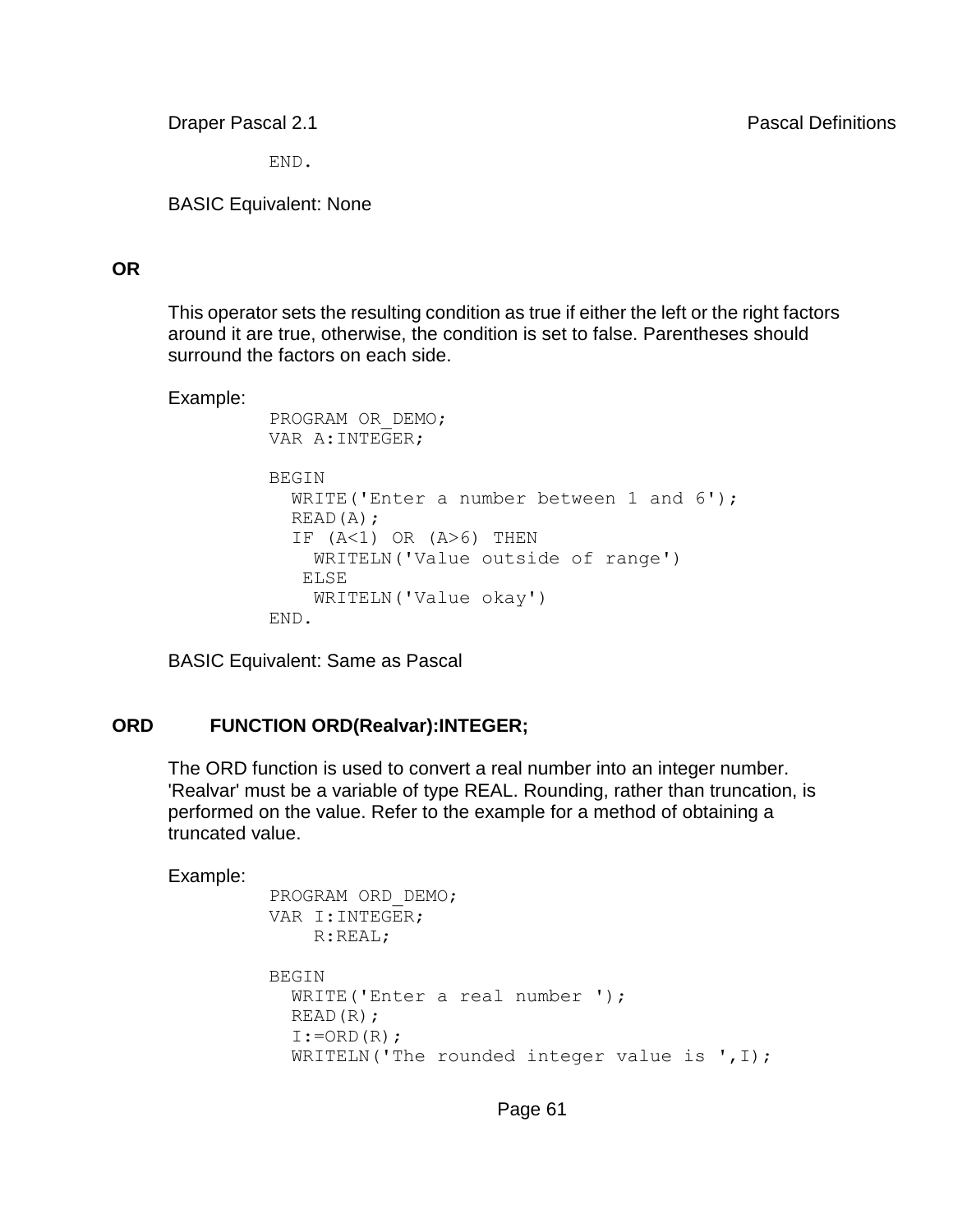```
IF CVTREAL(ORD(R)) > R THEN
    R: = R - 1; WRITELN('The truncated value is ',ORD(R)) 
 END.
```

```
BASIC Equivalent: I=INT(R)
```
## **PADDLE FUNCTION PADDLE(Number):INTEGER;**

This function returns the status value of a particular paddle controller. The controllers are numbered 0-7 from left to right. The value returned will be an integer number between 1 and 228. The value increases as the knob on the controller is rotated counterclockwise. 'Number' may be any integer expression having a value in the range 0-7.

#### Example:

```
 PROGRAM PADDLE_DEMO; 
VAR I, J:INTEGER;
 BEGIN 
   REPEAT 
    I:=PADDLE(0); WRITELN('Value of paddle(0) is ',I) 
   UNTIL J=99 (* UNENDING LOOP *) 
 END.
```
BASIC Equivalent: I=PADDLE(0)

### **PEEK FUNCTION PEEK(Address):INTEGER;**

This function returns the contents of a specific memory address location. The value returned will be an integer in the range 0-255. 'Address' may be any integer expression, including hexadecimal constants (preceded by a \$).

```
 PROGRAM PEEK_DEMO; 
VAR I, REPLY: INTEGER;
 BEGIN 
   WRITE('Enter a memory address in decimal'); 
   READ(REPLY); 
   I:=PEEK(REPLY); 
  WRITELN('That location contains hex ', \S I)
```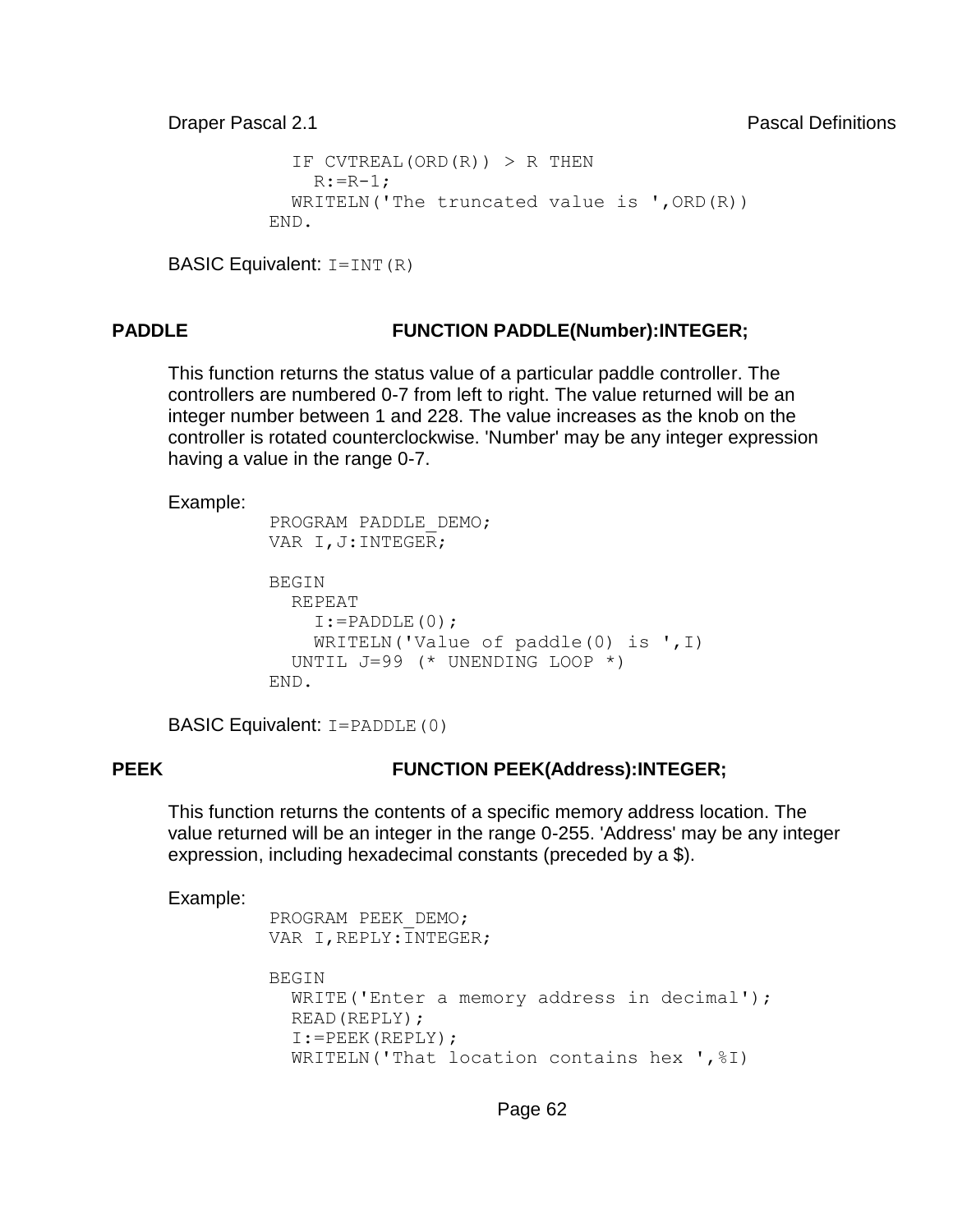END.

BASIC Equivalent: I=PEEK(REPLY)

# **PLOT PROCEDURE PLOT(X,Y);**

PLOT is used to display a point within one of the graphics windows. The color of the point plotted is determined by the hue and luminance in the color register from the last COLOR statement executed. The color of the plotted point is changed by use of the SETCOLOR command. 'X' and 'Y' may be any integer expressions.

Example: Refer to example under GRAPHICS

**BASIC Equivalent: PLOT**  $(X, Y)$ 

## **POINT PROCEDURE POINT(Iocbno,Sector,Byte);**

The POINT procedure is used to position the disk file pointer to the next location to be read or written. It is used in conjunction with NOTE to provide random access capabilities. 'Iocbno' may be any valid IOCB number which refers to an open disk file. It must be preceded by a '#'. 'Sector' and 'Byte' refer to previously defined integer type variables. They normally contain a value which was set by a NOTE command.

Example: Refer to example under NOTE

BASIC Equivalent: POINT #1, SECTOR, BYTE

### **POKE PROCEDURE POKE(Address,Value);**

The POKE procedure is used to store a certain value into a specific memory location. 'Address' may be any integer expression, including hexadecimal constants (preceded by a \$). 'Value' may be any integer expression. 'Value' should be in the range 0-255. If it is greater than 255, then the value stored will be 'Value' MOD 256.

Example:

 PROGRAM POKE\_DEMO; CONST LEFT MARGIN =  $82;$ VAR I:INTEGER;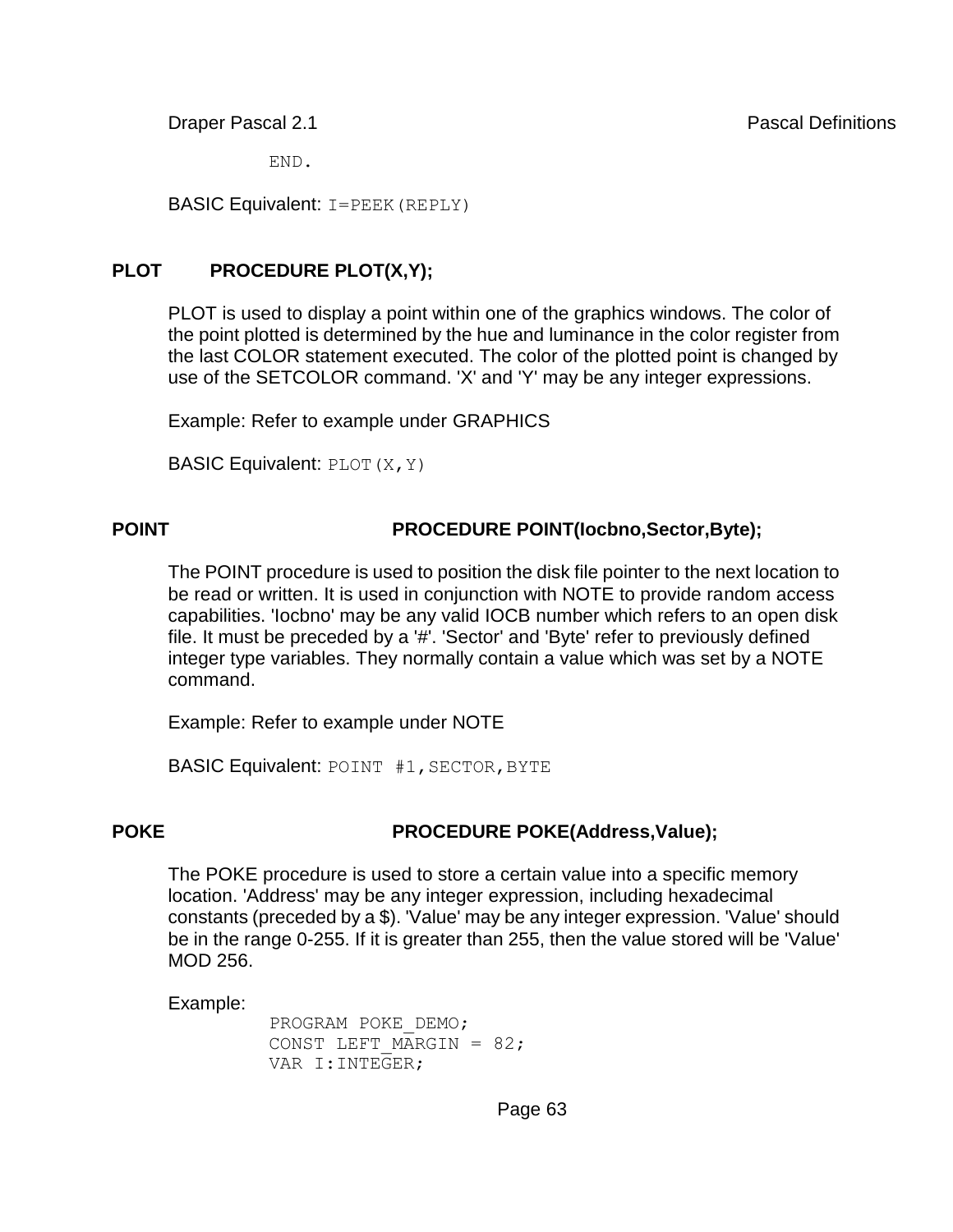```
 BEGIN 
  WRITE('Enter new left margin value ');
   READ(I); 
   POKE(LEFT_MARGIN,I) 
 END.
```
BASIC Equivalent: POKE 82, I

## **POS FUNCTION POS(Pattern,Source):INTEGER;**

This function returns the position of the first occurence of a given string in another string. 'Pattern' may be either string variables, character variables, or string literals (within quotes), or any mixture thereof. 'Source' must be a string variable. A value of zero is returned if the pattern is not found. You can easily check for the presence or absence of a pattern by checking to see if the value returned is zero or not.

Example: Refer to example under INSERT

BASIC Equivalent: None

#### **PROCEDURE PROCEDURE Name; PROCEDURE Name(Parm1,Parm2,...,Parmn);**

A procedure is a named group of statements that executes a specific task or algorithm. No value is associated with it, as with a function. Parameters may be passed to the procedure. All parameters must be of type integer. A procedure is activated just by specifying it's name. It must be defined before it's name is mentioned. Variables may be defined within procedures. If they are, they are local to that procedure and may be referenced only from within that procedure. The variable names may be the same as variables defined elsewhere within the program without interfering with their values. In this implementation of Pascal, you may use PROC as an abbreviation for PROCEDURE.

```
 PROGRAM PROCEDURE_DEMO; 
 VAR NUMLINES:INTEGER; 
 (* WRITE VARIABLE NUMBER OF BLANK LINES *) 
PROCEDURE LINES (NUMBER) ;
 VAR I:INTEGER;
```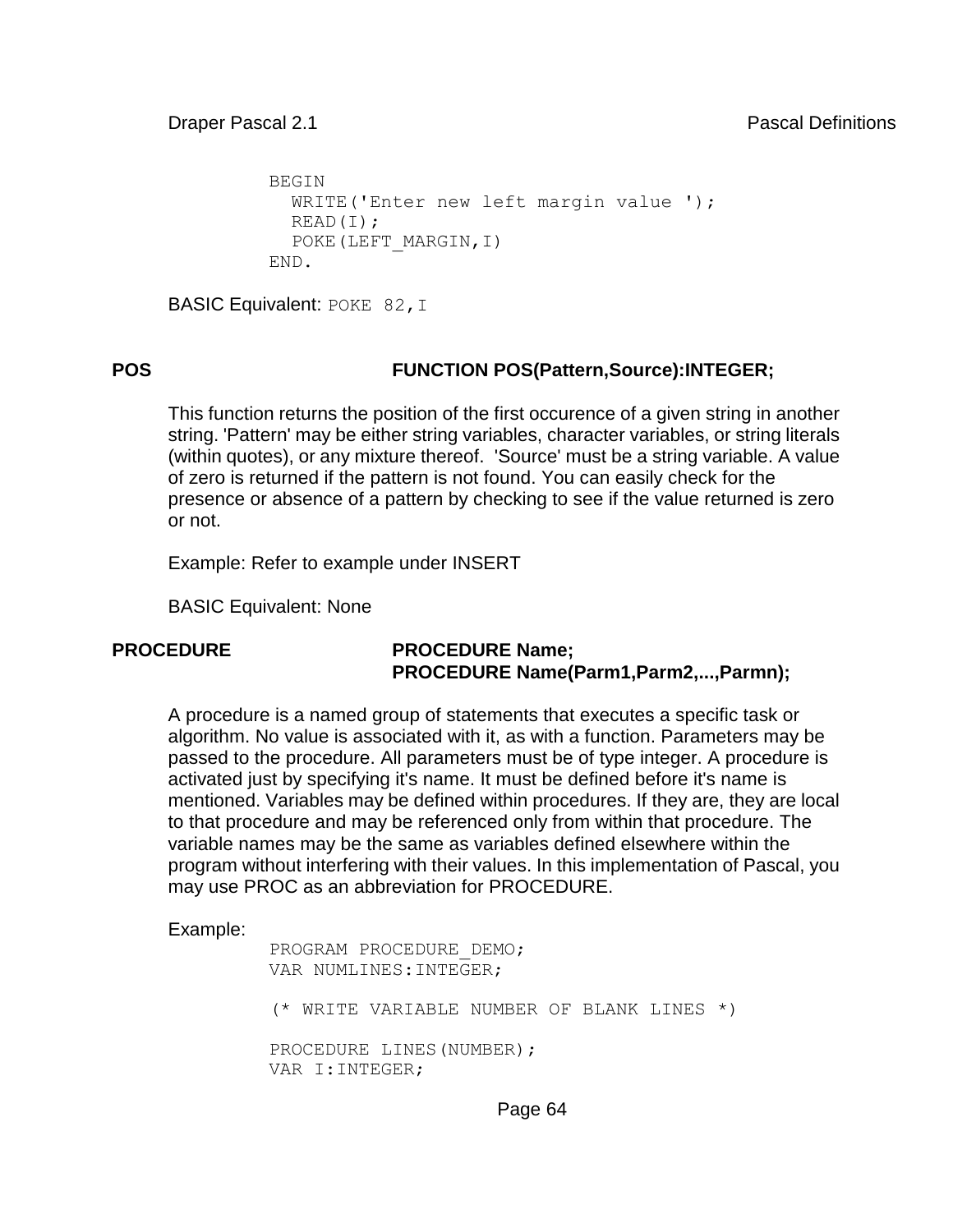```
 BEGIN 
           FOR I:=1 TO NUMBER DO WRITELN 
          END; 
          (* DISPLAY MENU LIST *) 
          PROCEDURE MENU; 
          BEGIN 
            (* THE 125 BELOW IS A CLEAR SCREEN CODE *) 
           WRITELN(CHR(125), 'TITLE');
WRITELN('1 - Choice one');
 WRITELN('2 - Choice two') 
          END; 
          (* MAIN PROGRAM SECTION *) 
          BEGIN 
           MENU; 
          WRITE('Enter number of lines to blank ');
           READ(NUMLINES); 
            LINES(NUMLINES) 
          END.
```
BASIC Equivalent: The object of a GOSUB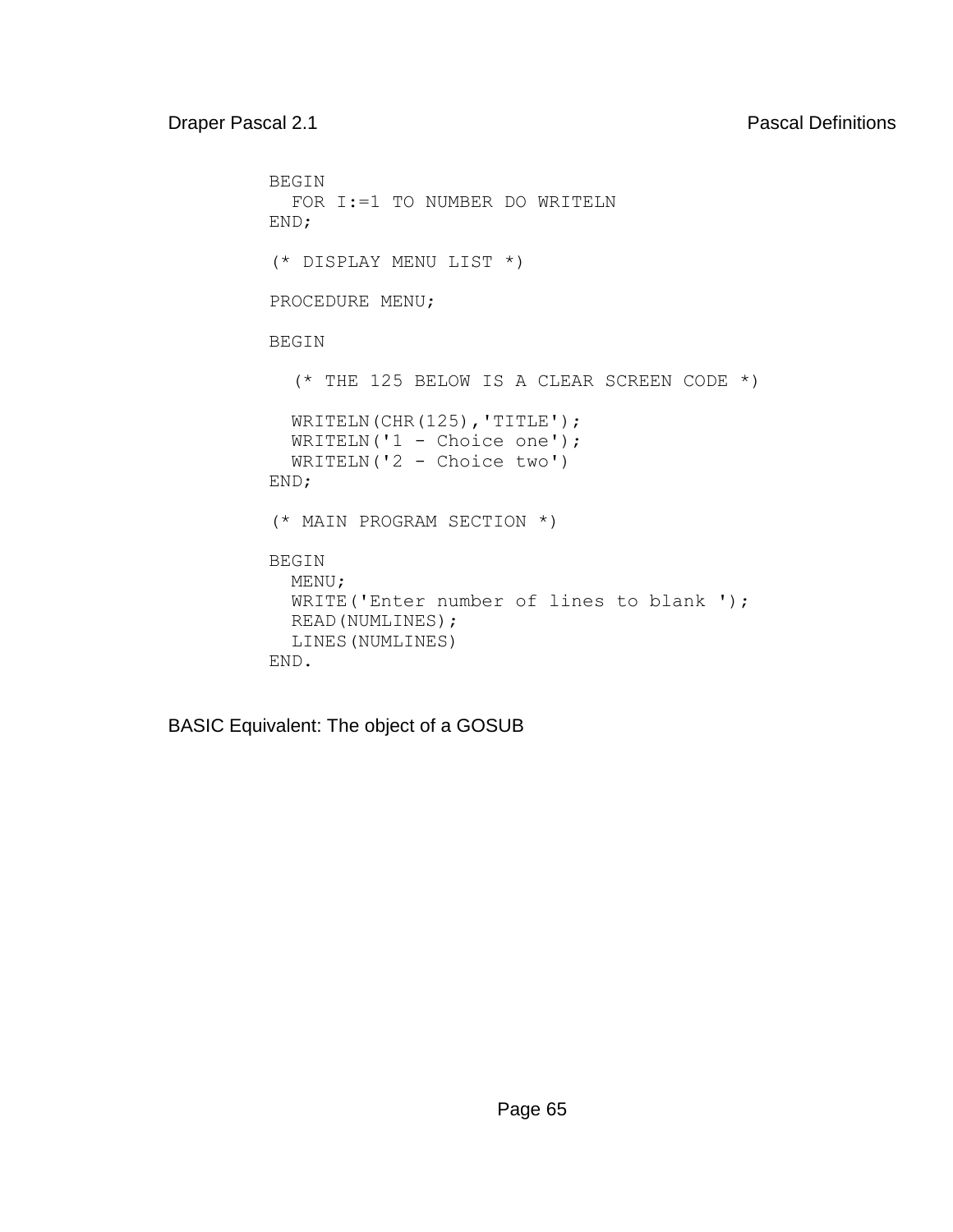### **PROGRAM PROGRAM Name;**

PROGRAM is used to give a name to the Pascal program which follows it. No code is generated from it. It's only purpose is to provide documentation. 'Name' may be any string of characters, of any length, which is terminated by a semicolon (;).

Example:

PROGRAM ANY NAME AT ALL;

```
 BEGIN 
   WRITELN('This program has a name') 
 END.
```
BASIC Equivalent: None

#### **PTRIG FUNCTION PTRIG(Number):INTEGER;**

This function is used to determine the status of the trigger button on the designated paddle controller. A value of 0 is returned if the trigger is pressed, otherwise the value returned is a 1.

Example:

PROGRAM PTRIG\_DEMO;

```
 BEGIN 
   REPEAT 
     WRITELN('Press paddle 0 trigger to stop') 
  UNTIL PTRIG(0)=0 END.
```
**BASIC Equivalent:** IF PTRIG(0)=0 THEN  $\ldots$ 

### **PURGE PURGE PROCEDURE PURGE(Filespec);**

This procedure is used to remove a file from a diskette. 'Filespec' may be either a string variable or a string literal (within quotes). 'Filespec' must indicate the device and filename extension (if present).

Example:

PROGRAM PURGE\_DEMO;

BEGIN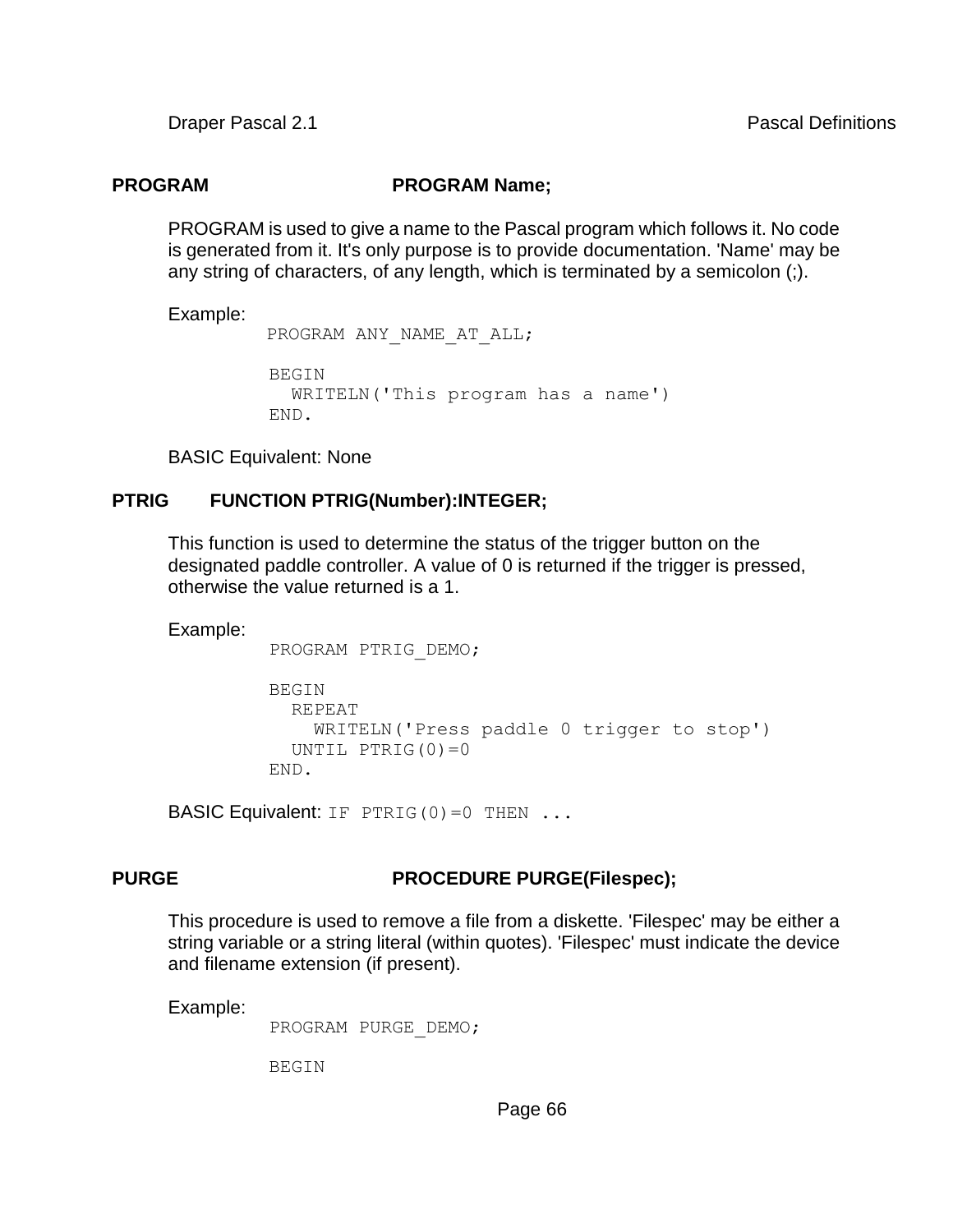PURGE('D:TEST.TXT') END.

BASIC Equivalent: XIO 33, #1, 0, 0, "D: TEST. TXT"

### **RAD**

RAD is used to indicate that the output from all trigonometric computations that follow is to be expressed in radians, rather than degrees. Radians are the default unless DEG is specified. You can switch back and forth between degrees and radians as often as you like.

Example: Refer to example under DEG

BASIC Equivalent: RAD

# **READ, READLN PROCEDURE READ(File,Var1,Var2,...Varn);**

READ and READLN are used to supply data to a program from a keyboard or any other input type device. In this implementation of Pascal, READ and READLN are identical and may be used interchangeably. Variables must be predefined to hold the data to be read. These variables may be of type character, integer, real, or string, or elements of an array of one of these types. The type code of the variable determines how it is read into the program. For character type variables, one character of data is transfered from the input device to the variable. No carriage return (RETURN) is required for character type variables. The carriage return is required, however, for all other data types, since each may be entered as a variable number of characters. 'File' is optional, and if present, determines the device from which the data will be read. 'File' may be specified as either an absolute IOCB number (preceded by a #), or a variable of type FILE. If 'File' is not specified, then the Atari keyboard is assumed to be the input device. Any number of variables may be mentioned within a READ statement. 'File' may also be repeated and sets the device to be used as input for each variable that follows it until either another 'File' or the right parenthesis ')' is encountered.

Example: Refer to EOF and EOLN examples

BASIC Equivalent: INPUT #1;VARIABLE

**REAL**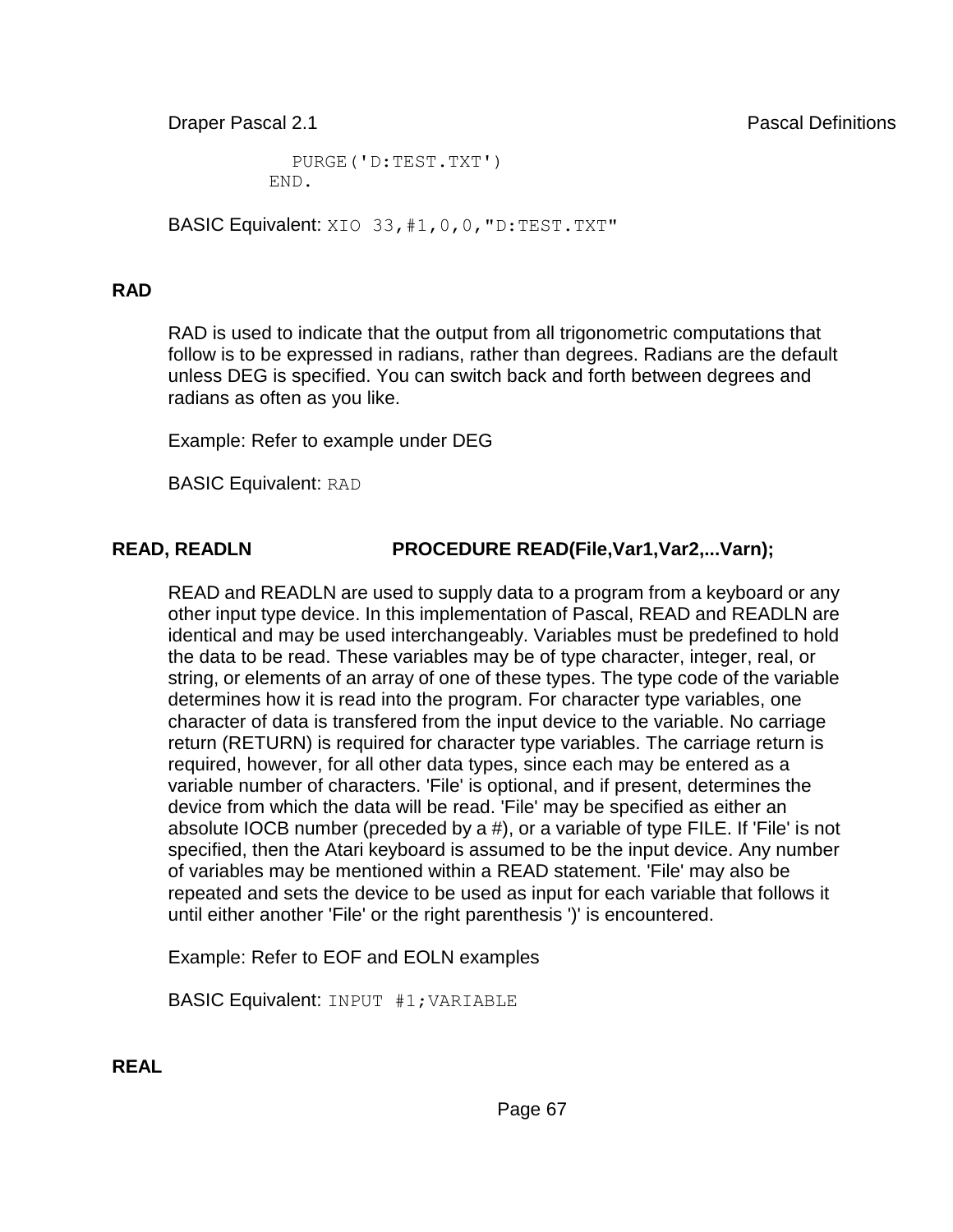The REAL type code is used to define variables which are numeric but not integers (contain decimal points) or have values outside the integer range (-32768 through +32767, or 0 through 65535, depending on the setting of option 6 or 7). Each real variable defined occupies three stack positions (six bytes). The format used is identical to that used by BASIC and the Atari operating system. When a real variable is set to a real constant value within a program, the constant must start with an integer, and be followed by a decimal point, and optionally an exponent portion.

Example:

```
 PROGRAM REAL_DEMO; 
 VAR R:REAL; 
 BEGIN 
  R:=0.55E+3;WRITELN(VR=V,R) END.
```
BASIC Equivalent: All numeric variables used by Atari BASIC are considered REAL numbers.

#### **RECORD**

The RECORD type code is used to define a variable, or group of variables, which are to be read, written, or moved, as an entity in internal format. The variables within the record must be uniquely named and are to be used exactly as if they were not part of a record. The different fields within the record do not have to be all of the same type. All variable types, including arrays, are supported, with the exception of FILE and RECORD. An 'END;' must be present after the last field of the record to indicate the end of the record.

WRITE, rather than WRITELN, should be used when writing records. If WRITELN is used, an end of line character is written following the record and special consideration must be given for it when reading the record back in.

Example:

PROGRAM RECORD\_DEMO;

```
 VAR REC1:RECORD; 
      NAME:STRING[20]; 
      GRADE:REAL; 
      AGE:INTEGER;
```
Page 68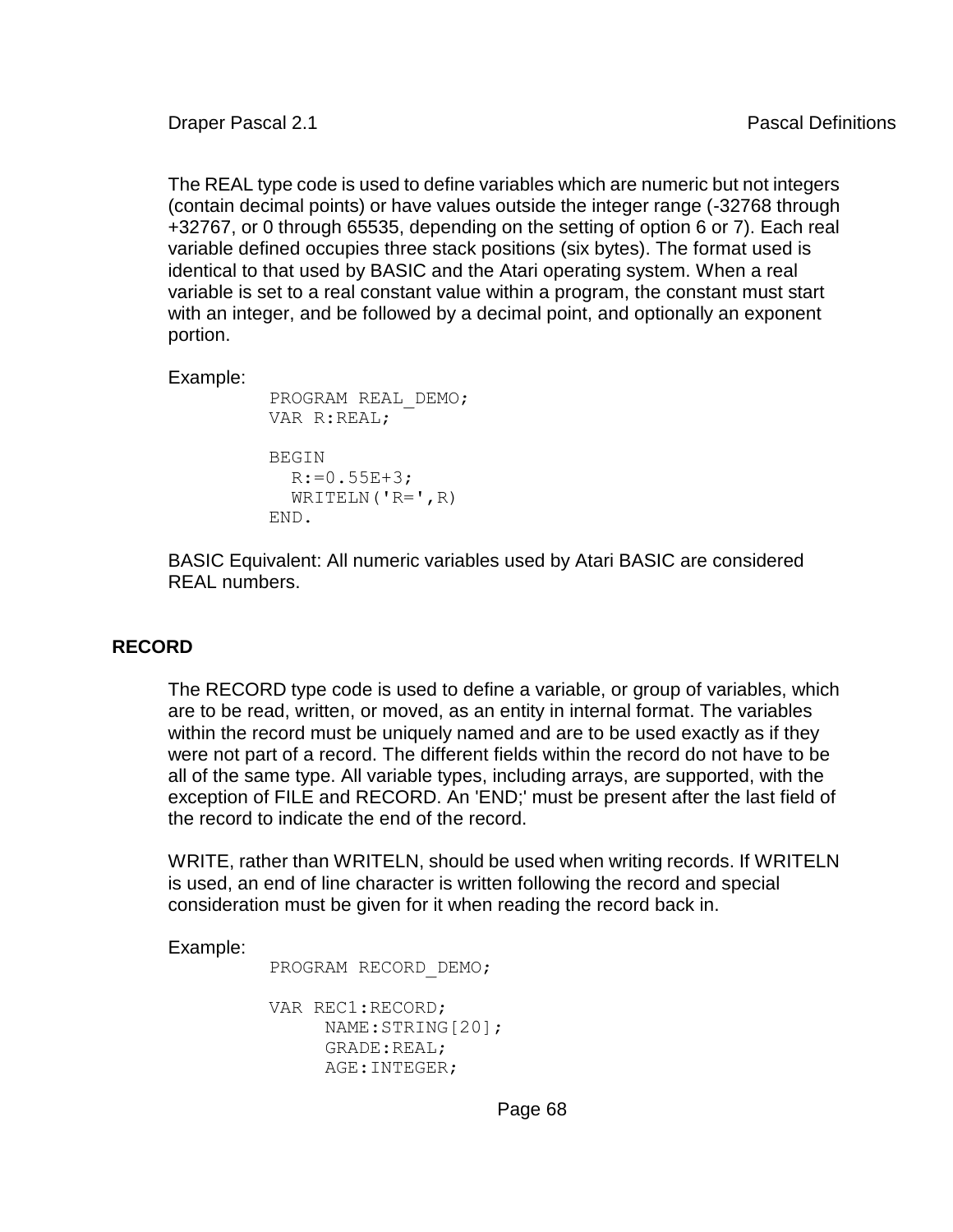```
 END; 
     I:INTEGER; 
     RECFILE:FILE; 
 BEGIN 
   REWRITE(RECFILE,'D:TEST.REC'); 
  FOR I:=1 TO 3 DO
     BEGIN 
      WRITE('NAME:':10);
       READLN(NAME); 
       WRITE('GRADE:':10); 
       READLN(GRADE); 
       WRITE('AGE:':10); 
       READLN(AGE); 
      WRITE (RECFILE, REC1)
     END; 
   CLOSE(RECFILE); 
   RESET(RECFILE,'D:TEST.REC'); 
   FOR I:=1 TO 3 DO 
     BEGIN 
       READ(RECFILE,REC1); 
      WRITELN('NAME=',NAME);
      WRITELN('AGE=',AGE);
       WRITELN('GRADE=',GRADE) 
     END; 
   CLOSE(RECFILE) 
 END.
```
BASIC Equivalent: None.

# **REPEAT REPEAT Stmt1; ... ;Stmtn UNTIL Condition;**

REPEAT is used to loop through a group of statements until a specified condition occurs. The statements are executed at least once, even if the UNTIL condition is initially false. The condition is tested after the group of statements is executed. 'Condition' may be any normal expression. To test a condition before executing a group of statements, use WHILE.

Example: Refer to example under EOF

BASIC Equivalent: None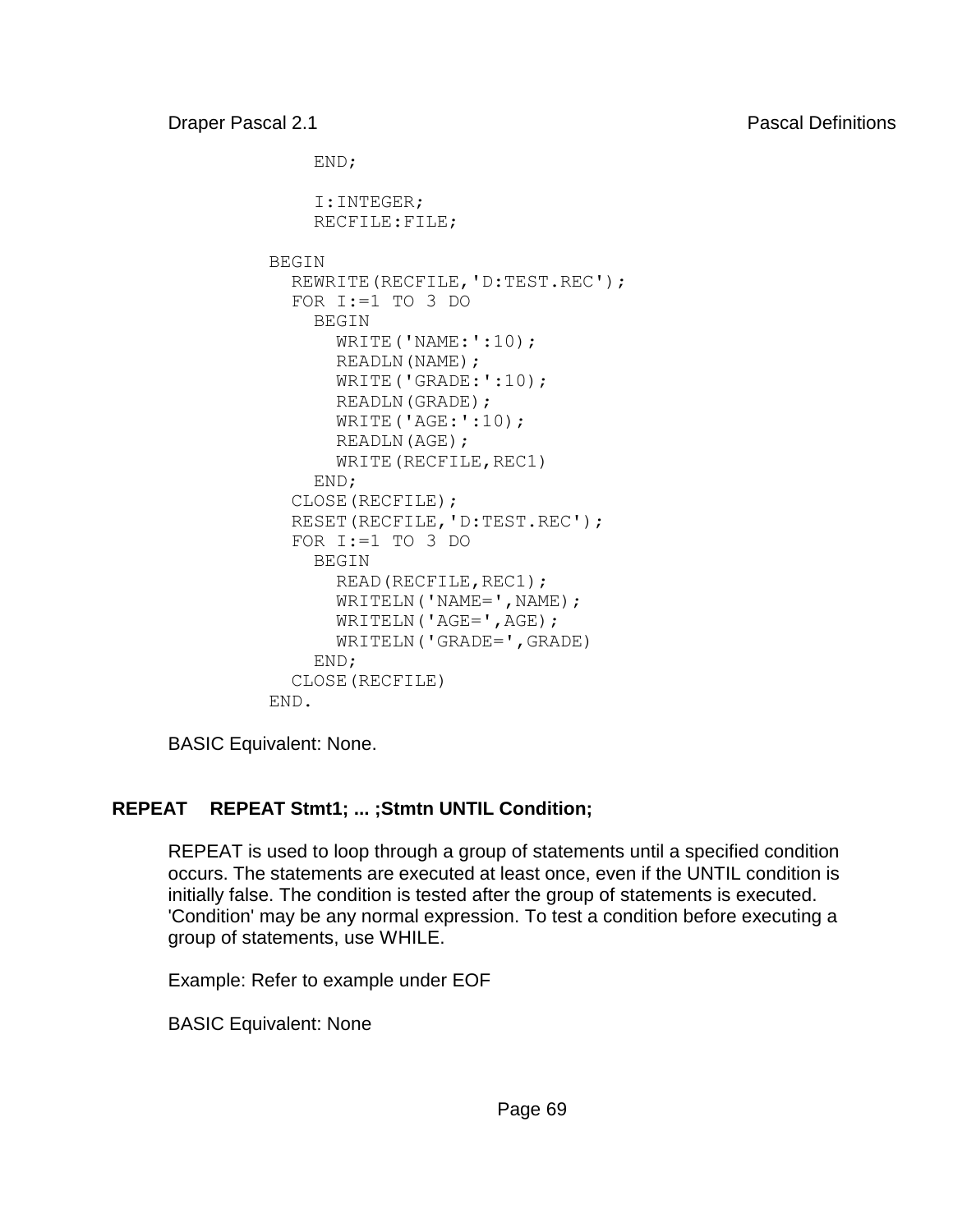#### **RESET PROCEDURE RESET(File,Filespec);**

RESET is used to open a file which will be used in input mode. The IOCB is first closed by RESET before the open takes place. 'File' must refer to a variable of type FILE. 'Filespec' refers to the file specifications and may be either a string literal (within quotes) or a string type variable.

Example: Refer to example under EOF

BASIC Equivalent: CLOSE #1 OPEN #1,4,0,"D:TEST.TXT"

## **REWRITE PROCEDURE REWRITE(File,Filespec);**

REWRITE is used to open a file which will be used in output mode. The IOCB is first closed by REWRITE before the open takes place. 'File' must refer to a variable of type FILE. 'Filespec' refers to the file specifications and may be either a string literal (within quotes) or a string type variable.

Example: Refer to example under EOF

BASIC Equivalent: CLOSE #1 OPEN #1,8,0,"D:TEST.TXT"

### **RND FUNCTION RND(Iexp):INTEGER;**

The RND function is a random number generator. A random integer number is returned between zero and the value of 'Iexp', inclusive. 'Iexp' may be any integer expression.

```
 PROGRAM RND_DEMO; 
VAR I1, I2: INTEGER;
```

```
BEGIN
   FOR I1:=1 TO 50 DO 
     BEGIN 
      I2:=RND(25); WRITELN(I2)
```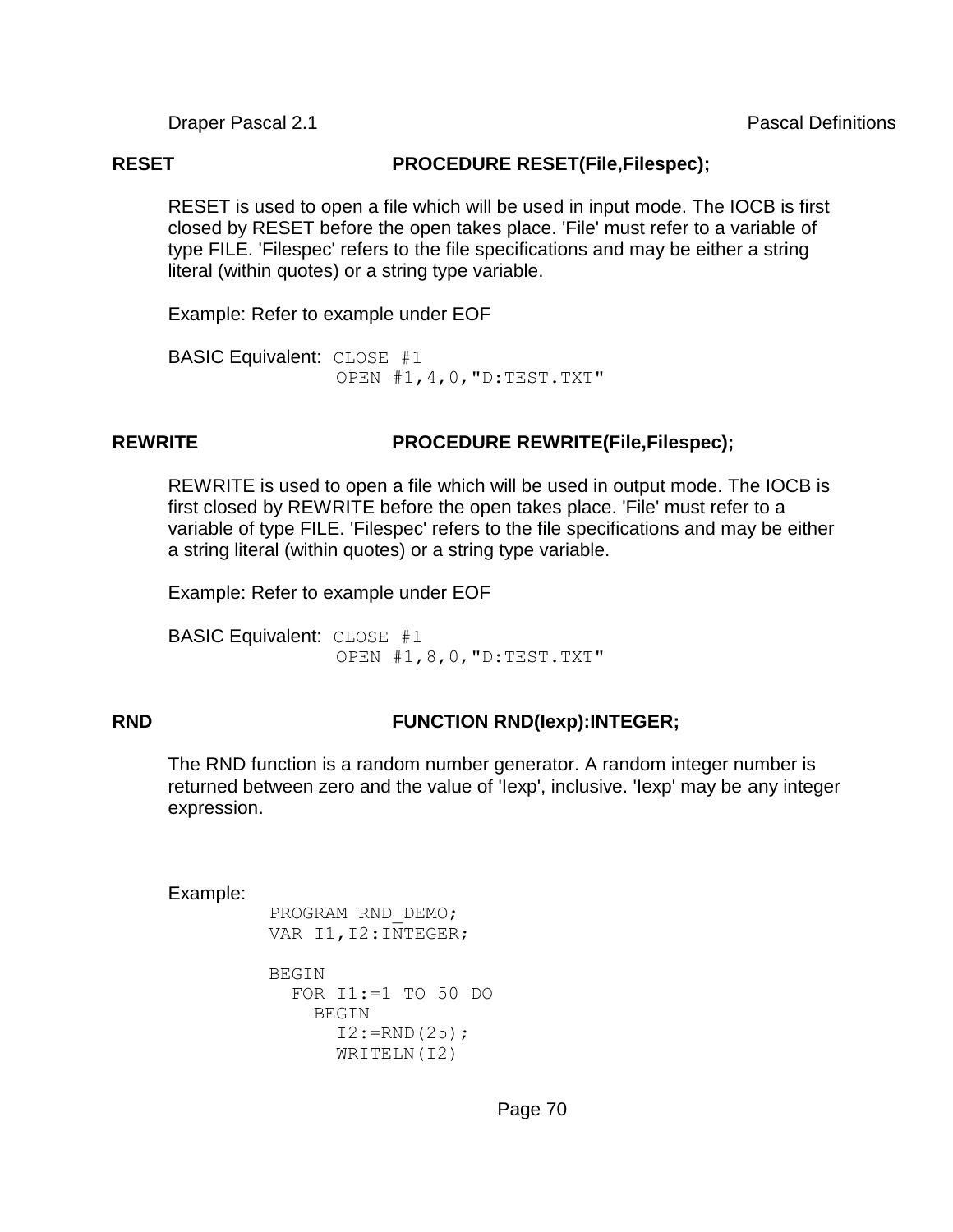END END.

BASIC Equivalent: I2=RND(0)\*25

### **SELECTKEY**

This special built-in function returns a true value if the SELECT key on the Atari keyboard is being pressed at the time the instruction is executed.

Example: Refer to example under OPTIONKEY

BASIC Equivalent: IF PEEK(53279)=2 THEN ...

#### **SETCOLOR PROCEDURE SETCOLOR (Register,Hue,Luminance);**

This built-in procedure is used to set the particular hue and luminance to be assigned to a particular color register. 'Register' may be any integer expression which results in a value in the range 0-4. 'Hue' may be any integer expression which results in a value in the range 0-15. 'Luminance' may be any integer expression which results in an even number in the range 0-14. For further information on the SETCOLOR command, refer to the Atari BASIC manual.

Example:

```
 PROGRAM SETCOLOR_DEMO; 
 BEGIN 
  MAXGRAPH(3); 
   GRAPHICS(3); 
  SETCOLOR(0, 2, 8);
  PLOT(17,1); DRAWTO(17,10); 
   DRAWTO(9,18); 
   PLOT(19,1);
```
 DRAWTO(19,18); PLOT(20,1); DRAWTO(20,18); PLOT(22,1);

END.

```
 DRAWTO(22,10); 
 DRAWTO(30,18)
```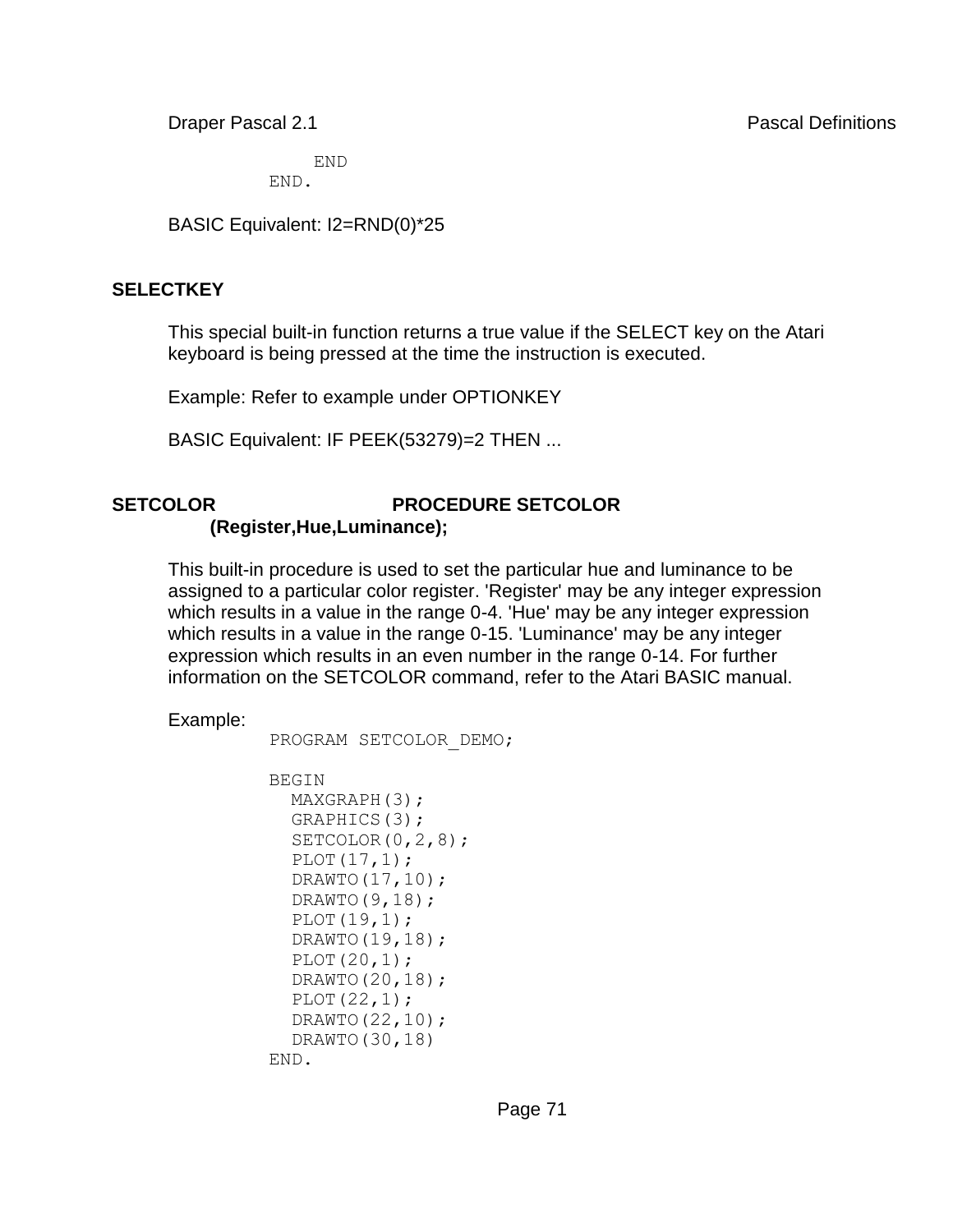BASIC Equivalent: Same as BASIC

# **SHL Expr1 SHL Expr2**

The SHL operator performs a bitwise shift of 'Expr1' to the left by 'Expr2' bit positions. Each bit position shifted is equivalent to 'Expr1' multiplied by 2. The value returned is an integer and both 'Expr1' and 'Expr2' refer to integer type expressions. When multiplying an integer by a value which is a power of two, the SHL is more efficient than the multiply (\*).

Example:

```
 PROGRAM SHL_DEMO; 
 VAR I,J:INTEGER;
```

```
 BEGIN 
  J:=2;I := J SHL 8;
  WRITELN('2*256=', I) END.
```
**BASIC Equivalent:**  $I=J*$  (some power of 2)

# **SHR Expr1 SHR Expr2**

The SHR operator performs a bitwise shift of 'Expr1' to the right by 'Expr2' bit positions. Each bit position shifted is equivalent to 'Expr1' divided by 2. The value returned is an integer and both 'Expr1' and 'Expr2' refer to integer type expressions. When dividing an integer by a value which is a power of two, the SHR is more efficient than the divide (DIV or '/').

Example:

```
 PROGRAM SHR_DEMO; 
 VAR I,J:INTEGER; 
 BEGIN 
 J:=1024;I :=J SHL 7;
   WRITELN('1024/128=',I) 
 END.
```
BASIC Equivalent: I=J/(some power of 2)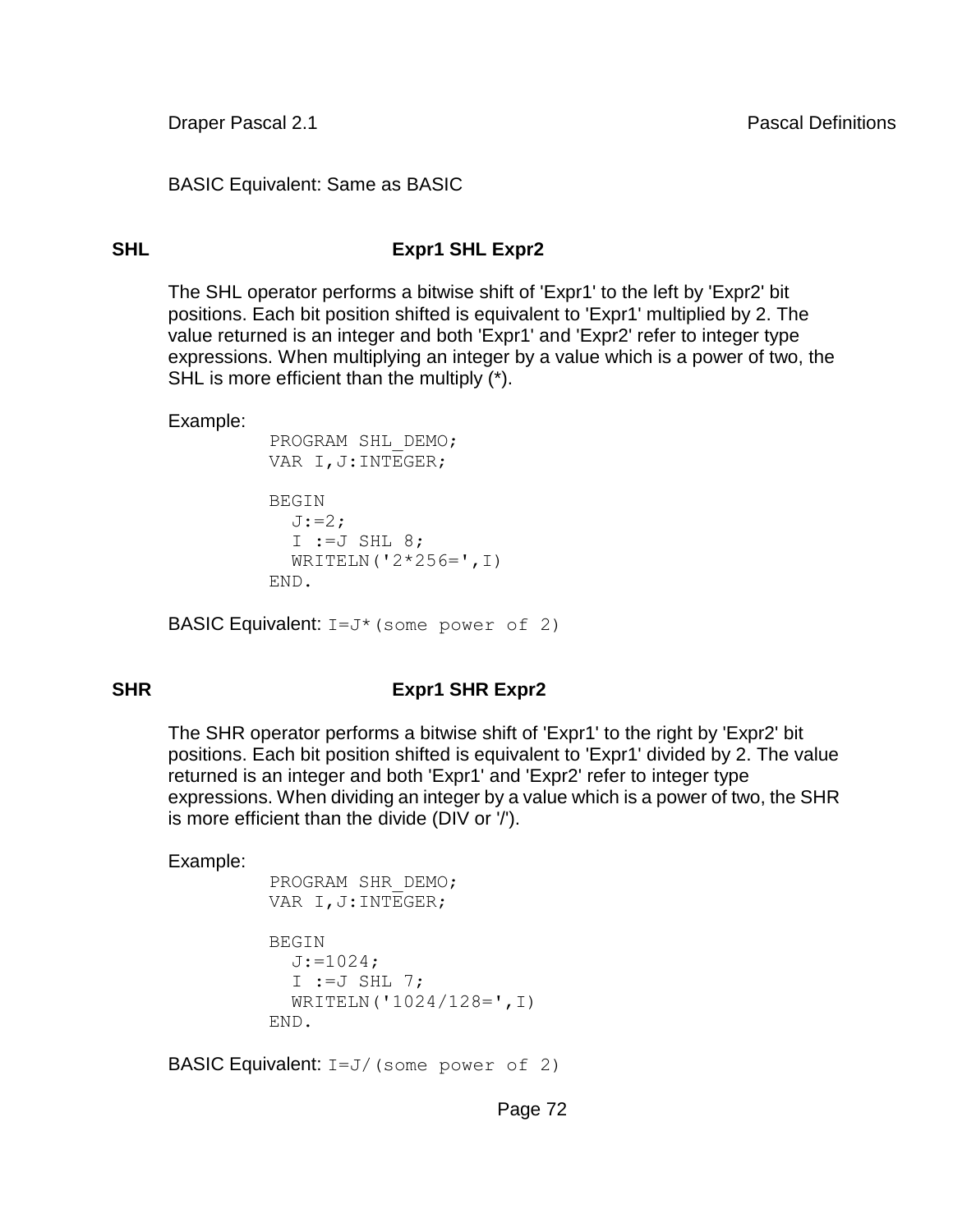### **SIN FUNCTION SIN(Var):REAL;**

SIN is a function which returns the sine of the value of 'Var'. 'Var' may be either an INTEGER variable or a REAL variable. The value returned is always REAL.

Example: Refer to the example under DEG

BASIC Equivalent: A=SIN(2)

### **SOUND PROCEDURE SOUND (Voice,Pitch,Distortion,Volume);**

This built-in procedure is used to support the sound capabilities of the Atari computer. 'Voice' refers to one of the four sound registers and may be any integer expression which results in a value 0-3. 'Pitch' is used to set the frequency of the sound. It may be any integer expression which results in a value 0-255. 'Distortion' is used to set the purity of the tone. It may be any integer expression which results in an even number in the range 0-14. A value of 10 creates a pure tone. 'Volume' determines how loud the tone will be played. It may be any integer expression which results in a value 1-15. A value of 1 creates a barely audible sound and a value of 15 creates a loud sound. A value of 0 is used to turn off the sound. For additional information on SOUND, refer to the Atari BASIC manual.

Example:

```
 PROGRAM SOUND_DEMO; 
 VAR I:INTEGER; 
BEGIN
   FOR I:=29 TO 121 DO 
     BEGIN 
        SOUND(0,I,10,10); 
      WAIT(15) (* HOLD FOR 1/4 SECOND *)
     END; 
  SOUND(0, 0, 0, 0) (* TURN OFF SOUND *)
 END.
```
BASIC Equivalent: SOUND (Same as BASIC)

### **SQR FUNCTION SQR(Var):REAL;**

The SQR function returns the square of the value of 'Var'. 'Var' may either be an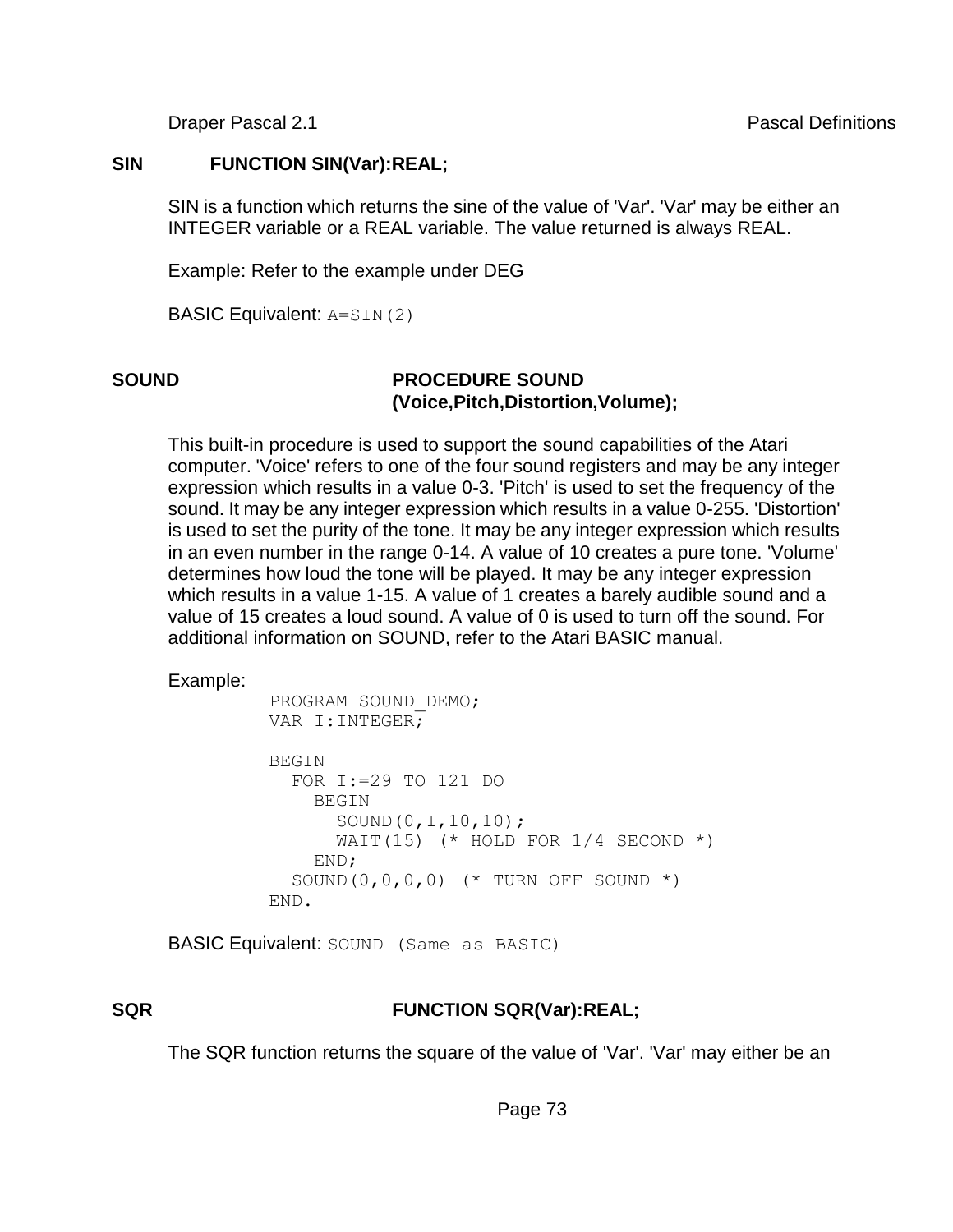INTEGER variable or a REAL variable. The value returned will always be REAL.

Example:

```
 PROGRAM SQR_DEMO; 
VAR R1, R2:REAL;
```

```
 BEGIN 
   R1:=10.0; 
  R2:=SQR(R1)
 END.
```
BASIC Equivalent: R2=R1\*R1

# **SQRT FUNCTION SQRT(Var):REAL;**

The SQRT function returns the square root of the value of 'Var'. 'Var' may either be an INTEGER variable or a REAL variable. The value returned will always be REAL.

Example:

```
 PROGRAM SQRT_DEMO; 
VAR R1, R2:REAL;
 BEGIN 
 R1:=10.0;R2:=SQRT(R1) END.
```
BASIC Equivalent: R2=SQR(R1)

### **STARTKEY**

This special built-in function returns a true value if the START key on the Atari keyboard is being pressed at the time the instruction is executed.

Example: Refer tp example under OPTIONKEY

**BASIC Equivalent:** IF PEEK(53279)=1 THEN ...

### **STATUS PROCEDURE STATUS(Iocbno,Ivar);**

Page 74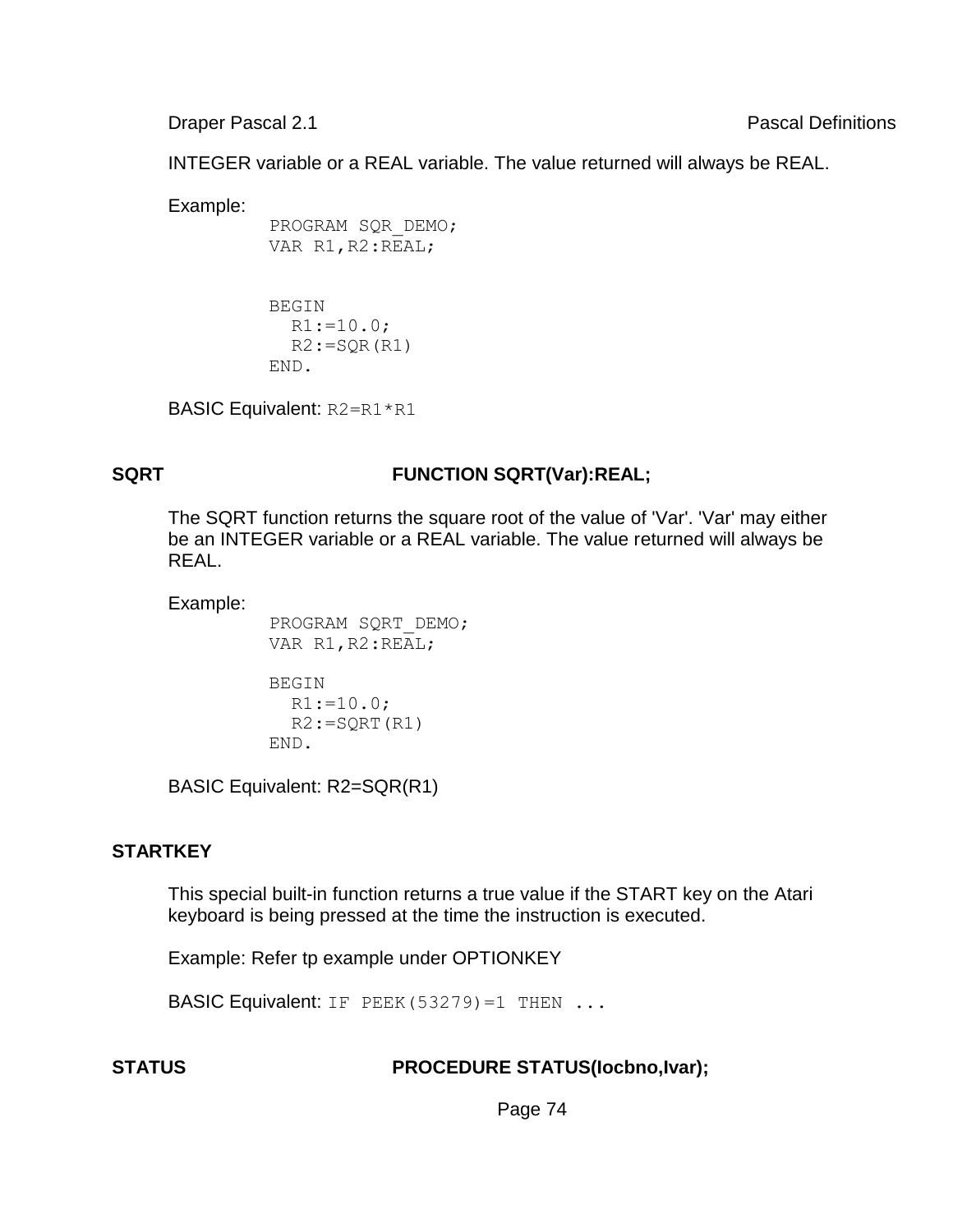This built-in procedure is used to retrieve status information from a particular device. 'Iocbno' refers to either an absolute IOCB number (preceded by a #), or a FILE type variable. 'Ivar' is an INTEGER variable which will contain the return code of the STATUS command. The actual status values returned from the device can be interrogated by using DVSTAT.

Example: Refer to example under DVSTAT.

BASIC Equivalent: STATUS (Same as BASIC)

# **STICK FUNCTION STICK(Number):INTEGER;**

This function returns the status value of a particular joystick attached to the computer. 'Number' refers to the controller jack that the joystick is plugged into. It may be any integer expression which results in a value of 0-3. Values returned for the various positions of the joystick are shown below:

```
 14 
              10 6 
 | 
            11- 15 - 7 | 
              9 5 
 13 
Example:
       PROGRAM JOYSTICK_DEMO; 
       VAR I:INTEGER; 
       BEGIN 
        REPEAT 
         I:=STICK(0); WRITELN('Stick 0 is ',I) 
        UNTIL KEYPRESS 
       END.
```
BASIC Equivalent: I=STICK(0) (Same as BASIC)

# **STR FUNCTION STR(Var):STRING;**

This built-in function is used to convert a number into it's string equivalent. 'Var'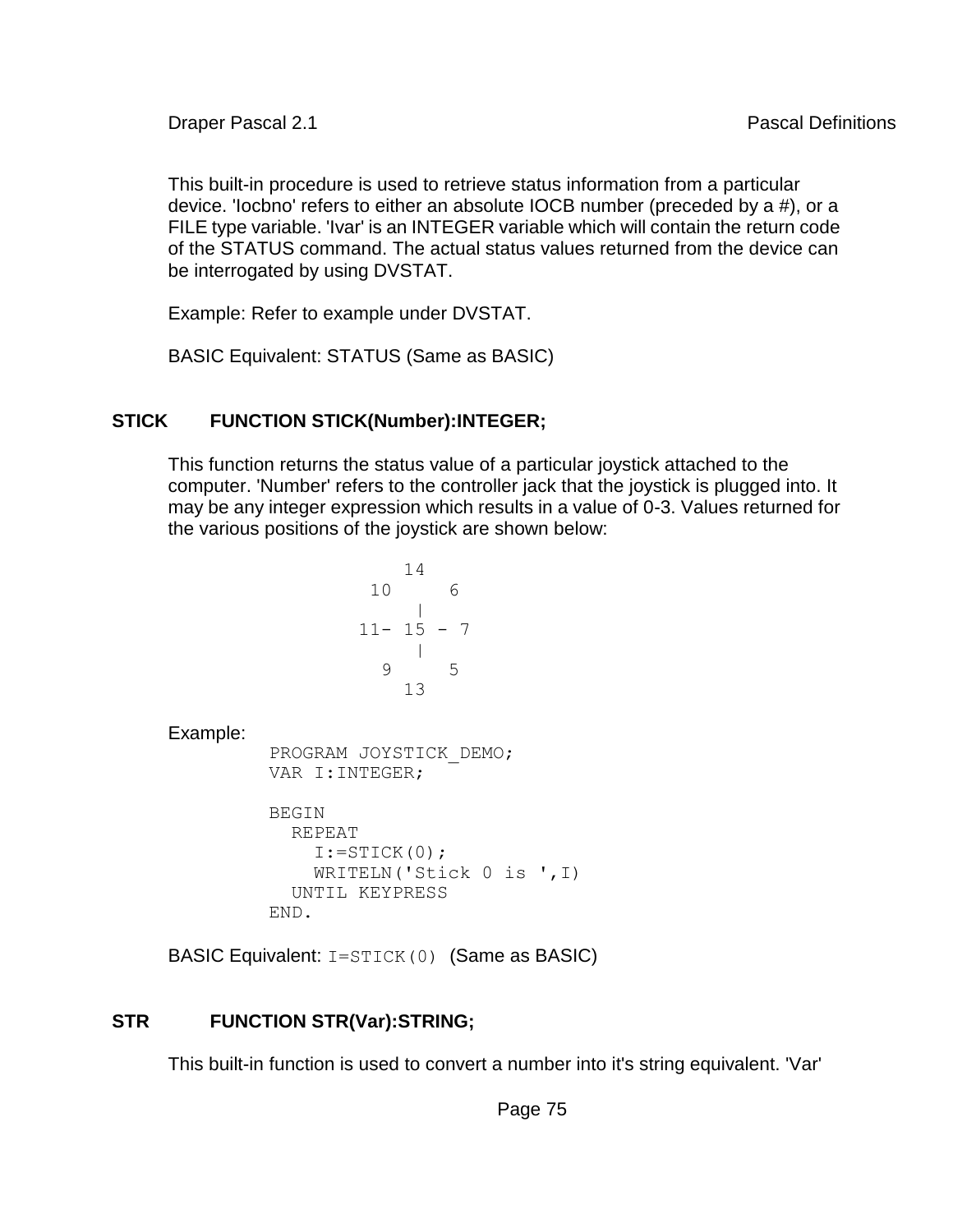**Draper Pascal 2.1** Pascal 2.1

may either be an integer type variable or a real type variable.

Example:

```
 PROGRAM STR_DEMO; 
 VAR I:INTEGER; 
     R:REAL; 
     S:STRING; 
 BEGIN 
  I := 20;S:=STR(I);WRITELN(S);
  R:=3.1416;S:=STR(R); WRITELN(S) 
 END.
```
BASIC Equivalent: S=STR(I)

### **STRIG FUNCTION STRIG(Number):INTEGER;**

This function is used to check on the status of the joystick trigger button. A value of zero is returned if the button is being pressed at the time the instruction is executed. A value of one is returned when the button is not pressed. 'Number' refers to the controller jack that the joystick is plugged into. It may be any integer expression which results in a value 0-3.

```
Example:
```

```
 PROGRAM STRIG_DEMO; 
 VAR I:INTEGER; 
 BEGIN 
   REPEAT 
     WRITELN('Press button on joystick 0 to stop') 
  UNTIL STRIG(0)=0 END.
```
**BASIC Equivalent:** IF STRIG(0)=0 THEN  $\ldots$ 

### **STRING**

STRING is a type code used to define variables which contain a number of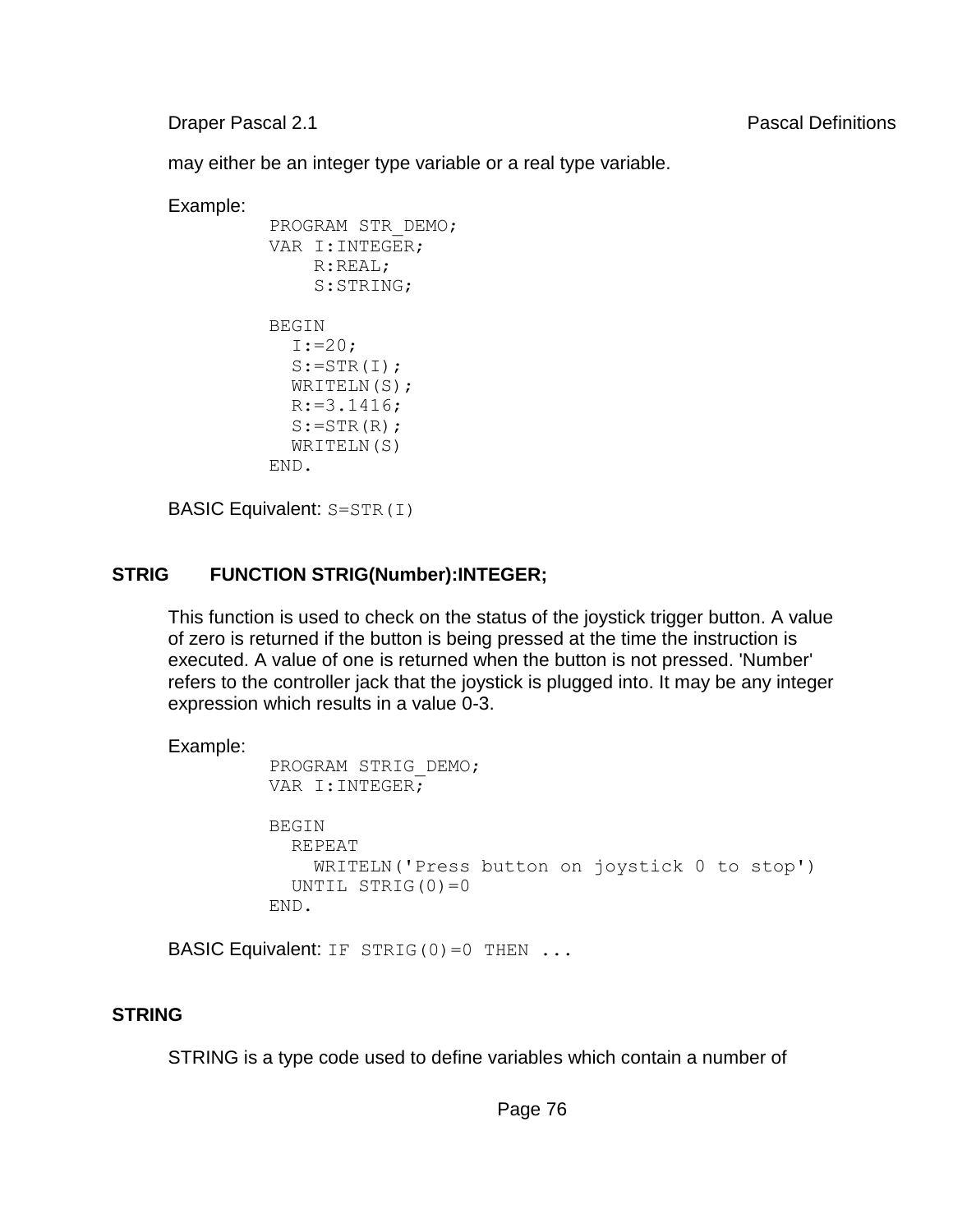characters. A fixed amount of memory is reserved for each string, but the actual length of the string is variable. Any ATASCII codes may be contained within a string variable. String variables may be defined with lengths of 1-255 characters. The length specification is made by putting the length within brackets '[]' after the word STRING. If no length code is specified, a default length of 80 characters is assumed. The functions and procedures used to manipulate strings are CONCAT, COPY, DELETE, INSERT, LENGTH, and POS.

Example:

```
 PROCEDURE STRING_DEMO; 
 VAR A:STRING; 
    B:STRING[10]; 
    C:ARRAY[5] OF STRING[20]; 
 BEGIN 
 (* 'A' is a string of length 80 *)
  (* 'B' is a string of length 10 *)
  (* 'C' is a six element (0-5) string * ) (* array with each element having *) 
  (* \t a length of 20 \t *) END.
```
BASIC Equivalent: DIM A\$ (80) No equivalent for string arrays.

# **TRACEOFF PROCEDURE TRACEOFF;**

This special built-in procedure is used to turn off a pseudo instruction code trace that is active if turned on by TRACEON. The wraparound buffer used by the trace is not released by TRACEOFF.

Example: Refer to example under TRACEON.

BASIC Equivalent: None

### **TRACEON PROCEDURE TRACEON; PROCEDURE TRACEON('Number);**

This special built-in procedure is used to turn on a pseudo instruction trace, for debugging purposes. The trace table is maintained in a memory buffer. 'Number' is used to specify the number of trace entries to maintain. It is a wraparound type trace buffer where new entries overlay old entries if the buffer is not large enough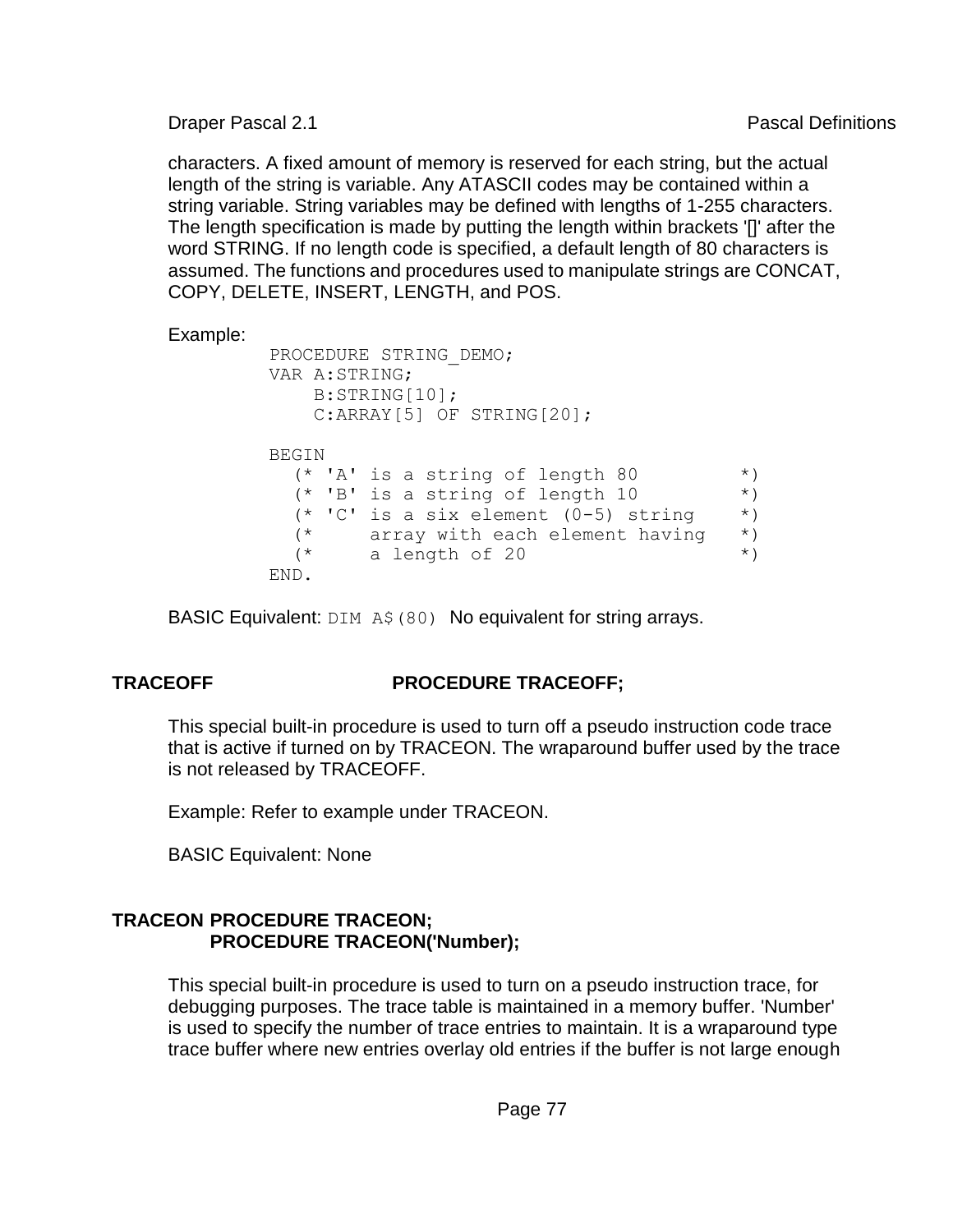to contain all of the instructions executed. Each trace entry is nine bytes long. The trace entries may be displayed at program termination by entering CTRL-T. Refer to the 'Supervisor' section of this manual for more information. 'Number' may be any integer expression. If 'Number' (and the parentheses) are not specified, then the trace is re-activated using an existing buffer from a previous TRACEON where 'Number' was specified. If the value of 'Number' is zero, then the trace buffer is released from memory and the trace is turned off. Note that the MAXGRAPH command will also turn off the trace and release the memory used for the trace buffer.

Example:

```
 PROGRAM TRACE_DEMO; 
 VAR NAME:STRING; 
BEGIN
  TRACEON(100);
   WRITE('Enter your name '); 
   READLN(NAME); 
   TRACEOFF 
 END.
```
BASIC Equivalent: None

### **TRUE**

TRUE is a BOOLEAN constant representing the true state. It is internally equivalent to an integer constant of one.

Example: Refer to the example under BOOLEAN

BASIC Equivalent: None

# **UNLOCK PROCEDURE UNLOCK(Filespec);**

This procedure is used to unlock a disk file which was previously locked. 'Filespec' specifies the name of the file to be unlocked. It may be either a variable of type string or a string literal (within quotes).

Example:

 PROGRAM UNLOCK\_DEMO; VARIABLE FILENAME:STRING;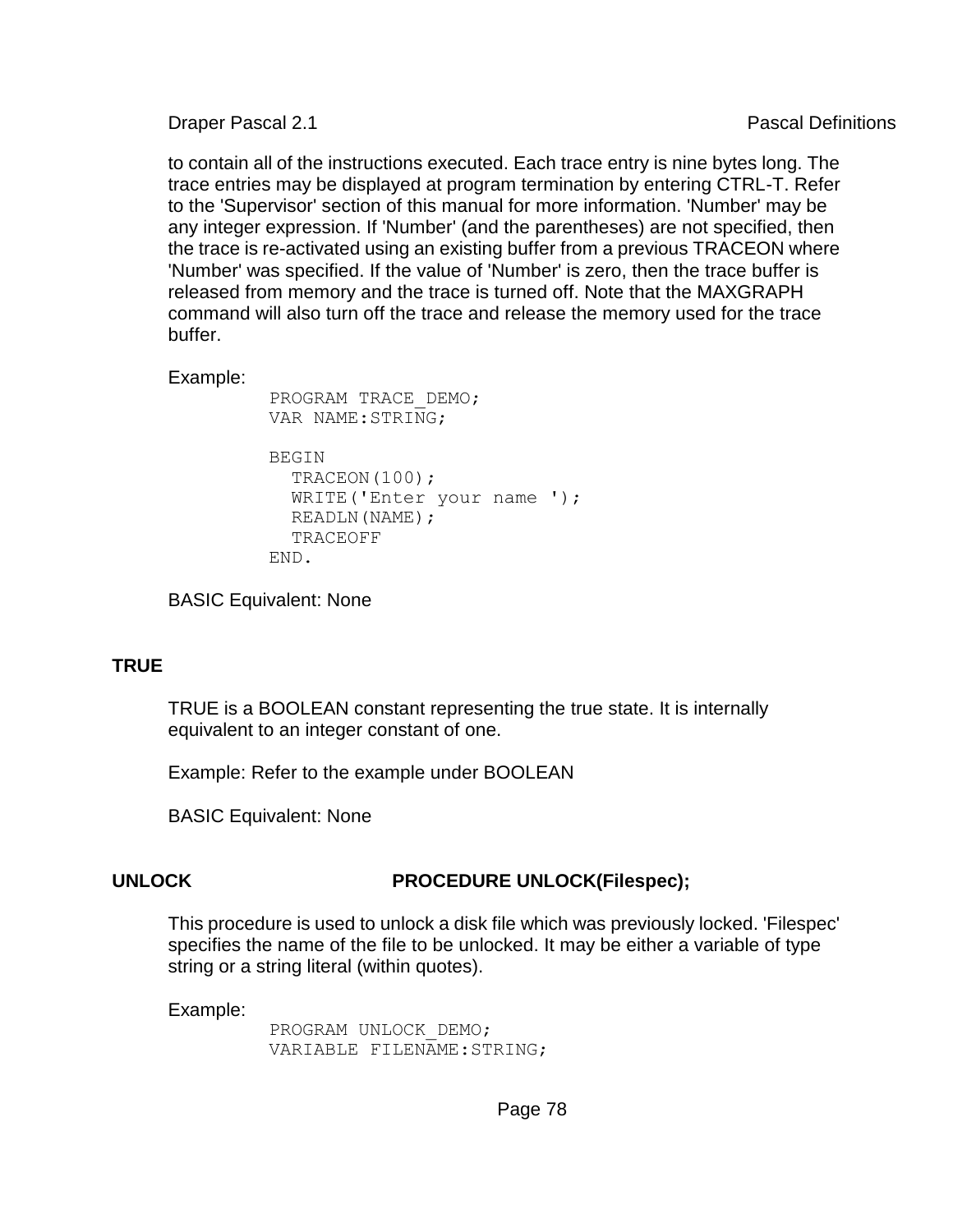```
 BEGIN 
   FILENAME:='D:TEST.TXT'; 
   UNLOCK(FILENAME) 
 END.
```
BASIC Equivalent: XIO 36, #1, 0, 0, "D: TEST. TXT"

### **VAL FUNCTION VAL(Svar):INTEGER or REAL;**

This function is used to return the value of a string variable which contains a number. 'Svar' must be a string type variable. The number must start at the beginning of the string variable. REAL values are returned to REAL variables, and INTEGER values are returned to INTEGER variables.

Example:

```
 PROGRAM VAL_DEMO; 
 VAR I:INTEGER; 
      R:REAL; 
      S:STRING; 
 BEGIN 
  S := '1234';
  I:=VAL(S);WRITELN(VAL(S) = ' , I);
  S := '12.34<sup>\prime</sup>;
  R:=VAL(S);WRITELN(VAL(S) = ', R)
 END.
```
BASIC Equivalent: I=VAL(S\$)

### **VAR VAR Name1,Name2,...,Namen : Type; VAR Name1,Name2,...,Namen : ARRAY[Number] OF Type;**

VAR is used to allocate variables to be used by a program. Variables which are defined at the beginning of a program, before procedures and functions, are global and may be referenced by any statement in the program. Variables which are defined within procedures and functions are local variables and may only be referenced by statements within those procedures and functions. Valid 'Type' codes are FILE, CHAR, INTEGER, REAL, BOOLEAN, RECORD, and STRING. Refer to the descriptions of the individual type codes for more information about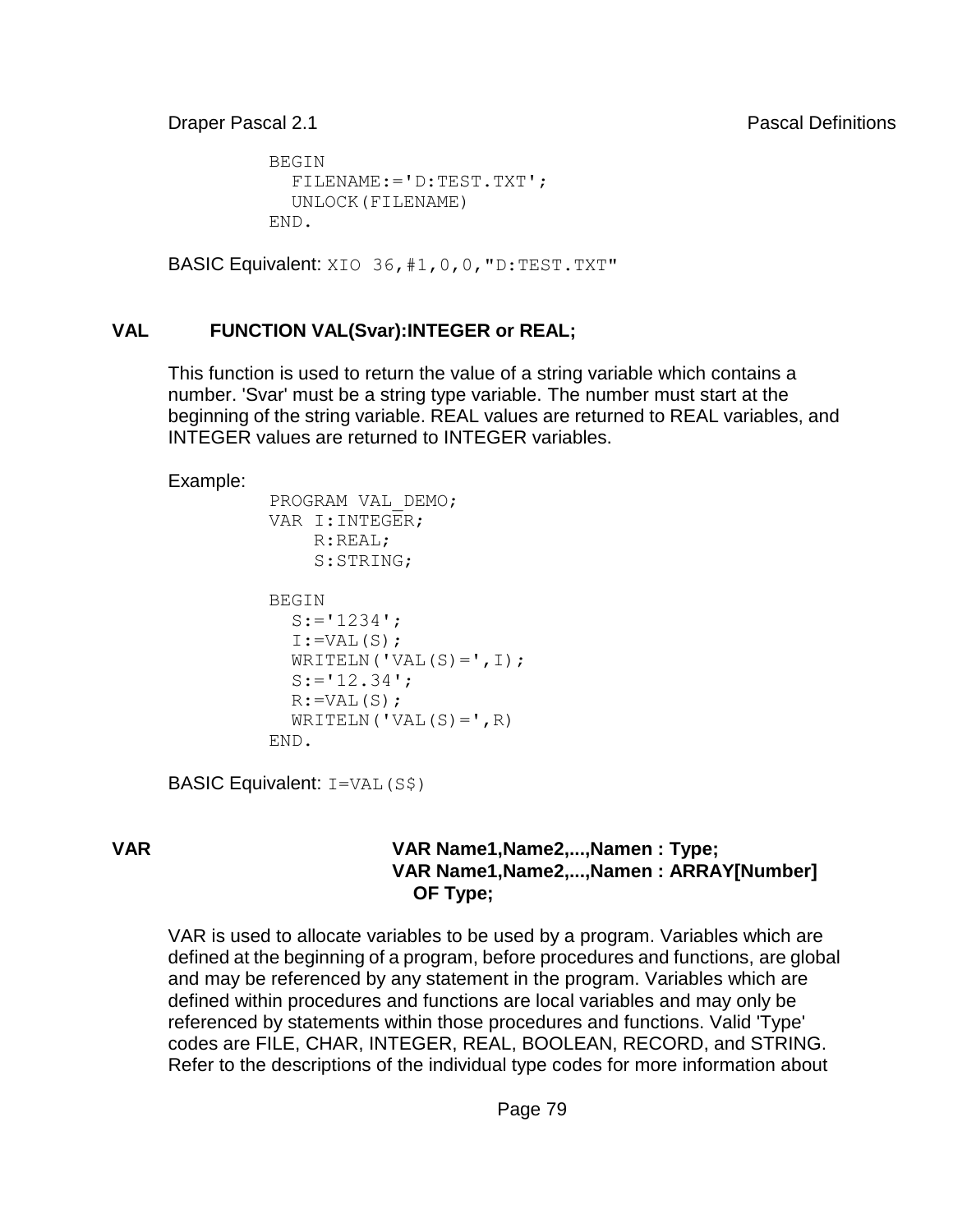them. ARRAYs may be specified for any type other than FILE or RECORD. Refer to the description under ARRAY for more information. The variable names may be any words that begin with a letter and are not the same as Pascal reserved words. The name may be of any length, but only the first eight characters are significant and must be unique. A section listing Pascal reserved words is included within this manual.

Example: Refer to the example under STRING.

BASIC Equivalent: None for files. DIM for strings and arrays. None required for numbers.

# **WAIT PROCEDURE WAIT(Number);**

This special built-in procedure is used to suspend program execution for a specified length of time. 'Number' is the number of sixtieths of a second for the program to wait. A value of 60 is equal to 1 second. 'Number' may be any integer expression.

Example: Refer to example under SOUND

BASIC Equivalent: None

### **WHILE WHILE Condition DO Statement;**

WHILE is used to repeat execution of a statement until a specified condition is false. 'Condition' may be any expression which results in a true (1) or false (0) condition. The condition is evaluated before the statement is executed. If the condition is initially false, 'Statement' will not be executed.

Example:

```
 PROGRAM WHILE_DEMO; 
 VAR INPUT:FILE; 
     DATA:STRING; 
 BEGIN 
   RESET(INPUT,'D:TEST.TXT'); 
   WHILE NOT EOF(INPUT) DO 
     BEGIN 
      READLN(INPUT, DATA);
       WRITELN(DATA)
```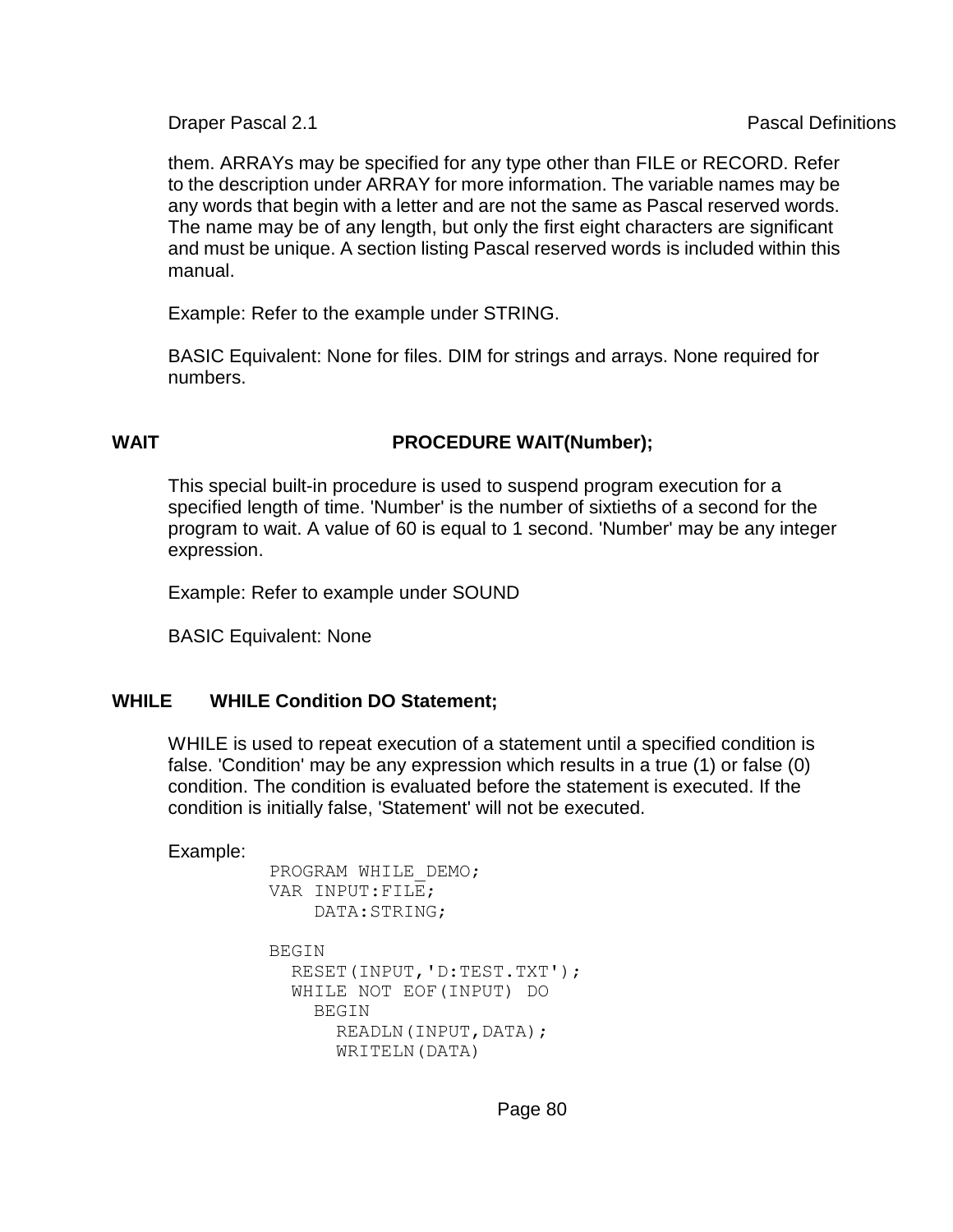END; CLOSE(INPUT) END.

BASIC Equivalent: None

### **WRITE WRITE(File,Expr1,Expr2,...)**; **WRITE(File,Expr1:Fldwdth...); WRITE(File,Expr1:Fldwdth:Numdec...);**

The WRITE is used to move data from memory to an external device, such as the television/monitor screen, disk drive, cassette recorder, or modem. 'File' is optional and, if present, determines the device to receive the data. If 'File' is not present, then the screen is used. The variables may be of any type other than FILE. Expressions are permitted in the WRITE statement. The end-of-line character (carriage return) will not follow the data for WRITE (see WRITELN). Integer numbers with values of zero through 255 may be sent to the output device. For example, to send a form feed command to a printer (defined as file PRINTER), you can use WRITE(PRINTER,CHR(12));. Numbers by themselves will print as normal integer or real values. To write out an integer value in hexadecimal format, precede the variable name or integer value with a percent sign (%). Literal constants may be used in the WRITE statement, also. The literal must be enclosed within a pair of single quote marks. It may be any character other than a quote mark. To write a quote mark, say WRITE(CHR(39)), because 39 is the ASCII value of the quote mark.

Write formatting is supported. Refer to the example under WRITELN.

Example: Refer to example under PROCEDURE

BASIC Equivalent: PRINT (followed by a semicolon)

### **WRITELN WRITELN(File,Expr1,Expr2,...); WRITELN(File,Expr1:Fldwdth...); WRITELN(File,Expr1:Fldwdth:Numdec...);**

The WRITELN is identical to the WRITE except that an end-of-line character is sent to the output device after the variables (if present) have been written. If no expressions are present then only the end-of-line character is written. If all parameters and the parenthesis are missing, then an end-of-line character is written to the screen.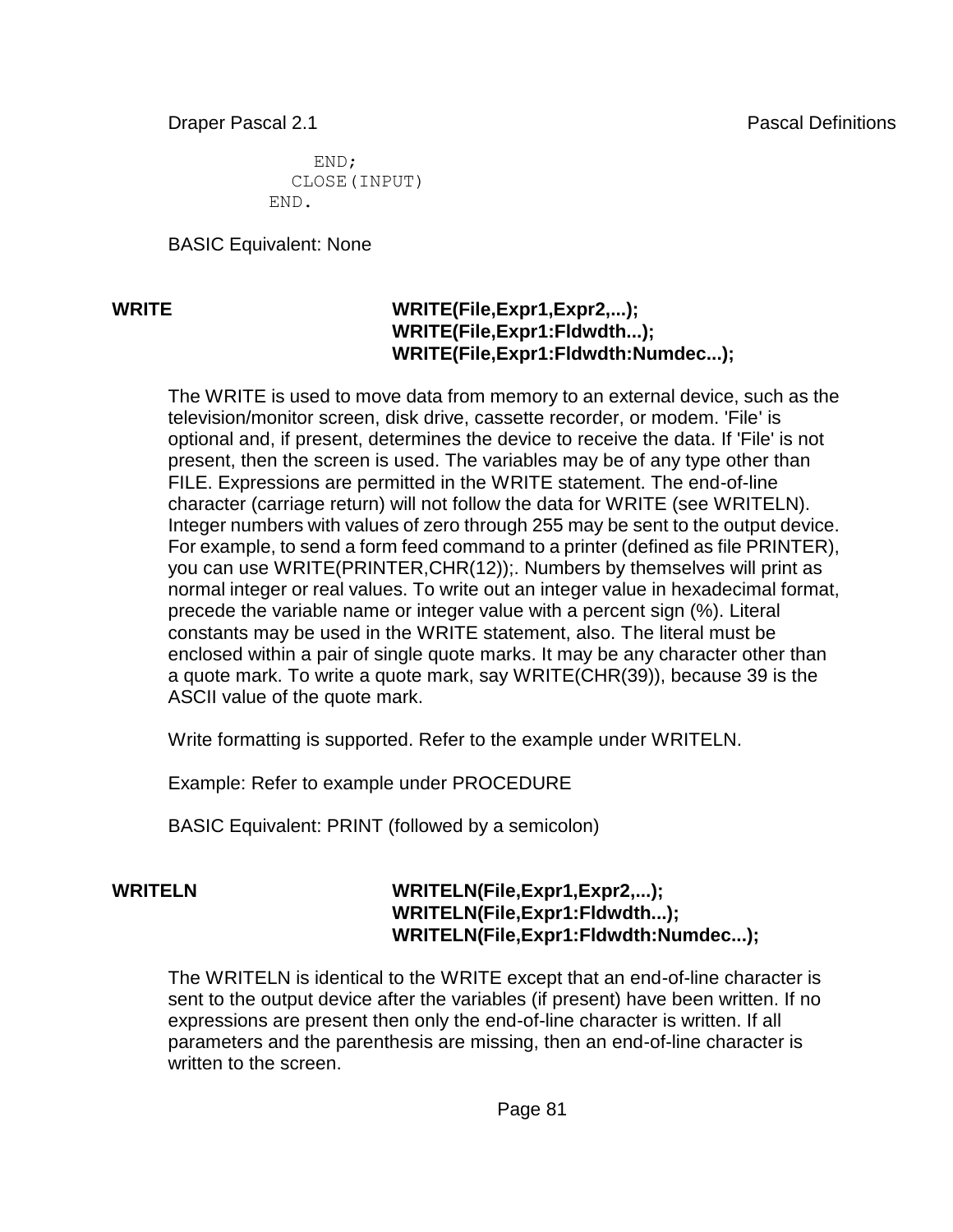Write formatting is supported. It is handled differently, depending on the type of data to be written. To cause formatting to happen, follow the expression with a colon (:) and then an integer expression, 'Fldwdth'. If the colon is not present, then the value of the expression will be written with a field width equal to the number of character positions that the data represents.

For integer values, 'Fldwdth' specifies The minimum field width. If 'Fldwdth' is greater than the number of digits in the integer value, the value is right justified in a field containing 'Fldwdth' positions. If 'Fldwdth' is less than the number of digits in the integer value, the width of the field is increased to contain the full integer value.

For character data, 'Fldwdth' specifies the absolute field width. The character will be right justified within the field.

For string data, 'Fldwdth' specifies the maximum field width. If 'Fldwdth' is greater than the number of characters in the string, the string is right justified in a field containing 'Fldwdth' positions. If 'Fldwdth' is less than the number of characters in the string, then the string value will be truncated on the right and only 'Fldwdth' characters will be written.

For real data, 'Fldwdth' performs the same as with integer data, but 'Numdec' is permitted. If the second colon (:) and 'Numdec' are both omitted, then the real value will be printed in scientific notation. When the second colon and 'Numdec' are present, the real value is not printed in scientific notation, and 'Numdec' specifies the number of decimal positions to be printed. 'Numdec' may be any integer value from 0 through 254. If 'Numdec' is greater than the number of significant decimal positions in the value, then zeros are added on the right until 'Numdec' decimal positions are taken. If 'Numdec' is less than the number of significant decimal positions in the value, then the value written is truncated (not rounded) after 'Numdec' decimal positions.

In the example that follows, a blank is represented by a lowercase letter b.

Example:

```
PROGRAM WRITELN_DEMO; 
VAR I:INTEGER; 
     R:REAL; 
     C:CHAR; 
    S:STRING[4];
BEGIN
```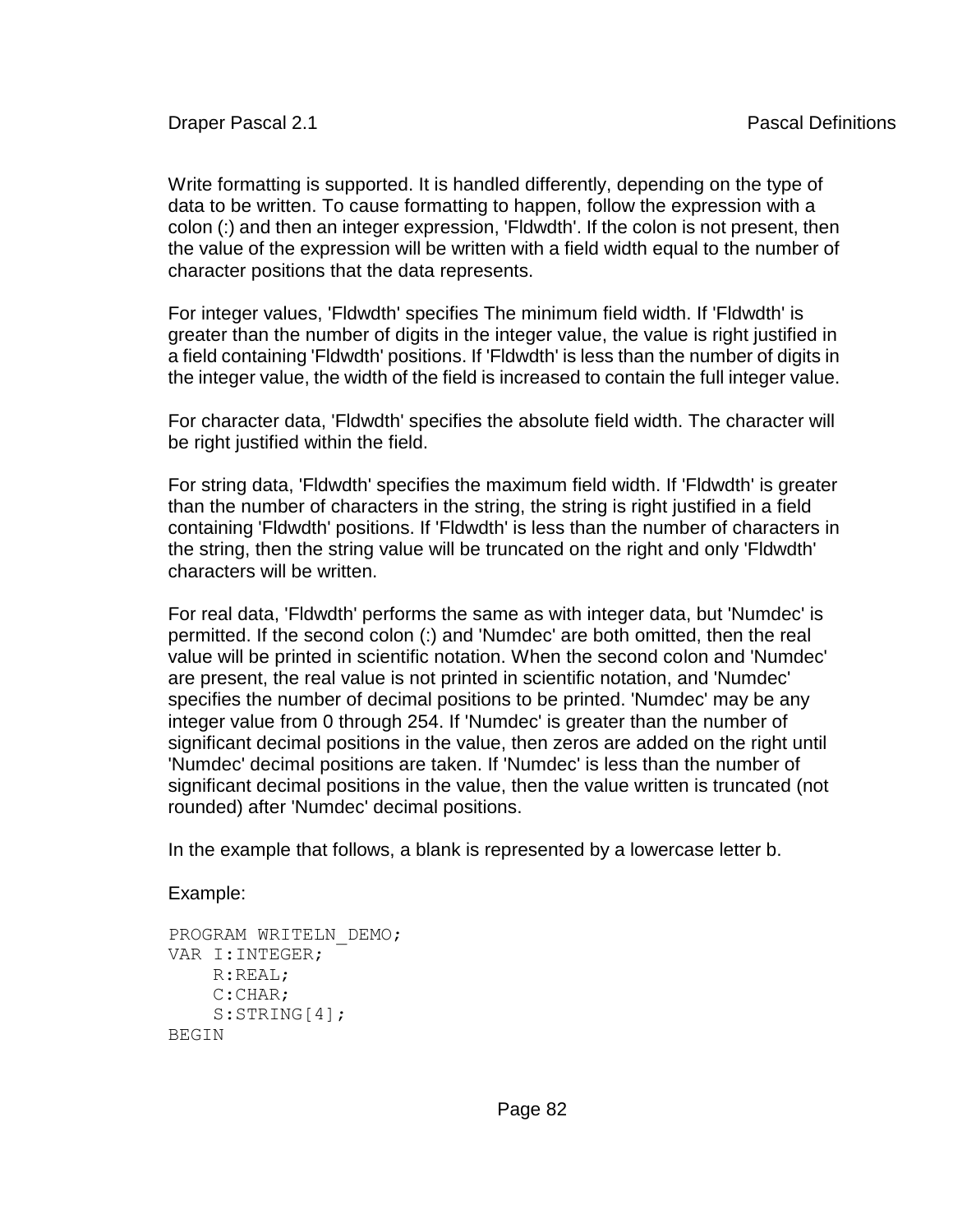```
I := 1234;R:=1.234;C := I A<sup>\cdot</sup>;
S := 'ABC'WRITELN(I); (* gives 1234 *)
WRITELN(I,I); (* gives 12341234 *) 
WRITELN(I:1); (* gives 1234 (*)WRITELN(I:7); (* gives bbb1234 (*)WRITELN(R); (* gives 1.23400000E+00 *)
\texttt{WRITELN(R:7)}; (* gives 1.23400000E+00 *)
\texttt{WRITELN(R:16)}; (* gives bb1.23400000E+00 *)
WRITELN(R:7:0); (* gives bbbbb1. *)
WRITELN(R:7:1); (* gives bbbb1.2 (*)WRITELN(R:7:5); (* gives 1.23400 *) 
WRITELN(R:2:5); (* gives 1.23400 *) 
WRITELN(C); (* gives A *)
WRITELN(C, C); (* gives AA (*)WRITELN(C:1); (* gives A (*)WRITELN(C:3); (* gives bbA (*)WRITELN(S); (* gives ABC *)
WRITELN(S,S); (* gives ABCABC *)
WRITELN(S:1); (* gives A *)
WRITELN(S:3); (* gives ABC *)
WRITELN(S:5); (* gives bbABC *)
```
END.

BASIC Equivalent: PRINT (not followed by a semicolon)

# **XCTL PROCEDURE XCTL(Filespec);**

This special built-in procedure is used to transfer control to another Pascal program. 'Filespec' may be either a string variable or a string literal (within quotes). It must completely specify the P-code to be executed next. This means that the '.PCD' extension must be present in the filename. If data is to be passed from the current program to the next program, then it must first be stored somewhere (like disk) by the current program and retrieved by the next program. If the program to be transferred to is not on the diskette currently in the drive specified, a message is given asking you to insert the correct diskette.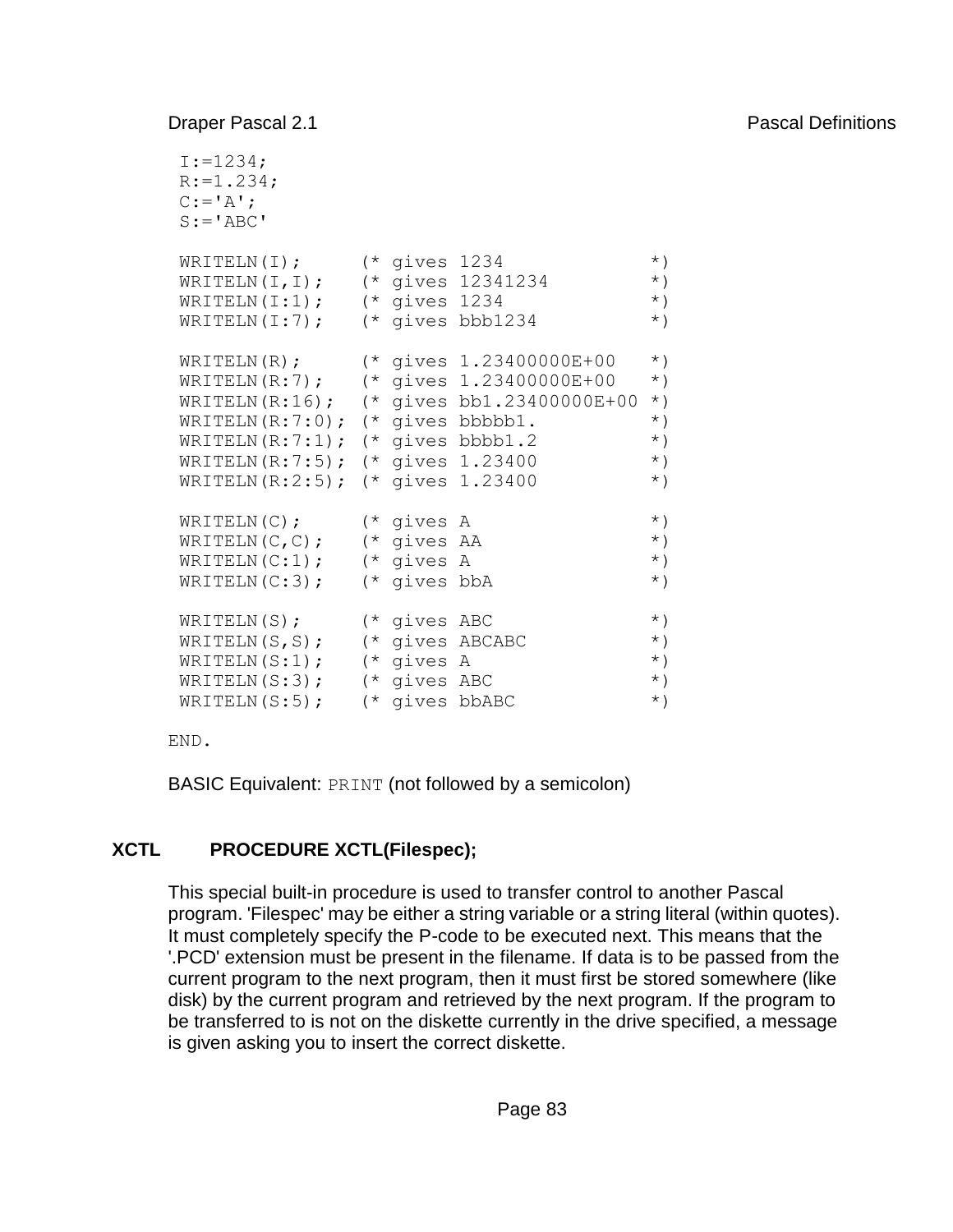Example:

PROGRAM XCTL\_DEMO;

 BEGIN XCTL('D:NEXT.PCD') END.

BASIC Equivalent: RUN "D:NEXT"

# **XIO PROCEDURE XIO(Number,File,Aux1,Aux2,Filespec);**

XIO is used to perform special input/output operations. It may be used with any device. One use is to fill an area on the screen between plotted points and lines with a specific color. 'Number' is an integer number with a value in the range 0-255. The number specified depends on the operation requested and the device. 'File' may be either an absolute IOCB number (preceded by a #) or a variable of type FILE. 'Aux1' and 'Aux2' are auxiliary control codes and are dependant on the particular device and command number. 'Filespec' supplies the file specification to the device handler. It may be either a string variable or a string literal (within quotes). The standard values for 'Number' are as follows:

- 3 OPEN
- 5 GET RECORD
- 7 GET CHARACTERS
- 9 PUT RECORD
- 11 PUT CHARACTERS
- 12 CLOSE
- 13 STATUS REQUEST
- 17 DRAW LINE
- 18 FILL
- 32 RENAME
- 33 DELETE
- 35 LOCK FILE
- 36 UNLOCK FILE
- 37 POINT
- 38 NOTE
- 254 FORMAT

Example:

PROGRAM XIO\_FILL\_DEMO;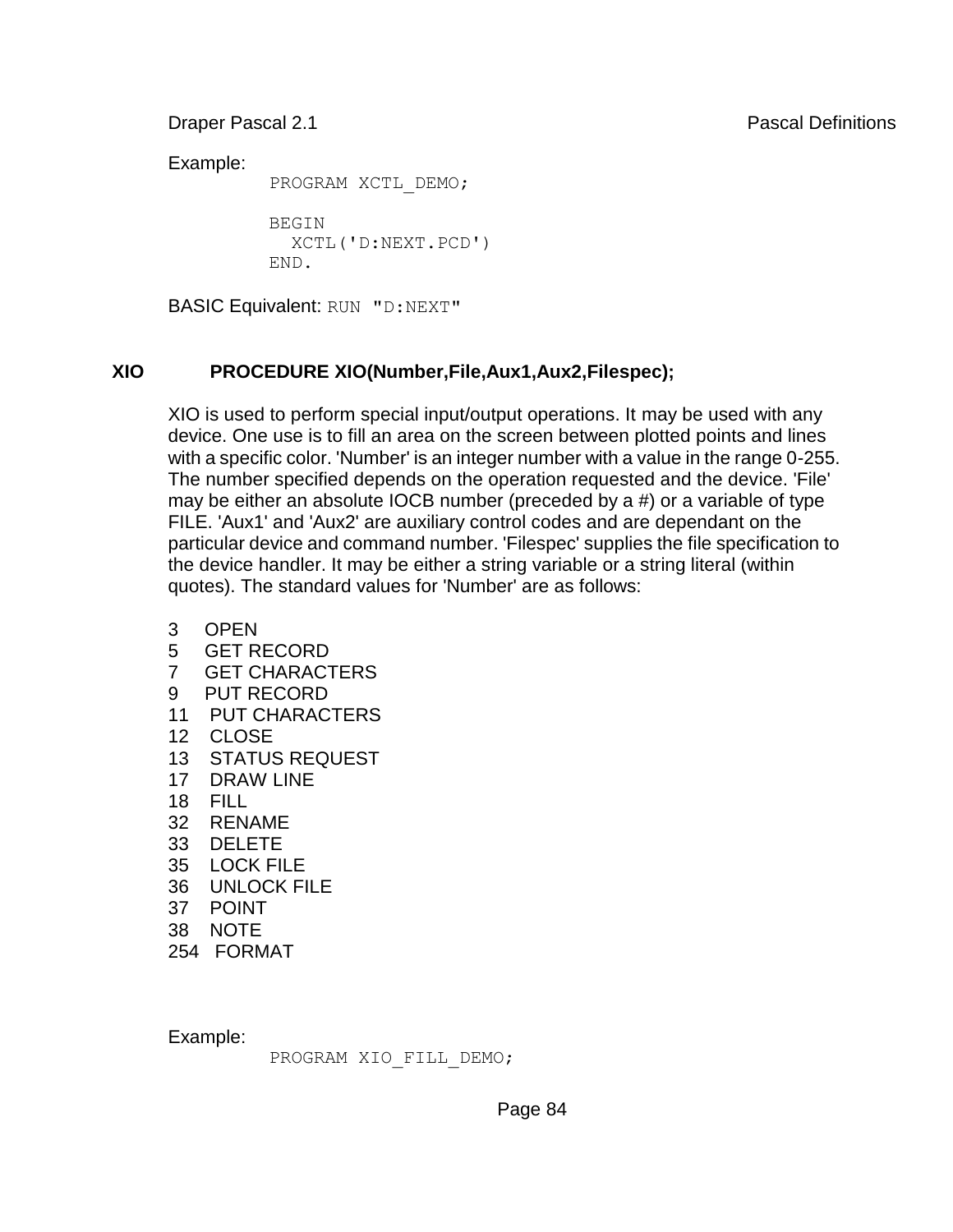```
 BEGIN 
 MAXGRAPH(5);
   GRAPHICS(5); 
   COLOR(3); 
   PLOT(70,45); 
   DRAWTO(50,10); 
   DRAWTO(30,10); 
   GOTOXY(10,45); 
   POKE(765,3); 
   XIO(18,#6,0,0,'S:') 
 END.
```
BASIC Equivalent: XIO 18, #6, 0, 0, "S:"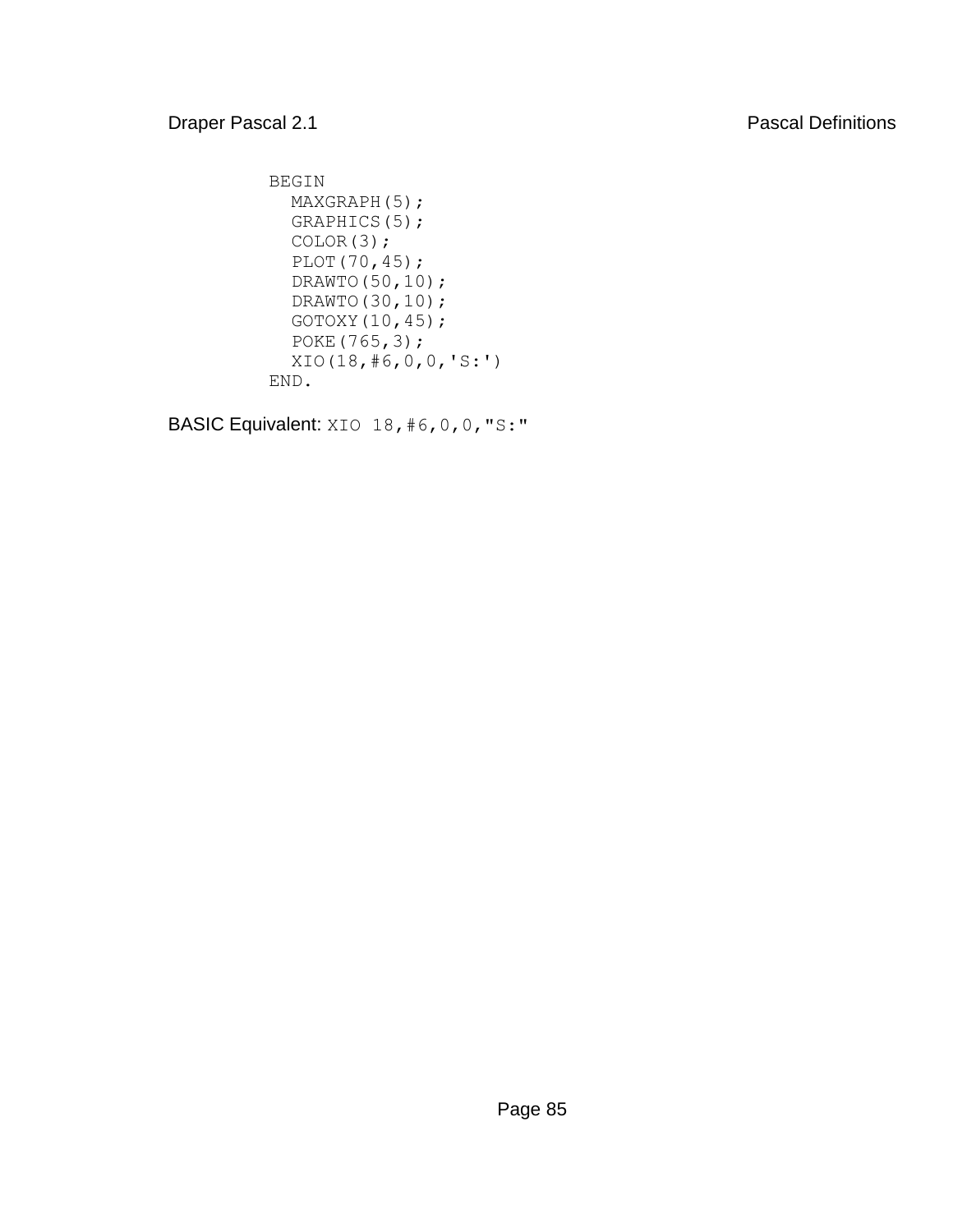### **System Information**

The Supervisor uses zero page locations \$A0 - \$BF. Locations \$80 - \$9F are available for your use if desired. Various locations between \$D4 and \$FD are used by the floating point routines. Page six (\$600 - \$6FF) is available for your use and not used by the Pascal system.

The Supervisor is loaded into memory by DOS at the address \$1D7C. If this memory location is not available, then an error message is given, along with an explanation of the probable cause of the problem. The pseudo code program to be executed is loaded in memory immediately after the end of the Supervisor. The pseudo machine stack extends from the end of the pseudo code program to the MEMTOP position, just before screen memory.

### **Filename Descriptions**

The files named below are included in this ARC file:

| <b>AUTORUN.SYS</b>                       | Supervisor object code                                                                           |
|------------------------------------------|--------------------------------------------------------------------------------------------------|
| <b>COMPILER.PCD</b>                      | Compiler pcode                                                                                   |
| <b>EDITOR.PCD</b>                        | Editor pcode                                                                                     |
| <b>INIT.PCD</b>                          | Main Menu pcode                                                                                  |
| <b>INIT.PAS</b>                          | Main Menu Pascal source                                                                          |
| EXPLNERR.PCD                             | Error code explainor (used by Compiler)                                                          |
| RSVDWRDS.TXT                             | Reserved word list (used by Compiler)                                                            |
| <b>ERRORS.TXT</b>                        | Text for compile errors (used by EXPLNERR.PCD)                                                   |
| RAMDISK1.DAT                             | Ramdisk setup (See "Ramdisk Support")                                                            |
| RAMDISK2.DAT                             | Ramdisk setup (See "Ramdisk Support")                                                            |
| RAMDISK3.DAT                             | Ramdisk setup (See "Ramdisk Support")                                                            |
| NOTITLE.OBJ                              | Used to suppress title (See "Suppressing the Title<br>Screen")                                   |
| SAMPLE1.PAS<br>SAMPLE2.PAS<br>PASCAL.DOC | Kaleidoscope sample program source<br>Roman numeral sample program source<br>Introduction manual |

### **Internal Data Formats**

Variables are allocated on the stack. Variables of type FILE reserve no space on the stack. The others are allocated as follows: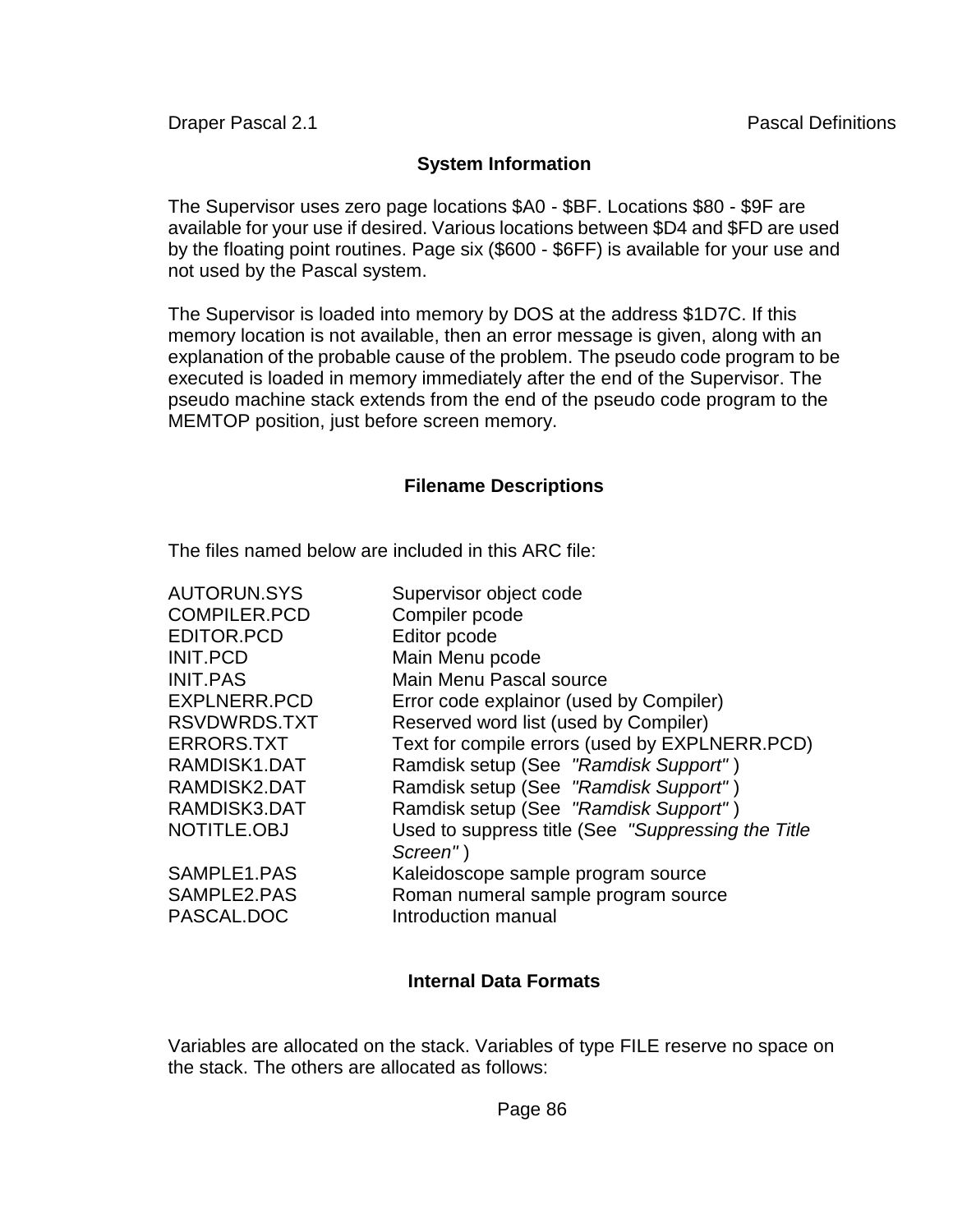| <b>VAR X:BOOLEAN</b>        | 2 bytes             |
|-----------------------------|---------------------|
| <b>VAR X:INTEGER</b>        | 2 bytes             |
| VAR X: ARRAY [n] OF INTEGER | $2 * (n + 1)$ bytes |
| <b>VAR X:CHAR</b>           | 2 bytes             |
| VAR X: ARRAY [n] OF CHAR    | $2 * (n + 1)$ bytes |
| <b>VAR X:REAL</b>           | 6 bytes             |
| VAR X: ARRAY [n] OF REAL    | $6 * (n + 1)$ bytes |
| VAR X:STRING[a]             | (Explained below)   |
| VAR X:ARRAY[n] OF STRING[a] | (Explained below)   |

Strings and string arrays have exactly the same format internally. The first two bytes hold the actual number of elements in the string array. If it is not an array, this value is 1. The next two bytes tell the maximum length of a string entry. This ends the fixed part of string allocations. The remaining parts are repeated for as many times as there are entries in the array. Only one set is present for non-array string definitions. There is a one byte long prefix which shows the actual length of that particular string entry. It is followed immediately by the data of the string. If the maximum length of the string entries is an even number, then a one byte filler byte is added to the end of each string entry. This is required because the variables are stored on the stack and the stack width is two bytes. Non-array strings of 80 and 81 bytes long each, would each take up 86 bytes total. A two element string array of length 10 would require 28 bytes total.

Records take up no extra displacement. They are used at compile time to specify the range of fields to be included within the record.

### **Suppressing the Title Screen**

If you desire not to have the initial title screen displayed, the following procedure will suppress it. Make the following modifications, using DOS, to the desired diskette:

- 1. Unlock the file NOTITLE OBJ.
- 2. Use the DOS copy function (C) to append the Supervisor (AUTORUN.SYS) to the special prefix (NOTITLE.OBJ). Enter the following when prompted for the filenames to be copied:

AUTORUN.SYS,NOTITLE.OBJ/A

The '/A' is required and instructs DOS to append the file.

- 3. Unlock AUTORUN.SYS.
- 4. Rename AUTORUN.SYS to something else (like AR.SYS).
- 5. Rename NOTITLE.OBJ to be AUTORUN.SYS.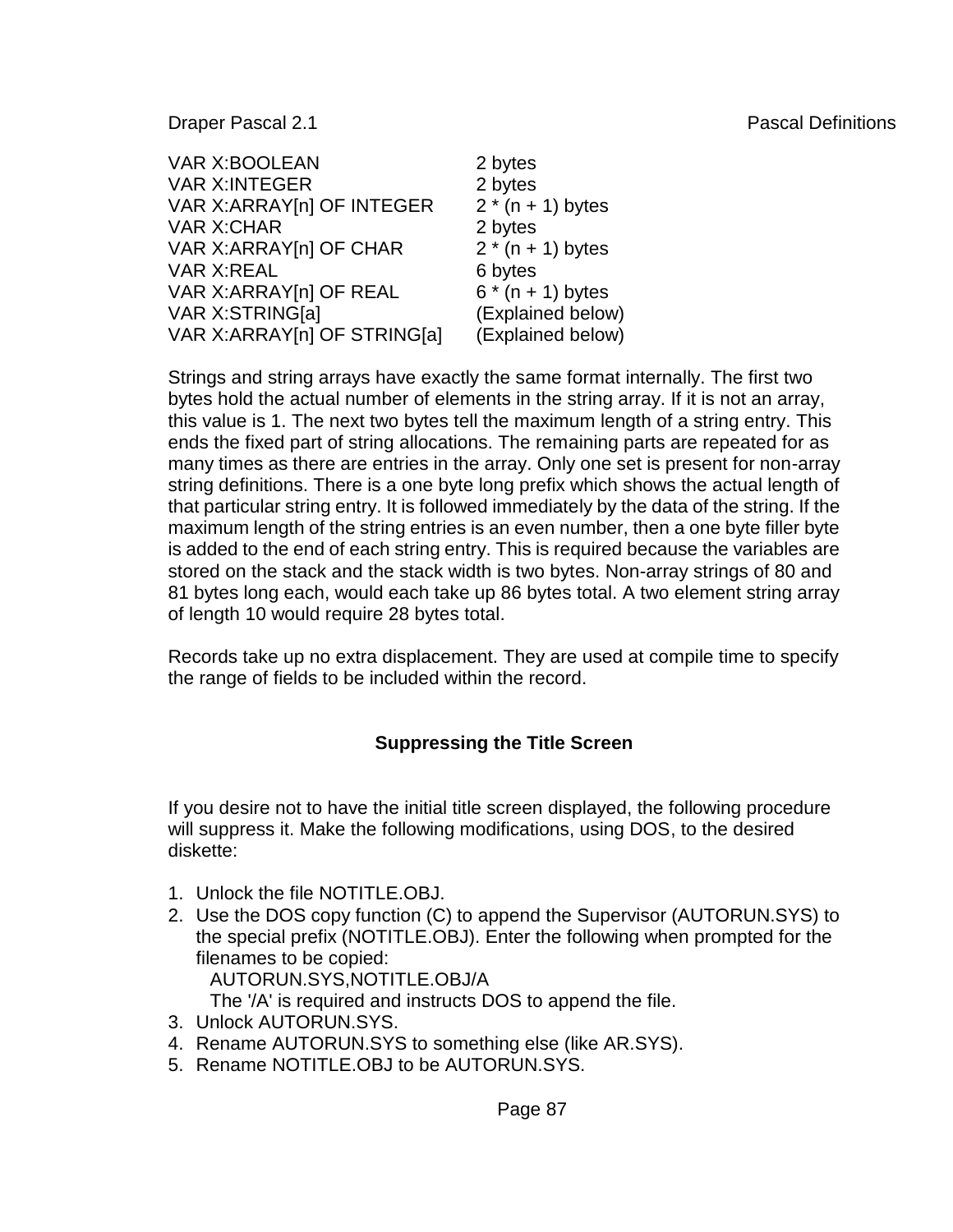# **Trace Format**

A few lines of trace information would look like the following:

|                        |  |  | PC=0186 IN=20 04 00 00 SP=3DE0 SV=0000 |  |
|------------------------|--|--|----------------------------------------|--|
| $PC=018A$ $IN=028813$  |  |  | $SP = 3DF0$ $SV = 0020$                |  |
| $PC=018D$ $IN=10$ $OC$ |  |  | $SP = 3DE2$ $SV = 8813$                |  |
| $PC=018F$ TN=60 07 00  |  |  | $SP = 3D E0$ $SV = 0100$               |  |
| $PC=0192$ TN=10 00     |  |  | $SP = 3DDF$ $SV = 0020$                |  |

The 'PC' stands for program counter. It actually refers to the offset of the instruction to be executed. This corresponds to the offset shown on the left side of the compile listing. The 'IN' stands for instruction. The one to four bytes following it are the actual hex values of the pseudo code to be executed next. 'SP' stands for stack pointer. It is the actual address of the current location on the stack. 'SV' is stack value. The stack width is two bytes, so two bytes are shown. The actual meanings of the various pseudo instruction codes are not included with this manual but may become available in the future.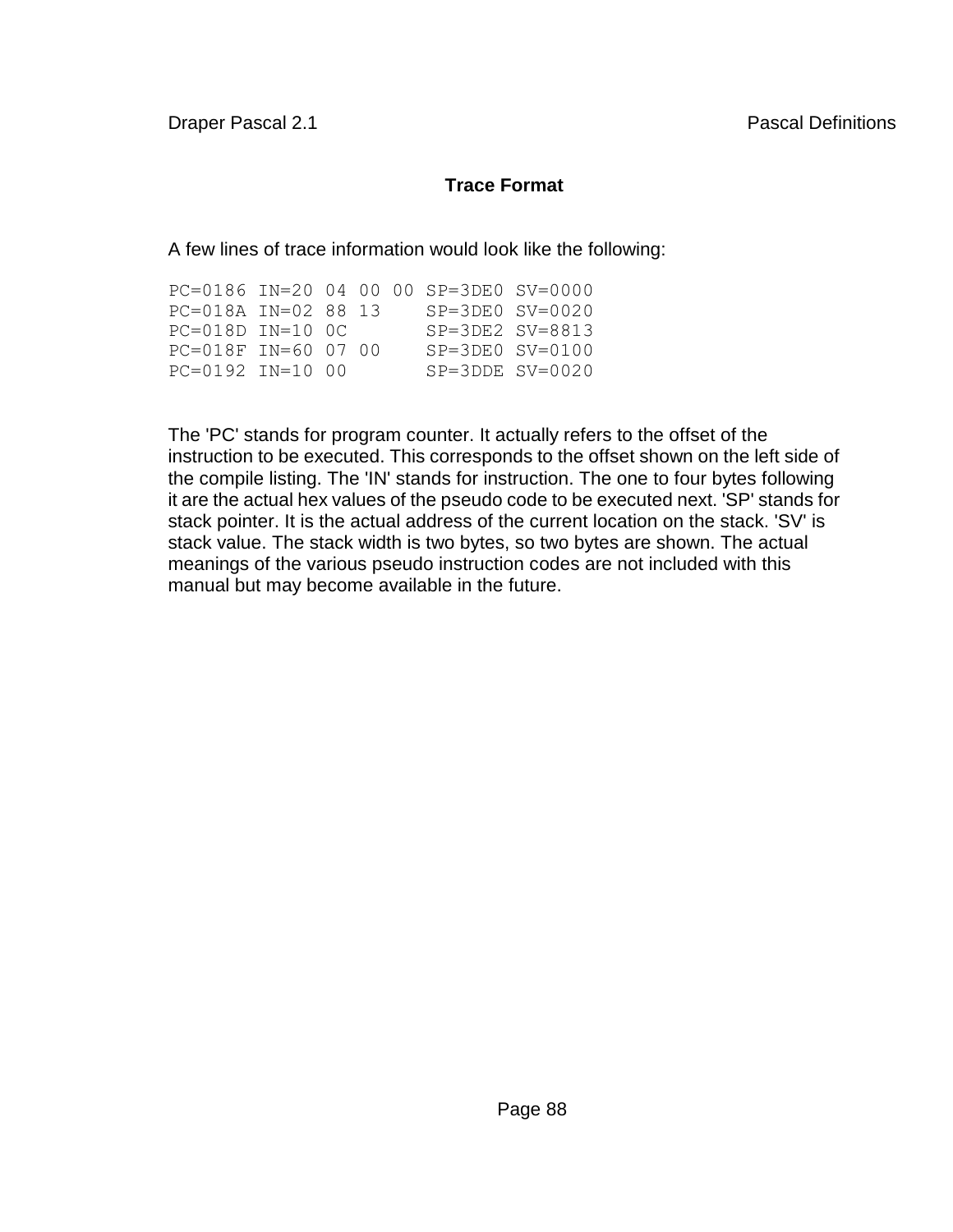### **Reserved Word List**

| ABS            | DEG           | FUNCTION | ODD         | READLN     | STRING   |
|----------------|---------------|----------|-------------|------------|----------|
| ADDR           | DELETE        | GOTOXY   | ΟF          | REAL       | THEN     |
| AND            | DIV           | GRAPHICS | OPEN        | RECORD     | TO       |
| ARCTAN         | DO            | HIMEM    | OPTIONKEY   | REPEAT     | TRACEOFF |
| ARRAY          | <b>DOS</b>    | ΙF       | OPTIONS     | RESET      | TRACEON  |
| ASC            | DOWNTO        | INSERT   | 0R          | REWRITE    | TRUE     |
| <b>BEGIN</b>   | DRAWTO        | INTEGER  | ORD         | <b>RND</b> | UNLOCK   |
| <b>BLOAD</b>   | DUMPSTK       | IORESULT | PADDLE      | SELECTKEY  | UNTIL    |
| <b>BOOLEAN</b> | <b>DVSTAT</b> | KEYPRESS | PEEK        | SETCOLOR   | VAL      |
| CALL           | ELSE          | LENGTH   | PLOT        | SHL        | VAR      |
| CASE           | END           | LΝ       | POINT       | SHR        | WAIT     |
| CHAR           | EOF           | LOCATE   | POKE        | SIN        | WHILE    |
| <b>CHR</b>     | EOLN          | LOCK     | POS         | SOUND      | WRITE    |
| CLOSE          | EXIT          | LOG      | PROC        | SQR        | WRITELN  |
| COLOR          | EXP           | LPENH    | PROCEDURE   | SQRT       | XCTL     |
| CONCAT         | EXP10         | LPENV    | PROGRAM     | STARTKEY   | XIO      |
| CONST          | FALSE         | MAXGRAPH | PTRIG       | STATUS     |          |
| COPY           | FILE          | MOD      | PURGE       | STICK      |          |
| COS            | FOR           | NOT      | RAD         | STR        |          |
| CVTREAL        | FUNC          | NOTE     | <b>READ</b> | STRIG      |          |

# **Operators**

 $\frac{1}{2}$ 

Operator **Operation** 

:= assignment

arithmetic:

|            | addition                          |
|------------|-----------------------------------|
|            | subtraction                       |
| *          | multiplication                    |
| / or DIV   | division                          |
| <b>MOD</b> | modulo (remainder after division) |

Relational:

= equality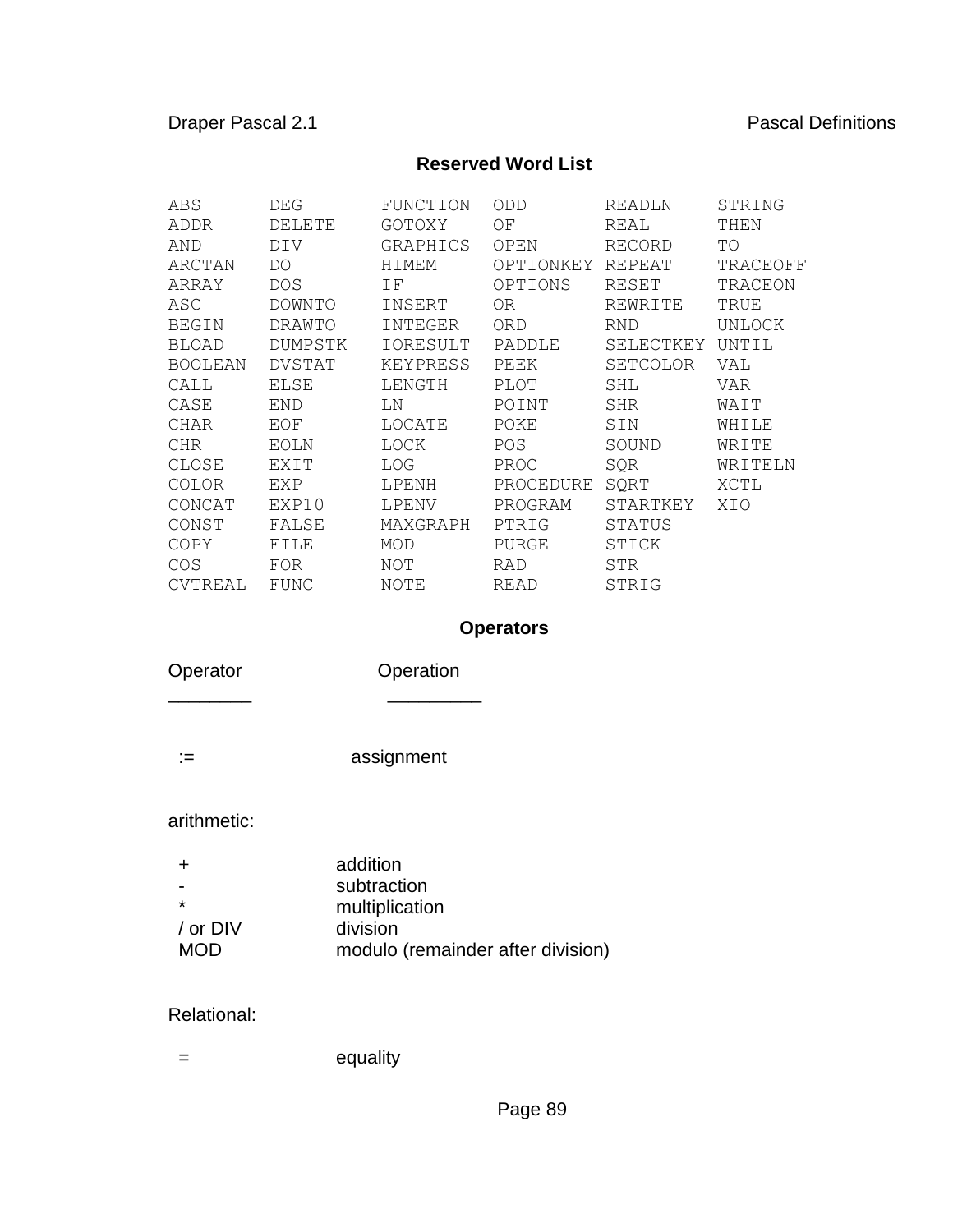Draper Pascal 2.1 **Editor Command Summary** 

| ≃>     | inequality               |
|--------|--------------------------|
| ≺      | less than                |
| ⋗      | greater than             |
| $\leq$ | less than or equal to    |
| $>=$   | greater than or equal to |
|        |                          |

Logical:

 OR AND NOT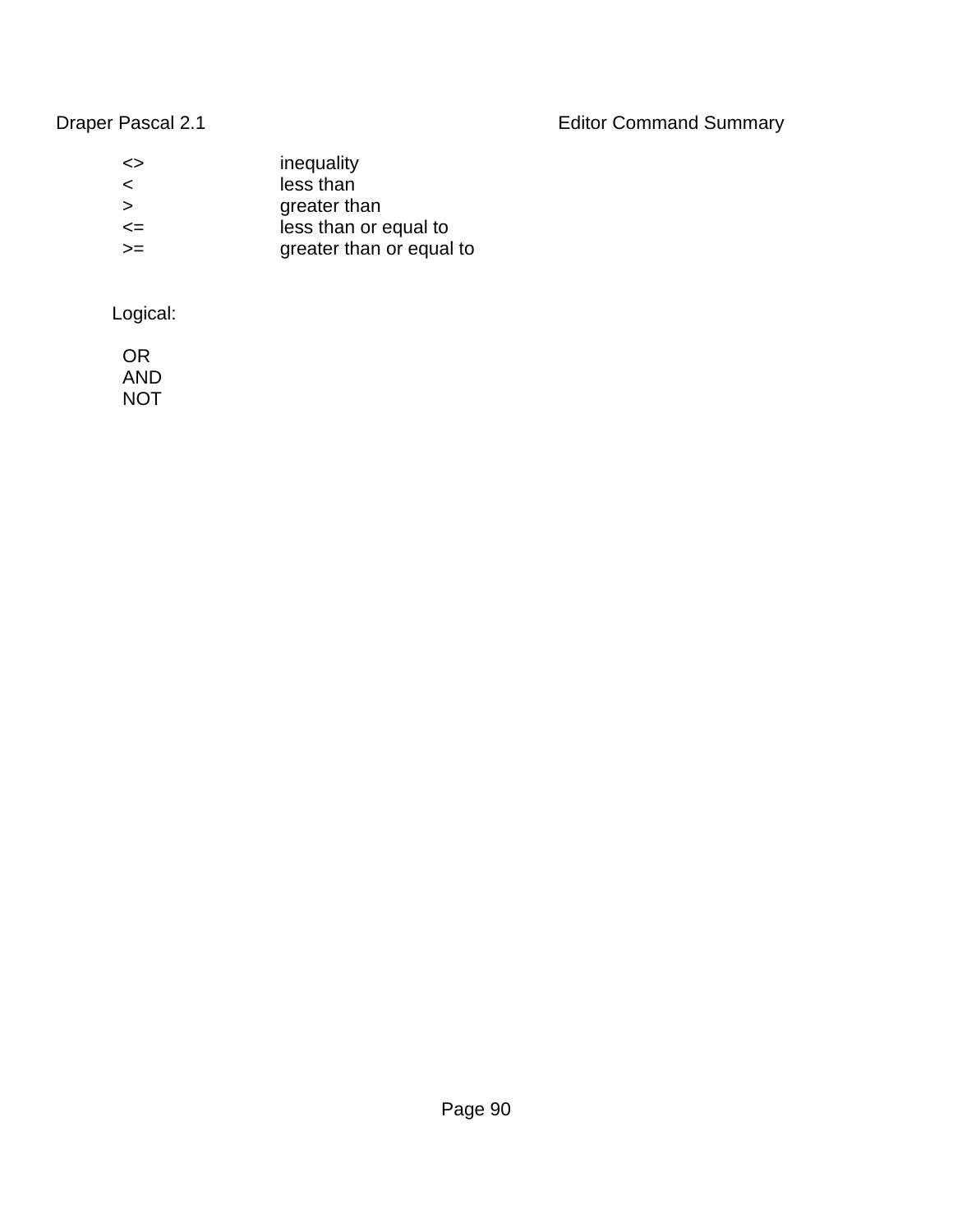### **Editor Command Summary**

- A Add lines to end of file in memory. Terminate add mode by entering a null line.
- $\leq$ C Change string of characters in one or more lines.
- D Delete one or more lines.
- $\leq$  E Edit one or more lines. Make change directly on the line presented.
- $\leq$ F Filer commands
- $\leq$  A Append disk file to end of file currently in memory.
- D List disk directory on screen.
- L Load disk file into memory. Anything currently in memory will be erased.
- $<$ S Save file currently in memory onto disk.

 $\leq$  Insert before line number you specify. Terminate insert mode by entering a null line.

- $\lt L$  List lines from memory on the screen.
- M Display Editor menu
- $\langle P \rangle$  Print one or more lines on printer (P:).
- Q Quit Editor execution and return to Main Menu screen.
- $\leq$ S Scan one or more lines for character string you specify.
- $\langle X \rangle$  Exit directly to the Compiler.
- ? Display Editor menu.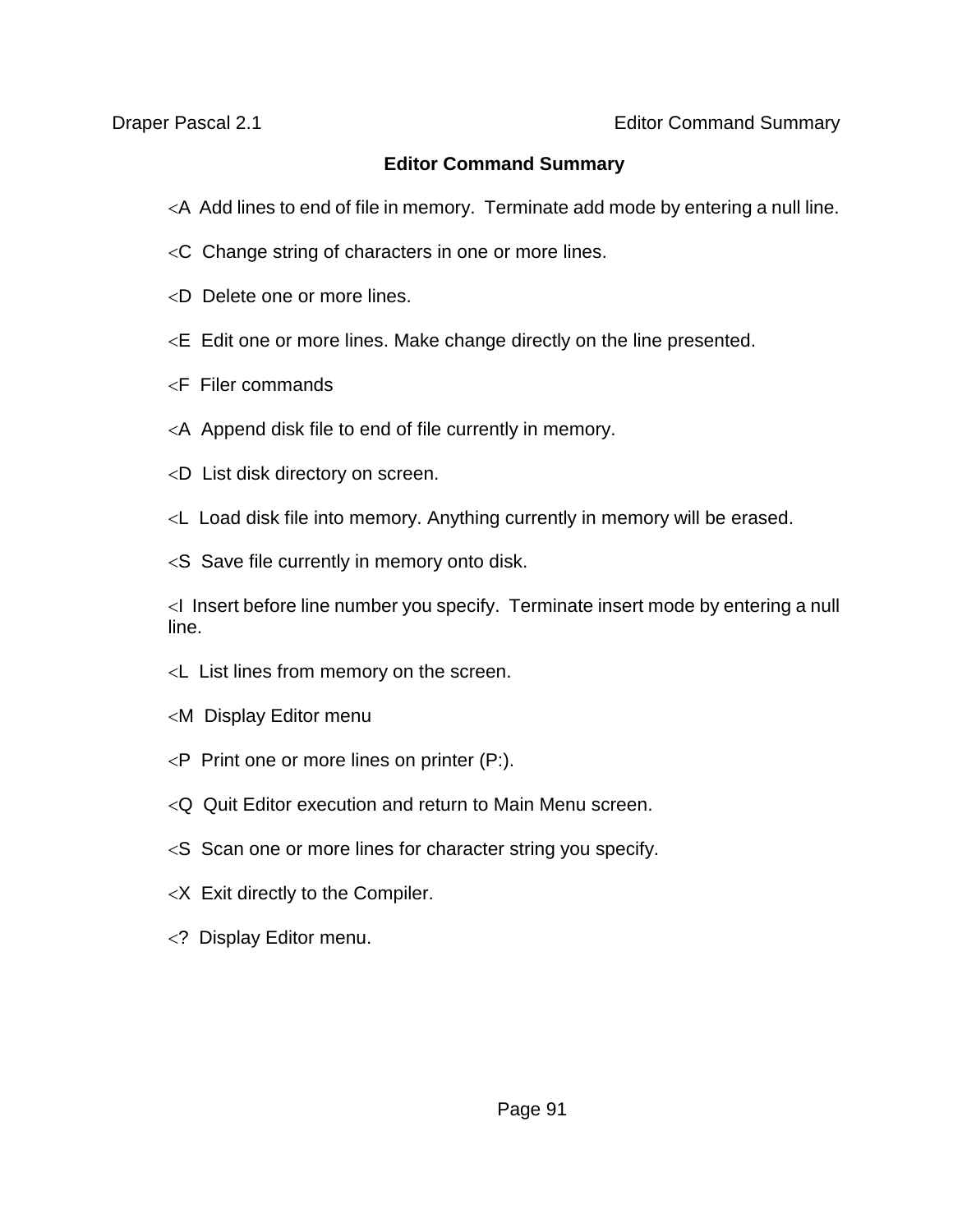### **Error Messages**

### **Compile Time Error Messages**

- 01: Compiler table overflow (max 170)
- 02: Number expected
- 03: '=' expected
- 04: Identifier expected
- 05: Constant type identifier, number, or string constant expected
- 06: 'BEGIN' expected
- 07: Too many nesting levels
- 08: ':' expected
- 09: '.' expected
- 10: ';' expected
- 11: Undeclared identifier
- 12: Invalid type of identifier
- 13:  $:=$ ' expected
- 14: 'END' expected
- 15: ';', 'ELSE', or 'END' expected
- 16: 'THEN' expected
- 17: '#' expected
- 18: 'DO' expected
- 19: '#' or FILE type identifier expected
- 20: '[' expected
- 21: ']' expected
- 22: ')' expected
- 23: Illegal factor or identifier type
- 24: INCLUDE file nesting too deep
- 25:
- 26: 'OF' expected
- 27: Mismatched data types
- 28: 'TO' or 'DOWNTO' expected
- 29: 'UNTIL' expected
- 30: Range error
- 31: '(' expected
- 32: ',' expected
- 33: Literal too long or missing end quote (')
- 34: 'END' but no RECORD started
- 35: Incorrect number of parameters
- 36: INTEGER type identifier expected
- 37: STRING type identifier expected
- 38: REAL type identifier expected
- 39: CHAR type identifier expected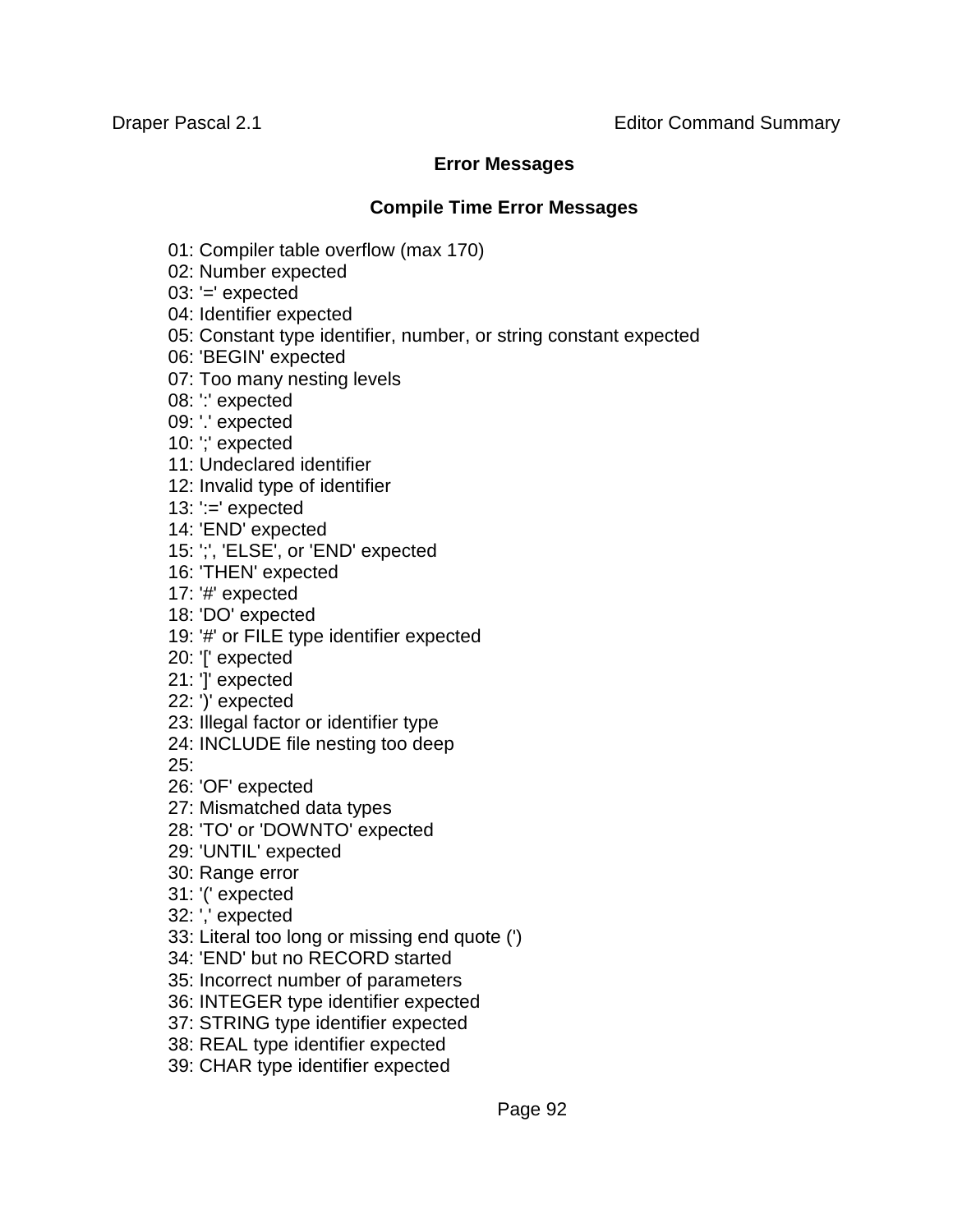- 40: FILE type identifier expected
- 41: HEX type identifier expected
- 42: STRING constant expected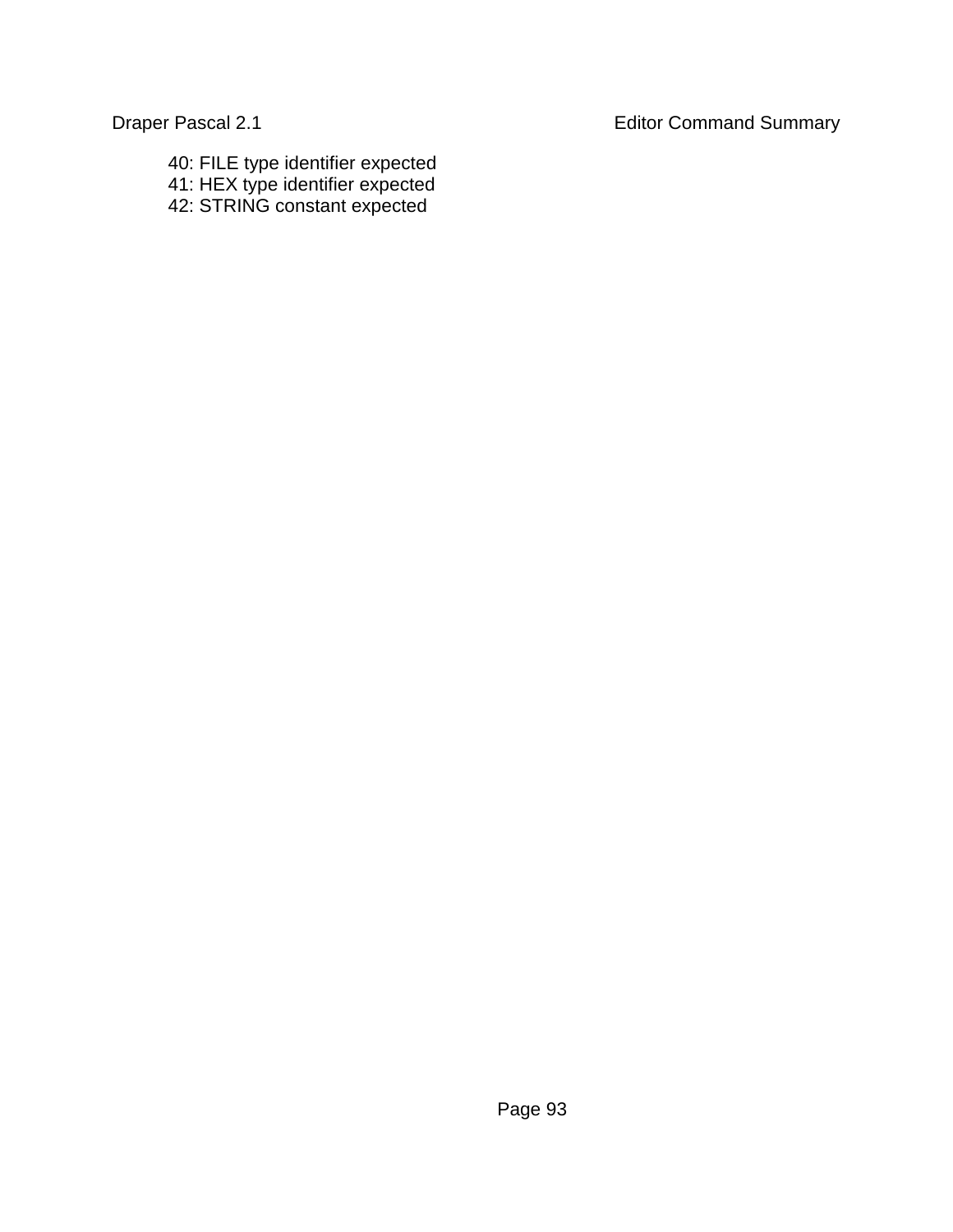### **Execution Time Error Messages**

### **INDEX TOO HIGH**

This message occurs if an attempt is made to store a string array element into an occurance that is higher than defined for the variable. For example, if you tried to store the twentieth entry of an array that was only defined to hold ten occurances, you would get the message. This message only applies to string arrays since other array types are not checked for valid occurance numbers.

### **UNABLE TO OPEN DEBUG IOCB (7)**

This message is issued if the list output device you specify in response to the 'WHERE? (FILESPEC)' prompt cannot be opened. The prompt is issued only for the debug features trace and stack display.

### **CIO ERROR xxx FOR IOCB # y**

Some kind of Input-Output operation was performed which resulted in an abnormal return code from the Atari operating system. Refer to your BASIC or DOS manual for the meaning of the error number 'xxx'. 'y' is the IOCB number which the error occured on. Note that this message will not be printed if OPTIONS(0) is in effect. In this case it is your responsibility to check the return code by interrogating IORESULT after each I/O type instruction.

### **AT OFFSET**

This message accompanies some other error message and refers to the offset within the pseudo code of the instruction that had the error. Refer to the offset shown on your compile listing to determine the Pascal instruction that experienced the error.

### **STOPPED BY <BREAK> KEY**

This message indicates that execution of the program was stopped because the BREAK key was pressed. The offset of the instruction executing is shown in the 'AT OFFSET' message. Note that this message will not occur (and the program will not stop after BREAK is pressed) if OPTIONS(4) is in effect.

### **INSUFFICIENT MEMORY**

This message indicates that an attempt was made to increase the value of the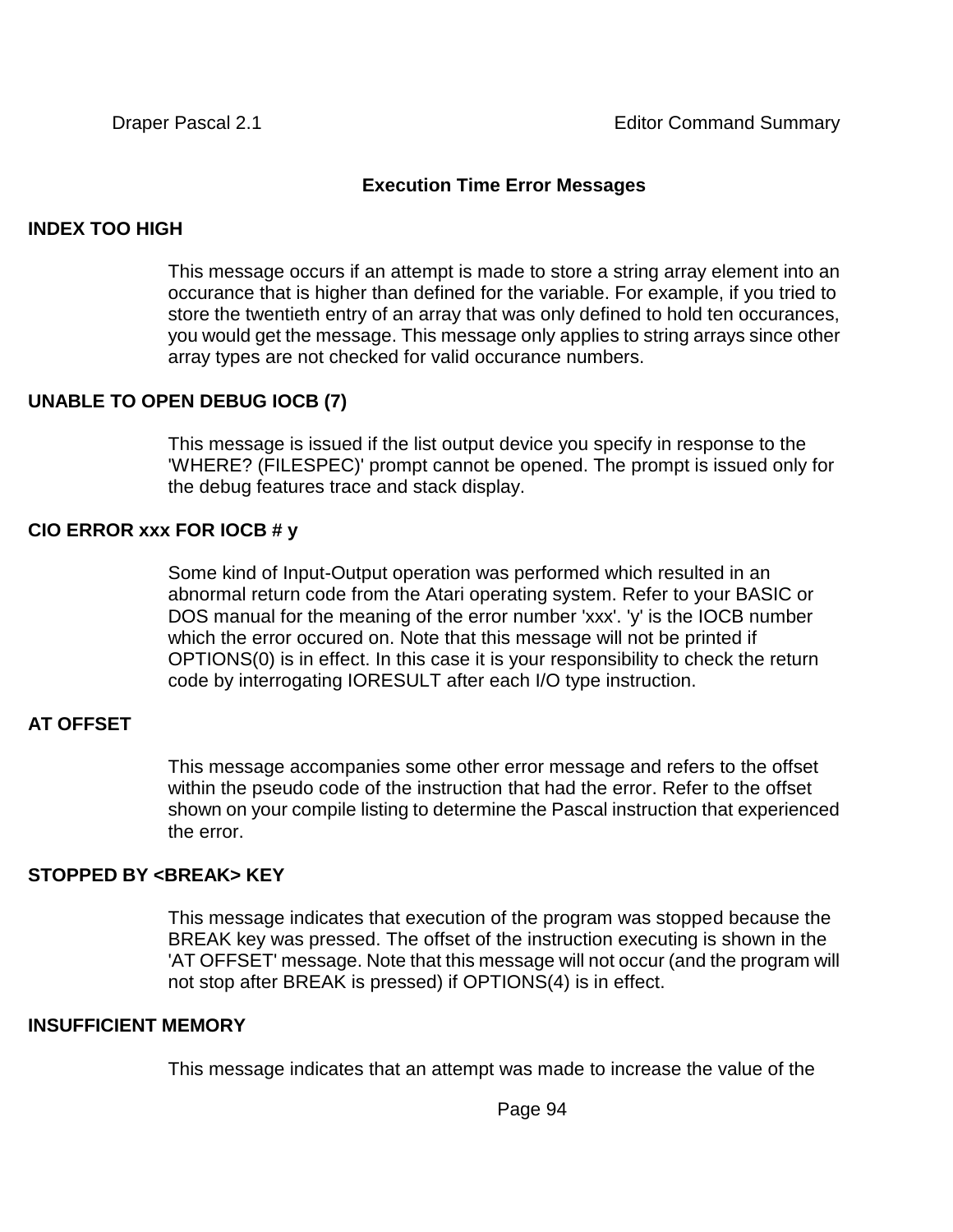stack pointer to a value which would overlay screen memory or the trace buffer, if the trace was active. It may also be caused by manipulation of a record without sufficient room between the top of the stack and the top of available memory (MEMTOP) to temporarily hold it.

### **INVALID OPCODE**

This message should not occur. It indicates that a pseudo instruction was encountered which is invalid. If you get this message, it means that your '.PCD' file has been corrupted somehow or an XCTL was made to a file that was not a pseudo code file. To correct, re-compile the program in question. It may also occur if you attempt to run a Draper Pascal program which was compiled under a previous release of this software.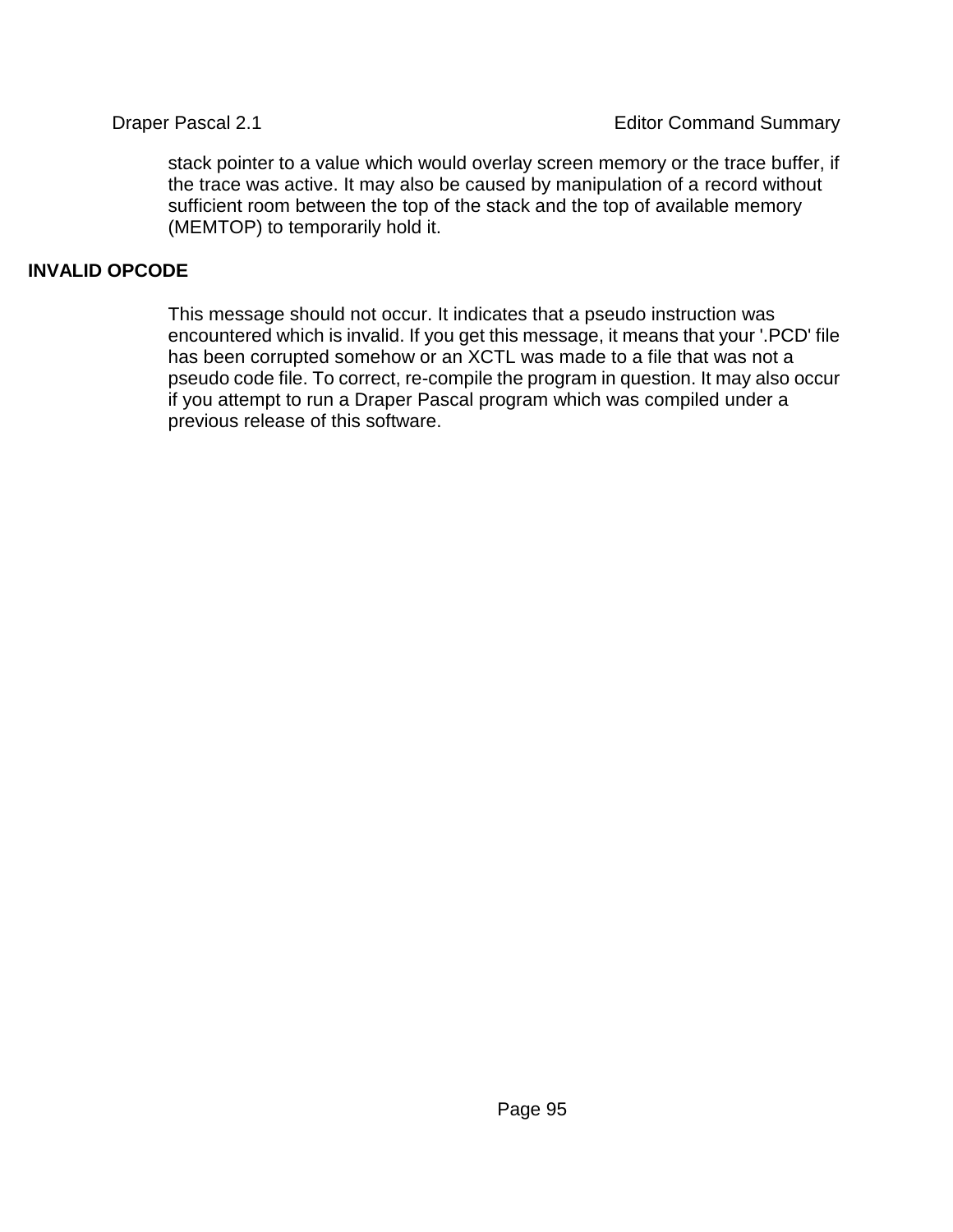### **Main Menu Program**

```
(* INITIAL MENU PROGRAM *)
(* AS OF 09/08/89 *)
(*$S+*)
PROGRAM INIT;
CONST CLEAR=125; CURSOR=752;
     ON=0; OFF=1;
      RAMTOP=$6A;
      LASTFILE=$1D82;
     DEFAULT DRV=$1D94;
VAR BASENAME:STRING[11];
    PGMNAME:STRING[30];
    DATA:STRING[128];
    I,J:INTEGER;
   REPLY, DRIVENO: CHAR;
    DRIVE:STRING[3];
PROCEDURE PRESSANY;
BEGIN 
    WRITELN;
   WRITE('Dress any key to continueD');
    READ(REPLY)
  END;
BEGIN (*MAIN*)
 DRIVENO:=PEEK(DEFAULT_DRV);
DRIVE:=CONCAT('D',DRIVENO,':');
GRAPHICS(0);
POKE(CURSOR,OFF);
WRITE(CHR(CLEAR));
 GOTOXY(2,0);WRITELN(' DRAPER PASCAL');
WRITELN;
WRITELN(' VERSION 2.1');
WRITELN;
WRITELN(' 1 - Run Program');
WRITELN;
WRITELN(' 2 - Disk Directory');
WRITELN;
WRITELN(' 3 - Compile Program');
WRITELN;
WRITELN(' 4 - Edit a Program');
WRITELN;
WRITELN(' 5 - Exit to DOS');
WRITELN;
```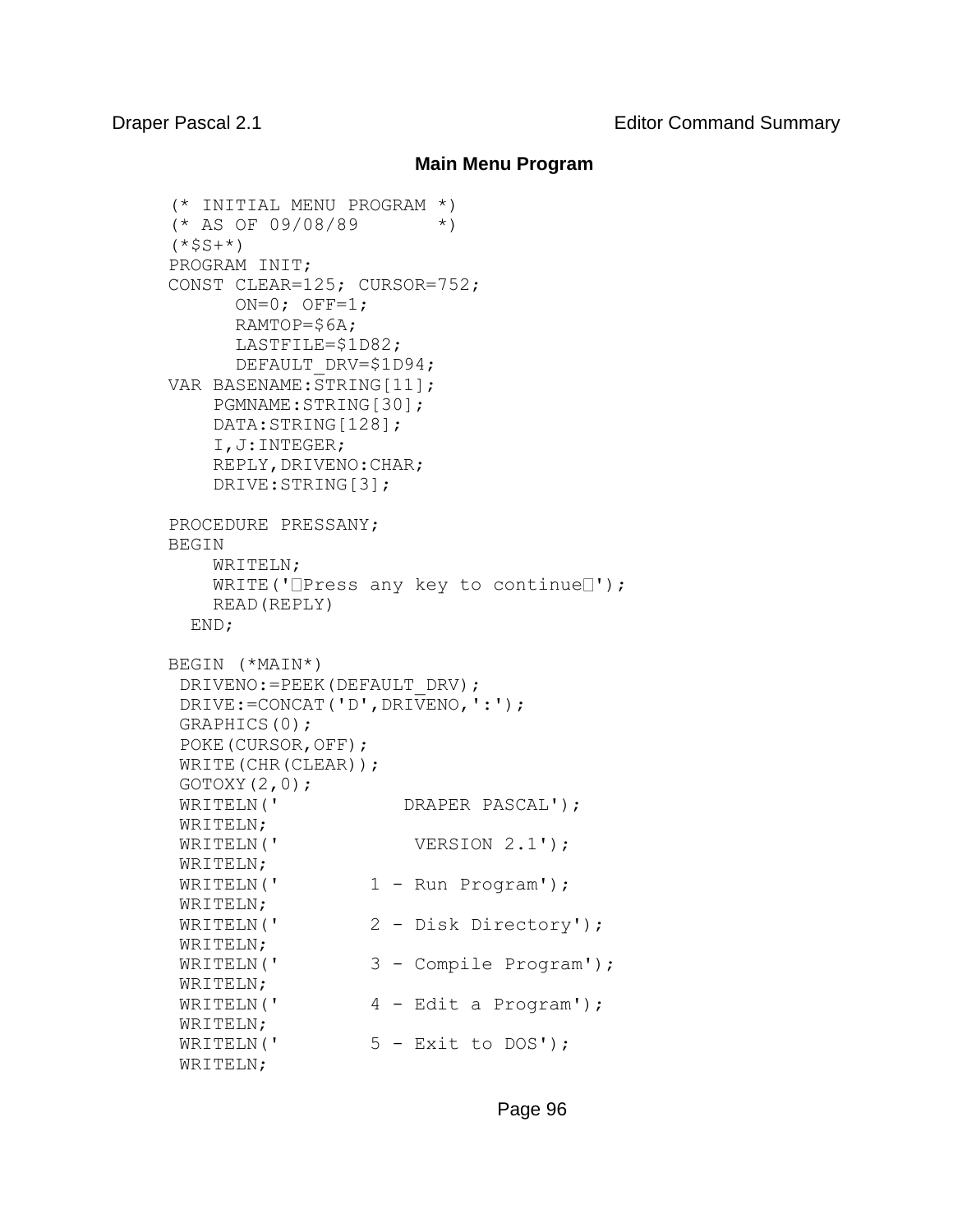```
WRITELN(' 6 - List a file');
WRITELN;
WRITELN(' 7 - Trace on');
GOTOXY(2,22);
WRITELN(' Copyright 1989');
WRITE(' by Norm Draper');
GOTOXY(2,18);REPEAT READ(REPLY)
UNTIL (REPLY>'0') AND (REPLY<'8');
CASE REPLY OF
  '1': BEGIN (* Run Program *)
    REPEAT
     WRITELN(' Enter name of program to be run');
     WRITELN;
     POKE(CURSOR,ON);
      J:=ADDR(PGMNAME);
      FOR I:=0 TO 16 DO
       POKE(J+I, PEEK(LASTFILE+I));
     WRITE(' ');
     WRITELN(PGMNAME);
     WRITE(' , CHR(28));
     READLN(BASENAME);
      J:=ADDR(BASENAME);
      FOR I:=0 TO 16 DO
        POKE(LASTFILE+I,PEEK(J+I));
      I:=POS('.',BASENAME);
     IF I<>0 THEN
        BEGIN
          J:=LENGTH(BASENAME);
          DELETE(BASENAME,I,J-I+1);
          WRITELN;
          WRITELN('Suffix not required, ignored');
          WRITELN
        END;
      IF POS(':',BASENAME)=0 THEN
        INSERT(DRIVE,BASENAME,1);
      PGMNAME:=CONCAT(BASENAME,'.PCD'); 
      OPTIONS(0);
      OPEN(#4,4,0,PGMNAME);
      I:=IORESULT;
     CLOSE(H4); IF I=170 THEN
       WRITELN('\BoxProgram not found\Box');
      OPTIONS(1)
    UNTIL I=0;
   WRITE(CHR(CLEAR));
```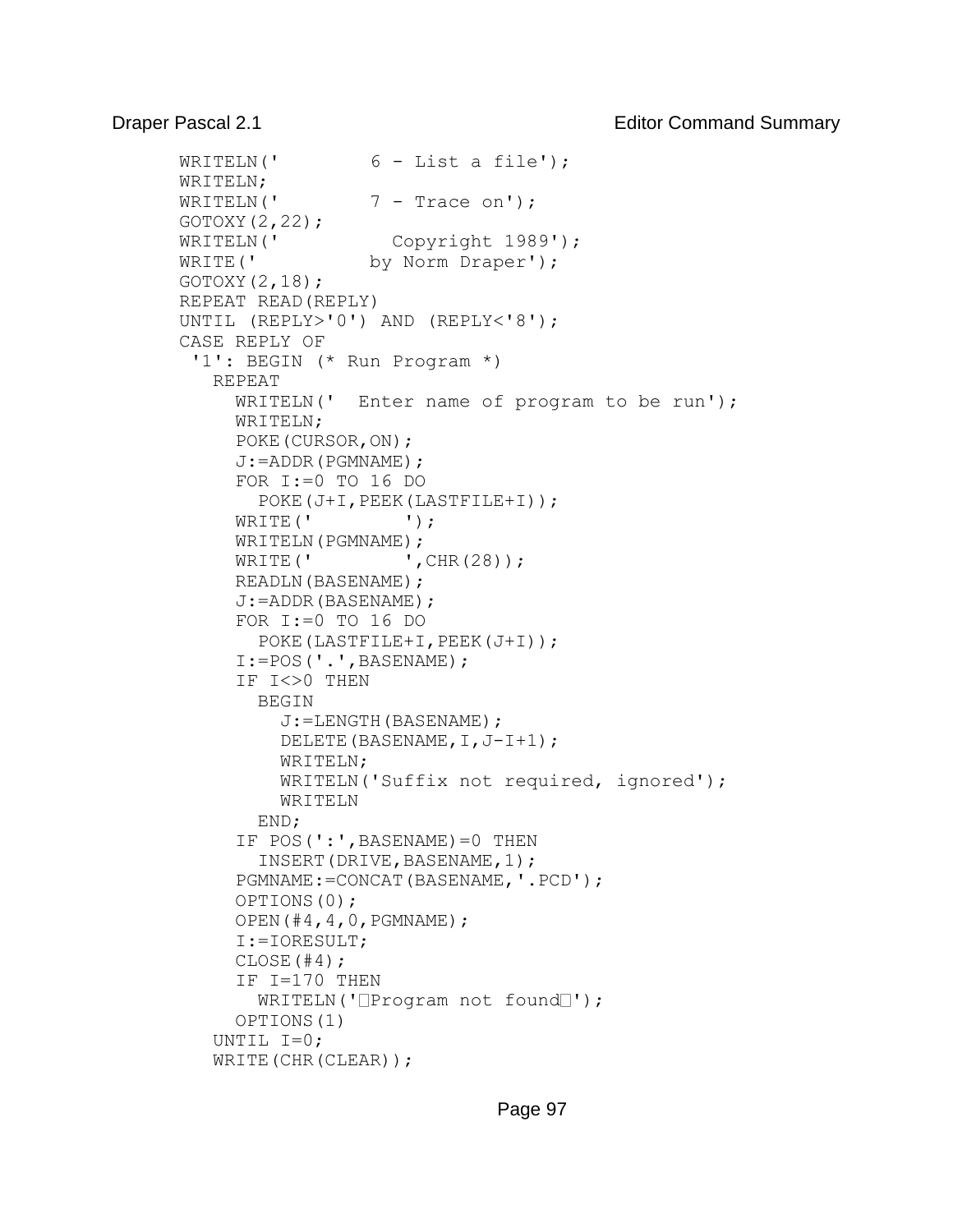```
 XCTL(PGMNAME) END;
 '2': BEGIN (* Disk Directory *)
  CLOSE(#1);
  POKE(CURSOR,ON);
  WRITE('Filespec? ');
  READLN(DATA);
  POKE(CURSOR,OFF);
  IF DATA='' THEN
    DATA:=CONCAT(DRIVE,'*.*');
 IF POS(':', DATA) = 0 THEN
    INSERT(DRIVE,DATA,1);
  IF POS(':',DATA)=LENGTH(DATA) THEN
     INSERT('*.*',DATA,LENGTH(DATA)+1);
  OPEN(#1,6,0,DATA);
  READLN(#1,PGMNAME);
 WRITE(CHR(CLEAR));
  WHILE NOT EOF(#1) DO
   BEGIN WRITELN(PGMNAME);
    READLN(#1,PGMNAME) END;
  CLOSE(#1);
  PRESSANY;
  PGMNAME:=CONCAT(DRIVE,'INIT.PCD');
  XCTL(PGMNAME) END;
 '3': BEGIN (* Compile Program *)
      MAXGRAPH(0);
       WRITELN('Loading Compiler...');
       POKE(CURSOR,ON);
       PGMNAME:=CONCAT(DRIVE,'COMPILER.PCD');
       XCTL(PGMNAME)
     END;
 '4': BEGIN (* Edit a Program *)
       MAXGRAPH(0);
       WRITELN('Loading Editor...');
       PGMNAME:=CONCAT(DRIVE,'EDITOR.PCD');
       XCTL(PGMNAME)
     END;
 '5': BEGIN (* Exit to DOS *)
       POKE(CURSOR,ON);
       DOS
     END;
 '6': BEGIN (* List a file *)
  WRITELN('Enter filename of file to be listed');
  POKE(CURSOR,ON);
  WRITELN;
 READLN(PGMNAME);
  POKE(CURSOR,OFF);
```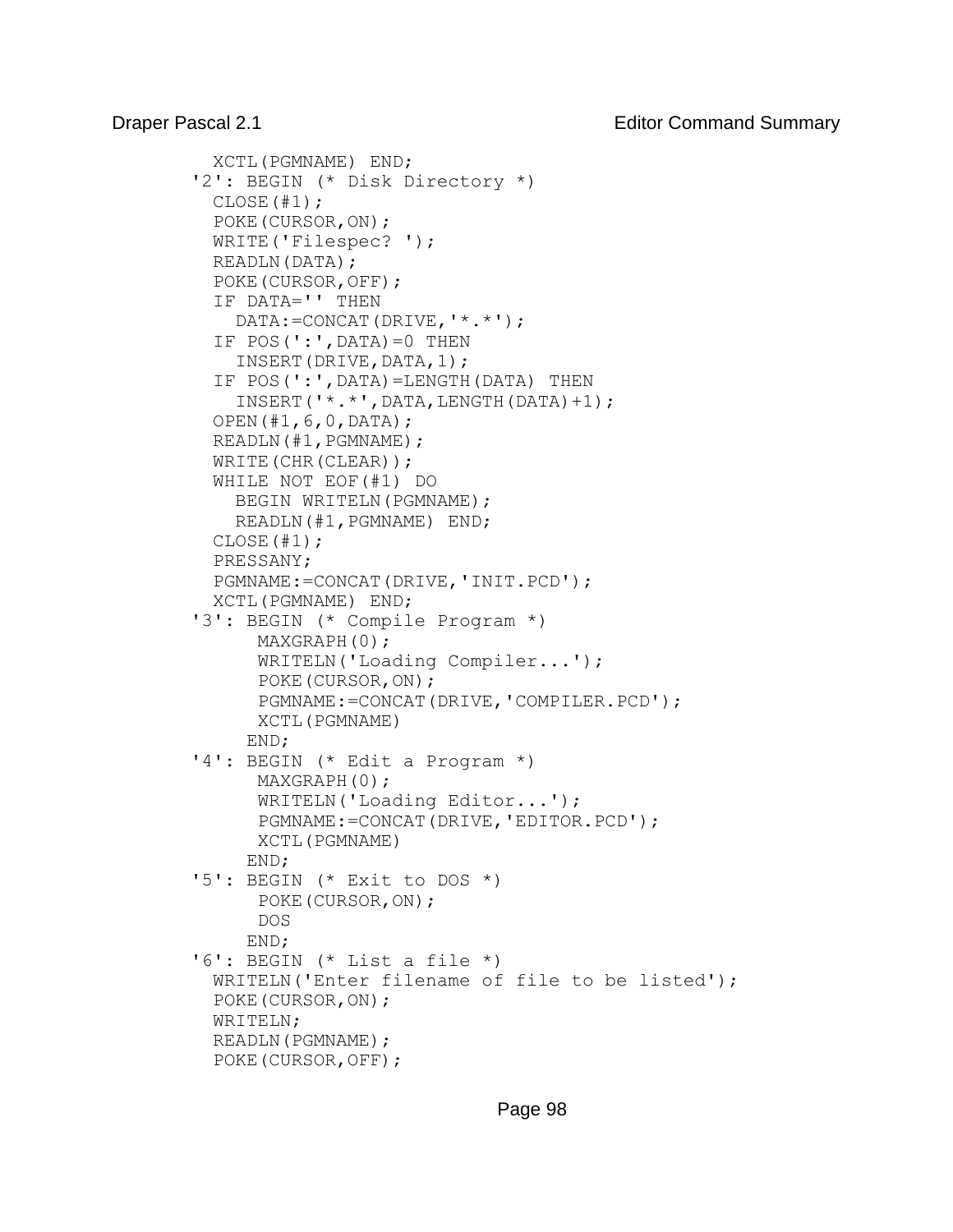```
IF POS(':', PGMNAME) = 0 THEN
      INSERT(DRIVE, PGMNAME, 1);
    CLOSE(+1);
     OPEN(#1,4,0,PGMNAME);
     READLN(#1,DATA);
    WRITE(CHR(CLEAR));
     WHILE NOT EOF(#1) DO
     BEGIN WRITELN(DATA);
       READLN(#1,DATA) END;
     CLOSE(#1);
     PRESSANY;
     PGMNAME:=CONCAT(DRIVE,'INIT.PCD');
     XCTL(PGMNAME) END;
   '7': BEGIN (* Trace on *)
     POKE(CURSOR,ON);
     WRITELN('Enter number of entries to maintain: ');
     READ(I);
     TRACEON(I);
     PGMNAME:=CONCAT(DRIVE,'INIT.PCD');
     XCTL(PGMNAME) END
 END
END.
```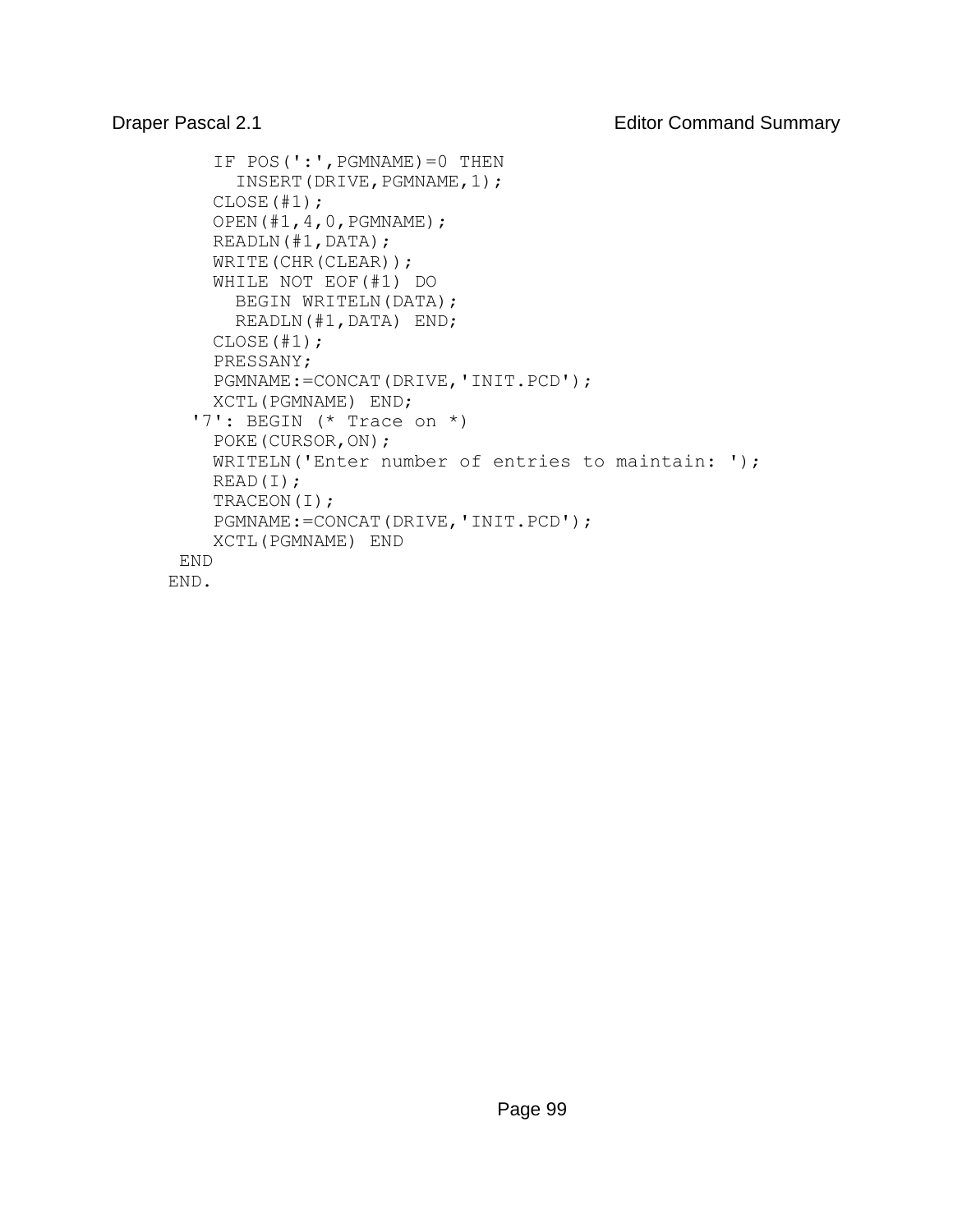**Draper Pascal 2.1 Editor Command Summary** 

### **Editor Program**

### **Editor Program Source Listings**

### **(\* EDITOR.PAS \*)**

PROGRAM EDITOR; (\* A part of Draper Pascal \*)  $(*$  By Norm Draper  $*$  )<br> $(*$  As of 09/26/86  $*$  )  $(*$  As of 09/26/86  $(*SS+*)$ (\*\$I D:EDITOR1.PAS \*)  $(*$I D:EDITOR2.PAS *)$ (\*\$I D:EDITOR3.PAS \*)  $(*$I D:EDITOR4.PAS *)$ (\*\$I D:EDITOR5.PAS \*)  $(*$I D:EDITOR6.PAS *)$ (\*\$I D:EDITOR7.PAS \*)

### **(\* EDITOR1.PAS \*)**

```
CONST CLEAR=125;BELL=$FD;ESC=27; 
     UP=28;RIGHT=31; MAXLINES=251;MAXLENGTH=80; 
       RAMTOP=$6A; 
       LMARGIN=82; 
      CURSOR HORIZ=$55;
      DEFAULT DRV=$1D94;
VAR CMD:CHAR; 
     I,CHGSW,LM0,LM1,LASTLINE,LOW,HIGH,X,Y,SW:INTEGER; 
    FILENAME, PGMNAME: STRING[30];
     DRIVE:STRING[3]; 
     DRIVENO:CHAR; 
    DATA, DATA1, DATA2: STRING [MAXLENGTH];
     INPUT,OUTPUT:FILE; 
     T:ARRAY[MAXLINES] OF STRING[MAXLENGTH]; 
PROCEDURE MENU; 
BEGIN 
  WRITE(CHR(CLEAR));
  WRITELN(' DRAPER SOFTWARE');
```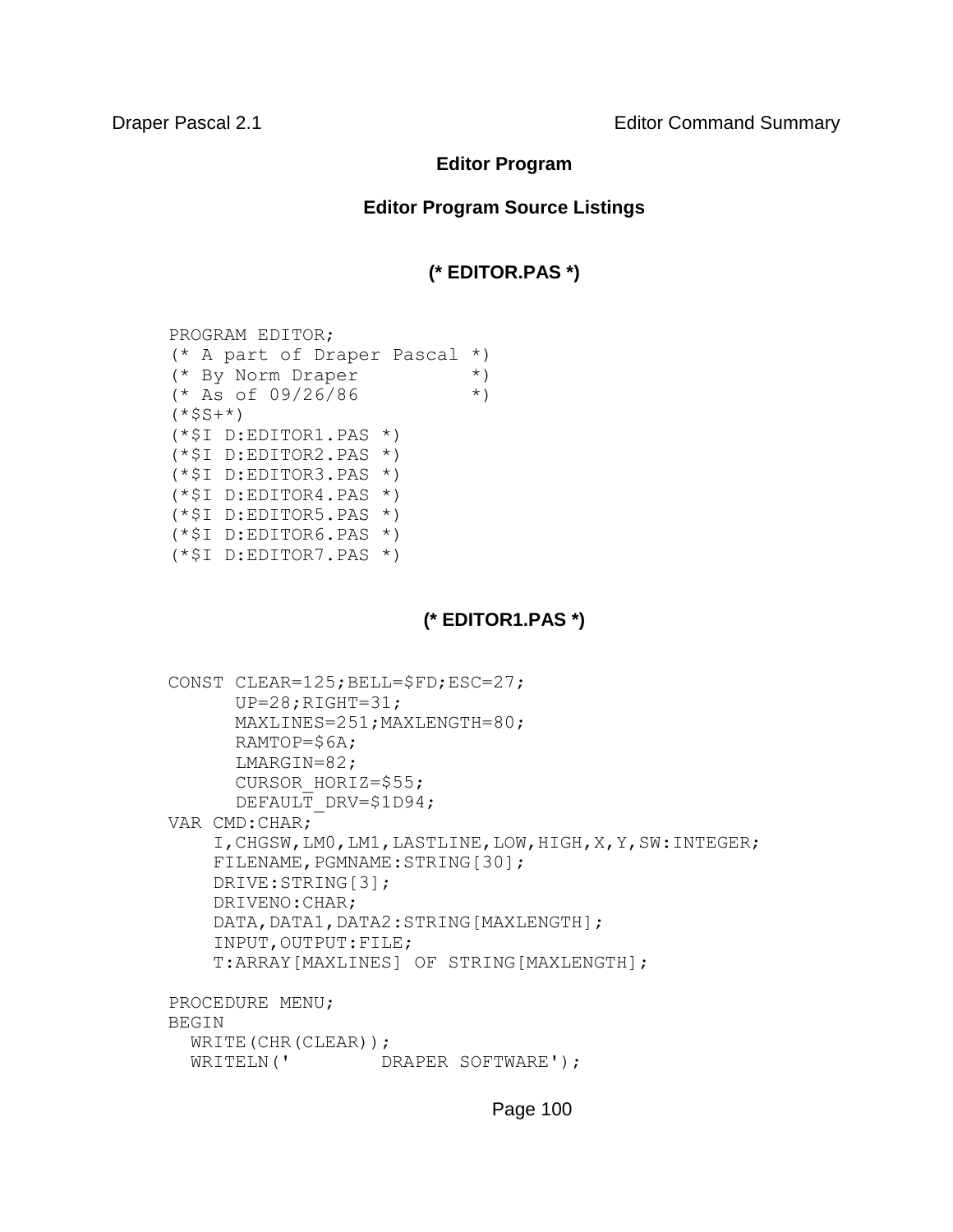```
WRITELN(' EDITOR');
 WRITELN; 
WRITELN(' A - Add line(s) at end');WRITELN(' C - Change line(s)');
 WRITELN(' D - Delete line(s)'); 
WRITELN(' E - Edit line(s)');
WRITELN(' F - Filer menu');
WRITELN(' I - Insert before line');
WRITELN(' L - List line(s)');
WRITELN(' M - Menu');
WRITELN(' P - Print line(s)');
WRITELN(' Q - Quit');
WRITELN(' S - Scan line(s)');
 WRITELN(' X - Exit to Compiler') 
END; 
PROCEDURE SHOWLINE(NUMBER);
BEGIN 
  IF NUMBER<100 THEN WRITE(OUTPUT,' '); 
  IF NUMBER<10 THEN WRITE(OUTPUT,' '); 
 WRITE(OUTPUT, NUMBER, ':')
END; 
PROCEDURE GETDATA(NUMBER);
BEGIN 
 SHOWLINE(NUMBER);
  POKE(LMARGIN,LM1); 
  READLN(DATA); 
  IF IORESULT=137 THEN 
   WRITELN(CHR(BELL), 'Line ', NUMBER, ' truncated');
  POKE(LMARGIN,LM0); 
  POKE(CURSOR_HORIZ,LM0) 
END;
```
### **(\* EDITOR2.PAS \*)**

```
PROCEDURE INC LASTLINE;
BEGIN 
   LASTLINE:=LASTLINE+1; 
   IF LASTLINE>MAXLINES THEN 
     BEGIN 
       WRITELN('BUFFER FULL - STANDBY'); 
       LASTLINE:=MAXLINES 
     END 
END; 
PROCEDURE GETRANGE;
```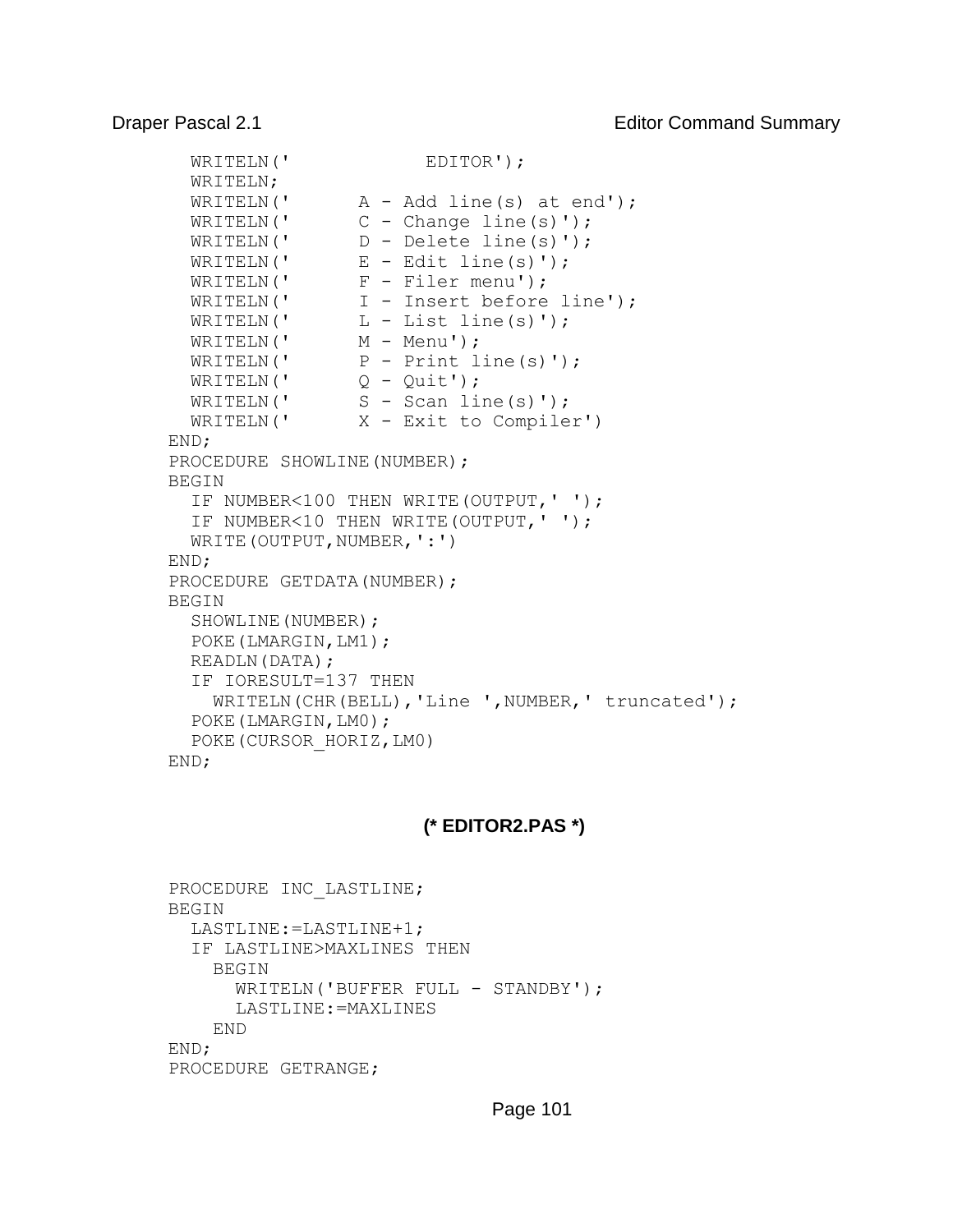```
BEGIN 
  LOW := 1; HIGH:=LASTLINE; 
  WRITE('Line from \rightarrow ');
   READLN(DATA); 
   IF DATA<>'' THEN LOW:=VAL(DATA); 
   IF LOW<1 THEN LOW:=1; 
   IF LOW>LASTLINE THEN LOW:=LASTLINE; 
  WRITE('Line to \rightarrow ');
   READLN(DATA); 
   IF DATA<>'' THEN HIGH:=VAL(DATA); 
   IF HIGH<LOW THEN HIGH:=LOW; 
   IF HIGH>LASTLINE THEN HIGH:=LASTLINE 
END; 
PROCEDURE EDIT; 
BEGIN 
   CHGSW:=1; 
   GETRANGE; 
   FOR I:=LOW TO HIGH DO 
     BEGIN 
       SHOWLINE(I); 
       POKE(LMARGIN,LM1); 
      WRITELN(T(I));
      FOR Y:=0 TO LENGTH(T(I)) / (40-LM1) DO
          WRITE(CHR(UP)); 
       READLN(T(I)); 
       POKE(LMARGIN,LM0); 
       POKE(CURSOR_HORIZ,LM0) 
     END 
END; 
PROCEDURE GETFN; 
CONST LASTFILE=$1D82; 
BEGIN 
  WRITE('Enter filename \rightarrow ');
   Y:=ADDR(DATA); 
   FOR X:=0 TO 16 DO 
    POKE(Y+X, PEEK(LASTFILE+X));
  WRITELN(DATA);
  WRITE(' \qquad \qquad ', CHR(UP));
   READLN(FILENAME); 
   Y:=ADDR(FILENAME); 
   FOR X:=0 TO 16 DO 
    POKE(LASTFILE+X, PEEK(Y+X));
   IF POS(':',FILENAME)=0 THEN 
    INSERT(DRIVE, FILENAME, 1);
   I:=LENGTH(FILENAME);
```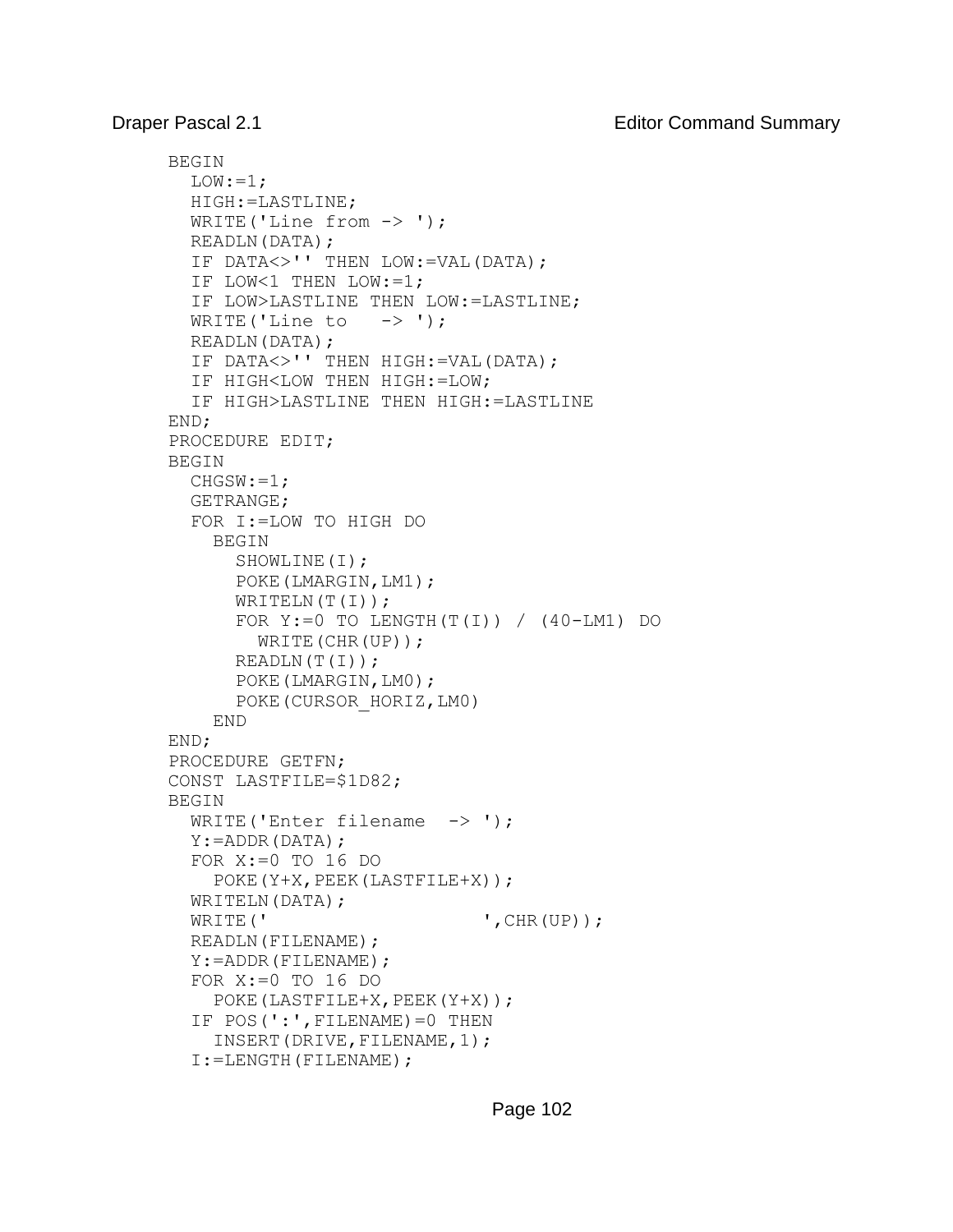```
 IF POS('.',FILENAME)=0 THEN 
     INSERT('.PAS',FILENAME,I+1) 
END;
```
## **(\* EDITOR3.PAS \*)**

```
PROCEDURE GETONE; 
BEGIN 
  WRITE('Line \rightarrow ');
   READ(LOW); 
   IF LOW<1 THEN LOW:=1 
END; 
PROCEDURE SAVE; 
BEGIN 
   GETFN; 
  Y := 0;REWRITE (OUTPUT, FILENAME) ;
   X:=IORESULT; 
   IF X<>0 THEN 
     Y:=X 
   ELSE 
     FOR I:=1 TO LASTLINE DO 
       BEGIN 
        WRITELN(OUTPUT,T(I));
          X:=IORESULT; 
          IF X<>0 THEN 
            Y:=X 
       END; 
   REWRITE(OUTPUT,'E:'); 
   OPTIONS(4); (* DISABLE BREAK KEY *) 
   IF Y<>0 THEN 
    WRITELN(CHR(BELL), '***Error ', Y, ' while saving to disk');
   CHGSW:=0 
END; 
PROCEDURE CHECKUPD; 
BEGIN 
   IF CHGSW=1 THEN 
     BEGIN 
        WRITELN('File changed but not saved'); 
      WRITELN('Enter "I" to IGNORE and continue');
      WRITELN(' or "S" to SAVE and continue');
       REPEAT 
         READ(CMD) 
       UNTIL (CMD='I') OR (CMD='S');
```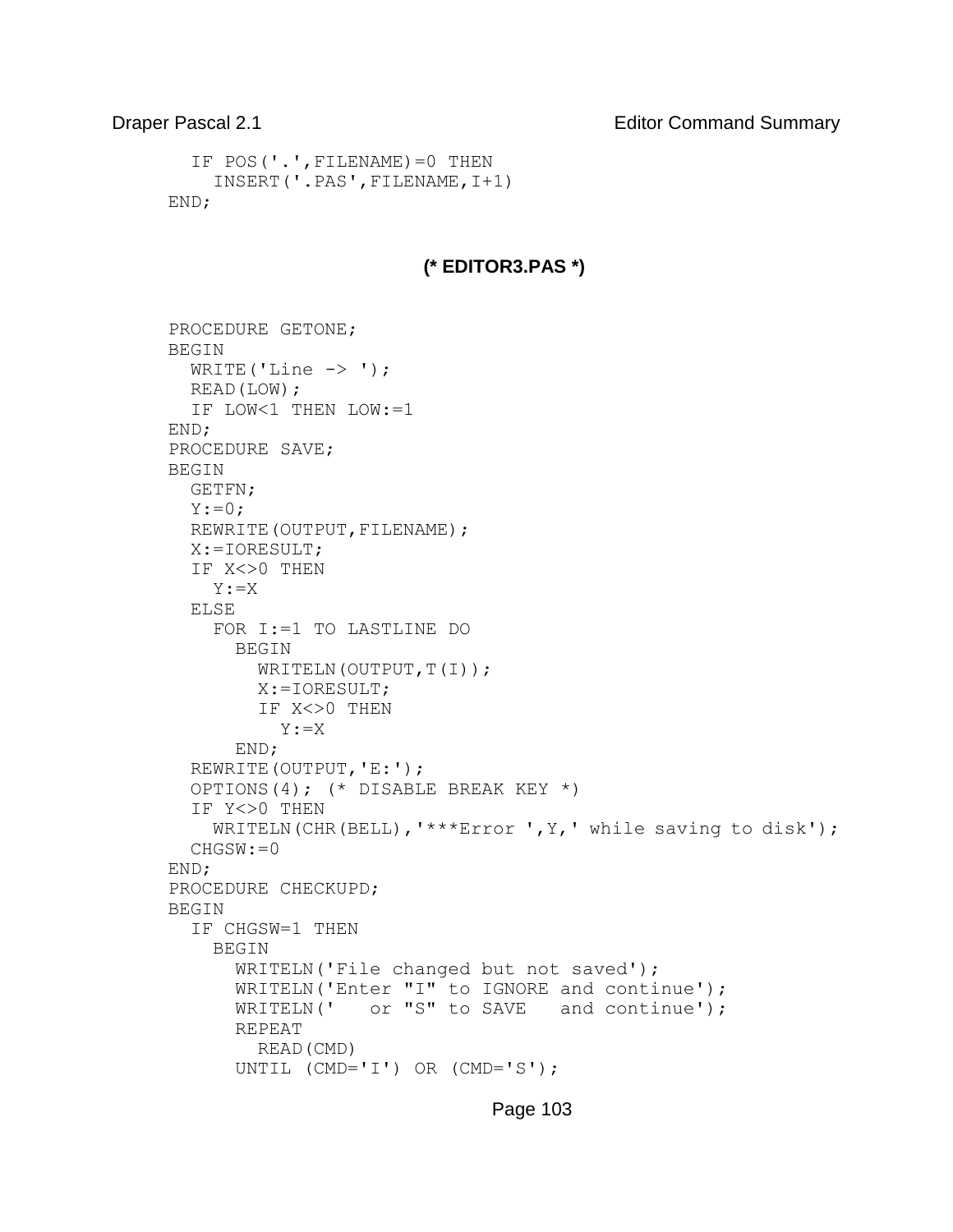Draper Pascal 2.1 **Editor Command Summary** 

```
 IF CMD='S' THEN SAVE 
     END 
END; 
PROCEDURE KEYBOARD; 
BEGIN 
   IF SW=1 THEN 
     REPEAT 
        SW:=SW 
     UNTIL KEYPRESS; 
   IF KEYPRESS THEN 
     BEGIN 
        READ(CMD); 
        IF CMD=' ' THEN 
         SW: = 1 ELSE 
         SW := 0 END 
END;
```
# **(\* EDITOR4.PAS \*)**

```
PROCEDURE APPEND; 
BEGIN 
   REPEAT 
     INC_LASTLINE; 
     GETDATA(LASTLINE); 
     T(LASTLINE):=DATA 
   UNTIL DATA=''; 
   CHGSW:=1; 
   LASTLINE:=LASTLINE-1 
END; 
PROCEDURE COMPILE; 
BEGIN 
   CHECKUPD; 
   CLOSE(OUTPUT); 
   MAXGRAPH(0); 
   WRITELN; 
   WRITELN('Loading Compiler ...'); 
   OPTIONS(5); (* ENABLE BREAK KEY *) 
   PGMNAME:=CONCAT(DRIVE,'COMPILER.PCD'); 
   XCTL(PGMNAME) 
END; 
PROCEDURE DLTE; 
BEGIN
```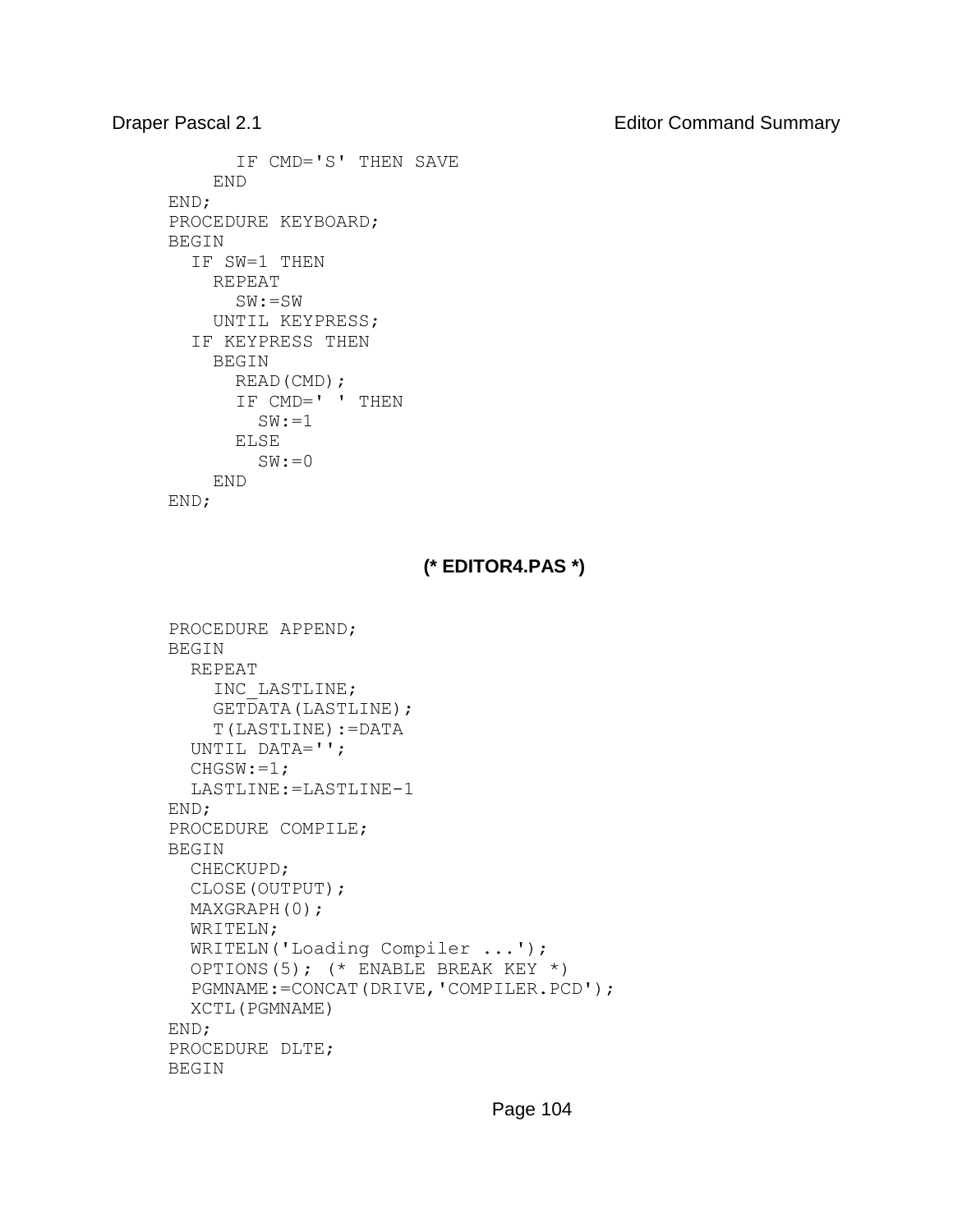```
 GETRANGE; 
   FOR I:=0 TO LASTLINE-HIGH-1 DO 
     BEGIN 
      X:=LOW+I; Y:=HIGH+1+I; 
      T(X):=T(Y) END; 
  CHGSW:=1; LASTLINE:=LASTLINE-(HIGH-LOW)-1 
END; 
PROCEDURE DIRECTORY; 
BEGIN 
   WRITE('Filespec? '); 
   READLN(DATA); 
   IF DATA='' THEN 
     DATA:=CONCAT(DRIVE,'*.*'); 
  IF POS(':', DATA) = 0 THEN
     INSERT(DRIVE,DATA,1); 
  IF POS(\prime\cdot\prime, DATA) = 0 THEN
     INSERT('*.*',DATA,LENGTH(DATA)+1); 
   OPEN(#5,6,0,DATA); 
   READLN(#5,DATA); 
   REPEAT 
    WRITELN(DATA);
     READLN(#5,DATA) 
   UNTIL EOF(#5); 
   CLOSE(#5)
END;
```
# **(\* EDITOR5.PAS \*)**

```
PROCEDURE INSRT; 
BEGIN 
   CHGSW:=1; 
   GETONE; 
   GETDATA(LOW); 
   WHILE DATA<>'' DO 
     BEGIN 
        FOR I:=LASTLINE DOWNTO LOW DO 
          BEGIN 
           X: = I + 1;T(X):=T(I) END; 
        INC_LASTLINE; 
       T(LOW):=DATA;
```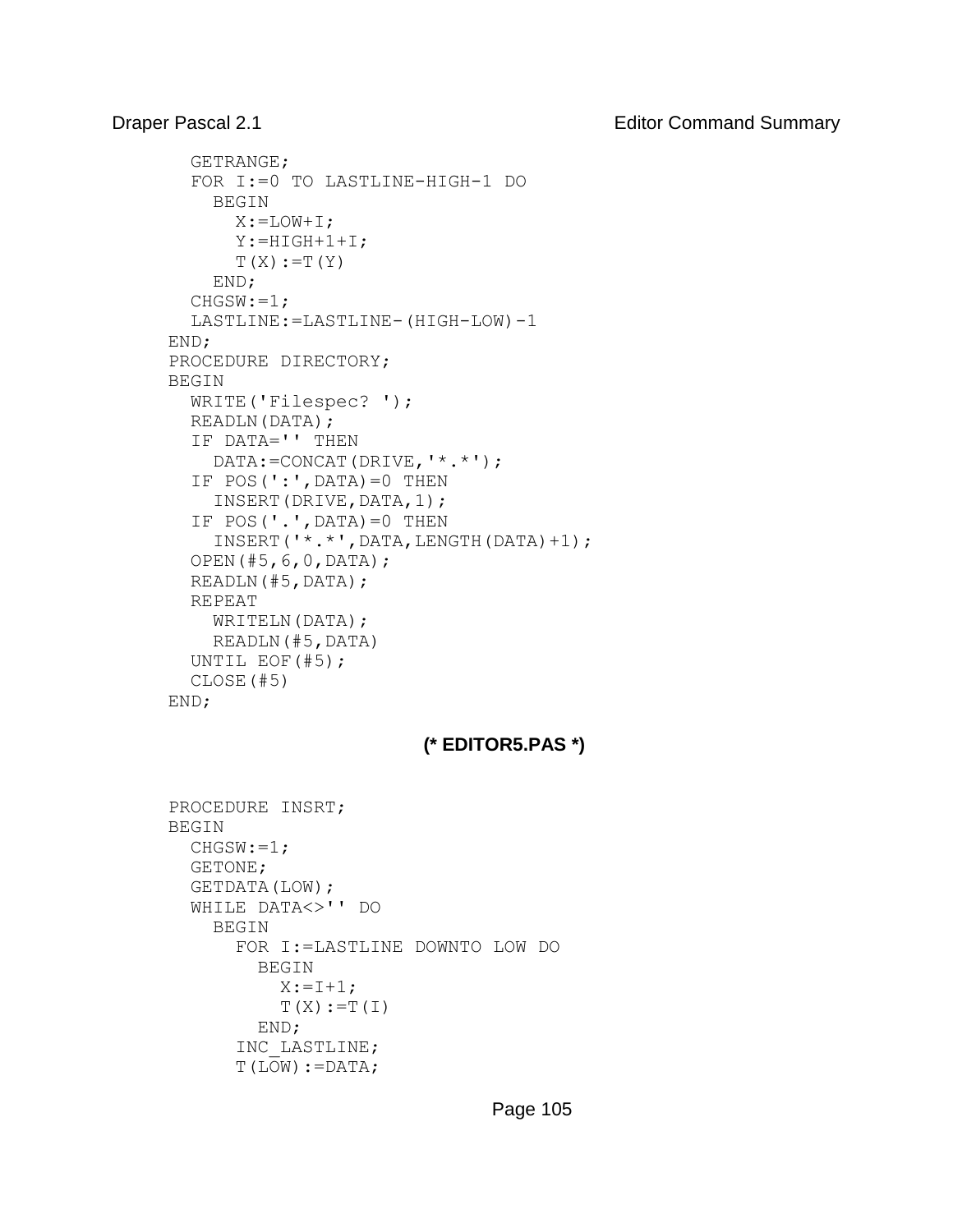```
 LOW:=LOW+1; 
       GETDATA(LOW) 
     END 
END; 
PROCEDURE LIST; 
BEGIN 
   GETRANGE; 
   FOR I:=LOW TO HIGH DO 
     BEGIN 
        SHOWLINE(I); 
        POKE(LMARGIN,LM1); 
      WRITELN(T(I));
        POKE(LMARGIN,LM0); 
      POKE(CURSOR HORIZ, LM0);
       KEYBOARD; 
        IF CMD=ESC THEN 
          I:=HIGH+1 
     END 
END; 
PROCEDURE PRINT; 
BEGIN 
   GETRANGE; 
   OPTIONS(0); 
   REWRITE(OUTPUT,'P:'); 
   IF IORESULT<>0 THEN 
     BEGIN 
      WRITELN('PRINTER NOT READY ');
       WRITELN('PRESS START WHEN READY'); 
       REPEAT 
          OPTIONS(0) 
       UNTIL STARTKEY; 
       REWRITE(OUTPUT,'P:') 
     END; 
   FOR I:=LOW TO HIGH DO 
     BEGIN 
        SHOWLINE(I); 
      WRITELN(OUTPUT,T(I))
     END; 
   OPTIONS(1);
   REWRITE(OUTPUT,'E:'); 
   OPTIONS(4) (* DISABLE BREAK KEY *) 
END;
```
# **(\* EDITOR6.PAS \*)**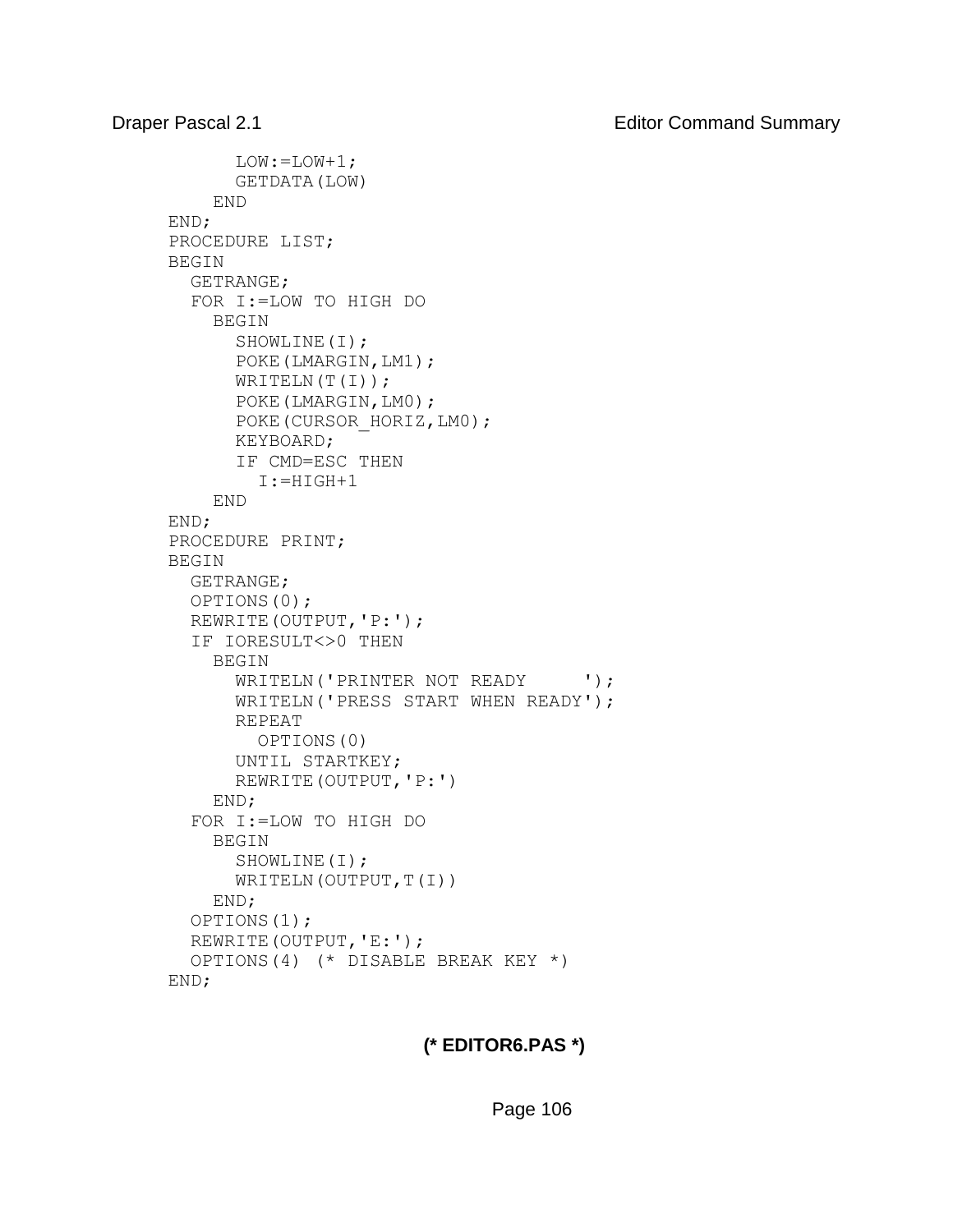```
PROCEDURE APNDFILE; 
VAR IOR:INTEGER; 
BEGIN 
   OPTIONS(0); 
   REPEAT 
     GETFN; 
    RESET(INPUT, FILENAME);
     IOR:=IORESULT; 
     IF IORESULT<>0 THEN 
       WRITELN('File not found'); 
   UNTIL IOR=0; 
   WHILE NOT EOF(INPUT) DO 
     BEGIN 
        INC_LASTLINE; 
      READLN(INPUT, T(LASTLINE));
        IF IORESULT=137 THEN 
          WRITELN(CHR(BELL),'Line ',LASTLINE,' truncated') 
     END; 
   LASTLINE:=LASTLINE-1; 
   CLOSE(INPUT); 
   WRITELN(LASTLINE,' lines now in memory') 
END; 
PROCEDURE CHANGE; 
VAR PRTSW:INTEGER; 
BEGIN 
   GETRANGE; 
  WRITE('Change from ->');
   READLN(DATA1); 
  WRITE('Change to \rightarrow');
   READLN(DATA2); 
   Y:=LENGTH(DATA1); 
   FOR I:=LOW TO HIGH DO 
     BEGIN 
      DATA:=T(I); PRTSW:=0; 
      X:=POS(DATA1,DATA); IF POS(DATA1,DATA)<>0 THEN 
          BEGIN 
           CHGSW:=1; PRTSW:=1; 
            DELETE(DATA,X,Y); 
           INSERT(DATA2,DATA,X);
           T(I):=DATA
          END; 
        IF PRTSW=1 THEN
```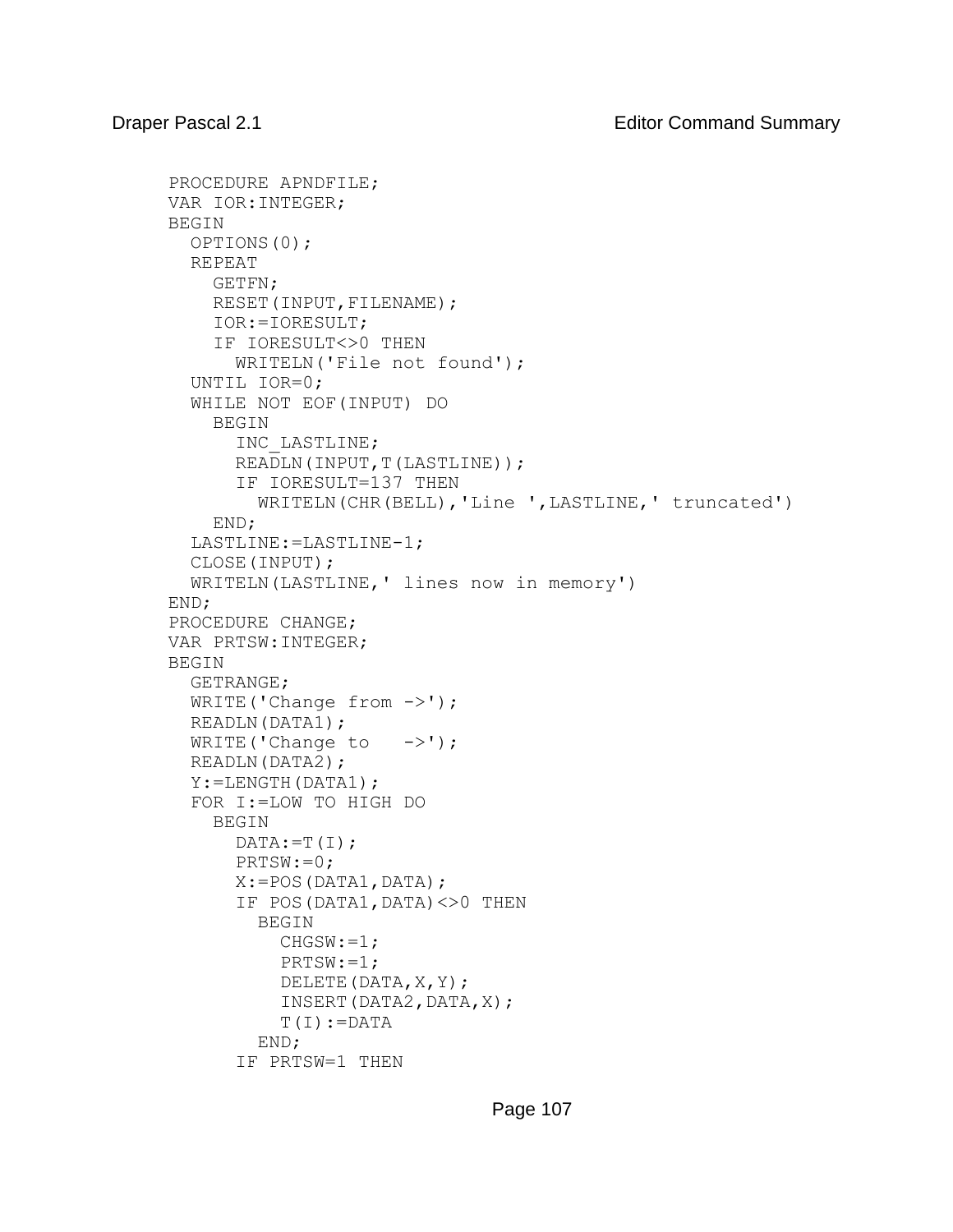```
 BEGIN 
             SHOWLINE(I); 
            WRITELN(DATA);
             KEYBOARD 
          END 
     END 
END; 
PROCEDURE SCAN; 
BEGIN 
   GETRANGE; 
  WRITE('Scan for \rightarrow');
   READLN(DATA1); 
   FOR I:=LOW TO HIGH DO 
     BEGIN 
       DATA:=T(I); IF POS(DATA1,DATA)<>0 THEN 
          BEGIN 
             SHOWLINE(I); 
            WRITELN(DATA);
             KEYBOARD; 
             IF CMD=ESC THEN 
               I:=HIGH+1 
          END 
     END 
END;
```
# **(\* EDITOR7.PAS \*)**

```
PROCEDURE FILER; 
BEGIN 
WRITELN(' A - Append file');
 WRITELN(' D - Directory list'); 
WRITELN(' L - Load file');
WRITELN(' S - Save file');
  REPEAT 
    READ(CMD) 
  UNTIL (CMD='A')
      OR (CMD='D') 
      OR (CMD='L') 
     OR (CMD='S');
   CASE CMD OF 
     'A':BEGIN 
           IF LASTLINE>0 THEN CHGSW:=1; 
           APNDFILE
```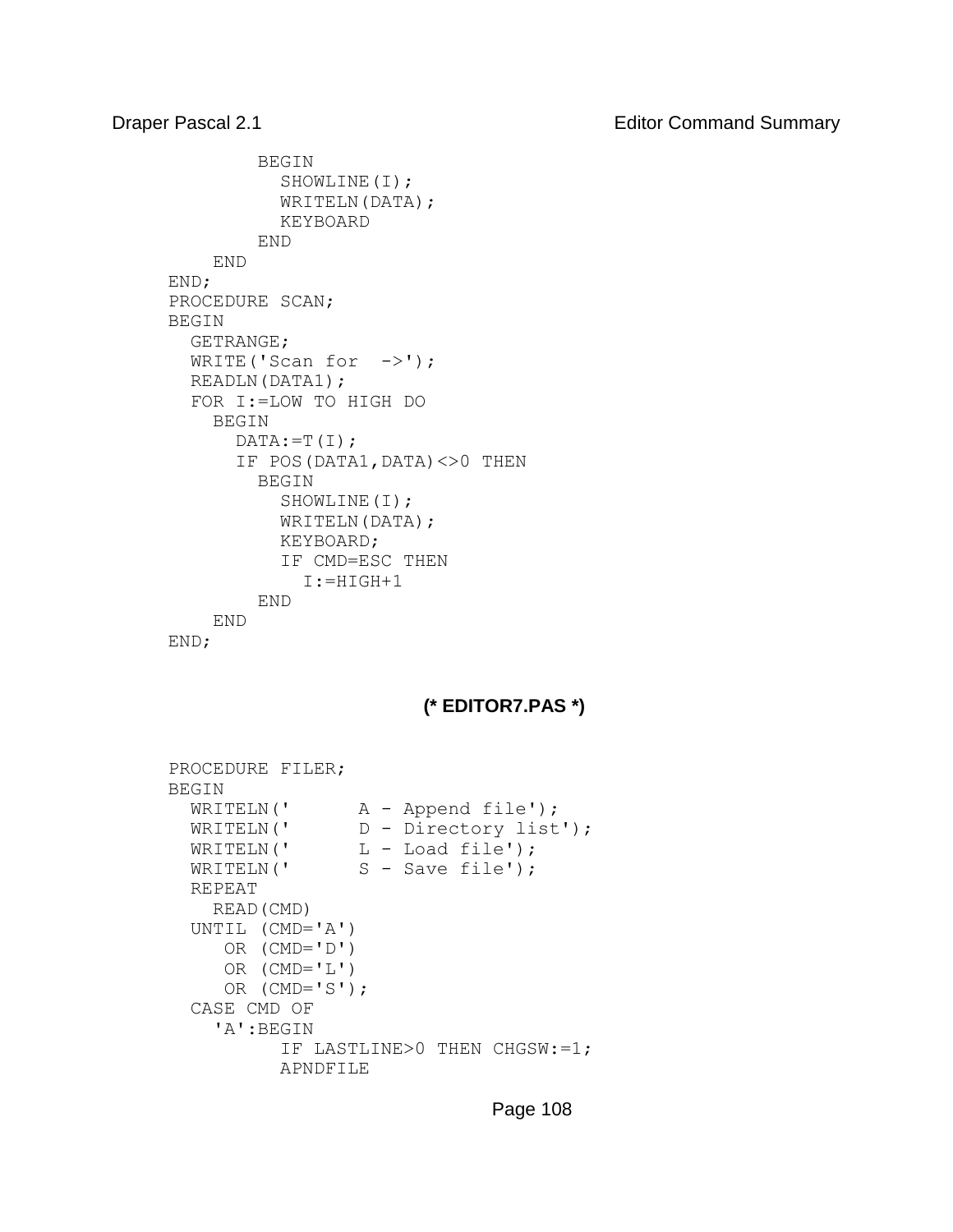```
 END; 
      'D':DIRECTORY; 
      'L':BEGIN 
            CHGSW := 0; LASTLINE:=0; 
             APNDFILE 
          END; 
      'S':SAVE 
   END 
END; 
BEGIN (* MAIN *) 
   DRIVENO:=PEEK(DEFAULT_DRV); 
   DRIVE:=CONCAT('D',DRIVENO,':'); 
   CHGSW:=0; 
   REWRITE(OUTPUT,'E:'); 
   MENU; 
   OPTIONS(4); (* DISABLE BREAK KEY *) 
   LM0:=PEEK(LMARGIN); 
  LM1 := LM0 + 4; REPEAT 
     WRITE('A, C, D, E, F, I, L, M, P, Q, S, X, ?->');
     READ(CMD); 
    WRITELN(CMD);
      CASE CMD OF 
        'A':APPEND; 
        'C':CHANGE; 
        'D':DLTE; 
        'E':EDIT; 
        'F':FILER; 
        'I':INSRT; 
        'L':LIST; 
        'M','?':MENU; 
        'P':PRINT; 
       '<sup>\circ</sup>: \cdot 'S':SCAN; 
        'X':COMPILE 
      ELSE 
        WRITELN(CHR(BELL),'Invalid command') 
     END 
   UNTIL CMD='Q'; 
   CHECKUPD; 
   CLOSE(OUTPUT); 
   OPTIONS(5); (* ENABLE BREAK KEY *) 
   PGMNAME:=CONCAT(DRIVE,'INIT.PCD'); 
   XCTL(PGMNAME) 
END.
```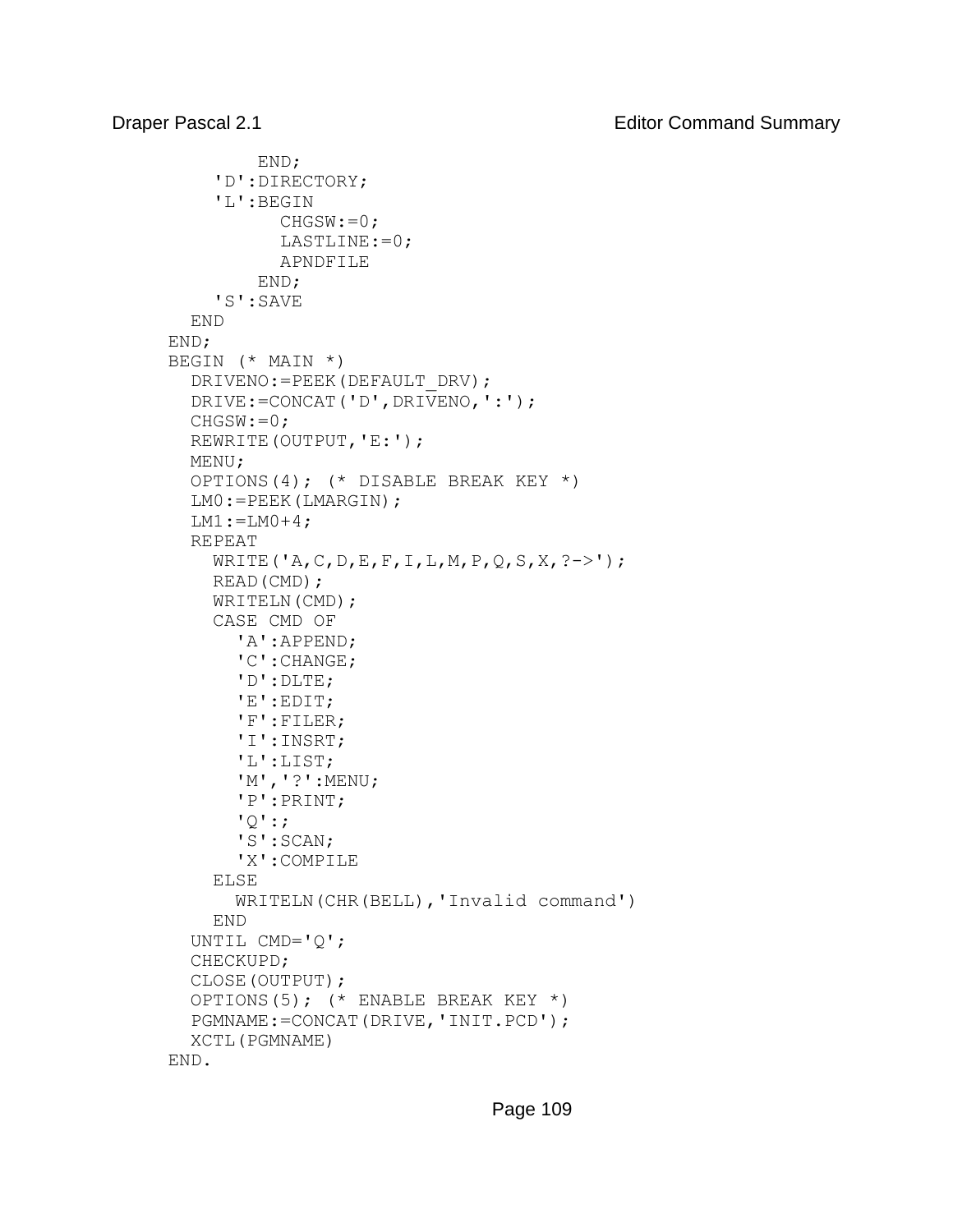## **Ramdisk Programs**

## **(\* RAMDISK.PAS \*)**

PROGRAM RAMDISK;  $(*$  As of 09/26/86  $*)$ (\* This program checks to see if the Ramdisk has already been setup yet for Draper Pascal. If it has not been, then the required files are copied from drive one to the Ramdisk. Then the default drive number is changed to the Ramdisk drive number and control is transferred to the Ramdisk copy of INIT.PCD. The Ramdisk drive number is determined by the second entry in the file D1:COPYLIST.TXT. \*) VAR CH:CHAR; RC, SUBADDR: INTEGER; DRIVEIN, DRIVEOUT: STRING[3]; DATA, INPUT, OUTPUT: STRING[20]; BEGIN OPEN(#3,4,0,'D1:COPYLIST.TXT'); READLN(#3,DRIVEIN); (\* Input drive \*) READLN(#3,DRIVEOUT); (\* Output (Ramdisk) drive \*) OUTPUT:=CONCAT(DRIVEOUT,'COMPILER.PCD'); OPTIONS(0); (\* Trap errors \*) OPEN(#1,4,0,OUTPUT); RC:=IORESULT; OPTIONS(1); (\* Stop trapping errors \*)  $CLOSE(H1);$ IF  $RC \iff 0$  THEN BEGIN BLOAD('D1:COPYFILE.OBJ'); SUBADDR:=PEEK(\$2E1); SUBADDR:=SUBADDR SHL 8; SUBADDR:=SUBADDR+PEEK(\$2E0); WRITELN('Copying:'); READLN(#3,DATA); WHILE NOT EOF(#3) DO BEGIN INPUT:=CONCAT(DRIVEIN,DATA); OUTPUT:=CONCAT(DRIVEOUT,DATA); WRITELN(INPUT,  $\vert$  ->  $\vert$ , OUTPUT);  $CLOSE(H1, #2);$  OPEN(#1,4,0,INPUT); OPEN(#2,8,0,OUTPUT);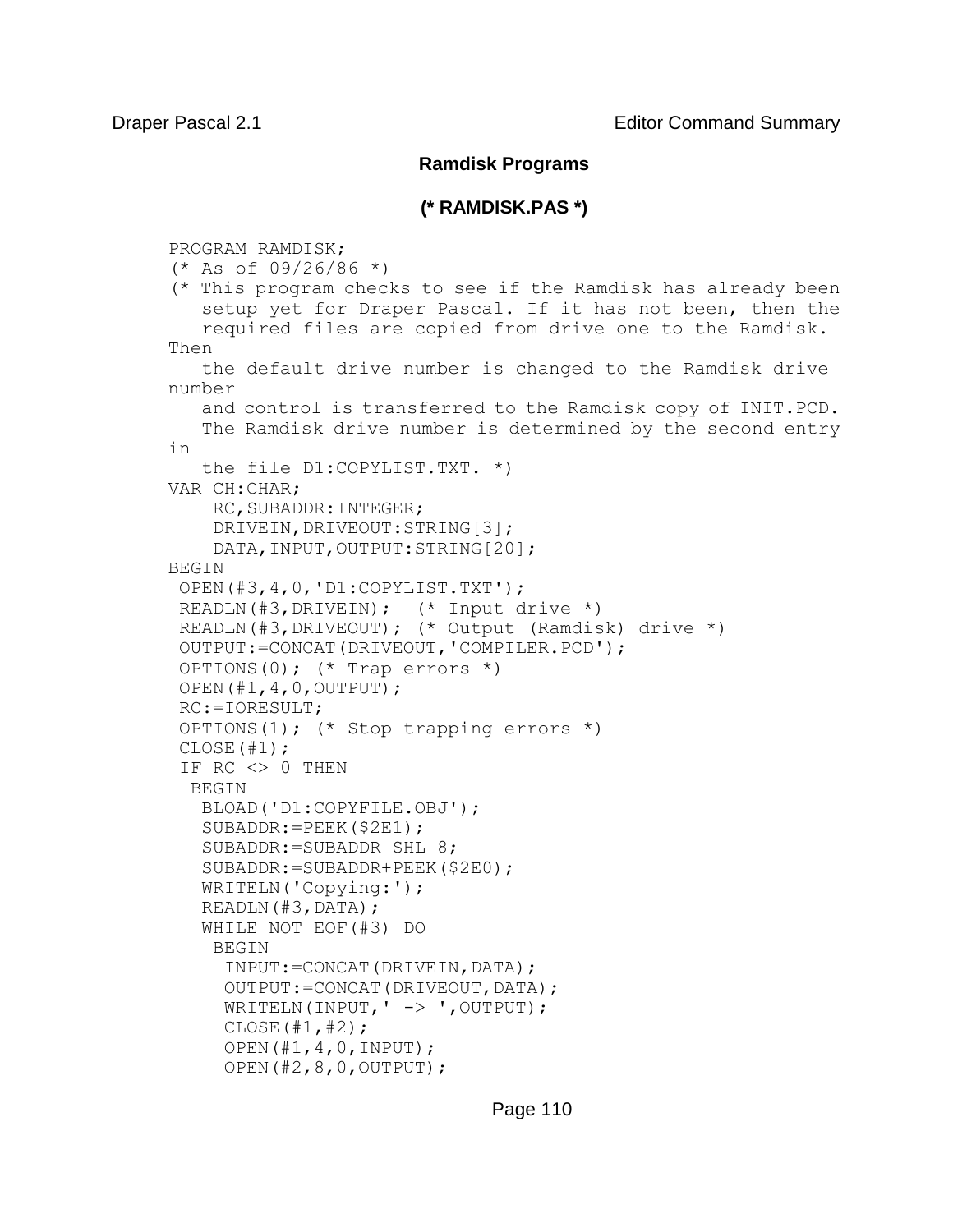```
 CALL(SUBADDR);
      CLOSE(#1,#2);
      READLN(#3,DATA)
     END
  END;
CLOSE(#3);
 (* Change the default drive to the Ramdisk drive *)
SUBADDR:=ADDR(DRIVEOUT)+2;
POKE($1D94, PEEK(SUBADDR));
OUTPUT:=CONCAT(DRIVEOUT,'INIT.PCD');
XCTL(OUTPUT)
END.
```
# **(\* COPYFILE.M65 \*)**

| 10   | .TITLE "FILE COPY UTILITY PROGRAM"            |
|------|-----------------------------------------------|
|      | 20 ; BY NORM DRAPER                           |
| 30:  |                                               |
|      | 40 ; AS OF 09/04/86                           |
| 50;  |                                               |
| 60   | $.$ ORG \$5000 ; 09/04/86                     |
| 70 ; | SPACE 2                                       |
|      | 80 ; Operating System Equates                 |
| 90;  | SPACE 1                                       |
|      | 0100 MEMLO .EQU \$02E7 ; start of user memory |
|      | 0110 ICCOM .EQU \$0342 ; CIO command          |
|      | 0120 ICBAL .EQU \$0344                        |
|      | 0130 ICBAH .EQU \$0345                        |
|      | 0140 ICBLL .EQU \$0348                        |
|      | 0150 ICBLH .EQU \$0349                        |
|      | 0160 ICAX1 .EQU \$034A                        |
|      | 0170 ICAX2 .EQU \$034B                        |
|      | 0180 DOSINI .EQU \$0A                         |
|      | 0190 CIOV .EQU \$E456 ; CIO vector            |
|      | $0200$ EOL = \$9B                             |
|      | $0210$ EOF = \$88                             |
|      | $0220$ BELL = $$FD$                           |
|      | $0230$ $IOCB1 = $10$                          |
|      | $0240$ IOCB2 = \$20                           |
|      | $0250$ OPEN = \$03                            |
|      | 0260 GETCHR = $$07$                           |
|      | $0270$ PUTCHR = \$0B                          |
|      | $0280$ CLOSE = \$0C                           |
|      | $0290$ OREAD = $$04$                          |
|      | $0300$ OWRIT = \$08                           |
| 0310 | $\cdot$                                       |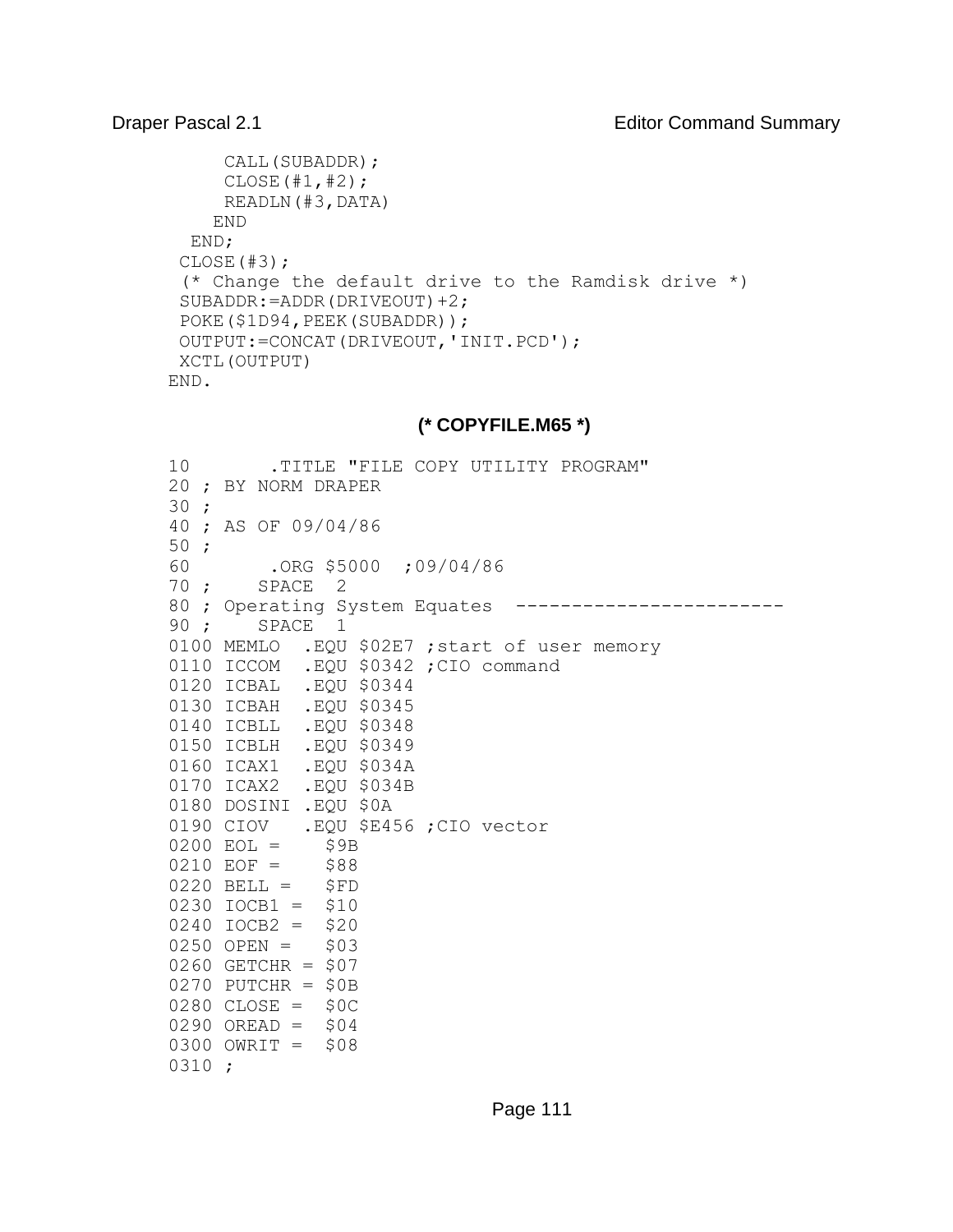| 0320         | $START =$     | $^\star$                          |
|--------------|---------------|-----------------------------------|
| 0330         |               | LDX #IOCB1                        |
| 0340         | LDA           | BUFFADR                           |
| 0350         | STA           | ICBAL, X                          |
| 0360         | STA           | ICBAL+16,X                        |
| 0370         |               | LDA BUFFADR+1                     |
| 0380         |               | STA ICBAH, X                      |
| 0390         | STA           | $ICBAH+16, X$                     |
| 0400         | $LOOP =$      | $^\star$                          |
| 0410         |               | ; RESET IOCB<br>LDX #IOCB1<br>PTR |
| 0420         |               | LDA BUFFLEN                       |
| 0430         |               | STA ICBLL, X                      |
| 0440         |               | LDA BUFFLEN+1                     |
| 0450         |               | STA ICBLH, X                      |
| 0460         |               | LDA #GETCHR                       |
| 0470         |               | STA ICCOM, X                      |
| 0480         |               | JSR CIOV                          |
| 0490         |               | STY SAVEY ; SAVE CIO RC           |
| 0500         |               | LDX #IOCB1 ; RESET IOCB PTR       |
| 0510         |               |                                   |
| 0520         |               | LDA ICBLL, X                      |
|              |               | STA ICBLL+16, X                   |
| 0530<br>0540 |               | LDA ICBLH, X                      |
|              |               | STA ICBLH+16, X                   |
| 0550         |               | ; RESET IOCB<br>LDX #IOCB2<br>PTR |
| 0560         |               | LDA #PUTCHR                       |
| 0570         | STA           | ICCOM, X                          |
| 0580         | JSR           | CIOV                              |
| 0590         | CPY           | #0                                |
| 0600         | BEQ           | OKAY                              |
| 0610         | <b>RTS</b>    | $^\star$                          |
| 0620         | $OKAY =$      |                                   |
| 0630         | LDY           | SAVEY                             |
| 0640         |               | CPY #EOF                          |
| 0650         |               | BEQ DONE                          |
| 0660         | CPY           | #0                                |
| 0670         |               | BEQ LOOP                          |
| 0680         | $DONE =$      | $^\star$                          |
| 0690         | <b>RTS</b>    |                                   |
| 0700         | ;             |                                   |
| 0710         | SAVEY .BYTE 0 |                                   |
| 0720         |               | BUFFADR . WORD ENDPGM             |
| 0730         |               | BUFFLEN . WORD \$BC00-ENDPGM      |
| 0740         | $ENDPGM =$    | $\star$                           |
| 0750         |               | .ORG \$02E0                       |
| 0760         |               | .WORD START                       |
| 0770         | .END          | START                             |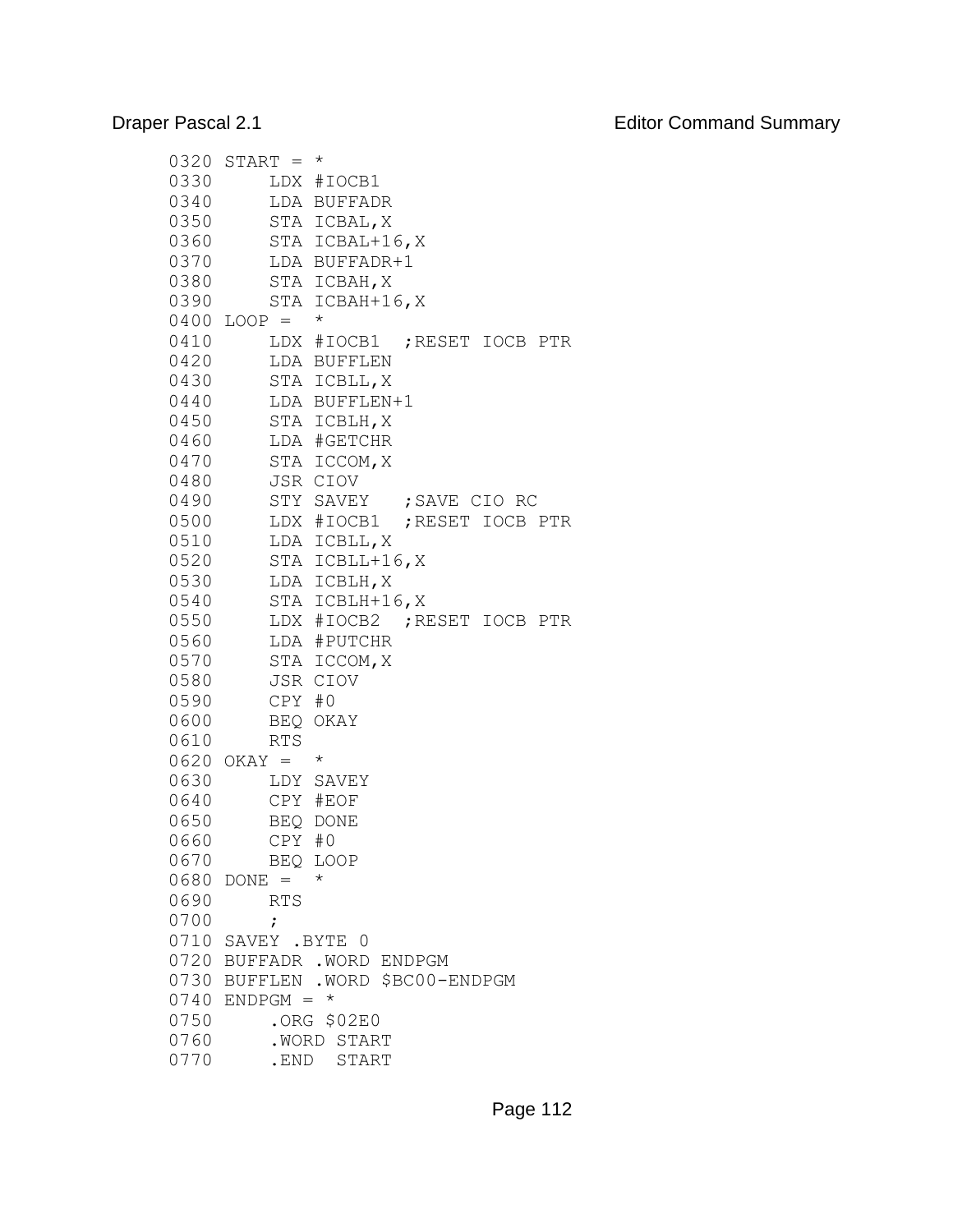### **Sample Programs**

## **(\* SAMPLE1.PAS \*)**

```
PROGRAM KALEIDOSCOPE; 
VAR I,J,K,W,X:INTEGER; 
BEGIN 
MAXGRAPH(3);
 GRAPHICS(19); 
 X:=0:
 REPEAT 
 FOR W:=3 TO 50 DO 
   BEGIN 
     FOR I:=1 TO 10 DO 
     BEGIN 
      FOR J:=0 TO 10 DO 
       BEGIN 
       K:=I+J;COLOR(J*3/(I+3)+I*W/12);
       PLOT(I+8,K);
       PLOT(K+8, I);PLOT(32-I, 24-K);
       PLOT(32-K, 24-I);
       PLOT(K+8, 24-I);
       PLOT(32-I,K);
       PLOT(I+8, 24-K); PLOT(32-K,I) 
       END 
     END 
   END 
 UNTIL X=99 (* UNENDING LOOP *) 
END.
```
# **(\* SAMPLE2.PAS \*)**

PROGRAM ROMAN; (\* ROMAN NUMERAL SAMPLE PROGRAM \*) (\* ADAPTED FROM PASCAL USER MANUAL AND REPORT BY JENSEN AND  $\Box WIRTH$  \*) VAR X,Y:INTEGER; BEGIN Y:=1; REPEAT  $X:=Y$ ; WRITE  $(X, ' '')$ ;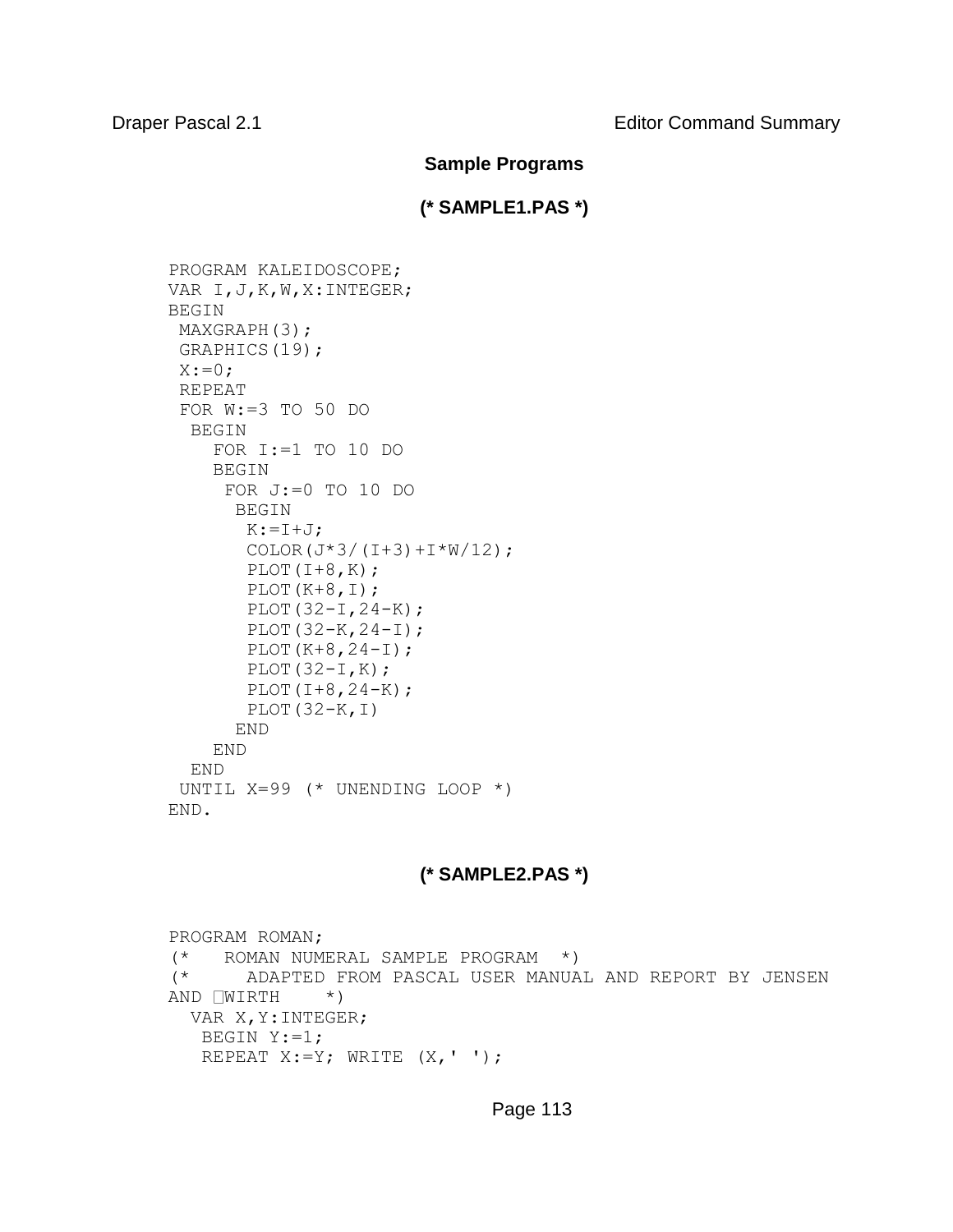# Draper Pascal 2.1 **Editor Command Summary**

```
 WHILE X>=1000 DO 
     BEGIN 
      WRITE ('M'); X:=X-1000 
     END; 
    IF X>=500 THEN 
     BEGIN 
      WRITE ('D'); X:=X-500 
     END; 
    WHILE X>=100 DO 
     BEGIN 
      WRITE ('C'); X:=X-100 
     END; 
    IF X>=50 THEN 
     BEGIN 
      WRITE ('L'); X:=X-50 
     END; 
    WHILE X>=10 DO 
     BEGIN 
     WRITE ('X'); X:=X-10 
     END; 
    IF X>=5 THEN 
     BEGIN 
    WRITE ('V'); X:=X-5 END; 
    WHILE X>=1 DO 
     BEGIN 
     WRITE ('I'); X:=X-1 END; 
  WRITELN; 
  Y:=Y*2 
UNTIL Y>5000 
END.
```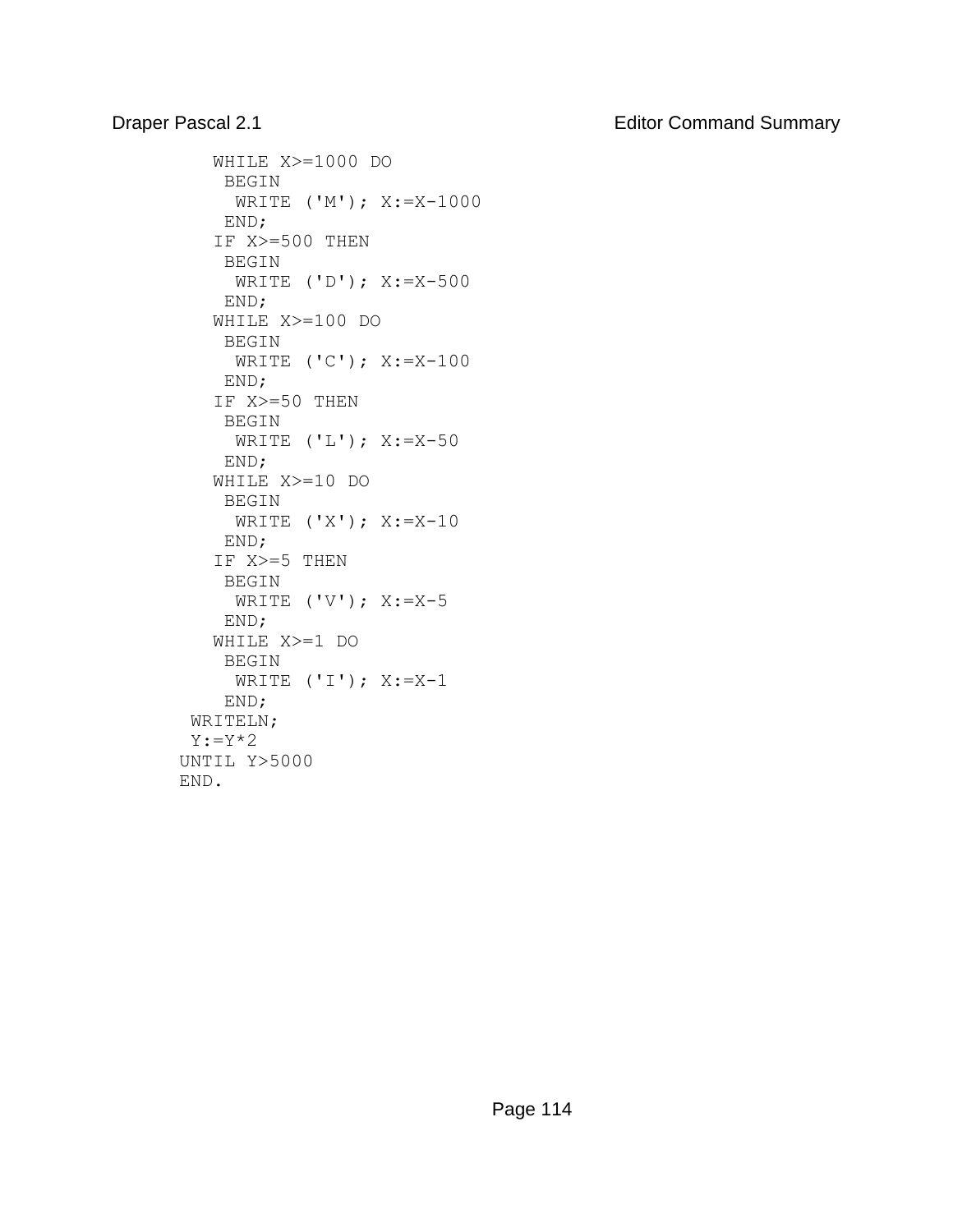## **Printer Usage**

## **Printer usage with Draper Pascal**

To print a Pascal source program, you can load the program into memory using the Editor, as normal. Then use the 'P' command to print on the printer. The source statements will be preceded by a line number and a colon.

There are two ways to print data from your program onto the printer. The first is similar to the way it would be done in BASIC. An example is:

```
PROGRAM PRINT_1; 
VAR I,J: INTEGER; 
BEGIN 
   OPEN(#2,8,0,'P:'); 
   FOR I:=1 TO 10 DO 
     BEGIN 
      J:={I*10};
      WRITELN(\#2,1:10,J) END; 
   CLOSE(#2)
```
END.

The above example prints a multiplication table on the printer. The second way to print is by using a FILE type variable assigned to a printer. An example providing the same results as above is:

```
PROGRAM PRINT_2; 
VAR I,J: INTEGER; 
     PRINTER:FILE; 
BEGIN 
   REWRITE(PRINTER,'P:'); 
   FOR I:=1 TO 10 DO
```
BEGIN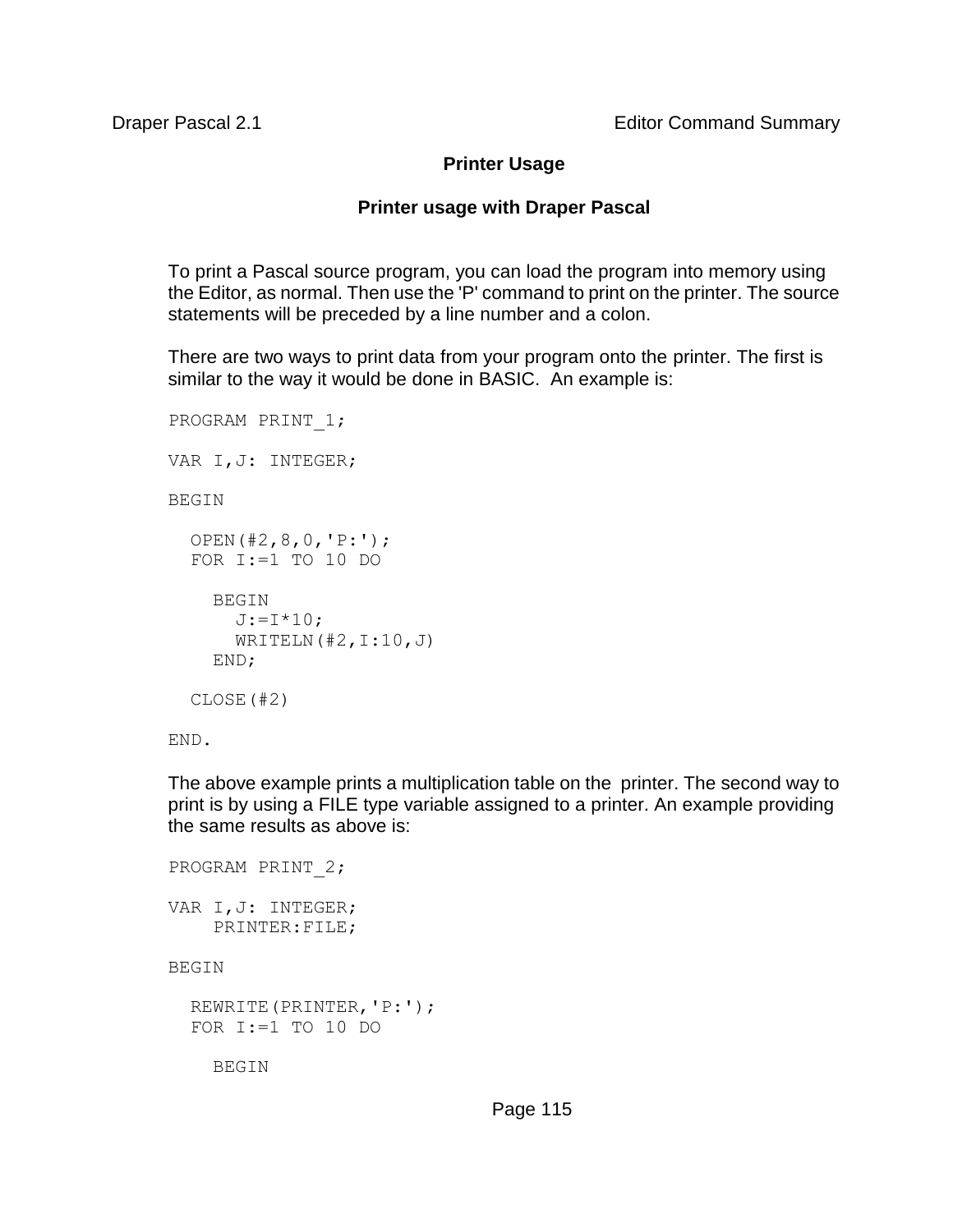# Draper Pascal 2.1 **Editor Command Summary**

 $J:={I*10}$ ; WRITELN(PRINTER, I:10, J) END;

CLOSE(PRINTER)

END.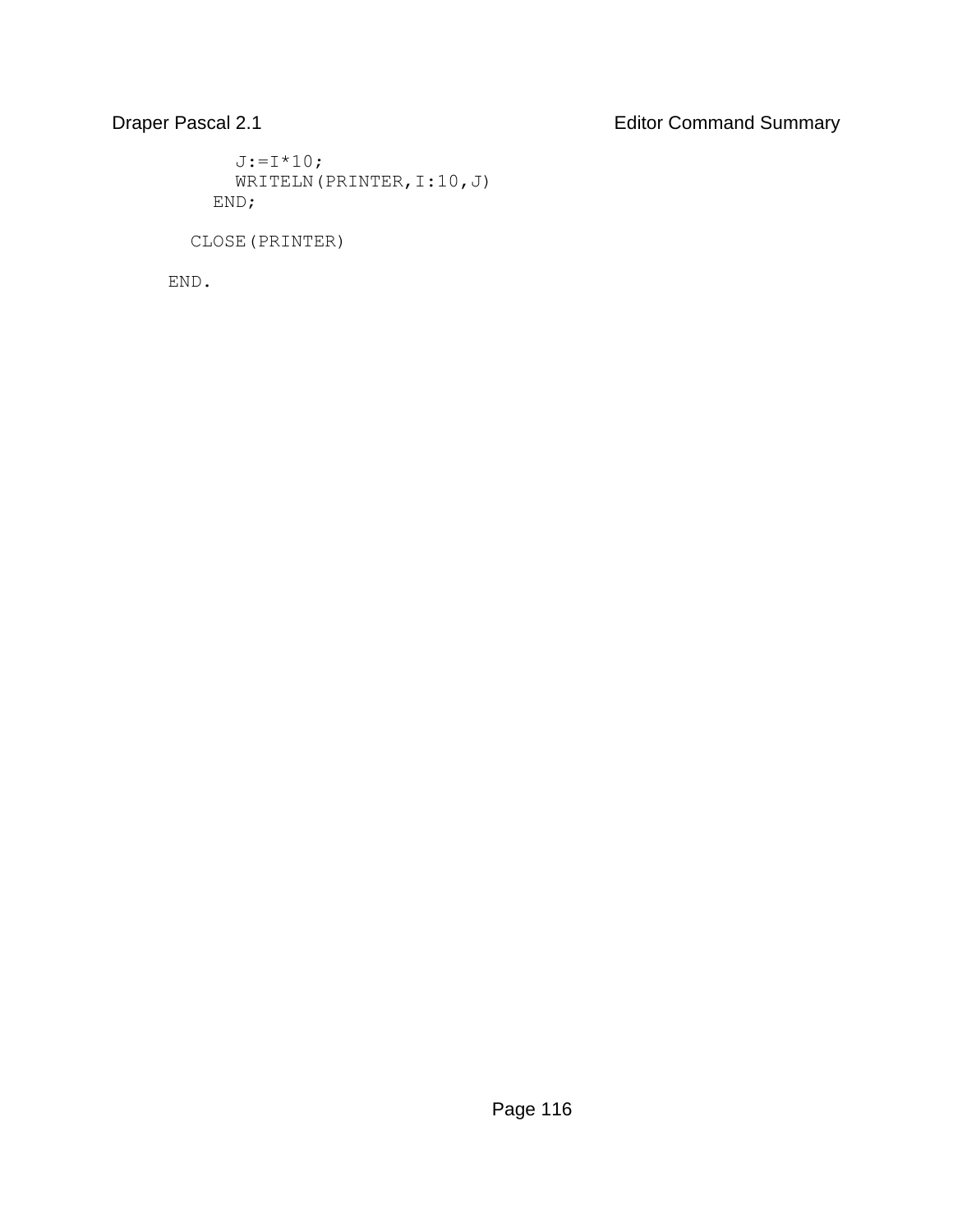## **Software License**

## **Non-Exclusive, Royalty-free**

## **License to distribute the**

## **Draper Pascal Supervisor**

## I. Purpose

This royalty-free, non-exclusive license is provided to allow widespread use of software developed using Draper Pascal. It applies only to the original purchaser of Draper Pascal ("Licensee").

## II. The License

Subject to the conditions stated herein, Draper Software will grant to the Licensee a royalty-free, non-exclusive license to distribute the run-time system ("Supervisor"). Licensee is only authorized to distribute the Supervisor in object code form and only in conjunction with software developed by Licensee which requires the Supervisor for proper operation. Licensee shall not use or purport to authorize any person to use any of the copyrights, trademarks, service marks, or trade names of Draper Software without prior written consent from Draper Software.

The Supervisor consists of the file named AUTORUN.SYS on the supplied diskette. It may be distributed under another name if Licensee so desires.

The supplied Disk Operating System (DOS) is excluded and may not be distributed by Licensee.

## III. The License Term

This license will run for a term of five (5) years from date of license acceptance. Extensions beyond that term may be secured by written permission from Draper Software.

## IV. Acceptance

The term of this license will begin two weeks after Licensee has signed and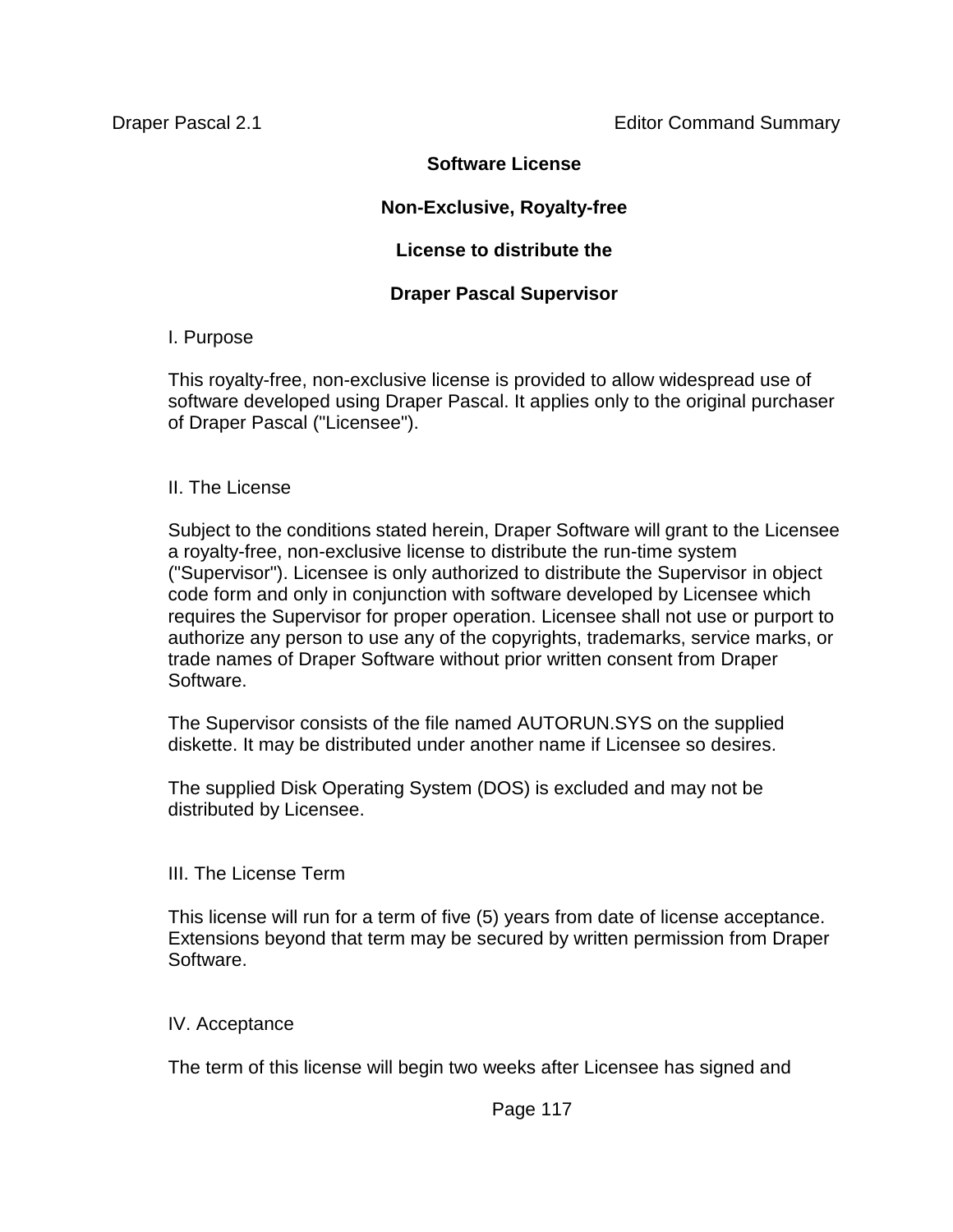returned a copy of this license to Draper Software, providing that no reject notice was sent to you by Draper Software within the two week period.

V. Additonal Terms and Conditions

- A) Licensee understands and agrees that:
	- 1) The Supervisor is distributed on an "as is" basis without warranty of any kind from Draper Software.
	- 2) The entire risk as to the performance and quality of the Supervisor is with the Licensee.
	- 3) If the Supervisor, as incorporated into Licensee's products proves defective following it's purchase, Licensee and not Draper Software, Draper Software's distributors, or retailers, assumes all costs associated with or resulting from use of Licensee's products including all necessary repair or servicing.
	- 4) Draper Software shall have no liability to Licensee or to customers of Licensee for loss or damage, including consequential and/or incidental damage, caused or alleged to be caused, directly or indirectly, by the Supervisor. This includes, but is not limited to, any interruption in service or loss of business or anticipatory profits resulting from the use or operation of the Supervisor.
- B) Licensee shall indemnify and hold Draper Software harmless from any claim, loss, or liability allegedly arising out of or relating to the operation of the Supervisor as used by Licensee or customers of Licensee pursuant to this license agreement.
- C) Licensee shall not suggest, imply or indicate in any manner that any of Licensee's software products which incorporate or use the licensed Supervisor are approved or endorsed by Draper Software.
- D) Licensee acknowledges that a failure to conform to the provisions of Section V, Subsection C (above) will cause Draper Software irreparable harm and Draper Software's remedies at law will be inadequate. Licensee acknowledges and agrees that Draper Software shall have the right, in addition to other remedies, to obtain an immediate injunction enjoining any breach of Licensee's obligations set forth in Section V.C above.
- E) No waiver or modification of any provisions of this license shall be effective unless in writing and signed by the party against whom such waiver or modification is sought to be enforced. No failure or delay by either party in exercising any right, power or remedy under this license shall operate as a waiver of any such right, power or remedy.
- F) This license shall bind and work to the benefit of the successors and assigns of the parties hereto. Licensee may not assign rights or delegate obligations which arise under this license to any third party without the express written consent of Draper Software. Any such assignment or delegation, without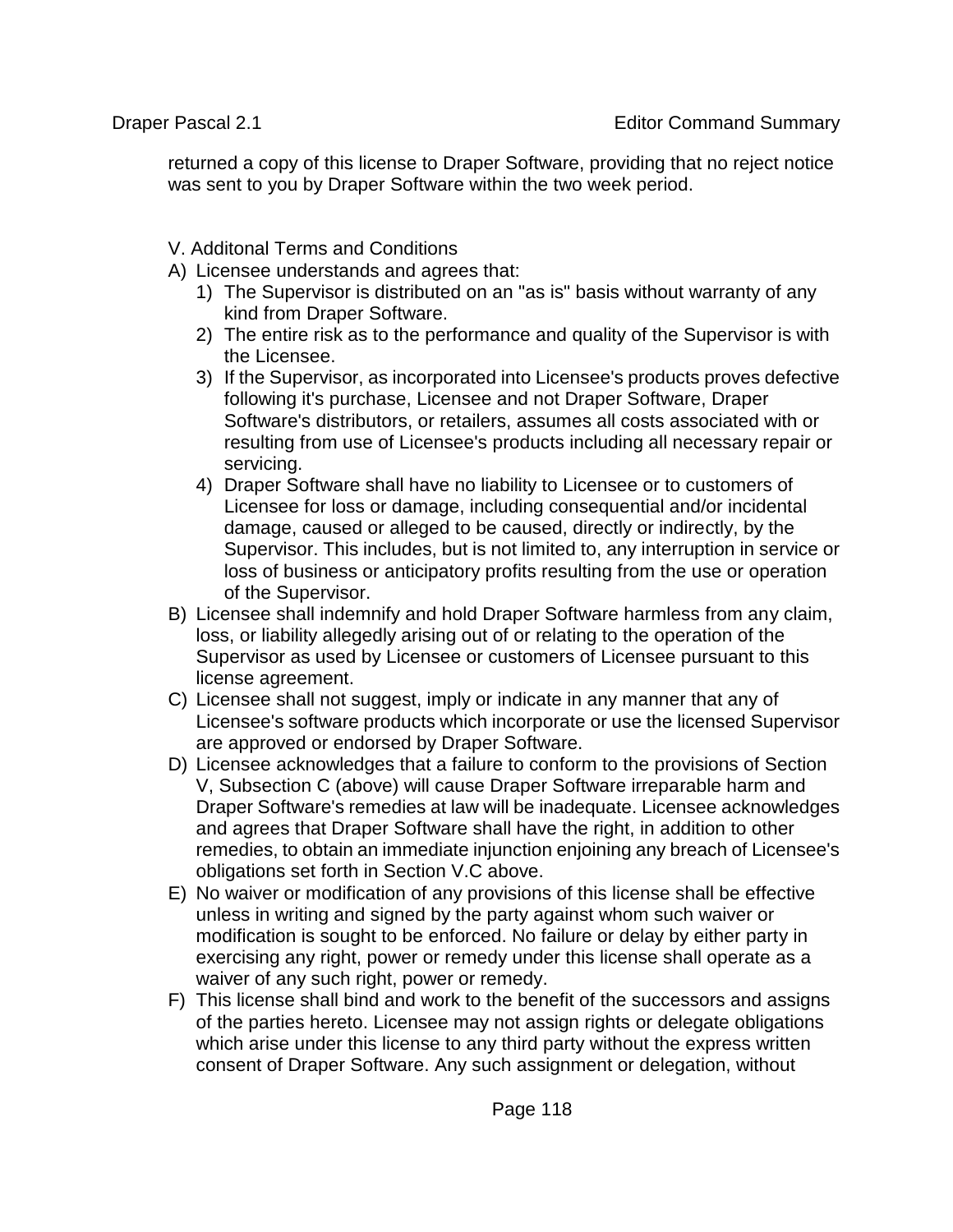written consent of Draper Software, shall be void.

- G) The validity, construction and performance of this license shall be governed by the substantive law of the State of Texas and of the United States of America excluding that body of law related to choice of law. Any action or proceeding brought to enforce the terms of this license shall be brought in the County of Dallas, State of Texas, if under state law.
- H) In the event of any legal proceeding between the parties arising from this license, the prevailing party shall be entitled to recover, in addition to any other relief awarded or granted, its reasonable costs and expenses, including attorneys' fees, incurred in the proceeding.